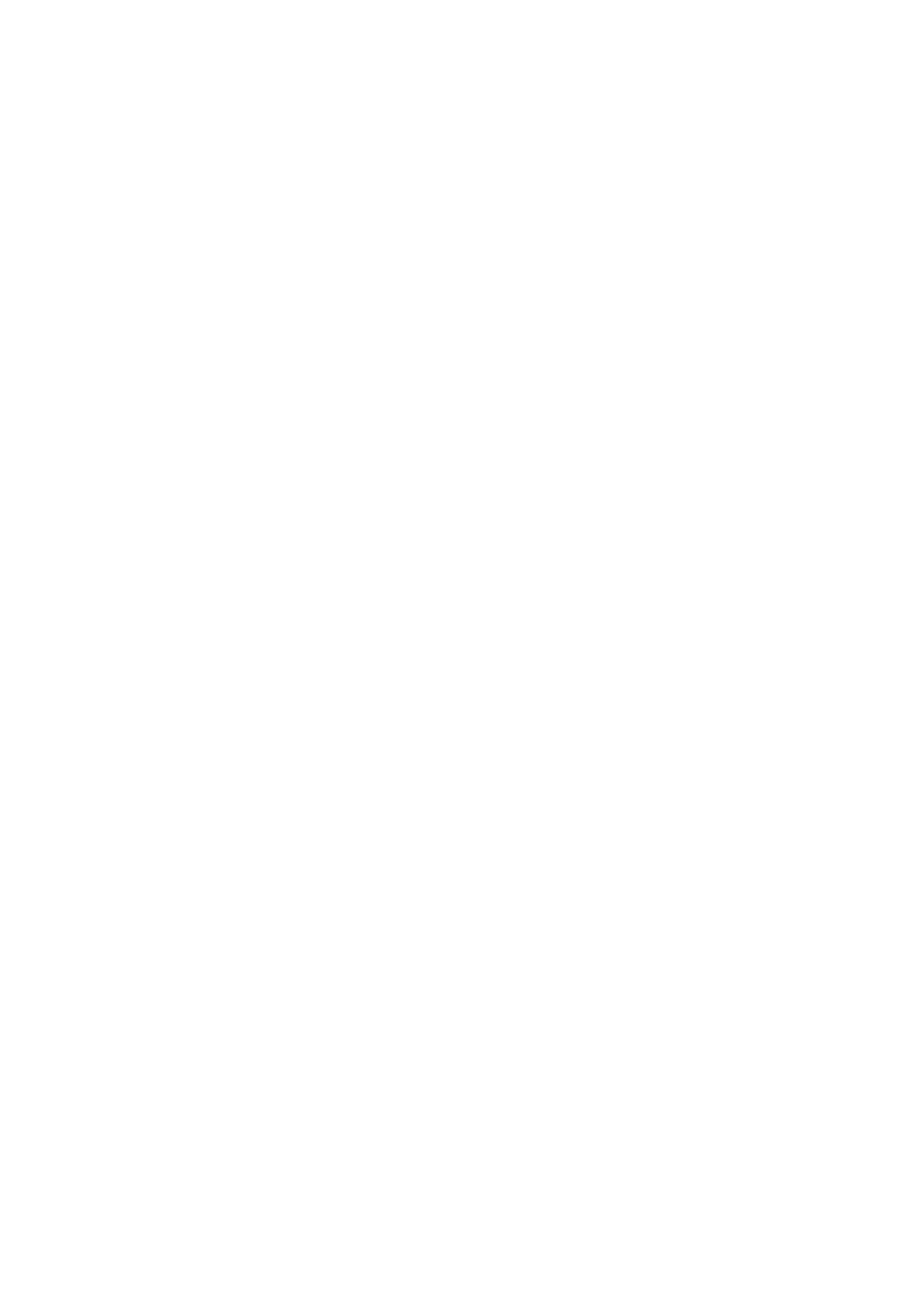## **EUROPEAN UNIVERSITY INSTITUTE, FLORENCE ROBERT SCHUMAN CENTRE FOR ADVANCED STUDIES EUROPEAN FORUM SERIES**

*The Effects of Social and Labour Market Policies of EU-countries on the Socio-Economic Integration of First and Second Generation Immigrants from Different Countries of Origin* 

**FENELLA FLEISCHMANN AND JAAP DRONKERS**

EUI Working Paper **RSCAS** 2007/19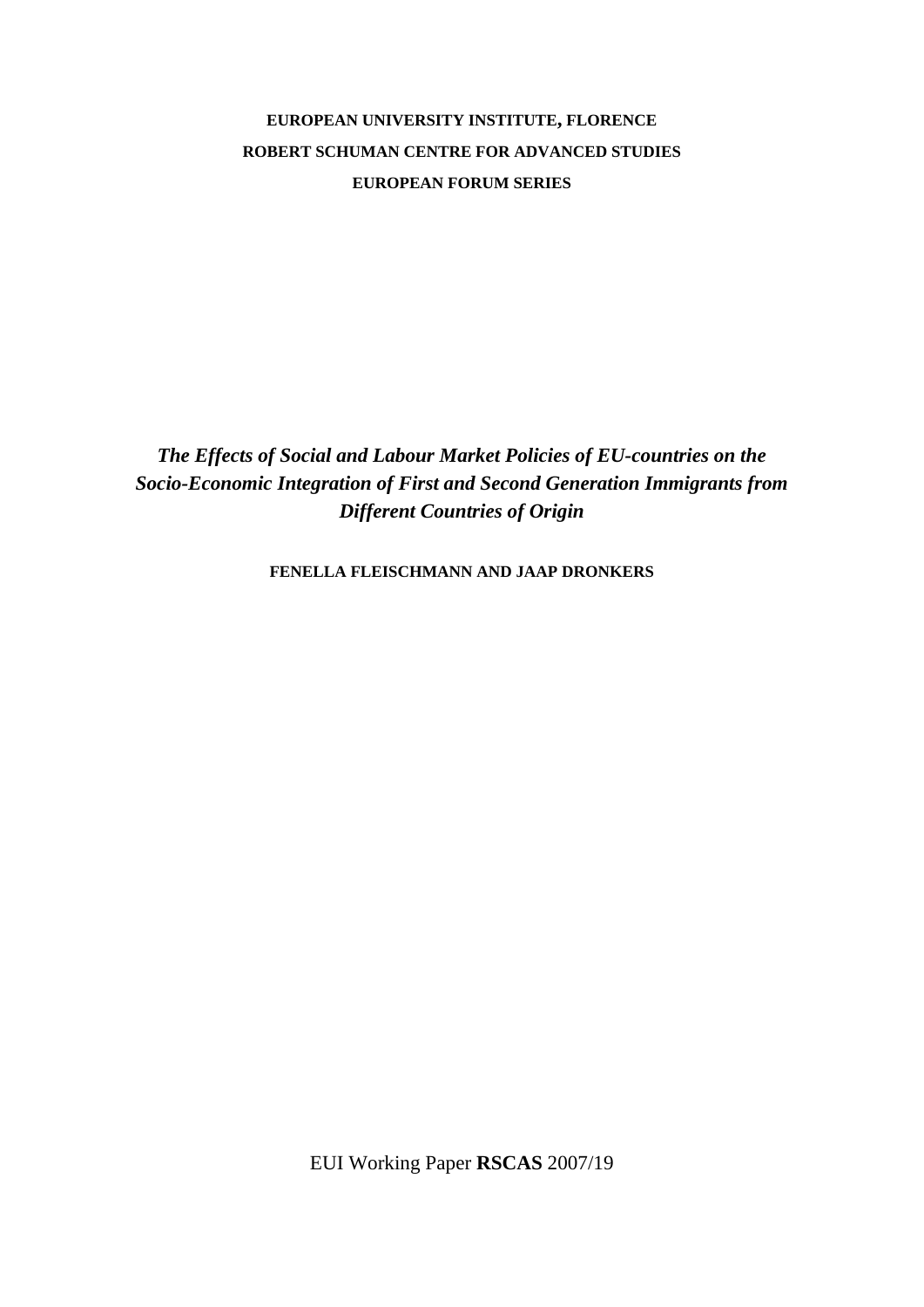This text may be downloaded only for personal research purposes. Additional reproduction for other purposes, whether in hard copies or electronically, requires the consent of the author(s), editor(s). Requests should be addressed directly to the author(s).

If cited or quoted, reference should be made to the full name of the author(s), editor(s), the title, the working paper, or other series, the year and the publisher.

The author(s)/editor(s) should inform the Robert Schuman Centre for Advanced Studies at the EUI if the paper will be published elsewhere and also take responsibility for any consequential obligation(s).

ISSN 1028-3625

© 2007 Fenella Fleischmann and Jaap Dronkers

Printed in Italy European University Institute Badia Fiesolana I – 50014 San Domenico di Fiesole (FI) Italy

http://www.eui.eu/RSCAS/Publications/ http://cadmus.eui.eu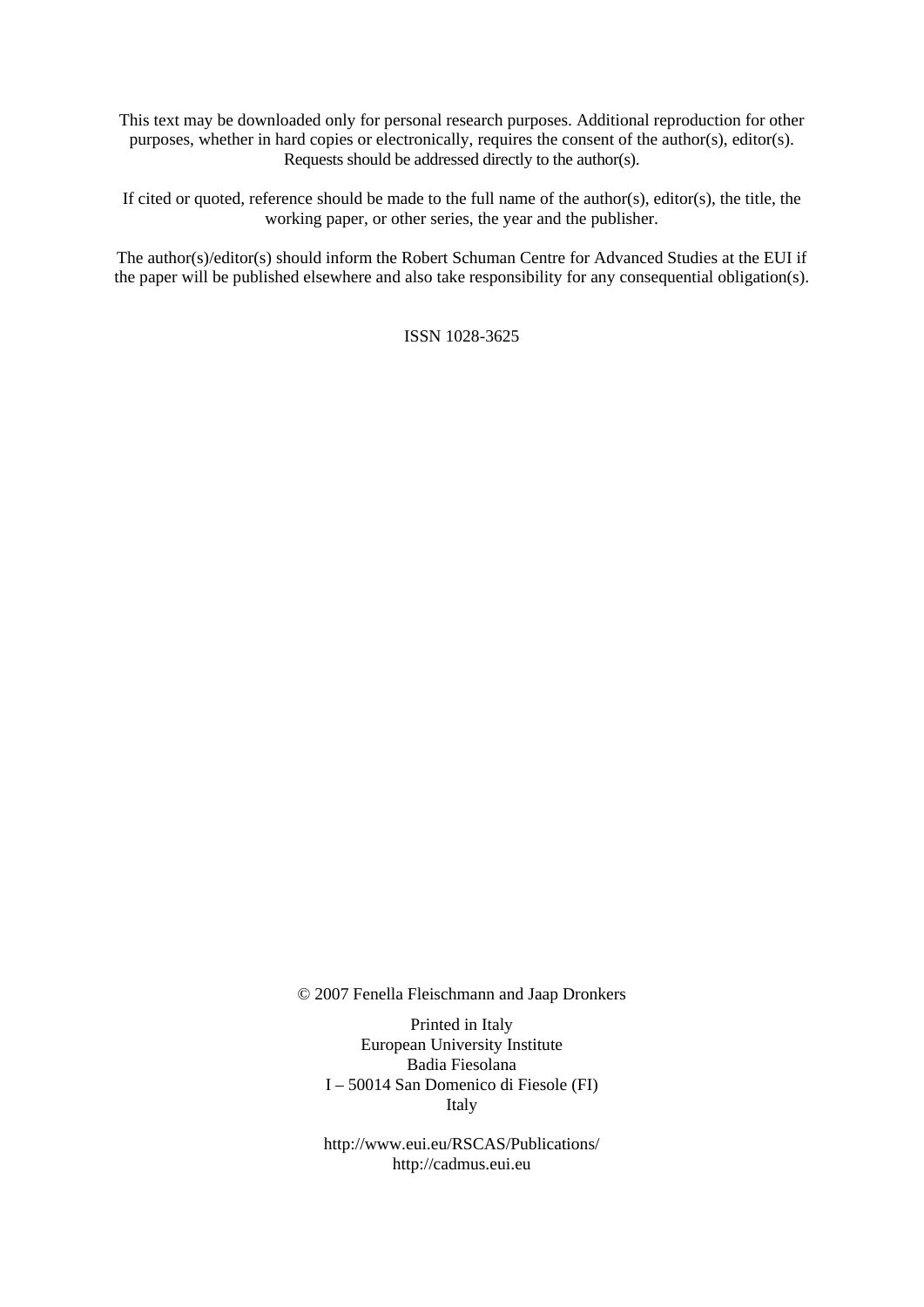## **Robert Schuman Centre for Advanced Studies**

The Robert Schuman Centre for Advanced Studies (RSCAS), directed by Stefano Bartolini since September 2006, is home to a large post-doctoral programme. Created in 1992, it aims to develop inter-disciplinary and comparative research and to promote work on the major issues facing the process of integration and European society.

The Centre hosts major research programmes and projects, and a range of working groups and ad hoc initiatives. The research agenda is organised around a set of core themes and is continuously evolving, reflecting the changing agenda of European integration and the expanding membership of the European Union.

Details of this and the other research of the Centre can be found on: http://www.eui.eu/RSCAS/Research/

Research publications take the form of Working Papers, Policy Papers, Distinguished Lectures and books. Most of these are also available on the RSCAS website: http://www.eui.eu/RSCAS/Publications/

## **European Forum**

The European Forum brings together scholars from the EUI and other research institutions to carry out comparative and interdisciplinary research on a specific annually chosen topic under the guidance of the Director of the RSCAS and the Forum's annual scientific director(s).

The 2006-2007 European Forum, *Assessing the Quality of Education and its Relationships with Inequality in European and Other Modern Societies,* is directed by Prof. Jaap Dronkers, a sociologist in the Social and Political Sciences Department at the EUI, and a leading expert on cross-country comparative social research.

The aim of this European Forum is to explore the use of the PISA data-sets, but also other relevant cross-national data-sets, to provide answers to scientific and policy questions on education and its relationships to various forms of inequality in European societies (including economic, legal and historical dimensions).

For further information:

E-mail: forinfo@eui.eu http://www.eui.eu/RSCAS/Research/EuropeanForum/Index.shtml

The EUI and the RSCAS are not responsible for the opinion expressed by the author(s).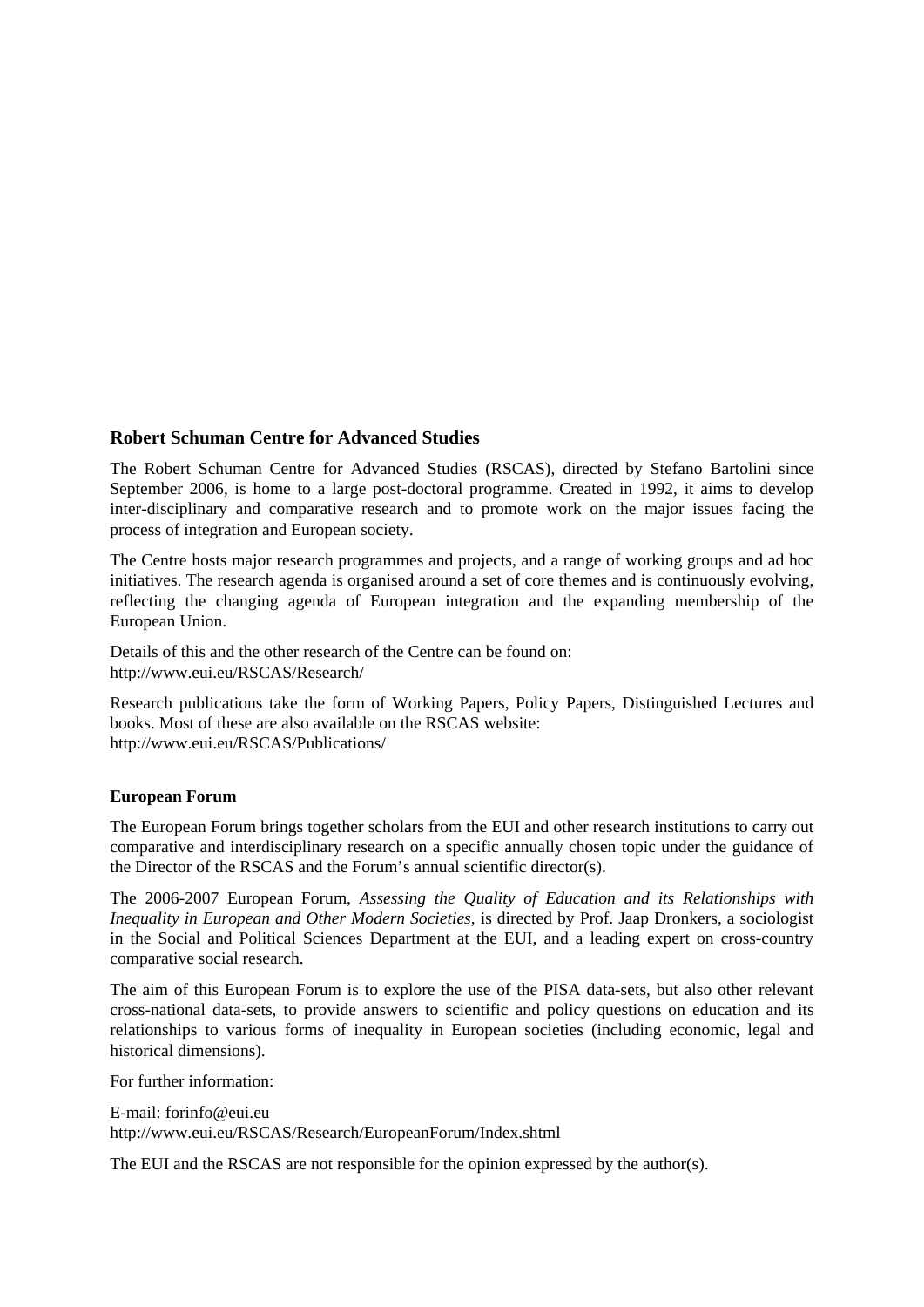## **Abstract**

In this article, we analyse four different dimensions of socio-economic integration of first and second generation immigrants into the labour markets of 13 EU countries and we assess, taking into account a number of individual characteristics, the effects of the countries of origin and the countries of destination on this integration. We find that participation in the labour market, unemployment, occupational status and the chances of reaching the upper middle-class are different, although interrelated, dimensions of the socio-economic integration of immigrants and they work differently for men and women. In the countries of destination, the level of employment protection legislation and the conservative welfare regime affect this integration negatively. Most indicators of national policies aimed at the integration of immigrants have no effects on the socio-economic integration of immigrants. Furthermore, we find a number of origin effects which continue to have an impact on second generation immigrants. Political stability and political freedom in origin countries have positive and negative effects on socio-economic integration. The emigration rate of the origin countries has a negative effect. The higher levels of socio-economic integration amongst immigrants from other EU-countries demonstrates the functioning of the European Union as an integrated labour market .Controlling for individual religious affiliation turns out to be very useful, since we find a number of negative effects of being a Muslim, among both men and women. While individual education is an important predictor of immigrants' labour market outcomes, our findings indicate lower returns on this education in terms of occupational status, indicating a ceiling effect for highlyeducated second generation immigrants who cannot translate their qualifications into high-status jobs to the same extent as their native peers.

#### **Keywords**

immigration, integration, labour market, European Union, social policy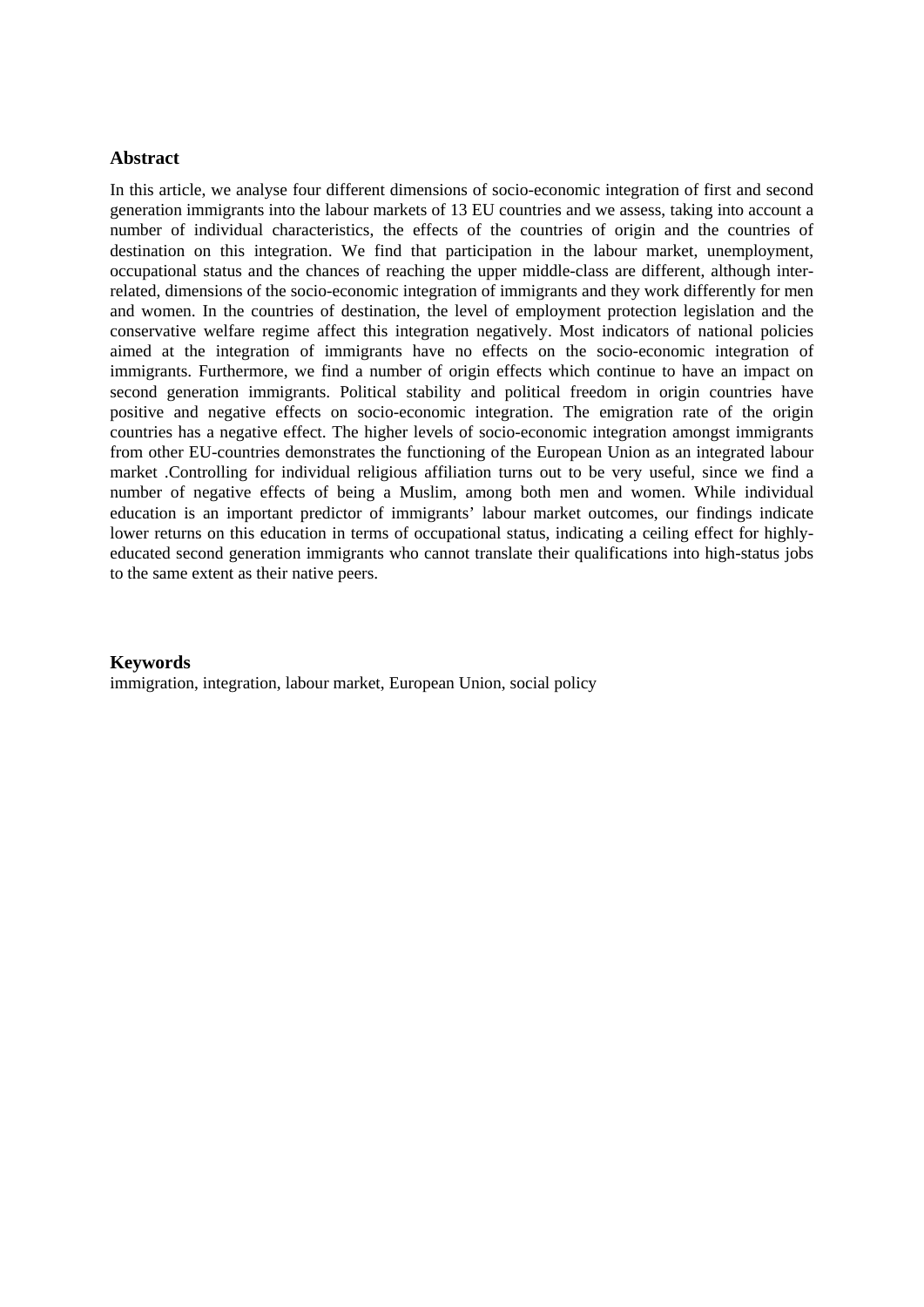## **1. Introduction\***

Immigrant integration has received lots of attention in social scientific research, but this has been concentrated on the 'classical' immigration countries, most notably the U.S. There, starting with the work of the Chicago School, a theory of assimilation developed according to which it was expected that immigrants would become more like natives over time socio-economically, spatially, socioculturally and politically. This process of linear assimilation was perceived to occur over the lifecourse of first generation immigrants and reach near perfection in the second generation, thought to experience largely the same living conditions as their peers born of native parents. However, later waves of immigration from more diverse regions of origin led to a challenge to assimilation theory. Research among different ethnic groups in different urban settings in the U.S. revealed that not all immigrant groups experience upward social mobility after arrival. While this still holds true for some immigrant groups, others were found to face downward assimilation into a socio-economic, but also racially or ethnically defined, underclass, while still other groups were neither incorporated into the middle-class nor into the underclass, instead remaining concentrated in ethnic niches or enclaves. The debate as to whether there is still a general trend of assimilation for all groups or whether there is a process of segmented assimilation at work is still ongoing in the U.S. (Alba & Nee, 1997; Portes & Rumbaut, 2001; Zhou, 1997).

In Europe, the debate about and research into the integration of immigrants is still much more recent, due to the fact that despite continuous population movements throughout the history of the continent and its shifting borders, most Western European countries have just started to acknowledge that they are currently immigration societies. Most Southern European countries, on the other hand, have shifted from being primarily emigrant sending to immigrant receiving societies over the past 30 years. In addition, many European countries are characterized by strong regional divides, which sometimes go together with linguistic and/or ethnic cleavages within states, a factor that renders the integration of immigrants more complex since it is not always clear who the reference category for these newcomers is (Phalet & Kosic, 2005). Moreover, policy approaches to immigrant integration vary greatly between European societies which continue to define themselves as nation-states with heavy ethnic connotations. Germany, for instance, has only recently shifted its naturalization policy from a *jus sanguinis* to a *jus solis* principle, thus hoping to improve the chances of a successful integration of second generation immigrants who, before the reform, were still legally considered nonnationals. France has followed the opposite approach with its policy of non-registration of ethnicity and its comparatively generous granting of citizenship to both foreign- and native-born populations. However, both countries and most of their fellow EU member-states are currently discussing, with the image of the youth riots in the French suburbs still fresh on their minds, whether, and if so, to what extent, the integration of immigrants has been successful in the past and how it can become more successful in the future.

In light of this public debate and the European Union's goal of defining a common immigration policy, there is a need for comparative research on the integration of immigrants across European societies in order to establish in which countries this integration has been most successful and to identify the policies or other macro-characteristics that enable such successful integration. To be more precise, we want to find out which characteristics, of both the countries of destination and the countries of origin, promote or hamper the integration of immigrants, taking into account their individual characteristics. In this study, we focus on the position of immigrants in the labour market, thus limiting our scope to the socio-economic dimension of integration. We do this not only for

-

This article is the result of a traineeship of the first author at the European University Institute, and is written within the context of the European Forum 2006/7 of the Robert Schuman Centre of Advanced Studies of the EUI, directed by the second author.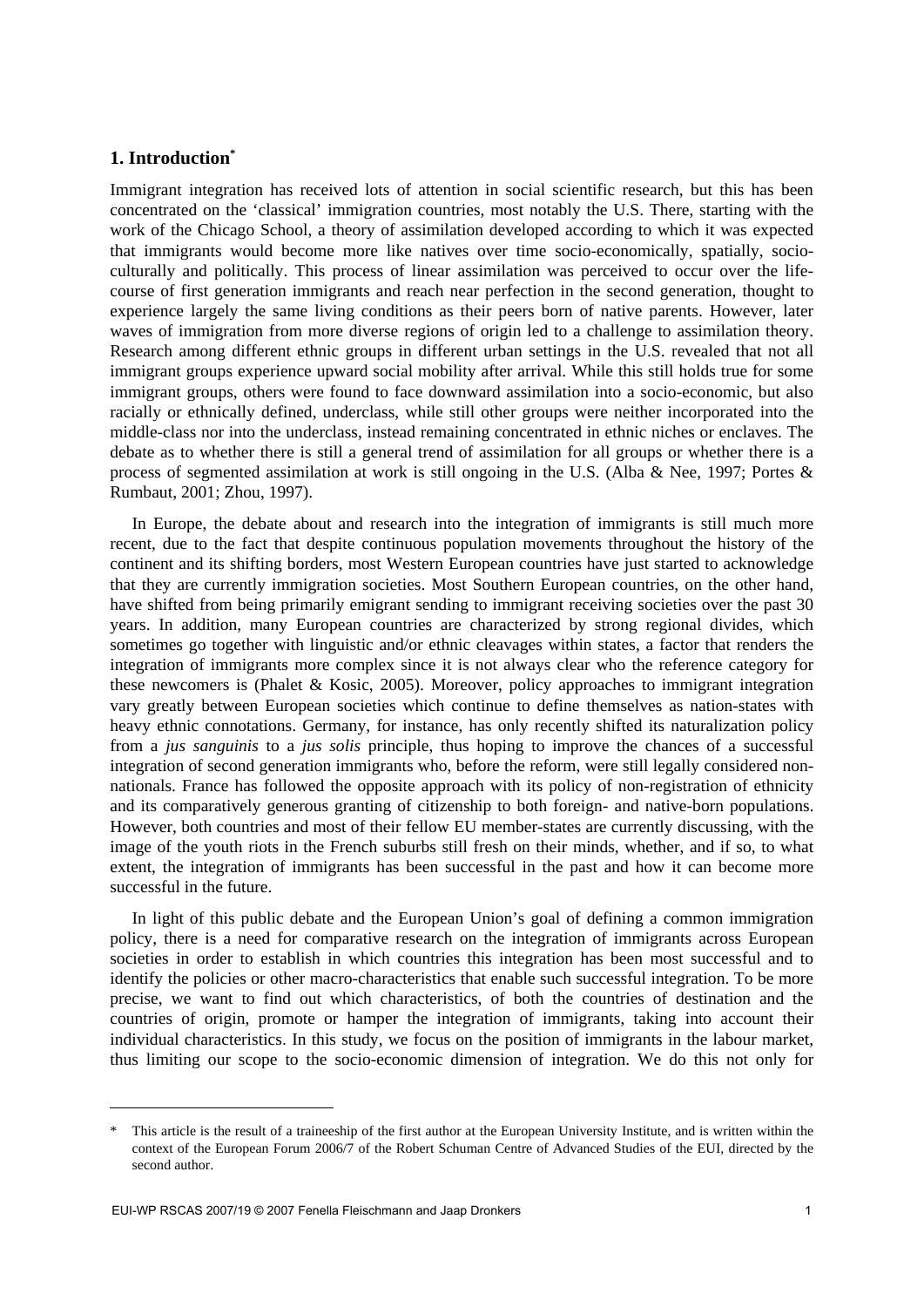practical reasons (our data provides the most information about this dimension of integration and covering more than one dimension is hardly feasible within one article), but also in agreement with a number of scholars who have argued that the socio-economic integration of immigrants is the first step and a precondition for spatial, socio-cultural and political integration (Geddes et al., 2004; Waldenrauch, 2001).

In addition to the differences in policies and other characteristics between the countries of destination, it is expected that the countries of origin also affect immigrants' socio-economic integration. As Kao and Thompson (2003) have argued, differences in religion and cultural values of immigrants lead to different evaluations of achievement, which can partly explain differential outcomes of immigrants coming from different regions of the world. Furthermore, the levels of expected and experienced discrimination in the labour market differ between immigrant groups from different origins, which might partly be due to different levels of 'visibility' of these immigrant groups. However, discrimination does not affect all immigrants in the same way: research into school performance in the U.S. has found that expected discrimination has a discouraging effect on African-Americans (Ogbu, 1991), while providing an incentive for South-Asian Americans to perform even better (Sue & Okazaki, 1990).

While research on immigrant integration in Europe is still limited in comparison to studies conducted in the classical immigrant receiving societies, there are already numerous studies comparing the processes and outcomes of integration between European countries. However, many of them are limited either to a small number of countries of destination or to a small number of immigrant groups (for a recent example, see Böcker & Thränhardt, 2007). Others try to incorporate a larger number of countries of destination, either by analyzing more countries separately (e.g. Heath & Cheung, 2007) or by comparing national statistics (e.g. Werner, 2003). There are several problems with this type of research. Obviously, separate analyses of different countries of destination do not allow for statistical testing across countries, so that the comparison remains on a more abstract, theoretical level. Moreover, the definition of who is an immigrant (and, to make things even more complicated, also the terminology) differs between countries, leaving some doubts as to the usefulness of comparing national statistical data from these various countries. A more serious problem, however, is that comparisons taking into account only one immigrant group in multiple destinations or multiple immigrant groups in one destination do not allow one to disentangle the effects of the country of destination and those of the country of origin on the integration of immigrants. This is a serious drawback, since the composition of immigrant populations varies greatly between European countries. Tables 1 and 2 clearly show the variation in the composition of immigrants, both in terms of their individual characteristics and their distribution across the various countries of origin, across the destination countries under study and in their labour market outcomes. In contrast to the crossclassified multilevel analysis that we perform, a single comparative approach or a study including only a small number of countries of destination cannot establish whether these differential outcomes are due to factors at the individual level or due to macro-characteristics of the country of destination or the country of origin.

Only few studies using such a double comparative multilevel approach have been published, but again, these have suffered from a number of shortcomings, mostly due to problems of data availability. Tubergen's work (2004; Tubergen et al., 2004) on immigrant integration in numerous countries of destination does examine the effects of a number of macro-characteristics of both countries of destination and of origin, but his data only includes first generation immigrants. Although this research has been a great improvement on earlier work, the fact that it does not include the second generation is a serious drawback, since differences between recent arrivals and natives are to be expected and the integration of the first generation can only be studied from a dynamic, longitudinal perspective that assesses immigrants' integration over their life-course. The fate of the second generation, on the other hand, is a much stronger indicator of the degree to which integration is successful. Furthermore, these studies do not exclusively focus on Europe and therefore do not allow for very detailed measures of intra-European differences in immigrant integration.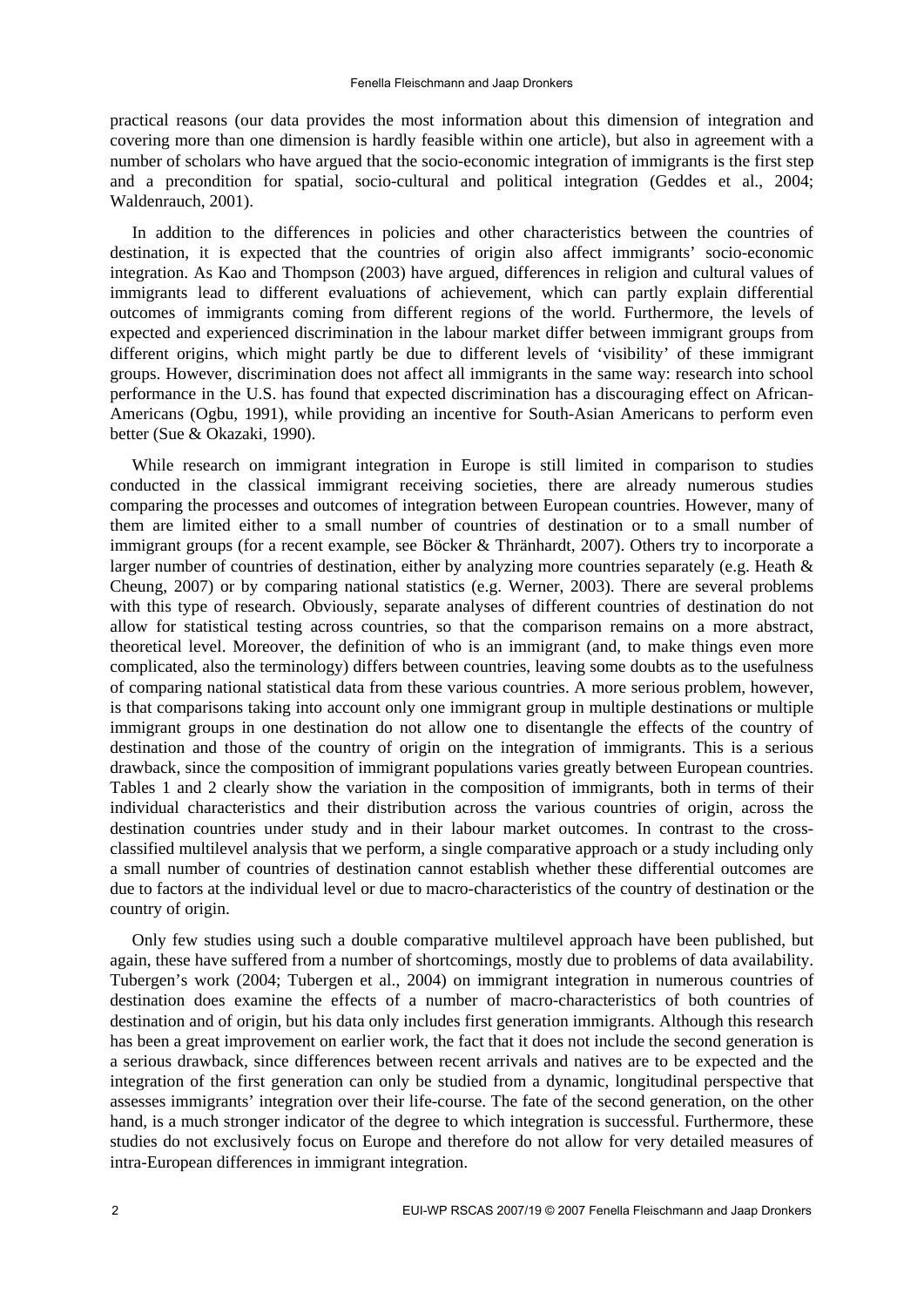Similar approaches have revealed significant effects of both country of destination, as well as country of origin, on the school achievement of immigrant pupils (Levels & Dronkers, in press; Levels, Dronkers & Kraaykamp, 2006). These studies made clear that both the sending and the receiving contexts affect immigrants' socio-economic integration into the countries of destination, and they identified a number of macro-characteristics of both the countries of origin and the countries of destination, such as GDP per capita and religious composition, which affect pupils' achievement.

Kogan (2007) uses an exclusively European focus in her comparison of immigrants' labour market outcomes in the EU-15 countries<sup>1</sup>. She examines the effects of a number of macro-characteristics, especially welfare regimes and the structure of the labour market on immigrants' position in these labour markets. However, her data does not contain information about the exact country of origin of immigrants, which implies that she cannot take into account characteristics of these countries and measure their effects on immigrant integration. In addition, her data also excludes second generation immigrants. A similar problem applies to the research of Dronkers and Wanner (2006) on income differentials between natives and immigrants which is based on data from the first wave of the European Social Survey, plus survey data from Canada and the U.S. Like Kogan, these authors aggregate immigrants into larger regions of origin (they distinguish between immigrants from the first world, second and third world and from former colonies), which makes it impossible to include macro-characteristics of the country of origin.

The second wave of the European Social Survey allows us to overcome these problems, since it provides information about the country of birth of the respondent and of both of his or her parents, thus allowing first and second generations of immigrants to be distinguished and the country of origin to be specified in each case. In the following section, we elaborate on the micro-characteristics of individual immigrants and the macro-characteristics of the countries of origin and destination that we take into account in analyzing labour market outcomes of first and second generation immigrants across 13 EU countries. For both micro- and macro-characteristics we will formulate hypotheses, based on the current literature.

## **2. Data and Measures**

1

We use the second wave of the European Social Survey (Jowell et al., 2005) which contains data, gathered in 2004 and 2005, from more than 45.000 respondents in 23 countries. The main aim of our article is to assess the impact of a number of social and labour market policies of destination countries on the integration of immigrants. We measure the inclusiveness of social policies with the European Civic Citizenship and Inclusion Index and, unfortunately, at the time of writing this index was only available for the EU-15 countries. Since data from Italy was not yet available when we performed the analysis, we could only include 14 countries of destination. This number further decreased to 13 because we excluded data from Finland given the low number of immigrant respondents in this country<sup>2</sup>. Furthermore, we selected only respondents between the ages of 25 and 60 since this is the period in which most respondents will have completed their education and in which their economic activity is concentrated. Our final sample of 15602 respondents contains 2541 immigrants (1209 male and 1332 female) from 132 different countries of origin.

<sup>1</sup> The EU-15 are those countries who were members of the European Union before the two most recent enlargements in 2004 and 2007.

There are only 25 respondents in the Finnish sample who can be properly classified as immigrants and can be assigned a country of origin. However, the refusal rate of the question in which country the respondent was born is significantly higher in Finland than in other survey countries, resulting in a large number of persons for whom we do not know whether they are immigrants or natives. Given the limited information about these respondents, we decided to exclude them from the sample which lowered the number of immigrants in Finland to an unacceptably small number.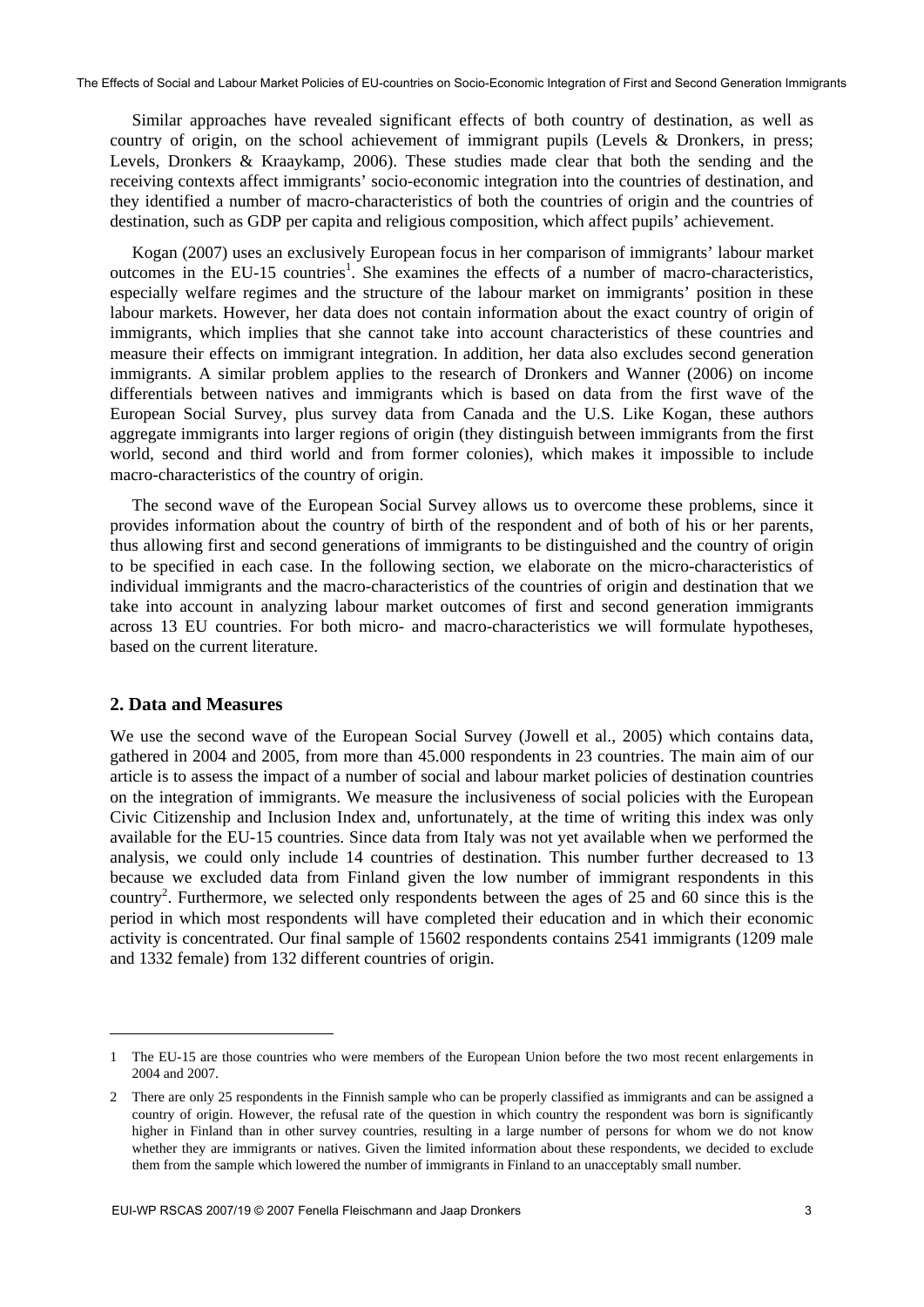We classified respondents as immigrants if one or both parents were born outside the country of destination. Respondents who were born abroad but to two native parents are not classified as immigrants because we assume that these children of expats will be more like the native population than children of mixed marriages and children of first generation immigrants. We used the following decision rules to establish the country of origin: if the respondent and both of his/her parents were born in the same country, this country was classified as the country of origin. If two out of three were born in the same country, this country was used, except if two out of three were natives. If all three were born in different countries, we looked at the language spoken at home. If this corresponded to any of the three possible countries, this country was used. If not, we used the country of birth of the mother, arguing that parental culture is more influential in socialization (rather than using the country of birth of the respondent, which can be a temporary coincidence, especially in the case of these more diverse family backgrounds) and that 'motherhood is a fact, whereas fatherhood is an opinion'. With this procedure, we can distinguish 132 countries of origin, but many of them contain only few cases. We therefore aggregated countries into regions of origin whenever there were less than 20 immigrants from a certain country of origin using a slightly adapted version of the United Nations classification of geographical regions (United Nations Statistical Office)<sup>3</sup>. In the end, we distinguish 27 countries of origin and an additional 21 regions of origin, varying in numbers of immigrants from 2 (French Speaking Caribbean) to 209 (Germany). Tables 1 and 2.b, which provide information about the dependent and independent variables per country/region of origin list these countries and regions according to the size of the immigrant group from this country in descending order.

On the one hand, our measurement of immigrant status, which is based on information about the country of birth of respondents and of both of their parents, is much more accurate than taking only nationality (problematic due to differences in naturalization rates across countries and the colonial histories of many immigrants) or country of birth of the respondent (which excludes the second generation) into account (Kogan, 2007). On the other hand, it gives rise to a number of problems, which can be solved neither with the data sets used here, nor with other available cross-national data. A first definitional problem is related to changing national boundaries and is particularly relevant to Europe. Due to the changes in the political frontiers after 1945 (the annexation by Poland of some formerly German territory; the extension of Russia at the expense of Polish territory) and due to the subsequent displacement of large populations, an unknown number of 'indigenous' persons are measured as being born outside their country, e.g. a German respondent or his/her parents born in Königsberg (East Prussia) and now living in Germany or a Polish respondent or his/her parents born in Lvov (Ukraine) and now living in Poland. One can argue that by failing to make the distinction between genuine migrants and border changes, we overestimate the number of better-integrated immigrants. At the same time, this failure highlights a conceptual problem in defining an immigrant: for how many generations must a Polish family live in Germany before he/she is no longer considered Polish? This issue also extends to the large number of third country immigrants originating in former European colonies whose grandparents migrated to Europe. Their grandchildren, born in these immigrant receiving countries, are measured as native born. However, typically in these countries this third generation will continue to be considered "immigrants", especially if they are a 'visible minority'. Therefore they might still have lower levels of education and labour market outcomes than natives within these countries (Portes & Rumbaut, 2001).

1

<sup>3</sup> The adaptations that we made all refer to the Caribbean and the Americas. Here, we did not stick with the strictly geographic distinction that is made by the United Nations, but included information about national languages. In this way, we constructed the new category 'Caribbean and South America' with the subcategories 'Spanish Speaking', 'English Speaking', 'French Speaking' and 'Dutch Speaking' (due to a sufficient number of immigrants from Brazil, there is no separate category of 'Portuguese Speaking'). This deviation from the general classification scheme of the UN is justified, in the authors' view, by the different migration patterns that go along with the different colonial histories which materialize in the languages that are spoken in these regions today.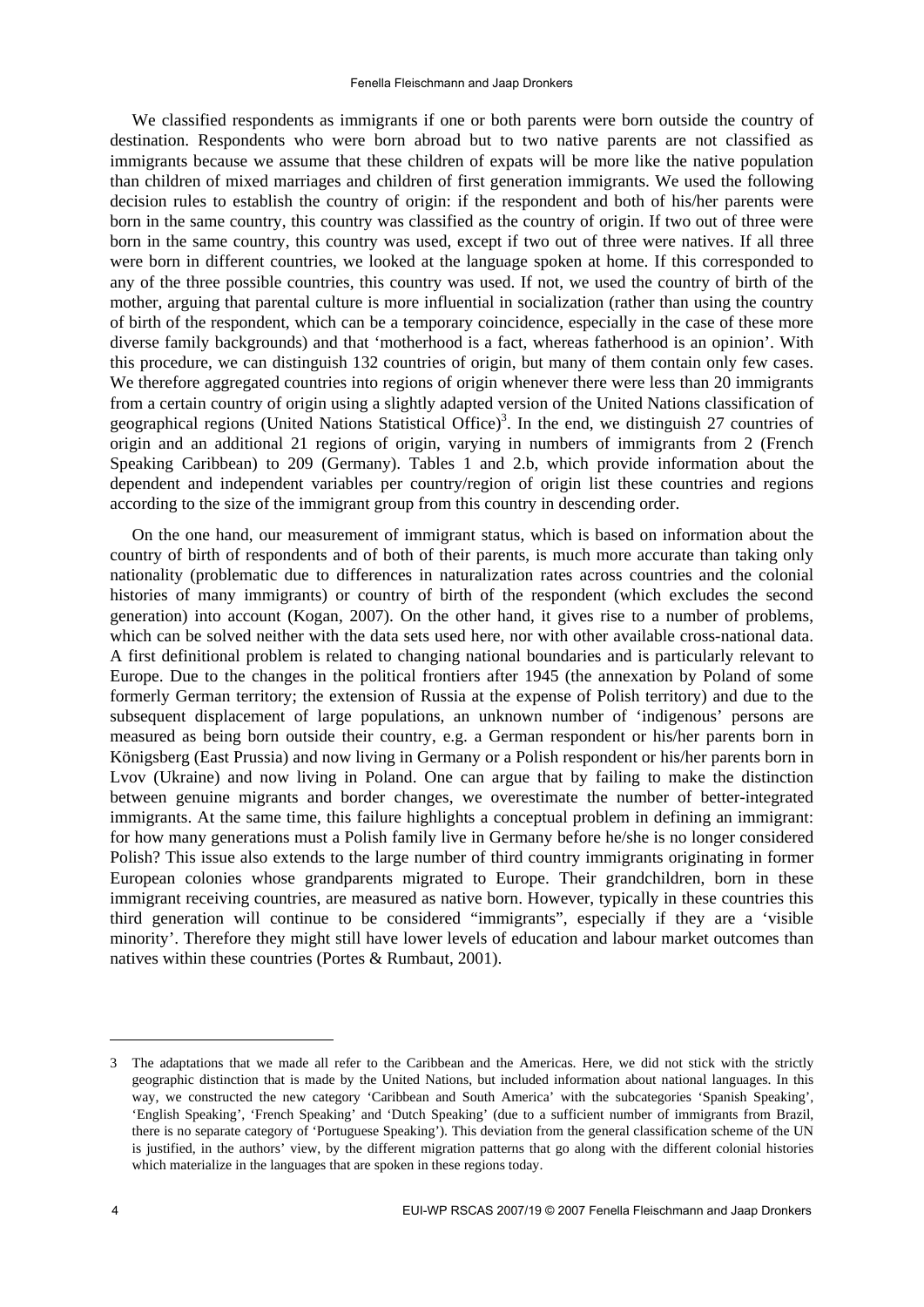Given the sampling procedures applied in constructing the data set used here, our data is unlikely to include illegal immigrants, although illegal immigrants are prominent in the popular images of immigrants in highly developed countries, particularly North and Sub Saharan Africans arriving on the Italian island of Lampedusa from Libya or landing on the beaches of southern Spain and the Canary Islands. These illegal immigrants are also important in the labour markets of developed countries, although less visible at the bottom and most vulnerable. One can argue that by failing to include illegal immigrants in surveys, we overestimate the integration of immigrants. Therefore our results should be seen as an indication of the labour market attainments of official immigrants or of those illegal immigrants who have become official by means of such mechanisms as loopholes in the law, general pardons, marriage, or fraud.

## **2.1. Dependent variables**

We concentrate our analysis of the socio-economic integration of immigrants on their success in the labour market. Four indicators are used to assess different dimensions of this success or failure. First of all, we analyze the economic activity of immigrants and answer the question whether their labour market participation rates differ from those of natives. The dichotomous variable economic activity includes all respondents who have paid work, be it as employees or as self-employed workers and those who are unemployed and actively searching for a job. Once immigrants enter the labour market, we want to know how successful they are in avoiding unemployment. We classify those respondents as unemployed who are active in the labour market, but not currently employed. Thirdly, for those respondents who succeed in finding paid work, we examine the occupational status of their current job, using the ISEI-scale<sup>4</sup> (Ganzeboom et al., 1992). Given the disputed continuous character of this occupational status scale and the lower chances of second generation immigrants of entering the highest occupational class than comparable natives (Tesser & Dronkers, 2007), we also need to analyse more specific barriers within the structure of the labour market. We therefore examine whether respondents succeed in entering the upper middle-class, which we define as those occupations classified as higher and lower controllers in the EGP class categories scheme (Erikson et al., 1979). Table 1 presents an overview of the dependent variables in our analyses for natives and immigrants per country of destination and country/region of origin. In these tables, we present the average outcomes for men and women together, but we separate men and women in the analysis in order to take into account the various interactions that are expected to occur. The occupational status variable had 977 missing values, 812 of which were among immigrants. In order to avoid loss of information due to listwise deletion, we imputed missing values for the ISEI-scale using a regression procedure in which we took into account the immigrant generation, the country of origin, the highest educational level achieved and the respondent's gender.

#### **2.2. Independent variables: individual characteristics**

l

Since the process of socio-economic assimilation of immigrants is expected to differ between different generations of immigrants, we distinguish two such generations. First generation immigrants are those who were born outside the country of destination. This group makes up 59.1% of all immigrants in our sample. Second generation immigrants are those who are born in the country of destination, but who have at least one parent who was born outside the country of destination. This group comprises 40.9% of our immigrant sample<sup>5</sup>. If socio-economic assimilation of immigrants in European societies occurs,

<sup>4</sup> The European Social Survey assesses occupational status using the 4-digit ISCO-88 scale. Although in general, the diverse measures of occupational status are highly correlated (Bakker & Blees-Booij, 1995), we decided to recode the original variable into the more comprehensive and more widely used ISEI-scale.

<sup>5</sup> We also tried to include the so-called '1.5-generation', which consists of individuals who were born outside the country of destination, but who migrated at such a young age that they received most or all of their education in the destination country. A problem in the construction of this category is that the European Social Survey does not provide exact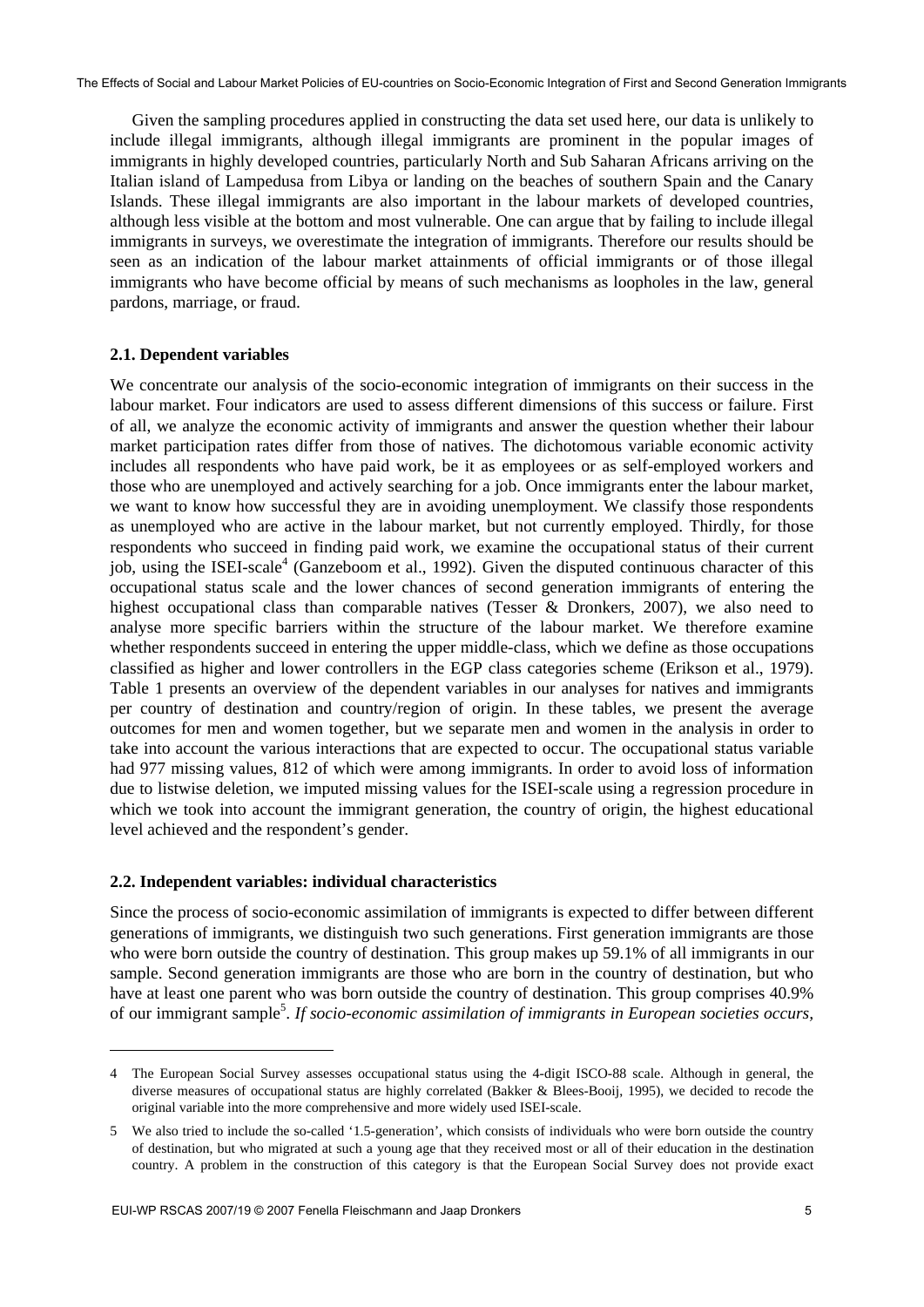## *the second generation should have more favourable labour market outcomes than the first generation of immigrants*.

Access to and success in the labour market depend, to a large extent, on educational qualifications. Therefore an important individual characteristic to take into account is the highest level of education achieved by the respondent. The European Social Survey provides an internationally comparable measure of this indicator, using the 7-point ISCED-97 (UNESCO, 1997) scale which ranges from 0 (not completed primary education) to 6 (second stage of tertiary education). However, due to a different measurement in the UK, we had to collapse the categories 'upper secondary' and 'postsecondary, non-tertiary' and the categories 'first stage of tertiary' and 'second stage of tertiary'. This recoding restricts us to a less precise 5-point scale, but is considered the lesser evil by the authors. The alternative would have been to exclude all data from the United Kingdom, which is not desirable given the importance of this country for comparative research on immigration in Europe and, in addition, because of the resulting reduction in the N at the highest level. We also take into account the age of the respondent (linear and quadratic terms<sup>6</sup>), the number of children he/she has and the highest educational level achieved by his/her parents. The latter measure is computed by taking the maximum of the educational level variable of both parents. These are measured with the same ISCED scale and, since there are no country-specific deviations, we keep the original scale, but we remind the reader that the measures of educational level differ between respondents and their parents. We imputed missing values for the highest level of education of the respondent (1146, 211 of which are among immigrants) and his/her parents (556 missing values, 135 of which among immigrants), using the mean of groups sorted according to gender, immigrant status, immigrant generation and country of origin in the case of respondent's education and immigrant status, country of origin and respondent's education in the case of parents' education. We add (stepwise) dichotomous variables which indicate whether these variables are imputed whenever we use the education variables, in order to control for the effect of imputation. *We expect that the higher the respondents' education and the higher the education of their parents, the better integrated they are socio-economically*. *With regard to age, we hypothesize that, in general, older immigrants will be better integrated than younger immigrants, but we do not expect this relation to be linear*. It is likely that the age benefit, if it exists, levels off or even turns into a penalty from a certain age on, most likely a few years before retirement.

With regard to the number of children, we expect effects to differ strongly between men and women: while higher numbers of children are likely to reduce female labour market participation and, eventually their occupational status, they might enhance the labour market participation of men, as well as their status. The latter effect is expected both because fathers are under more pressure to provide an income than their childless peers and because employers favour employees who are married and who have a family due to an expected higher loyalty and efficiency in their work.

Furthermore, we include respondents' religion in this step of the analysis. We use dummies that indicate the religious group the respondent belongs to<sup>7</sup>. In addition, we assess religiosity with a selfclassification measure where respondents indicated their degree of religiosity on a 10-point scale ranging from 'not religious at all' to 'very religious'. Lastly, we control for the intensity of religious practice which we assess with a composite measure that includes the answers to the questions 'How

*<sup>(</sup>Contd.)* 

information about the time since migration, since this is measured categorically. Using the maximum of the categories in the survey (which systematically underestimates the age at migration) and selecting all immigrants who had migrated before the age of 14 based on this calculation resulted in a share of 10.8% of all immigrants constituting the 1.5 generation. In light of this small share despite very generous definition, we refrained from analyzing this group of immigrants separately.

<sup>6</sup> Where the quadratic terms of age were significant, we tested whether higher order effects of age occurred, but found no significant results.

<sup>7</sup> In the multilevel analysis, we use Christians (including Eastern-Orthodox) as a reference category and show the effects of having no religion or being a Muslim. The numbers of affiliates of other religions were too low to be included in the analysis.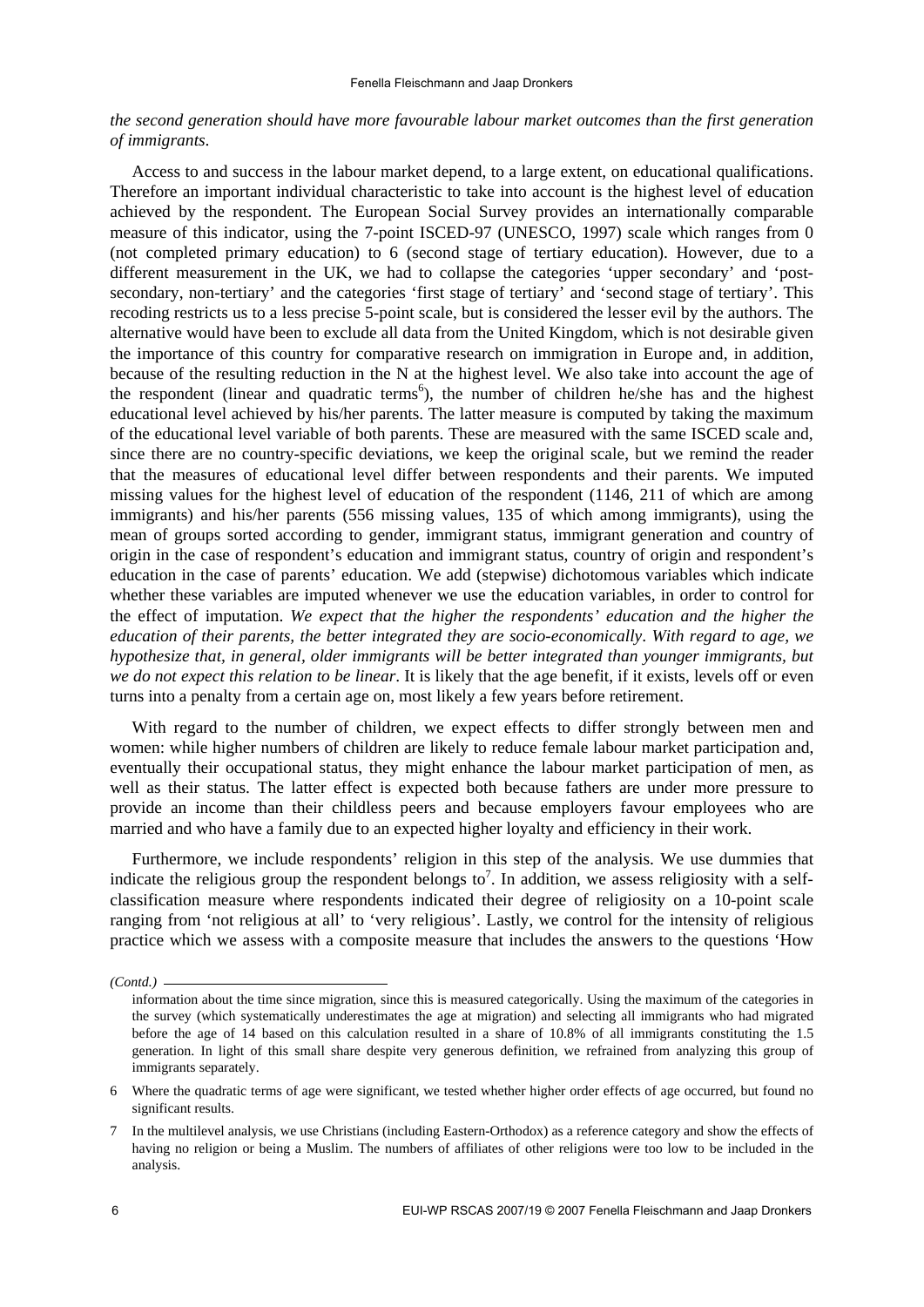often do you attend religious services, apart from special occasions?' and 'How often do you pray apart from during services?'. Both questions were answered on a 7-point scale that we reversed so that higher values indicate a higher intensity of religious practice. Including individual religion is not common in the analysis of socio-economic integration of immigrants, but we have two reasons to expect effects in this respect: firstly, the cultural habitus of a religious group might affect labour market outcomes, for example through the differential evaluation of achievement (Kao & Thompson, 2003). Secondly, European societies react differently to different religious groups, the primary example being the approach towards Muslims after 9/11. *We therefore hypothesize that religious affiliation and the extent to which individuals follow the practices of their religious community will affect their socio-economic integration*, but we do not have clear expectations with regard to the signs of the effects for different religious groups.

In the multilevel analyses, which are based exclusively on the immigrant sample, we additionally take into account whether respondents speak a minority language at home, whether they hold the citizenship of the country of destination and whether they are born to one native and one immigrant parent. Based on earlier findings (Levels & Dronkers, 2005), *we hypothesize that immigrants who speak a minority language at home will have less favourable labour market outcomes*. On the contrary, *we expect immigrants who are citizens of their destination country and those second generation migrants who are born to one native and one immigrant parent to have higher levels of socio-economic integration*.

We argue that immigrants from certain countries of origin are likely to be better integrated socioeconomically than immigrants from other countries or regions of origin. Therefore, we coded the information according to whether the country of origin is a neighbouring country of the country of destination<sup>8</sup>, whether the country of origin is one of the EU-15 member states (plus the largely comparable countries and silent EU member-states, Switzerland and Norway) and whether the country of origin is a former colony or territory of the country of destination.9 *We expect immigrants from countries which are part of any of these categories to be better integrated socio-economically than immigrants who come from countries which are less historically and culturally connected to the countries of destination in our analysis*.

#### **2.3. Independent variables: macro-characteristics**

The main focus of our paper is the question whether, and if so how, indicators on the macro-level, both of the countries of destination and the countries of origin, affect immigrants' socio-economic integration in the 13 EU countries under study.

With regard to the countries of destination, we use indicators of the policies geared towards immigrant integration, the type of welfare regime, Employment Protection Legislation (EPL), the size of the bottom of the labour market, GNI per capita, GINI coefficient, the presence of left-wing parties in government and the net migration rate. As a measure of immigrant integration policies, we use the European Civic Citizenship and Inclusion Index (Geddes et al., 2004) which has recently been developed for the EU-15 member states. This index contains five dimensions: labour market inclusion, long term residence rights, family reunion, naturalization and anti-discrimination measures. We recoded index scores so that values between -1 and 0 represent less favourable policies on these dimensions, while values between 0 and 1 stand for more favourable policies, i.e. policies that are

l

<sup>8</sup> We use a liberal definition of neighbouring countries which also includes countries who share sea borders with the country of destination. A list of the matches of neighbouring countries is provided in the appendix.

<sup>9</sup> These are, in the first place, countries that have been or still are colonies (for instance India for the UK, the Spanishspeaking countries of Latin America for Spain, and Brazil for Portugal). But in the case of Austria, Germany, the UK and Sweden they also included those countries that were a part of their former territories (for example Hungary, Czechoslovakia, and the former Yugoslavia for Austria; Norway for Sweden).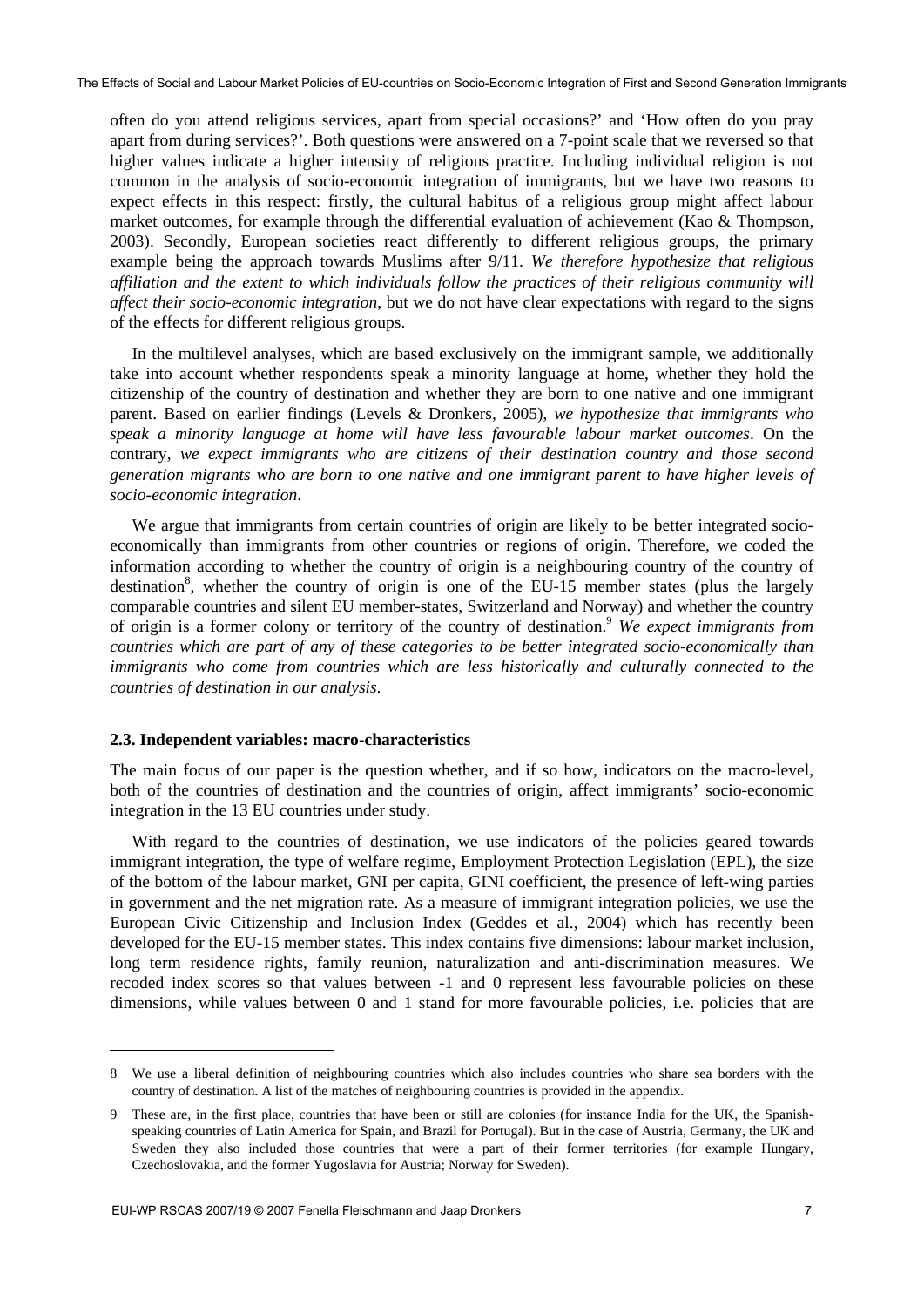more inclusive of immigrants. The assessment of each country's policies in these areas is based on an ideal, not real, legal framework, which means that the creators of the index made a judgement as to how close certain national policies came to what they consider to be ideal for the integration of immigrants. Next to the five separate dimensions, we include the (unweighted) mean score across these dimensions. *We test the hypothesis that immigrants in countries with a higher score on (one of the dimensions of) the European Inclusion Index are better integrated socio-economically than in countries which score low on this Index*.

Furthermore, we test the effects of different types of welfare regimes of the countries of destination. Based on the classic typology of Esping-Andersen (1990) and the work of other authors (Kogan, 2007), we distinguish between the liberal welfare regime, represented by the United Kingdom and Ireland in our data, which is characterized by market-based social insurance and a lack of active employment measures. The social-democratic welfare regime (represented by Sweden and Denmark in our analysis), which, on the contrary, is characterized by a high standard of universal social insurance for citizens with a strong equalizing objective. In conservative welfare regimes, social insurance is state-based instead of market-based, but, in contrast to the social-democratic welfare regime, there is no aim of equalization of status and class differentials. We classify Belgium, France, Germany, Luxembourg and the Netherlands as countries with conservative welfare regimes. We furthermore distinguish the Southern or Mediterranean welfare regime which is found in Greece, Portugal and Spain, and which shares some commonalities with the conservative welfare regime, but additionally knows a high level of labour market rigidity and rather low levels of welfare benefits (for a more detailed description of the different types of welfare regimes, we refer to Kogan, 2007 and Esping-Andersen, 1990). Following Kogan (2007), who found a positive effect of the liberal welfare state on immigrants' socio-economic integration, we argue that the type of welfare regime should be taken into account when analysing between-country differences in immigrant integration in the labour market. We expect that *the liberal welfare regime has a less closed labour market and social welfare system for outsiders and, as a consequence, increases immigrants' opportunities for a successful socioeconomic integration*.

Labour market rigidity might even be more relevant to employment opportunities and ensuing occupational status of immigrants, since more stringent Employment Protection Legislation (EPL) is likely to increase the effects of statistical discrimination and the penalty of an outsider status in the labour market that immigrants are likely to experience (Kogan, 2007). EPL data are taken from the OECD's labour market statistics (OECD, 2006). We averaged the available scores from 1990, 1998 and 2003 in order to reach a maximally reliable measure of labour market rigidity. In our data, EPL ranges between 0.65 in the United Kingdom to 3.33 in Greece. *We expect immigrants to be better integrated socio-economically in countries with a more flexible labour market, i.e., in countries with lower scores on Employment Protection Legislation*.

In the same vein, we take into account the size of the bottom of the labour market, defined as the percentage of the employed population that works in an occupation with a status of 30 or lower on the ISEI-scale (see also Kogan, 2007). *We have mixed expectations regarding the effect of this indicator: on the one hand, a larger low-status segment will probably make it easier for immigrants to be active in the labour market. However, it might at the same time restrict their advancement to higher-status jobs.*

We additionally control for the presence of left-wing parties in the government during the past 30 years. Based on the data provided by Beck et al. (2001), we compute a total score for every country assigning a 1 for every year in which the government is exclusively made up of left-wing parties and 0.5 for every year in which a left-wing party takes part in a coalition with one or more centre or rightwing parties. This measure has been used in previous cross-country research on immigrant integration (Tubergen, 2004; Tubergen et al., 2004), but the problem with this indicator is that it is merely a proxy for concrete policies. In the presence of the policy indicators described above, we expect little additional explanatory power of the presence of left-wing parties in the government. *The general*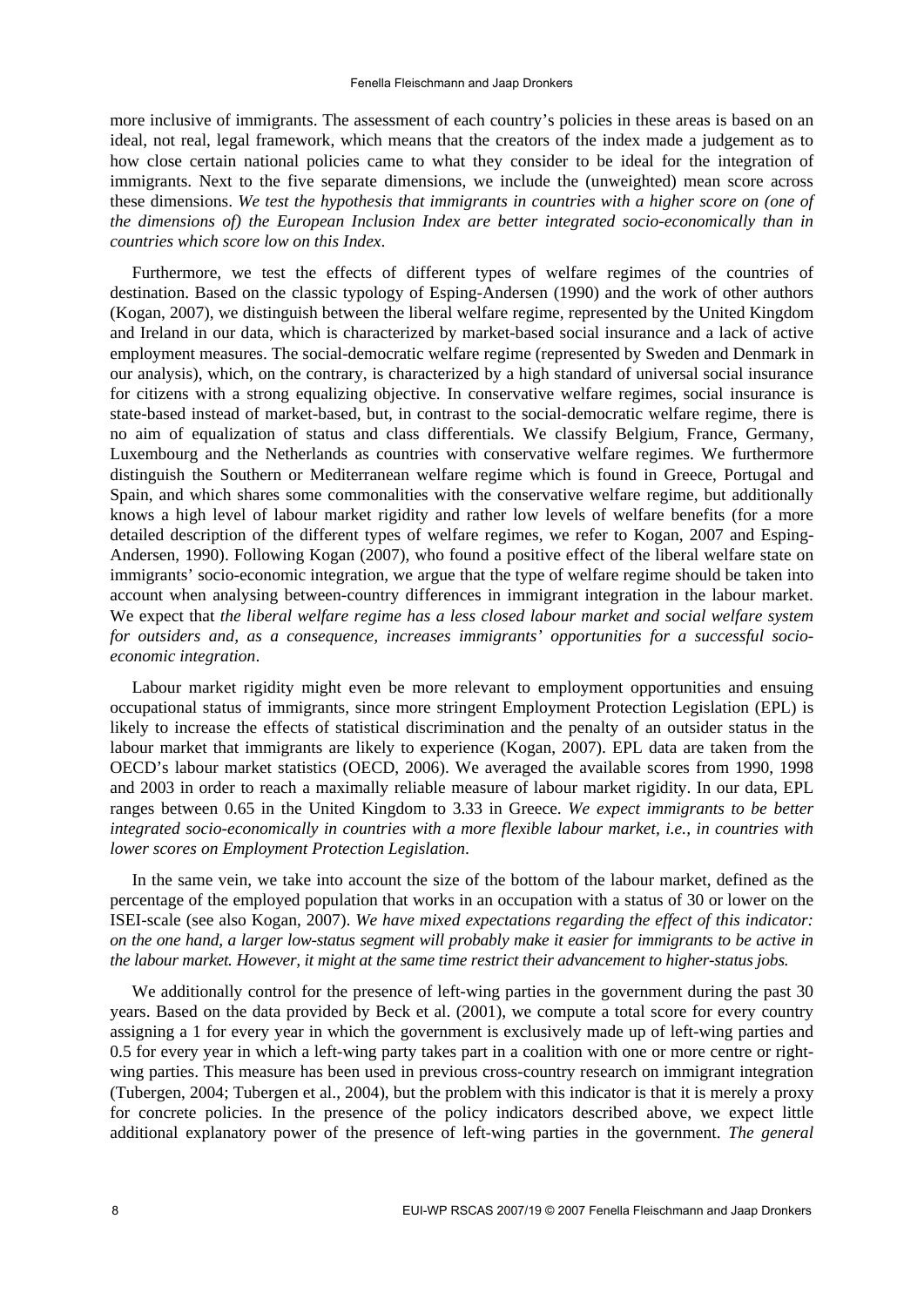## *expectation is that the presence of left-wing parties in the government promotes the socio-economic integration of immigrants*.

Furthermore, we control for GDP per capita (expressed in purchasing power parity) and the GINIcoefficient of both destination and origin countries. These measures are perceived to be internationally comparable indicators of the economic situation of a country and the degree of (in-)equality of the distribution of wealth within countries. GDP per capita was taken from the CIA World Factbook (2007), which also provides the GINI-coefficient for a number of countries. However, since this source does not cover all countries in our data-set, we used data from the World Bank where these were available. In contrast to the World Factbook which provides the most recent calculation of the GINI-coefficient, the World Bank lists a number of values for different years for most countries. In order to make maximal use of the available information, we calculated the average GINI-coefficient per country across all available measurement points. However, we did not succeed in finding any information about the GINI-coefficient for 20 countries of origin $10$ . We also used information about the net migration rate of both countries of destination and origin; this data was again taken from the CIA World Factbook which means that it provides the most recent indication. *We expect that immigrants who come from countries in which these indicators differ only slightly from their countries of destination will be better integrated socio-economically*11.

For countries of origin, we also include Kaufmann et al.'s (2005) indicator of political stability which assesses the probability that the current government will be overthrown in the near future. This measure, which is internationally comparable and ranges between  $-2.5$  and  $+2.5$  due to a standardization procedure, is available for all countries of destination and origin, with the exception of the Faroe Islands, Greenland and Yugoslavia. Furthermore, we include an index of political freedom and civil rights developed and published for the last 30 years by Freedom House (2006). We recode this 7-point index so that higher values represent higher rates of political freedom. By including these indicators of the political structure of the countries of origin, we hope to distinguish between economic and political immigrants. Because of the political background of their migration, we expect political refugees to have a stronger bond with their country of origin since they might hope to return to this country after a regime change. *We expect immigrants from politically less stable and less free countries to be less well integrated into the labour markets of the countries of destination*.

As a more comprehensive measure of the economic and social development of countries of origin, we use the scale of the 2006 Human Development Index. This index combines information on GDP per capita, education, life expectancy and gender inequality and ranks countries according to these

1

<sup>10</sup> These are the United Arab Emirates, Afghanistan, Netherlands Antilles, Angola, Aruba, Benin, Brunei, the Democratic Republic of the Congo, Cape Verde, Eritrea, Faroe Islands, Greenland, Haiti, Iceland, Saint Lucia, Libya, Martinique, the Palestinian Territories, Somalia and Syria. Countries of origin with no more than 2 immigrants in our sample were deleted listwise if they had missing values on any of the macro-characteristics. For a number of countries, however, we imputed these values in order to reduce loss of information. For the Netherlands Antilles and Aruba, we used the mean of the scores of the Netherlands and Suriname, for Angola we used Mozambique, for the Democratic Republic of the Congo we used the mean of the neighbouring countries, for Cape Verde we used the mean of Portugal and Senegal, for the Faroe Islands and Iceland we used Denmark, for Libya we used Egypt and Tunisia, for Syria we used Lebanon, Jordan and Turkey, for Serbia and Montenegro we used Croatia and Bosnia-Herzegovina and for Yugoslavia we used the mean of its successor states.

<sup>11</sup> Most of our macro-indicators are measured at only one, fairly recent, time-point. This is not ideal, since a thorough test of our arguments would imply measuring the difference in these macro-indicators between the country of origin and the country of destination at the moment of migration. However, such an accurate measurement is not feasible with the data at hand since they do not specify the time of migration. Furthermore, it is unlikely that all indicators will be available for all the required years, especially taking into account that our sample includes second generation immigrants up to the age of 60, which means that the migration of their parents might have occurred in the early 20th century and at a time when national boundaries were quite different from nowadays.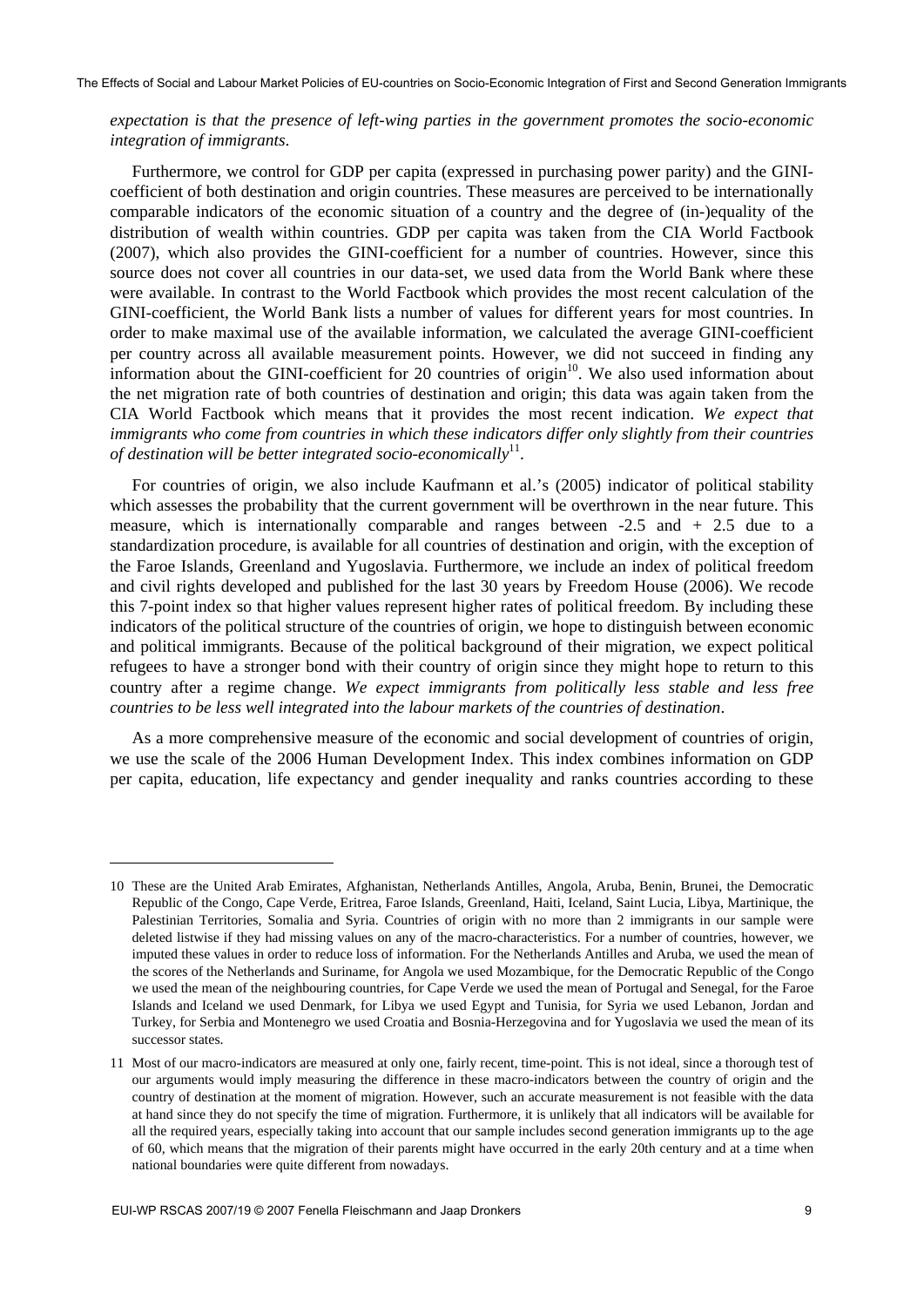indicators. Unfortunately, there are also missing values on this indicator for 9 countries of origin<sup>12</sup>. We *expect immigrants from less developed countries (i.e. those with a higher Index-score) to have lower levels of socio-economic integration due to the larger economic and cultural differences between their countries of origin and of destination.*

Lastly, we include a dummy variable for the prevalent religion in the country of origin. A religion was classified to prevail in one country if at least 50% of the population belonged to this religious group (based again on information from the CIA World Factbook); if necessary, different Christian denominations were aggregated in this procedure and a country was classified 'prevalently Christian' if more than 50% of the population belonged to any Christian denomination. If less than 50% of the population belonged to a single religious group, the country was classified as having no prevalent religion. The prevalent religion in the country of origin is an indicator of the cultural distance between the country of origin and the country of destination which has been used in comparable research (Tubergen, 2004, Tubergen et al., 2004). *Due to the larger cultural distance, we expect immigrants from non-Christian countries to have less favourable labour market outcomes in the 13 EU countries under study*.

## **3. Individual characteristics and labour market success of immigrants**

Figures 1 to 4 provide an overview of the uncontrolled mean scores on labour market participation, unemployment, occupational status and the chances of reaching the upper middle-class of male and female natives and immigrants. These figures immediately make clear that there is considerable variation across the 13 countries of destination in terms of the size and direction of the gaps between natives and immigrants in these four dimensions of labour market outcomes. In addition, we can note clear gender differences in all four dimensions. However, since the mean scores depicted in these figures are not controlled for individual characteristics, it is not clear whether the between-country differences are due to the differential composition of immigrants and natives in the various destination countries or whether they result from processes at the macro-level such as different structures of the labour market or different policy approaches towards the integration of immigrants.

## **3.1 Comparing the labour market success of male immigrants and natives**

In order to investigate this question, we perform a number of OLS regressions separately for both genders. In this way, we aim to get a clear picture of, on the one hand, the effects operating at the individual level and, on the other hand, the relevance of including effects at the macro-level. In these analyses, we use data of both immigrants and natives, the latter being the reference category for the models including immigrant generations. Table 3 displays the effects on labour market participation of males. We see that there are considerable differences between the 13 countries under study (France is the reference category) in terms of labour market participation of the male population. Immigrants of both the first and second generation have lower participation rates, but as the last model shows, the negative effect found in the earlier model does not apply to all immigrants, but only to specific immigrant generations in Belgium, Austria and Greece. Furthermore, we find that immigrants from neighbouring countries participate at higher rates than natives, although they profit less from their education. Our hypotheses regarding education and age are confirmed, since higher scores on these variables go together with higher rates of participation. However, contrary to our expectations, higher parental education leads to lower rates of participation. This points to a problem with this dependent variable, since it is not quite clear which level of labour market participation represents higher socioeconomic integration. On the one hand, low participation rates can point to lower suitability of immigrants for the labour markets of the destination countries or the existence of (perceived)

1

<sup>12</sup> These are Afghanistan, Netherlands Antilles, Aruba, Serbia and Montenegro, Faroe Islands, Greenland, Iraq, Liberia, Martinique and Somalia.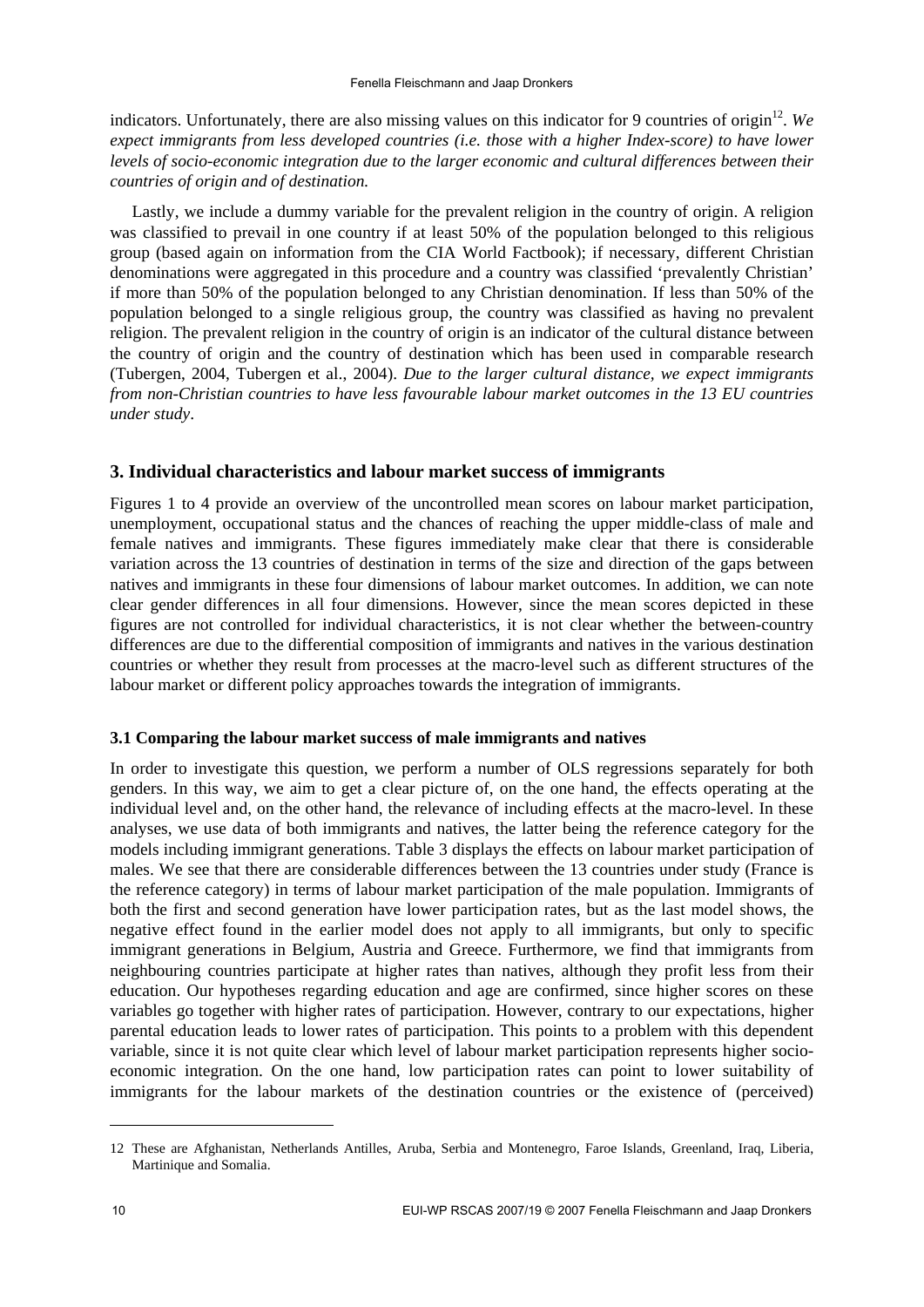discrimination; on the other hand, especially among women, lower levels of participation can indicate successful integration in the sense that immigrants can afford to be inactive.

The analysis of unemployment therefore might be more revealing since higher unemployment can unambiguously be considered to indicate lower success in the labour market. Table 4 shows that there are far fewer between-country differences in unemployment rates, with the exception of Germany which has higher unemployment and Luxembourg which has lower unemployment than the remaining 11 EU countries. Throughout all models, we find that both first and second generation immigrants are almost twice as likely to be unemployed than their native peers, even after controlling for human capital and other individual characteristics. Not surprisingly, higher levels of education reduce the chance of being unemployed. At the same time, more religious persons are more likely to be unemployed, and Muslims and attendants of other non-Christian religions have unemployment rates which are over twice as high as those of natives. We also find origin and destination effects in this analysis: while immigrants from neighbouring countries are less likely to be unemployed, second generation immigrants in Austria are confronted with an unemployment rate that is three times higher than their native peers, even after controlling for education and religion.

If we look at the occupational status of the employed male population, we find still different effects. In the first model of Table 5, we again observe considerable variation between the European countries under study in terms of their average occupational status, a variation that remains even after controlling for individual characteristics. In line with our expectations, we find that education, parental education and age positively affect occupational status. On the whole, immigrants do not differ from natives in terms of occupational status, but the main effect of the immigrant generations only becomes non-significant after inclusion of the interactions with countries of origin and countries of destination. Hence, it is not true that all immigrants differ from natives with respect to occupational status, but some immigrant groups, namely those originating in the EU-15+ countries and in Asia and those going to Denmark and Ireland do better, while the first generation in particular performs worse than natives in Spain and Greece.

If the progression in occupational status were linear, we should find similar effects in the logistic regression of the probability of reaching the upper middle-class. However, this is only partly true. Table 6 shows that, even after controlling for all significant individual characteristics, first generation immigrants are only 50% as likely as comparable natives to enter one of the highest occupational classes. On the other hand, second generation immigrants are found not to differ significantly from their native peers, once we control for the regions of origin. As in the previous analysis, we find that immigrants coming from the EU-15+ countries perform better, which is due to higher returns on their education. In addition, we observe several significant destination effects, since the first generation is more likely to enter the upper middle-class in France and Ireland, but less likely in Sweden.

#### **3.2. Comparing the educational levels of male immigrants and natives**

Although our main focus is on immigrants' success in the labour market, we also analyzed the highest level of education reached by male immigrants, since education is one of the most important determinants of labour market outcomes and educational inequality is likely not only to be reproduced, but to be severely strengthened in the labour market. In Table 11 we observe considerable differences between the 13 countries under study in terms of the average educational level reached. Most of these differences remain after controlling for individual characteristics and the differential composition of the immigrant population. It turns out that male immigrants of the first generation are generally less educated than comparable natives, while there are no significant differences between the second generation and their native peers, with the exception of Greece and Portugal where the second generation demonstrates much lower educational outcomes. As can be expected, parental education has a positive effect on education and so does age, indicating slightly higher levels of education among older men, both natives and immigrants. Interestingly, Christians, with the exception of Eastern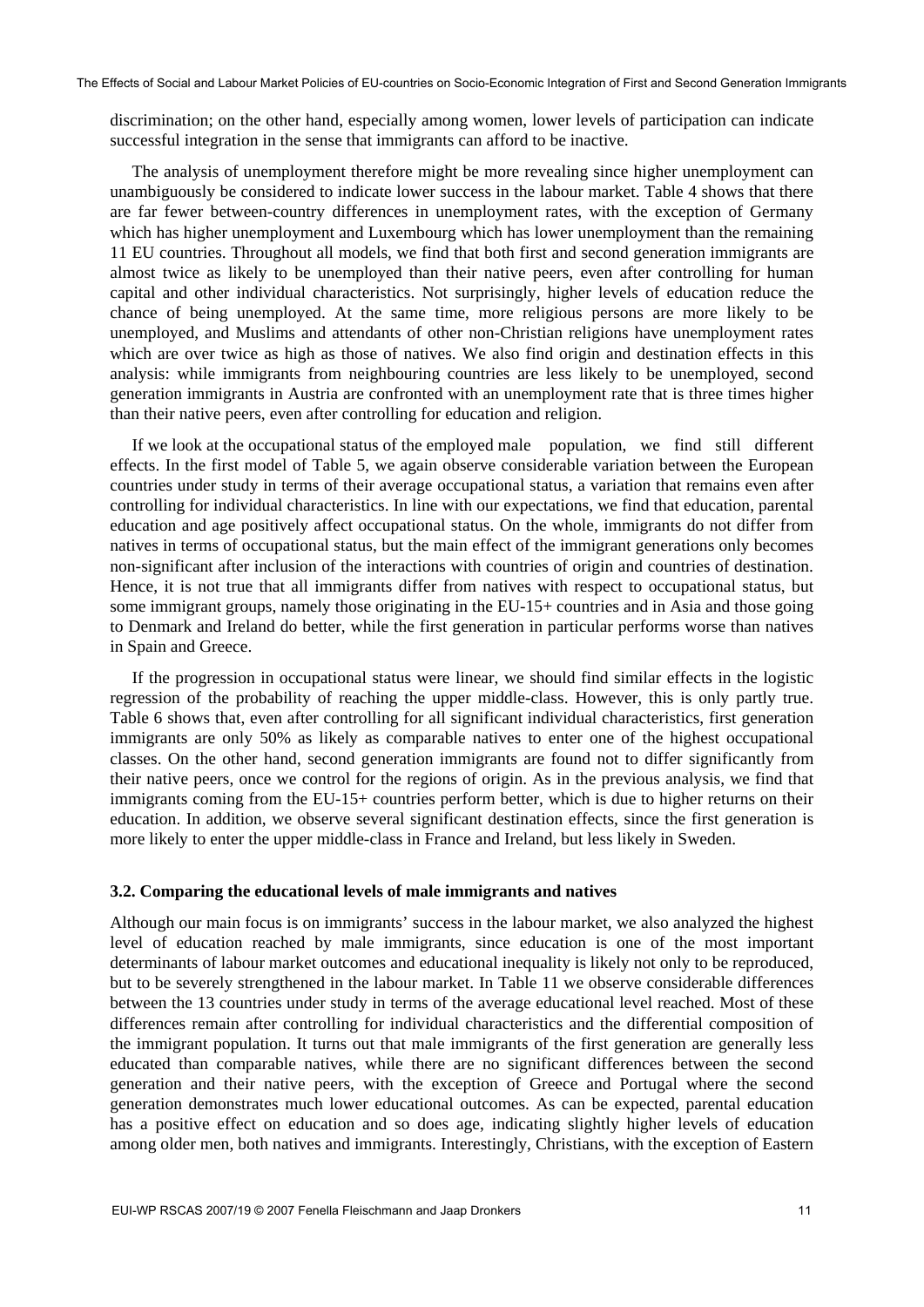Orthodox, generally have higher levels of education. In addition, we see that first generation immigrants from neighbouring countries are higher educated, as are those from Sub-Saharan Africa and South and South-East Asia. The same holds for first generation immigrants from the post-socialist countries of Eastern Europe and the former USSR. At the same time, we find that Luxembourg and Greece attract lower educated first generation immigrants.

#### **3.3. Comparing the labour market success of female immigrants and natives**

Although the integration of female immigrants into the labour markets of various countries of destination is still widely understudied, it is generally assumed that this integration follows quite different processes than that of male immigrants. Our separate analyses highlight these differences, which, in our view, justify the separation in the analysis of both genders. This strategy has the obvious disadvantage that the significance of differences in the effect sizes between men and women cannot be tested, but on the other hand, models including both genders would unavoidably become rather complex and large due to the numerous interactions that occur between gender and many of the explanatory factors.

It is clear that the decision whether or not to participate in the labour market is quite different for men than for women in all countries, but, in addition, we can observe large differences between the 13 EU countries under study in the levels of female labour market participation (see Table 7). Not surprisingly, as Model 1 shows, the economic activity of women is largest in Sweden, directly followed by France. On the contrary, Luxembourg and the Netherlands experience particularly low levels of female labour market participation. We find that female immigrants of the first generation have almost twice the participation rates of female natives, while second generation immigrants do not differ from natives in this respect once we control for individual characteristics. We also find that first generation immigrants have lower returns on their education. This finding is not surprising, but rather points to the general costs of migration due to the limited transferability of human capital. The fact that the second generation of female immigrants does not significantly differ from their native peers in their labour market participation is, however, an important finding which provides some optimism about the level of socio-economic integration of this second generation. On the other hand, this optimistic outlook does not hold for all immigrants in the same way, since Muslim women have only half the participation rates of non-Muslim women. In addition, we find that in contrast to all other countries of destination, first generation female immigrants do not have higher labour market participation rates in Ireland (the main effect of being a first generation immigrant and its interaction with Ireland as a country of destination cancel each other out), a country with a rather low female participation rate in general.

In the following steps, we examine the success of female immigrants once they have entered the labour market. With respect to female unemployment, Model 1 in Table 8 makes clear that the between-country differences are much larger than in the case of males, with Germany and Greece having higher levels of female unemployment, while Austria, Ireland and Luxembourg have much lower levels of female unemployment than all other countries. After controlling for individual characteristics, however, these between-country differences shift and show higher female unemployment rates in Belgium and Germany and lower rates in Austria and Luxembourg. Hence, the favourable position of Ireland and the unfavourable position of Greece are due to the composition of the immigrant and native population in these countries. Where the analysis of labour market participation suggested high levels of integration of female immigrants of the second generation, the examination of unemployment reveals a bleaker perspective. In Models 2-5 of Table 8, we find that female immigrants of the second generation are much more likely to be unemployed than their native peers and the first generation, although immigrants from neighbouring countries have much lower unemployment rates (a finding that also holds for male immigrants). Furthermore, we see that immigrants from Eastern Europe and the former Soviet Union have lower returns on their education and it is likely that they experience higher unemployment irrespective of their education, since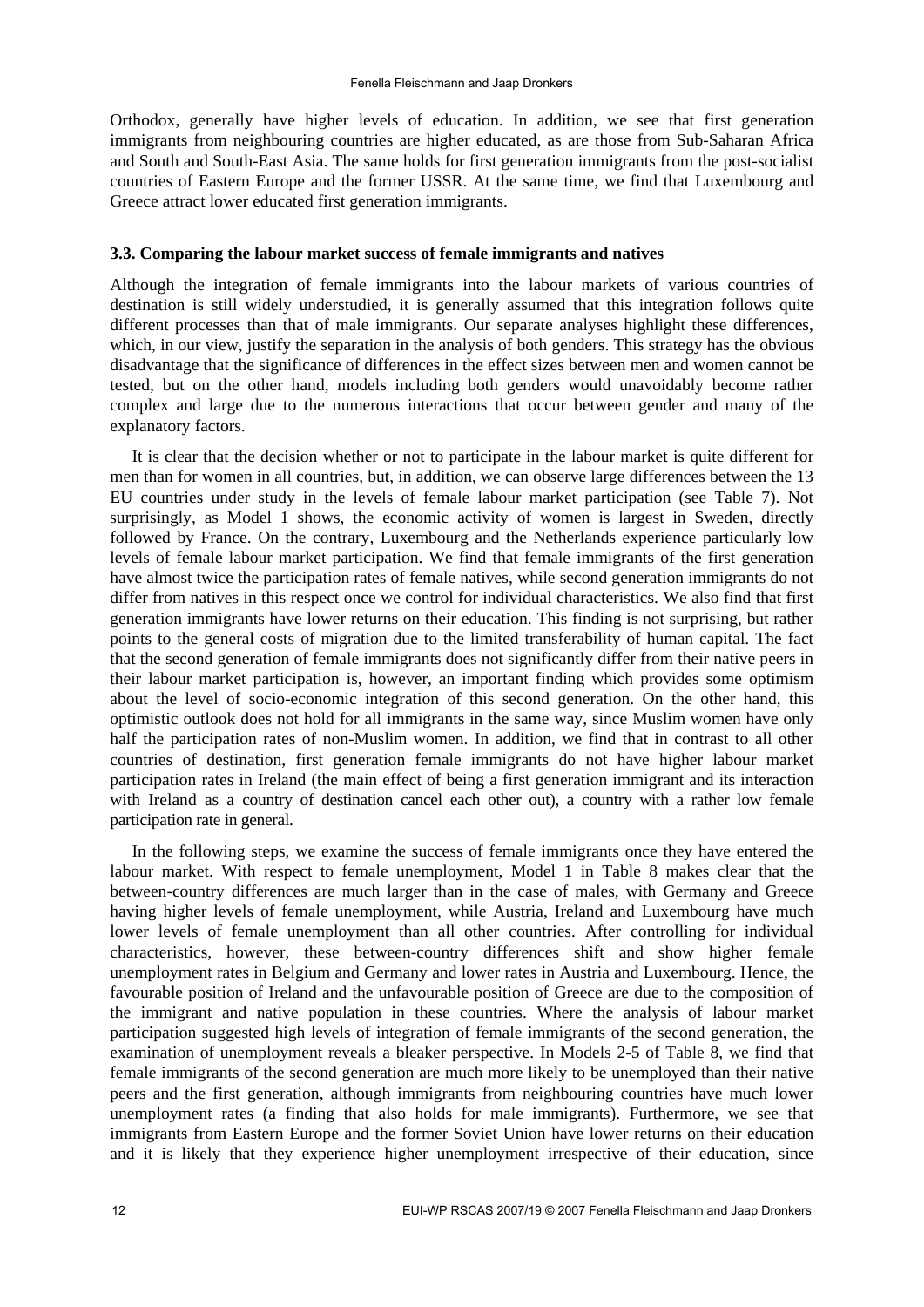belonging to the Eastern Orthodox Church can be considered a proxy for coming from this region of origin. However, the significant interaction in model 6 makes clear that the higher unemployment rates of the second generation do not apply to all female immigrants, but only to those originating in Northern Africa. In addition, we find that first generation female immigrants in the Netherlands are more than five times more likely to be unemployed than immigrants in all other countries. These findings highlight again the importance of including both the country of origin and the country of destination in the analysis, since the socio-economic integration of immigrants differs greatly between these contexts and not including them leads to the finding of effects that appear to be general, but are, in reality, specific to certain countries of destination and of origin.

Turning to those female immigrants who do not only participate in the labour market but who actually succeed in finding employment, we find again considerable between-country differences in the average occupational status. Much like in the analysis of unemployment, we see that these between-country differences are strongly affected by the composition of both the native and the immigrant population in the 13 countries under study. Again, it seems in Models 2-5 of Table 9 that especially first generation, but also second generation immigrants generally have jobs of a lower occupational status than their native peers. However, the last model shows that, again, there are no general effects for both of the immigrant generations, but that the differences in occupational status are specific to certain countries of origin and of destination. Interestingly, immigrants from Northern Africa are found to have higher occupational status in both generations, while in the previous analysis we saw that the second generation of this group of immigrants suffers from much higher unemployment. While immigrants from the EU-15 countries and those from West Asia also enjoy generally higher occupational status once they are employed, we also find immigrant penalties in occupational status, especially among the first generations in Spain, Greece and Luxembourg and those coming from Eastern Europe, the former USSR or from Sub-Saharan Africa. In addition, the second generation of immigrants from neighbouring countries has jobs of a lower status.

A comparison of Table 9, which shows the results of the analysis of occupational status of the employed female population, and Table 10, which shows the chances of entering the upper middleclass (i.e. the highest two classes in the EGP-class scheme), makes immediately clear that progression along the status line is not linear for female immigrants. Instead of finding effects for specific countries or regions of origin, we find mainly differences at the level of the country of destination and, importantly, those groups of immigrants who generally enjoy higher occupational status (those from the EU-15, Northern Africa and West Asia) do not have higher chances of reaching the upper-middle class, indicating a ceiling effect for these groups. The between country-comparison in Model 1 of Table 10 shows that the upper-middle class job segment for women is much larger in the Netherlands and much smaller in Portugal and Greece as well as in Austria than in the remaining countries. Perhaps not surprisingly in light of the previously mentioned costs of migration, we find that female immigrants of the first generation, just like their male counterparts, are much less likely to enter the upper middle-class, although they profit more from their education in this respect. The second generation appears to have equal chances compared to natives to reach the highest echelons of the labour market, but, as Model 6 shows, they need to be more educated than their native peers in order to reach the same outcomes. Again, we find significant destination effects, indicating higher levels of accessibility of the most attractive job segment for first generation female immigrants in Belgium and for the second generation in Germany.

#### **3.4. Comparing the educational level of female immigrants and natives**

Although our main focus is on immigrants' success in the labour market, we also analyzed the highest level of education reached by female immigrants, since education is one of the most important determinants of labour market outcomes and educational inequality is likely not only to be reproduced, but to be severely strengthened in the labour market. Table 12 shows that the level of education of both native and immigrant women differs greatly between the 13 countries included in our analysis.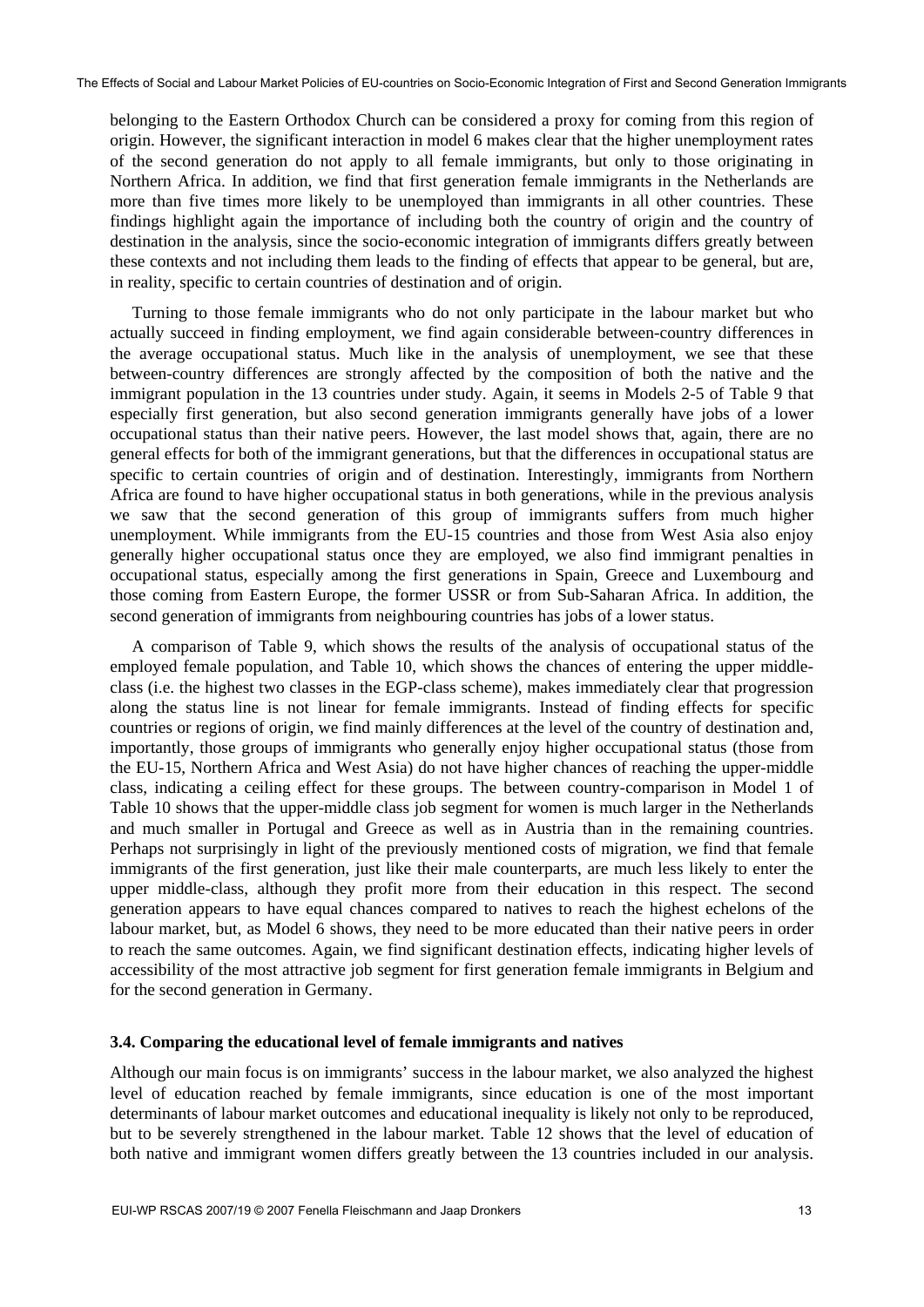However, while the first generation is found to have slightly lower educational levels after controlling for the differential effects of parental education and taking into account origin and destination effects, we find, with some exceptions, no significant differences in educational outcomes between the second generation and natives. Not surprisingly, we find that parental education has a positive effect on the highest educational level achieved, while older women generally attain lower levels of education. More interesting are the effects of religious affiliation: while Roman Catholic, Protestant, other Christian and Jewish women are more educated than their non-religious peers, Islamic women have much lower levels of education. Furthermore, we find a number of significant effects of both the countries of destination and of origin on educational outcomes. While the UK appears to attract higher educated female immigrants, the opposite is true for Luxembourg, France and Portugal. At the same time, first generation immigrants from neighbouring countries and from South-East Asia are higher educated. Moreover, the second generation performs much better in Spain and if their parents came from Northern Africa and Southern Asia.

## **4. The effects of social and labour market policies on immigrants' labour market outcomes**

The OLS regression analyses presented in section 3 do not take the nested structure of the data into account. However, they make abundantly clear that there are no general 'immigrant effects', but that labour market outcomes of immigrants depend both on the country of origin and on the country of destination. Furthermore, while the previous analyses showed that the socio-economic integration of immigrants differs depending on both the country of destination and the country of origin, they did not allow us to identify and correctly model the factors that lead to these differential outcomes. In order to reach an accurate estimation of the effects of indicators on these higher levels of individual outcomes, a multilevel analysis is needed. We use a cross-classified multilevel model, since the individual immigrants in our data are nested both within countries of origin and within countries of destination, but these two levels crosscut each other instead of being nested within each other. We specified the country of origin as the second level and the country of destination as the third, i.e. variance terms indicated by the letter  $\nu$  refer to the country of destination and those with the letter  $\nu$  to the country of origin. Since these two levels are only relevant to immigrants and not to natives, we restrict our multilevel analyses to the immigrant population in our data. This has the advantage that we can now include a number of immigrant characteristics, such as the language spoken at home, whether an immigrant holds the citizenship of the destination country and whether he/she is the child of a mixed marriage between a native and an immigrant. In the joint analysis with natives, these indicators could not be included since their estimation would be dominated by the much larger group of natives for whom they are not applicable. Although we use only immigrants in the multilevel analysis, we include the average score of the native population on the dependent variable in every model as an independent variable, so that we can assess the difference between immigrants and natives.

We build our models as follows: the null-model is not displayed in any of the tables, but we discuss the variance components based on this model in the text. The variance components of the higher levels indicate the relevance of including these levels in the analysis. Although, in general, most variation occurs between individuals, a substantive part might also occur between countries of origin and countries of destination. In the regression analyses of occupational status and education, we can calculate the relative importance of these higher levels, by calculating the share of the variances at the higher levels of the total variance. However, the variance at the individual level is not provided in logistic multilevel regression so that we cannot calculate the intra-class correlations for the models of labour market participation, unemployment and the chances of reaching the upper middle-class. Model 1 contains four characteristics of individual immigrants (second generation, having one native and one immigrant parent, speaking a minority language at home and holding the citizenship of the country of destination) and the mean score of natives on the dependent variable. As a consequence of including the latter independent variable, the intercept can be interpreted as the difference in the dependent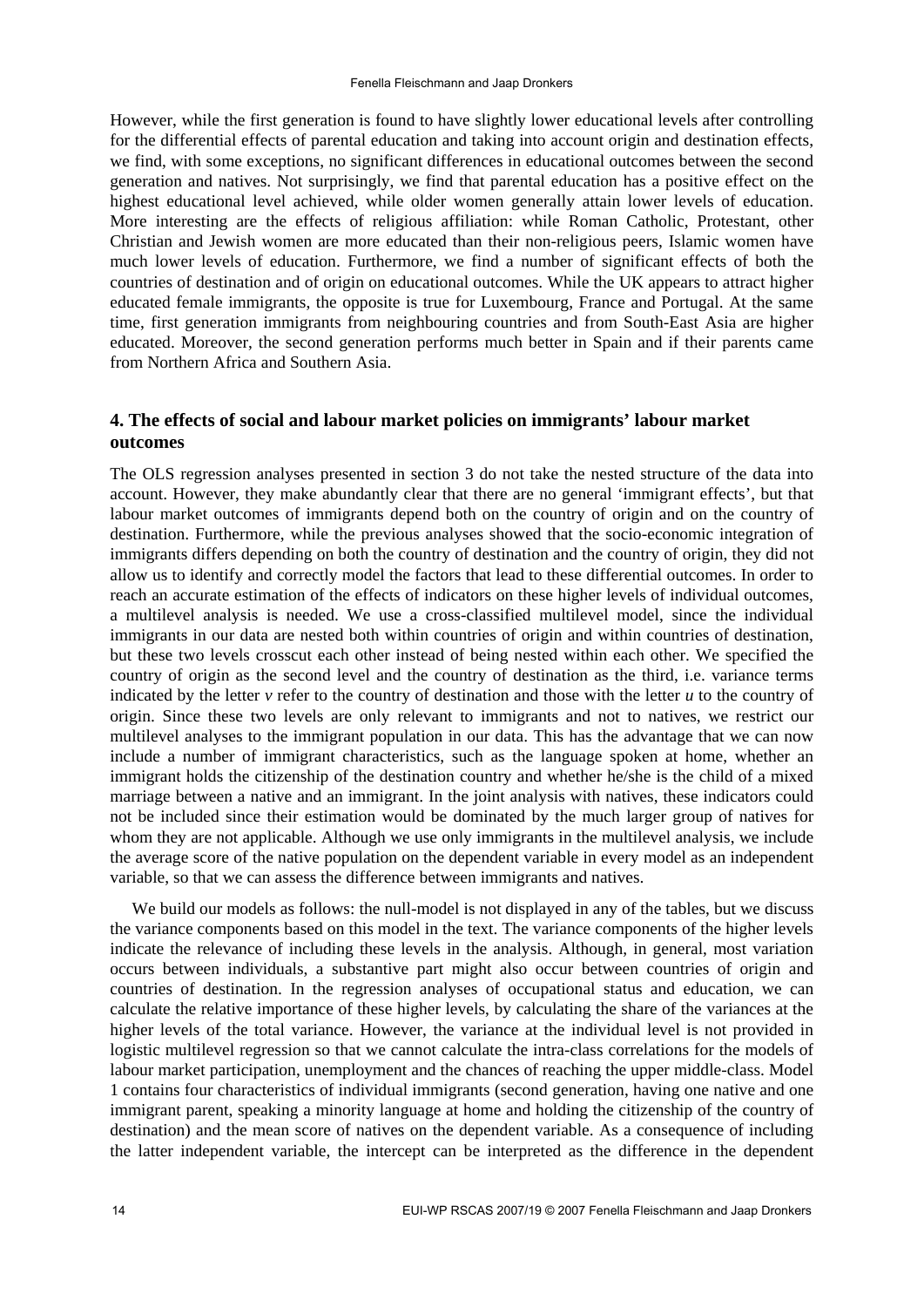variable of first generation immigrants in comparison to the average outcomes of natives. In the second model, we add the human capital variables and individual religious affiliation, religiosity and the intensity of religious practice. Model 3 further adds interactions between education, our central explanatory variable, and immigrant characteristics. In order to make tables comparable, we included all interactions which had a significant effect on any of the dependent variables. Models 4 and 5 are not displayed in the tables, since in these series of models, we add, one by one, the macrocharacteristics to Model 3: those of the destination countries in Models 4a to 4p, and those of the countries of origin in Models 5a to 5k. The effects, their standard errors and the change in - 2LogLikelihood that results from including these variables are displayed in Tables 13 (for the analysis of male immigrants) and 18 (female immigrants). On the basis of these tests, we include the significant macro-characteristics of the country of destination together in Model 6 and those of the country of origin in Model 7. Model 8 then contains the macro-characteristics of both the country of destination and the country of origin. In Model 9, we add dummies for specific regions of origin. Finally, Model 10 is a reduced model which shows only the significant explanatory variables. In the analyses displayed in the tables, all effects are fixed. However, we tested whether making the immigrant characteristics random for the country of destination or for the country of origin significantly improved the analyses in comparison to the full model (Model 9). This turned out not to be the case, since the resulting variance terms and their covariance with the intercept were non-significant in all cases.

## **4.1. Multilevel analysis of the labour market success of male immigrants**

## *4.1.1. Male labour market participation*

Table 14 shows the results of the multilevel logistic regression of labour market participation of male immigrants. Since the intercept is negative and significant in all models, we conclude that first generation immigrants have lower participation rates than male natives and the same holds for the second generation which does not significantly differ from the first, despite all controls. Neither being the child of one native and one immigrant parent, nor the language spoken at home, nor whether or not one holds the citizenship of the destination country affect the labour market participation of male immigrants. Individual education has no significant effect either. However, labour market participation increases with increasing age, but the growth levels off at a certain point. Higher levels of parental education reduce rather than increase immigrants' labour market participation, but here we see the ambiguous nature of the dependent variable labour market participation: while low participation rates might indicate lower suitability of immigrants for the labour markets of the destination countries or that immigrants are discouraged to participate due to (perceived) discrimination, it can also mean that immigrants have already reached a level of socio-economic integration that makes it obsolete for them to participate in the labour market.

When we look at the effects at the macro-level, we see that more favourable naturalization policies tend to increase the labour market participation of male immigrants. At the same time, immigrants in conservative welfare regimes are much less likely to be active in the labour market, while this likelihood increases in more unequal societies (i.e. those who have a higher GINI coefficient). With respect to the countries of origin, we find that immigrants from countries with more immigration are less active, which means at the same time that immigrants from countries with high rates of emigration, i.e. typical labour migrants, participate more. Immigrants from countries with higher rates of political freedom have somewhat lower participation rates. Given the high correlations between this indicator and GDP per capita, this effect can be explained in the same way as the effect of parental education: immigrants from more democratic and wealthier countries can afford to work less or have a higher reservation wage, i.e. they can afford to wait longer before they have to work. However, the finding that immigrants from the EU-15+ countries have higher rates of participation might undermine this line of argumentation. At the same time, we find that immigrants from the post-socialist countries of Eastern Europe and Asia are participating at higher rates than natives. Even the reduced Model 10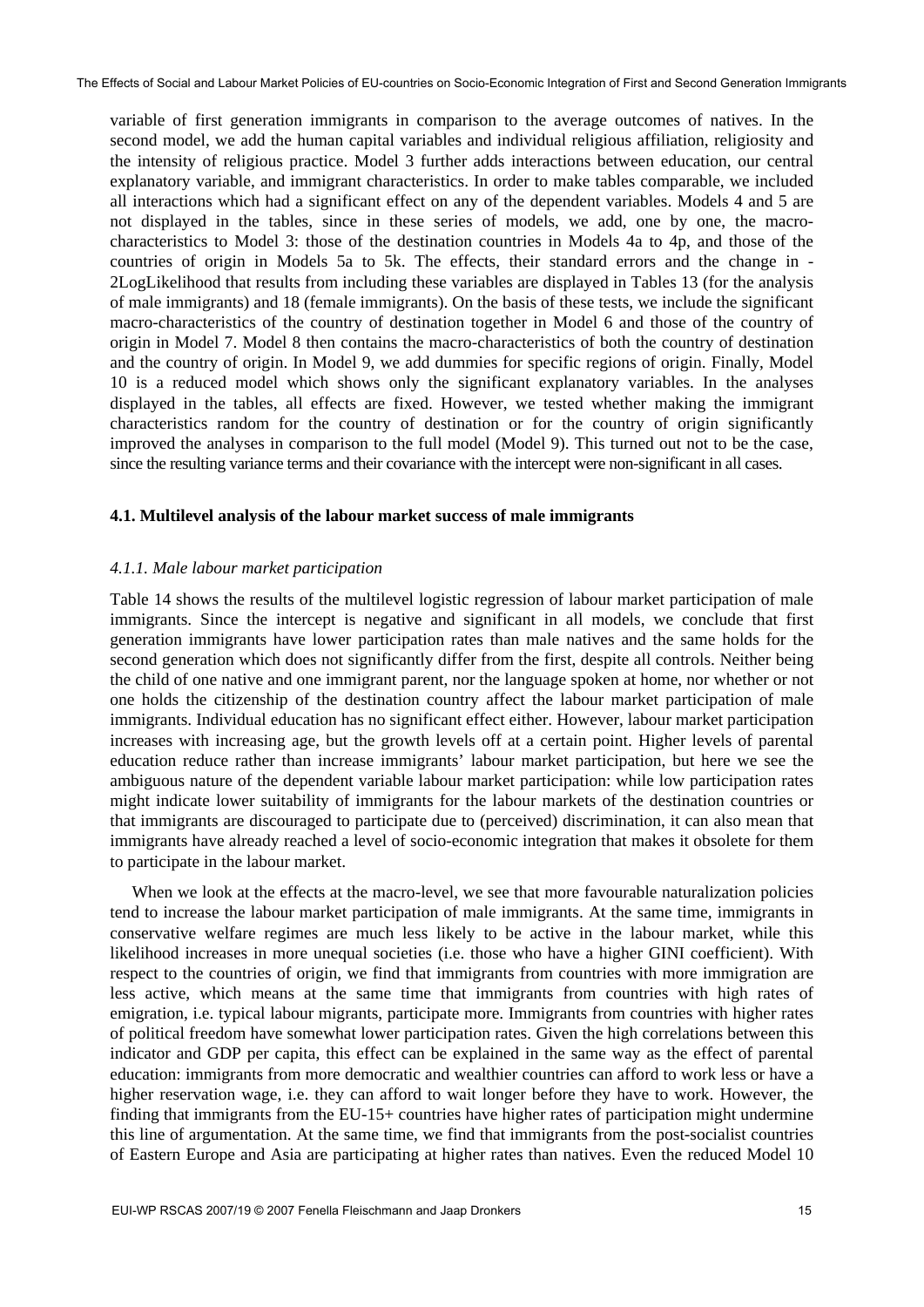succeeds in explaining practically all of the variance both at the level of the country of origin and of the country of destination. In the null-model, the variance between countries of destination (0.226 with a standard error of 0.122) is larger than that between the countries of origin (0.090 with a standard error of 0.086). Apparently, the inclusion of the mean labour market participation of male natives accounts for a large part of the variance between countries of destination, since this variance is smaller than those between countries of origin in all models shown in Table 14. Differences in immigrants' labour market participation between countries of destination appear to result from the differential composition of the individual characteristics of immigrants in these countries. The largest part of the variance between countries of destination is accounted for by the categories of origin countries added in Model 9, but the macro-characteristics added in Model 7 also account for a considerable part of the variance at this level. $^{13}$ 

## *4.1.2. Male unemployment*

If we examine the unemployment rates of those male immigrants who are active in the labour market, we find that these are much higher, the higher the unemployment among male natives (see Table 15). However, after controlling for individual characteristics, the difference between first and second generation immigrants and natives becomes non-significant, meaning that there is no general immigrant penalty in unemployment rates. While the language spoken at home and citizenship of the destination country do not affect immigrants' unemployment rates, children of trans-national marriages between one native and one immigrant parent are more likely to be unemployed if they are less educated, but not if they are highly educated. Overall, we find only few effects at the individual level. It turns out that those respondents who did not provide information on their parents' education are more often unemployed. Furthermore, Muslims are also confronted with higher unemployment rates.

At the macro-level, we find that immigrants in countries with a social-democratic welfare regime tend to be less often unemployed while those in conservative welfare regimes tend to be more often unemployed. Furthermore, unemployment among male immigrants seems to be slightly higher in wealthier countries of destination. With respect to the countries of origin, it turns out that immigrants from more unequal and politically more stable societies are less often unemployed, while those from less developed societies tend to be somewhat more unemployed. It is not surprising that we find only few and mostly non-significant effects at the macro-level, given the lack of variance at the level of the country of origin (which is also 0.000 with a standard error of 0.000 in the null-model). Between countries of destination, there is some variance in unemployment rates (the variance term in the nullmodel is 0.182 with a standard error of 0.150), but this is completely accounted for by the differences in the mean unemployment of natives. Nevertheless, we find a strong and significant effect for immigrants coming from neighbouring countries. That they are unemployed less often than other immigrants probably reveals their migration motives, since it is likely that their migration is a consequence of better job opportunities in a neighbouring country. In addition, these might be respondents living in border areas who commute between countries due to discrepancies in the labour and housing market between neighbouring countries.

#### *4.1.3. Male occupational status*

Turning to the occupational status of employed male immigrants, we observe in Table 16 that the first generation does not differ significantly from natives, with the exception of the last, parsimonious model, where first generation immigrants have higher status positions than natives. The second

-

<sup>13</sup> We observe an increase in the variance at the level of the country of origin from the null-model until Model 3, which might appear counter-intuitive, but which indicates that disregarding effects at the individual level leads to an underestimation of the variance at the level of the country of origin.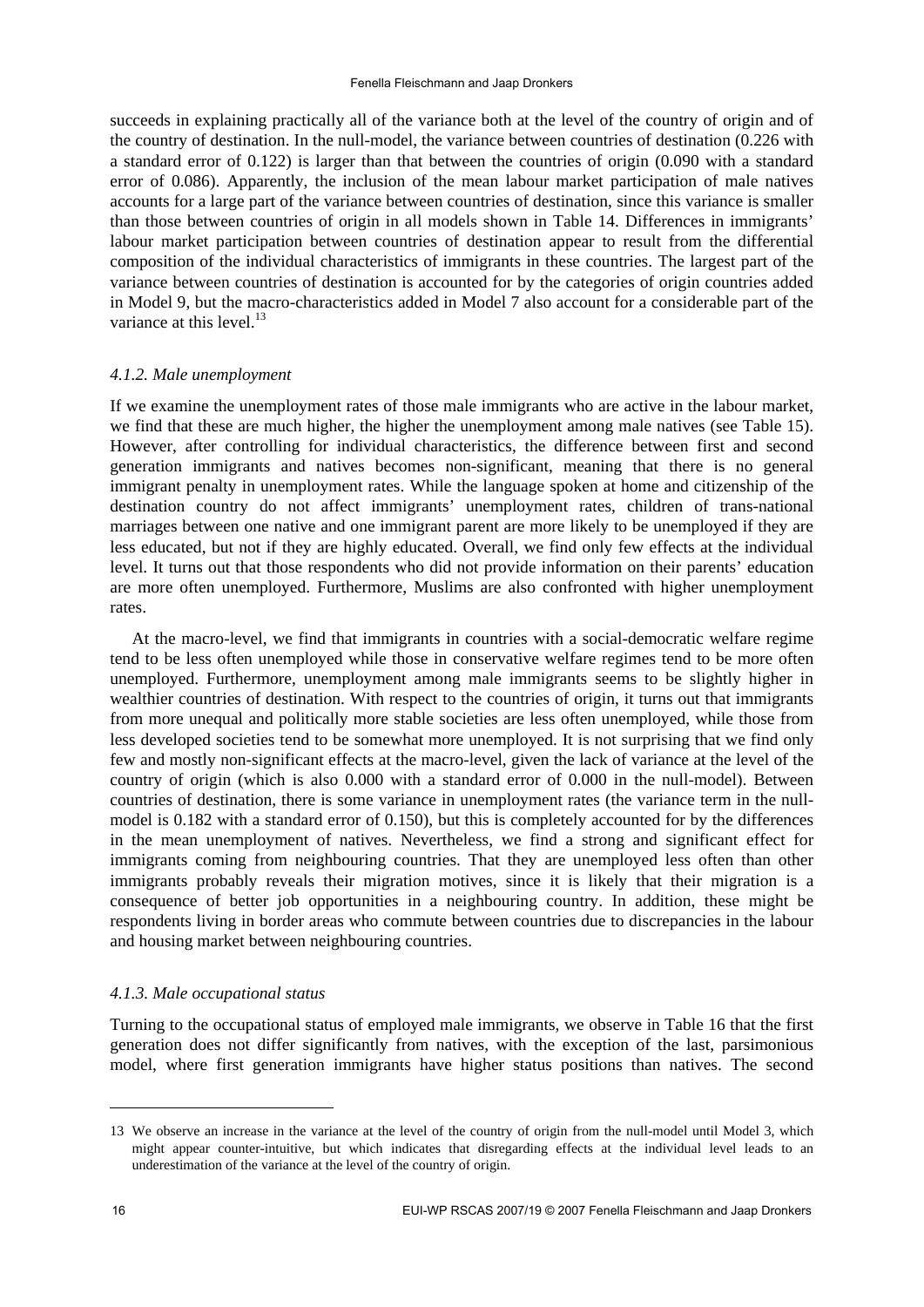generation, however, has jobs of a significantly higher status than the first generation, once we control for individual characteristics<sup>14</sup>. Other individual characteristics of immigrants do not influence their occupational status. As we expected, both personal and parental education increase one's occupational status, but age does not have any effect. Contrary to our expectations, higher numbers of children go together with lower occupational status. There are no effects of religious affiliation, but respondents who practise more enjoy higher occupational status, which might be an effect of the social capital that results from being active in a religious community.

Although most (80.4%) of the total variation in this multilevel regression model lies at the individual level and we succeed in accounting for 22.5% of this variance, the null-model shows that the occupational status of immigrants also varies between countries of destination (5.6% of the total variance is located at this level) and between countries of origin (which accounts for 14.0% of the total variance). The macro-characteristics of these countries that we add to our models succeed in explaining practically all of this variance at both of the higher levels. We find that immigrants in countries with a more rigid labour market, i.e. higher levels of employment protection legislation, are more often found in low-status jobs. The same holds for immigrants from more developed countries and for those coming from post-socialist societies<sup>15</sup>.

#### *4.1.4. Male upper middle class*

1

In Table 17, we present the results of the multilevel logistic regression of male immigrants' chances of reaching the upper middle-class. Throughout all models, we find that first generation immigrants have significantly lower chances of reaching the highest occupational classes; for second generation immigrants, the chances are somewhat better, but they are still less likely than natives to enter the upper middle-class. None of the other immigrant characteristics affects the probability of immigrants reaching the highest occupational classes, but both education and parental education have the expected positive effect.

In addition to the effects at the individual level, we find a number of effects at the higher levels. With respect to the countries of destination, we find that more favourable naturalization policies increase the likelihood of male immigrants entering the upper middle-class, while stricter employment protection legislation reduces their chances across all models. Including these explanatory factors accounts for a considerable part of the variance at this level, this has a value of 0.268 (with a standard error of 0.156) in the null-model. Again, we see that disregarding individual differences leads to an underestimation of the variance at the higher level, since the variance component of the country of destination increases once these individual characteristics are controlled for. However, in this as in many other analyses, the variance is larger at the level of the country of origin (0.329 with a standard error of 0.149 in the null-model) and we succeed in explaining practically all of this variance with our macro-indicators. We find that immigrants from more politically stable countries have somewhat smaller chances of entering the upper middle-class while those originating in post-socialist societies are particularly disadvantaged.

<sup>14</sup> The positive main effect for the second generation means that they have higher-status jobs than natives with comparable human capital. Since, however, the uncontrolled average occupational status does not differ significantly between natives and second generation immigrants, it appears that the composition of the second generation in terms of human capital is less favourable than that of the native population.

<sup>15</sup> In Models 7 and 8, we observe a significant effect for prevalently Eastern Orthodox countries, which disappears once we include the dummy for the post-socialist countries. This means that it is not the prevailing religion in this case, but the social structure due to the socialist past that affects the outcomes of immigrants from these countries.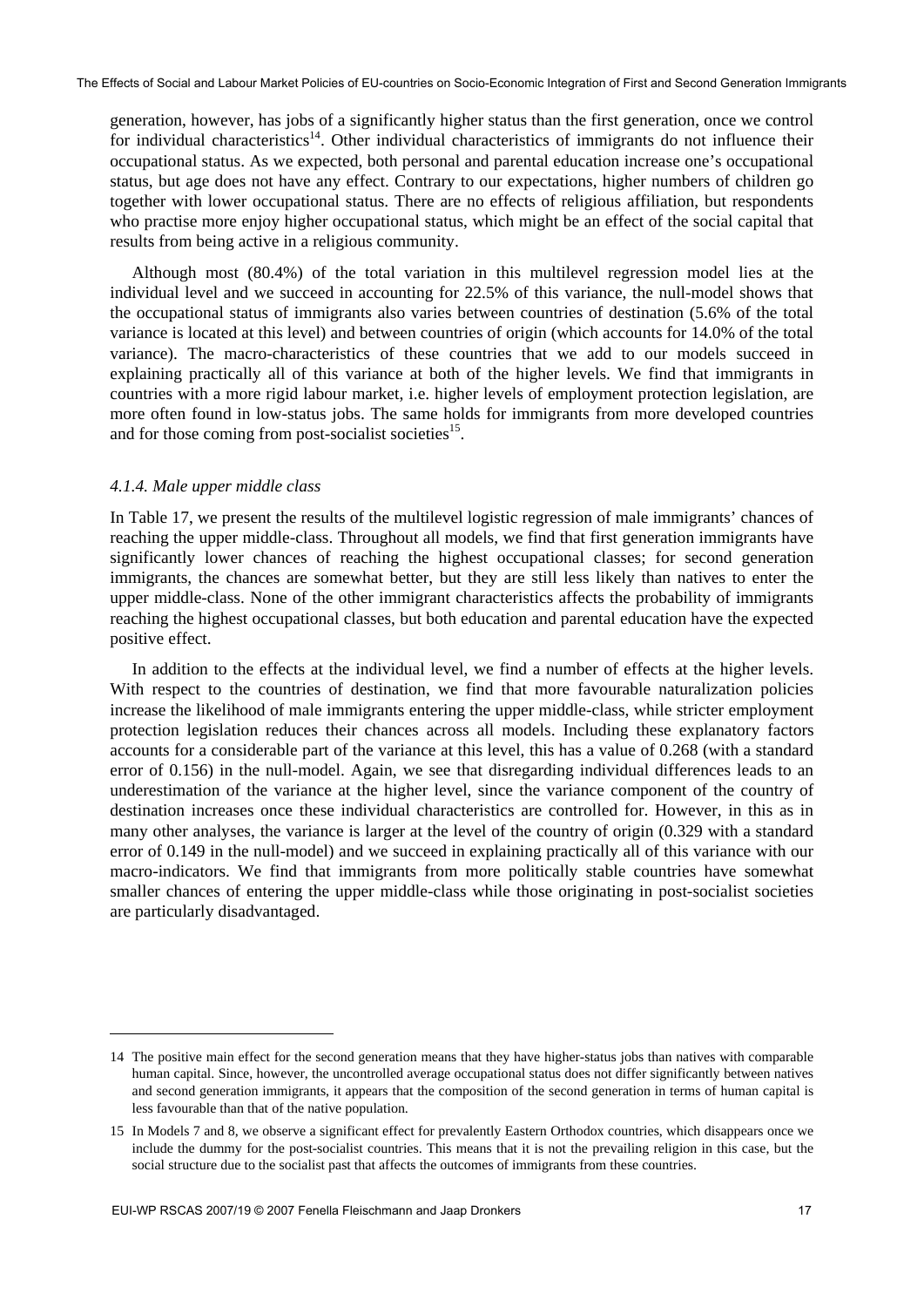#### **4.2. Multilevel analysis of the highest level of education of male immigrants**

Table 18 presents the results of the multilevel analysis of the highest level of education of male immigrants. We find no significant differences in the educational level between natives and both first and second generation immigrants. However, in countries where native men have higher levels of education, immigrants are also more educated. Immigrants who speak a language other than the national language at home have much lower levels of education, although this negative effect occurs especially among immigrants with lowly educated parents, while immigrants with highly educated parents profit from their bilingualism. It turns out that those respondents who did not provide information on their parents' education are significantly less educated. Muslims tend to have lower levels of education, but this effect disappears once we control for the macro-characteristics of the origin country. The individual characteristics account for 12% of the variance at this lowest level, which makes up 74.8% of the total variance. 10.5% of the total variance is located at the level of the country of destination, while the country of origin accounts for another 14.7%. Our most parsimonious model succeeds in accounting for all of the variation in immigrants' education that occurs between destination countries and for 75% of the variation that occurs between origin countries. Although holding the citizenship of the destination country does not affect an immigrant's educational level, more favourable naturalization policies positively affect this outcome. In addition, immigrants in countries with a liberal welfare regime (Ireland and the United Kingdom) are more educated. With respect to the countries of origin, we find a small but significant effect of the net migration rate which indicates that typical labour migrants who come from countries with high levels of emigration are somewhat less educated.

#### **4.3. Multilevel analysis of the labour market success of female immigrants**

In the multilevel analysis of female immigrants' success in the labour market, we follow the same modelling strategy as described in section 4.

#### *4.3.1. Female labour market participation*

First, we examine the participation rates of female immigrants; the results of this multilevel logistic regression are shown in Table 20. Throughout all models, we find that the labour market participation of female natives positively affects the participation rates of female immigrants. However, both first and second generation immigrants have lower rates of labour market participation than their native peers, especially after controlling for individual characteristics. Immigrant characteristics do not play a direct role, but those immigrant women who hold the citizenship of the destination country have higher returns on education in terms of their participation rates. Furthermore, female labour market participation increases with age, but the increase levels off at a certain point. In line with our expectations, we find that the more children a female immigrant has, the less likely she is to be active in the labour market. In addition, Muslim women are significantly less likely to participate in the labour market in their countries of destination.

The null-model shows that there is significant variation in the participation rates of female immigrants between countries of destination (the variance component amounts to 0.282 with a standard error of 0.130). However, this variance is almost completely accounted for by the differences in the participation rates of female natives which are already entered in Model 1. Nevertheless, we find some small effects at this level: while more favourable anti-discrimination legislation tends to decrease the labour market participation of female immigrants, their participation rates tend to be higher in social-democratic welfare regimes and in countries with stricter employment protection legislation. At the level of the country of origin, there does not seem to be any significant variance at the outset (the variance component in the null-model is 0.000 with a standard error of 0.000). However, we do find small significant effects: female immigrants from more unequal societies have slightly higher participation rates, while those from countries with more political rights and higher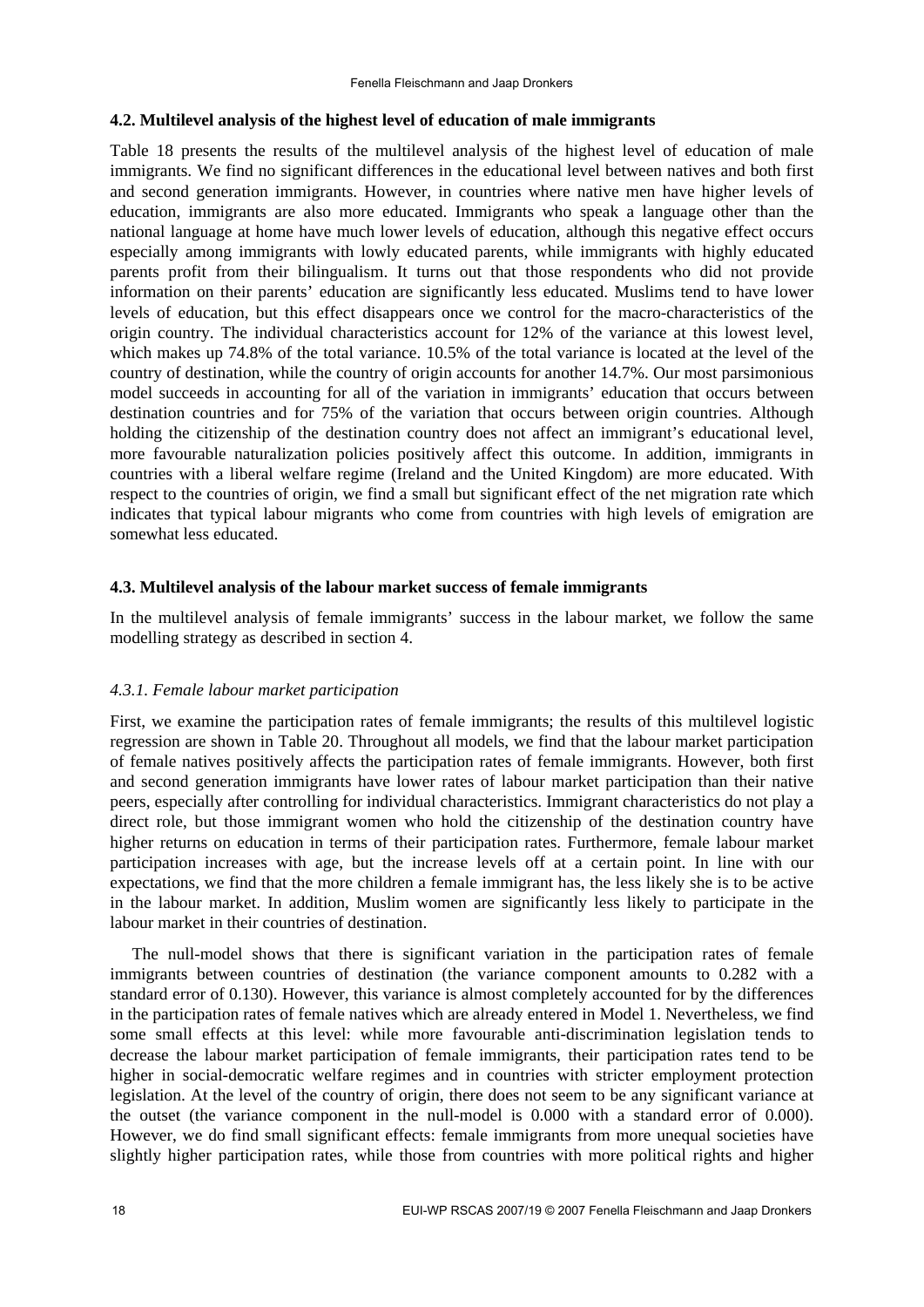GDP per capita have lower participation rates. It is likely that these women from more wealthy and democratic countries can simply afford not to work.

#### *4.3.2. Female unemployment*

When analysing the unemployment of female immigrants, we find far fewer effects. Table 21 shows that while high unemployment among female natives increases unemployment among female immigrants, the latter do not significantly differ from the former once we control for individual characteristics. However, it is not quite clear which of these individual characteristics is most important in affecting female unemployment, since none of the individual level variables are significant.

There is variation both at the level of the country of destination and at the level of the country of origin as the null-model makes clear. The variance components are 0.123 (standard error: 0.179) for country of destination and 0.246 (standard error: 0.376) for country of origin. The variation between countries of destination is completely accounted for by the individual characteristics of their different immigrant populations. Nevertheless, we find that female immigrants in the social-democratic welfare regime are much less likely to be unemployed, while more favourable family reunification policies, stricter employment protection legislation and more inequality all tend to increase unemployment among immigrant women. The variation between countries of origin disappears when we control for the effects of the countries of destination and for GDP per capita and political stability of the countries of origin, which lower unemployment among female immigrants, and the prevalent religion in the country of origin. Here we find that women from both Christian and Islamic countries are more likely to be unemployed, but the effect of coming from an Islamic country is much stronger.

#### *4.3.3. Female occupational status*

In terms of the occupational status of employed immigrant women, Table 22 initially shows no significant differences between immigrants of both generations and natives. However, after including macro-characteristics of both the countries of destination and the countries of origin, immigrant women of both generations are found to have a higher occupational status than their native counterparts. At the same time, we find a strong negative effect of speaking a minority language at home across all models. In line with our expectations, education and parental education positively affect the occupational status of female immigrants. These individual level variables account for 23.8% of the variance at the individual level, which makes up 84.1% of the total variance.

5.3% of the total variance is located at the level of the countries of destination and we succeed in accounting for this variance with our macro-characteristics. We find that immigrant women have higher-status jobs in countries with a conservative welfare regime, but they tend to have lower-status jobs in countries with a social-democratic welfare regime. Just like male immigrants, female immigrants have a lower occupational status in countries with stricter employment protection legislation. The country of origin of female immigrants also has an important influence on their occupational status and accounts for 10.6% of the total variance. In our most complete model, 95.4% of the variance at this level is accounted for, but the largest share is due to individual characteristics. Most origin effects are not significant, but female immigrants from Eastern Orthodox and/or postsocialist countries, as well as neighbouring countries, tend to have lower-status jobs, while those coming from the EU-15+ and former colonies tend to have higher-status jobs.

#### *4.3.4. Female upper middle class*

A quite different picture emerges from the analysis of the chances of female immigrants entering the upper middle-class (see Table 23). When taking into account individual characteristics, we find that first generation immigrant women do not differ from natives in terms of their chances of reaching one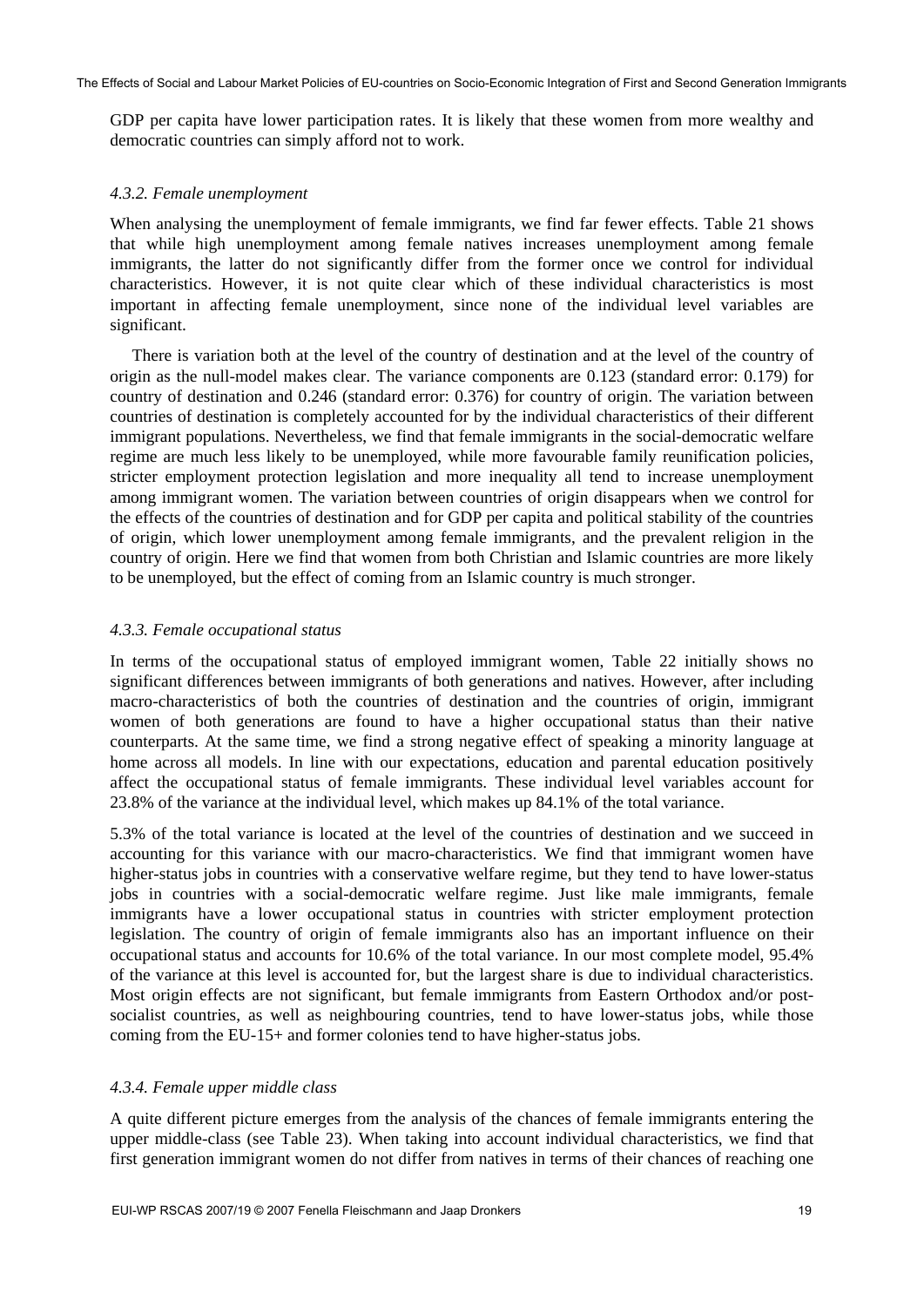of the highest occupational classes. At the same time, second generation immigrants are more likely to enter the upper middle-class if they have low levels of education, but the higher their level of education, the smaller their advantage in comparison to first generation immigrants. At the same time, education has a positive affect on the chances of all immigrants entering the highest occupational classes.

At the macro-level, we find considerable variation both between countries of destination (the variance component of the null-model is 0.197 with a standard error of 0.127) and between countries of origin (the variance component of the null-model is 0.155 with a standard error of 0.142). Most of the variance between destination countries is accounted for by the average proportion of female natives with occupations in the upper-middle class and individual characteristics. We find a positive effect of more favourable anti-discrimination policies and negative effects of the presence of left-wing parties in the government and the net migration rate. However, none of these effects is significant and it must therefore not be surprising that they account for only 8.1% of the variation between destination countries. All of the variance between countries of origin is accounted for by individual characteristics and we only find very small and non-significant effects at this level. Female immigrants from primarily immigrant sending countries and those from countries with less political freedom and lower rates of development tend to be less likely to enter the upper middle-class.

## **4.4. Multilevel analysis of the highest level of education of female immigrants**

The results of the multilevel analysis of the highest level of education of female immigrants presented in Table 24 show that there are no significant differences in educational level between native women and immigrants of both generations. At the same time, we find that the level of education of female immigrants is higher in countries where native women also attain, on average, a higher level of education. Where we find effects of the immigrant characteristics, these are negative, which is not in line with our expectations with the exception of speaking a minority language at home. Throughout all models, we find that older women are more educated than younger women, although the age benefit decreases from a certain age. In line with our expectations, parental education has a strongly significant positive effect on the education of female immigrants, but this relationship is less strong for second generation immigrants. Furthermore, we find that Islamic women are less educated and that less educated women have more children than more educated women. These individual characteristics account for 19% of the variation between individuals, which makes up the largest share (73.1%) of the total variance in education between female immigrants. 10.3% of this variation is located at the level of the country of destination, while the country of origin accounts for the remaining 16.6%. Although 97% of the variation between destination countries and 72% of the variation between origin countries is accounted for in our full model (Model 9 in Table 24), we can identify only one significant macroeffect. We find that, in addition to the effect of the Islamic faith at the individual level, coming from a country that is prevalently Islamic negatively affects the highest level of education reached by female immigrants. Our results thus show that there are no general discrepancies in educational level between natives and immigrants, whether in the first or in the second generation, but that Muslim women are seriously disadvantaged in both generations.

## **5. Discussion and conclusion**

Our results reveal some important insights into the socio-economic integration of immigrants from various countries of origin in the 13 European countries that we studied. First of all, we find quite marked differences in the effects on labour market participation, unemployment, occupational status and the chances of reaching the highest segment of the labour market. These four indicators should therefore be regarded as separate, although interrelated, dimensions of socio-economic integration. Any study that is limited to only one of these factors will necessarily give only a partial and therefore biased account of the success of immigrants in the labour markets of their destination countries. For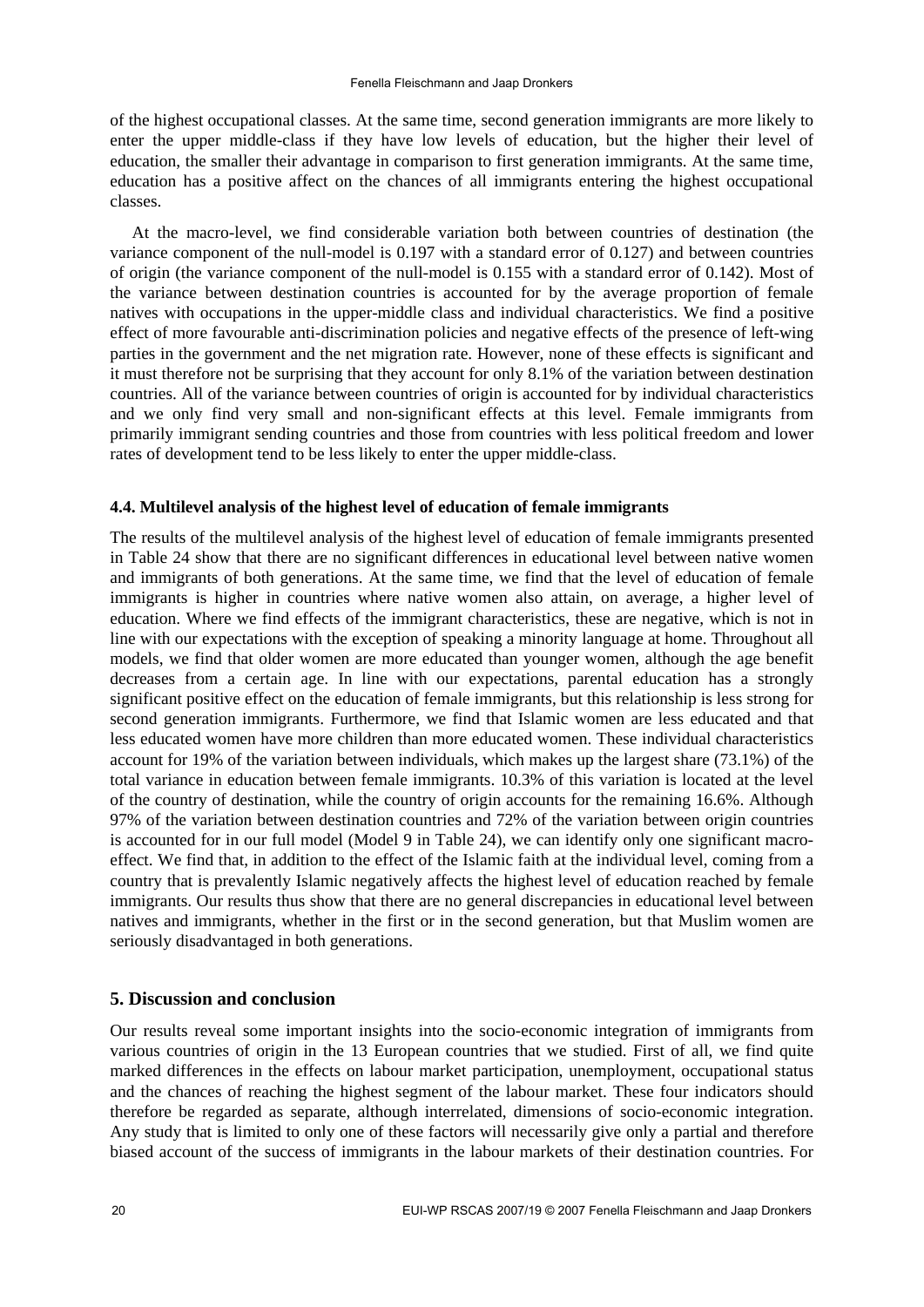the same reasons, certain dimensions of immigrants' integration, other than the labour market, might be related to different processes and mechanisms.

In addition, we saw that immigrants' integration processes differ strongly between men and women. These differences might be due to different migration motives, since a part of the female immigrant population may migrate due to family reunification processes or as the future brides of first or second generation immigrants who are already settled in the destination country. Furthermore, just like in the native population of most European countries, labour market participation rates differ considerably between men and women and many of the reasons why women often have lower participation rates than men also affect their outcomes in the labour market once they have entered it. For instance, Muslim women are found to have much lower rates of participation in the labour market, but, in addition, they also have lower levels of education. Since education is one of the central predictors of labour market outcomes, these women are also less likely to avoid unemployment and to enter high-status occupations, net of the negative effects of being a female Muslim.

#### **5.1. Religious affiliation**

This example also highlights the importance of religious affiliation for the socio-economic integration of immigrants. While individual religion is not conventionally taken into account in comparable analyses of immigrant integration, our results show that it is certainly worthwhile to include this factor. We found disadvantages specifically for Muslims, even after controlling for human capital, in all of the destination countries that we examined: while Muslim men have significantly higher unemployment rates than non-Muslim immigrants and they tend to have lower returns on education on all of the four different labour market outcomes, Muslim women, as mentioned above, are primarily affected in terms of their participation rates and their education. Although the lower economic activity among immigrant women of Islamic faith might be attributed to more gender-biased task distributions within their ethnic communities, our findings can be explained by two factors. Firstly, it is possible that Muslims have a different religious habitus from non-Muslims that makes them less likely to succeed in the labour market, for instance if one of their religious values (honour) partly contradicts one of the conditions of success in modern capitalism (productivity). However, before drawing any strong conclusions based on a possible religious explanation, it deserves more detailed investigation, for instance with the help of the large variation within the Muslim community (e.g. between Sunnites and Shiites).16 A second explanation of our result might be discrimination against Muslims, be it direct or indirect, in the labour markets of the 13 EU countries. We are aware that this is a strong claim, but the persistence of the negative effect of being a Muslim after controlling for human capital and especially the lower returns on education that Muslims experience, make this second explanation more plausible.

#### **5.2. Citizenship**

1

While an individual's religious affiliation turns out to be important for labour market success, we found that the question whether or not immigrants hold the citizenship of the destination country does not play any role of significance. The absence of an effect of citizenship is an important finding since it has been argued many times that more generous naturalization policies are beneficial to immigrants' integration into their host societies. The creators of the European Civic Citizenship and Inclusion Index (Geddes et al, 2004) take a similar position when they rate naturalization policies as one of the five policy dimensions which are perceived to be crucial for immigrant integration. Although it is possible that differences in naturalization rates and the ease with which immigrants can adopt the citizenship of the destination country affect other dimensions of immigrant integration, especially the socio-cultural<sup>17</sup>, our analyses have shown that citizenship is not so crucial for their socio-economic

<sup>16</sup> Unfortunately, we cannot take this large variation into account since it is not measured in the European Social Survey.

<sup>17</sup> Unfortunately, we cannot investigate this dimension of immigrant integration with the data at hand.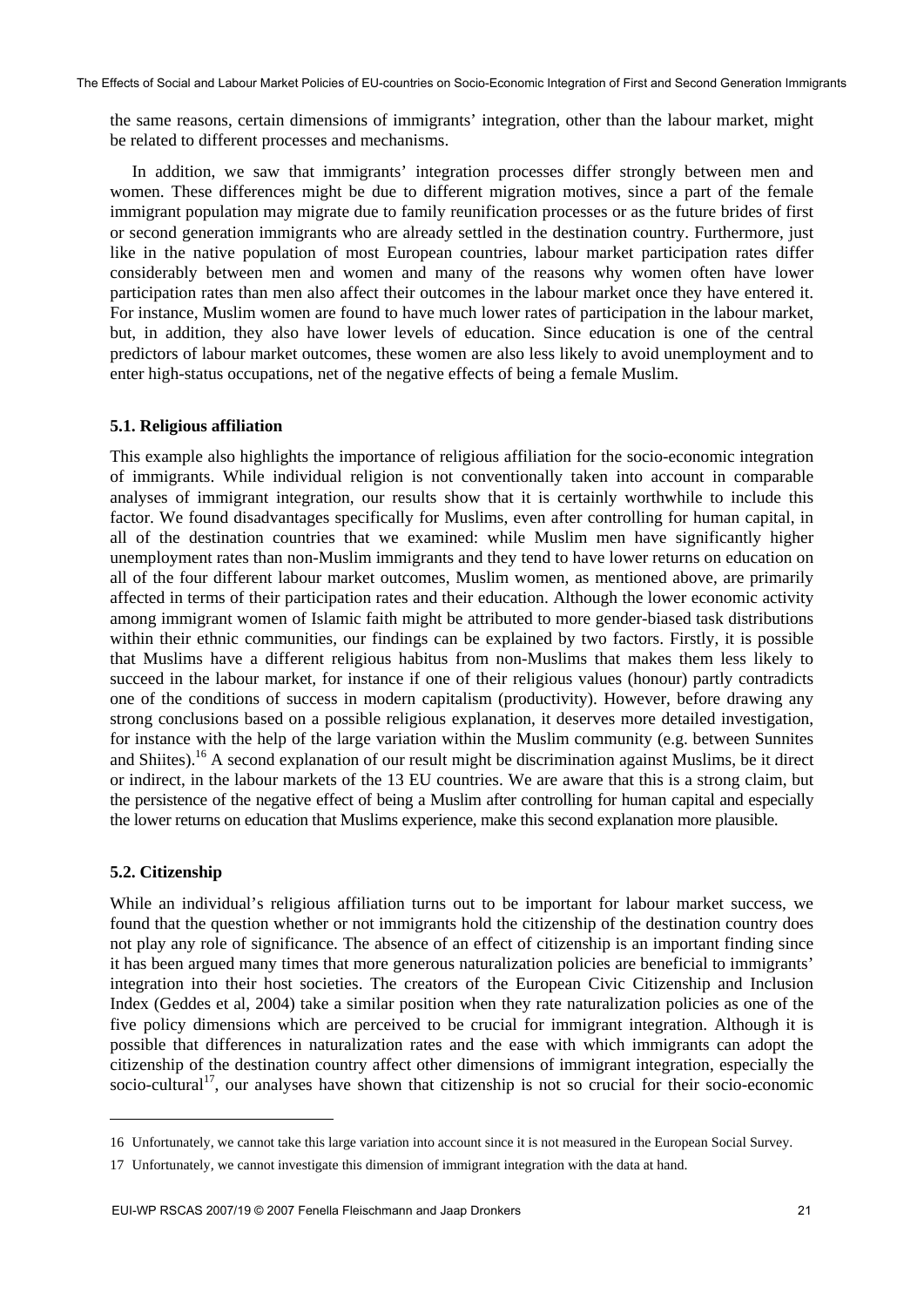integration. While this finding might be controversial, we are quite confident about its robustness, since we found no cross-country differences in the effects of citizenship despite large variations in naturalization rates between the 13 EU countries that we studied (see Table 2.a. for the differences in naturalization rates of the immigrants in our sample and Tables IV and V in the appendix for the results of the randomization of citizenship).

## **5.3. Origin and destination**

Our multilevel analyses made clear that effects at the macro-level, both in the countries of destination and in the countries of origin, have an impact on the socio-economic integration of immigrants. Although individual characteristics are the most important predictors of this integration, we found a number of significant effects that account for the variation in labour market outcomes and educational level between immigrants in different countries of destination and coming from different countries of origin. Throughout most of the analyses, we found more variation between countries of origin than between countries of destination, which highlights the importance of the differences in the composition of the immigrant population that exist between destination countries for the explanation of differential labour market success of immigrants in these countries.

However, our analyses identified only few factors which can account for these variations. The prevalent religion in the country of origin was not found to play a crucial role, with the notable exception of the level of education of female immigrants. This provides little support for the argument that cultural distance, expressed in religious differences between the country of destination and country of origin, is an important predictor of immigrants' integration, at least in socio-economic terms. Our data shows that there is no evidence of a direct "clash of civilizations" (Huntington, 1996) that would govern the relations between societies with different religions, especially the Islamic and the non-Islamic world. However, one can interpret the significant effects of individual Muslim affiliation as evidence of a indirect "clash", either as a consequence of a religious habitus of the Islam or of discrimination against Muslims by Europeans.

## **5.4. Macro-factors of origin countries**

Political stability and political freedom in the countries of origin were found to lower the labour market participation rates of both male and female immigrants, but also to lower their unemployment rates. Furthermore, these indicators have a slight negative effect on occupational status and the chances of entering the upper middle-class. As we argued in the introduction, political stability and freedom in the country of origin partly reflect the migration motives of immigrants. Those who come from more unstable and less free countries are more likely to arrive as refugees and this specific group of immigrants usually has less favourable labour market outcomes, due to the less positive selection process<sup>18</sup>, their greater difficulties in adapting to their new environment, possibly resulting from the stressful and traumatic experiences that initiated their migration in the first place or their greater orientation towards their home country (as compared to other migrants). The effect of the net migration rate of the country of origin is another finding that highlights the importance of migration motives for the socio-economic integration of immigrants. We find that immigrants who come from countries with high levels of emigration, (such as e.g. many post-socialist societies or Morocco) are more likely to participate in the labour market, but have lower chances of having high-status jobs. This makes clear that these are typical labour migrants or guest workers, since being active in the labour

1

<sup>18</sup> There are notable exceptions to this general pattern, e.g. Iranian refugees who generally have very high levels of education. However, based on economists' approaches to migration theory, it is expected that labour migrants are more positively selected since they face a quite different cost-benefit analysis than refugees. While for the latter, the benefit of leaving their country of origin will potentially outweigh all costs, the former have to take the costs of migration in the form of lower transferability of human capital into account when taking the decision whether or not to migrate, which is expected to result in higher emigration rates among individuals with higher levels of human capital.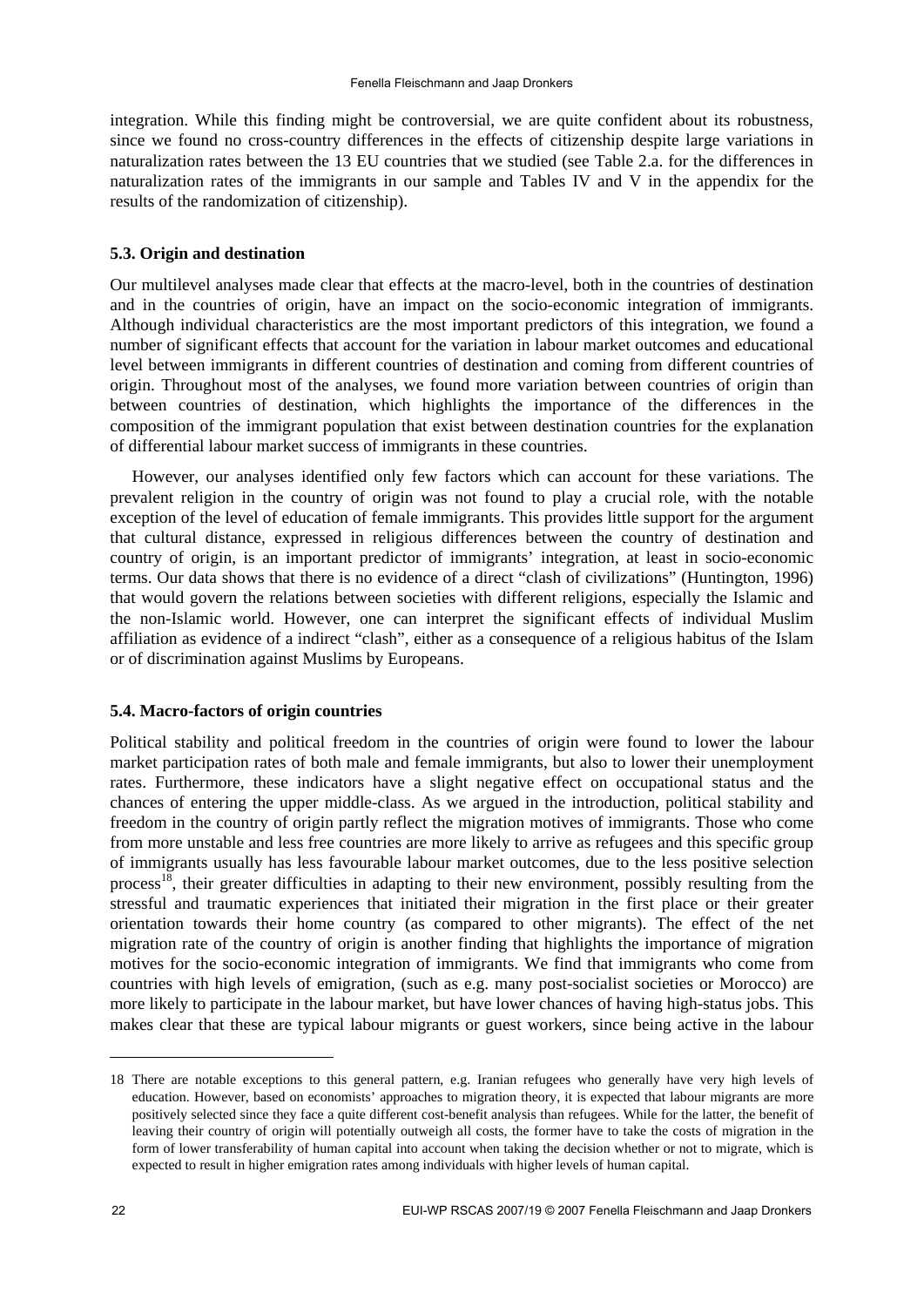market of the destination countries is the primary motive of their migration while they often choose occupations which generate financial resources in the short term, but which have lower returns in the long run. In addition, we found that immigrants from more unequal societies have somewhat better labour market outcomes, since a higher GINI coefficient in the country of origin goes together with lower unemployment among males and higher participation rates among females.

#### **5.5. Inside or outside the European Union**

Although our explanatory factors at the level of the country of origin can partly explain the differences in the labour market outcomes of immigrants, another part of this variation can be explained by certain types of countries of origin. In general, immigrants originating in the EU-15 countries, Switzerland or Norway have more favourable outcomes, as do immigrants from neighbouring countries. While immigrants from the post-socialist countries of Eastern Europe and Central Asia have considerably worse outcomes, there are no effects of coming from a former colony or territory of the destination country. Although the found effects, with the exception of the absence of the effect of former colonies, are in line with our expectations, it is not quite clear why the effects of these regions show up even after taking into account important characteristics of the countries of origin, such as GDP per capita. In the case of immigrants from the EU-15+ and from neighbouring countries, a possible explanation for their better outcomes might lie in the fact that the cultural distances between their countries of origin and their countries of destination are quite small which should facilitate their overall integration into the societies of the destination countries. At the same time, the higher success rates of immigrants from the EU-15 can be interpreted as evidence of the functioning of the European Union and the realization of its goals of free movements of capital, goods and persons. The growing integration of national labour markets into a European economic system, the ongoing equalization of the European systems of vocational and higher education and the dismantling of administrative barriers to intra-EU migration are likely to be among the reasons why individuals moving within the European Union have fewer problems integrating into labour markets outside their country of origin.

#### **5.6. Integration policies of destination countries**

Even despite the fact that the socio-economic integration of immigrants appears to be influenced more by the characteristics of the countries of origin than by those of the countries of destination, we find a number of effects at the latter level. However, the various dimensions of the European Civic Citizenship and Inclusion Index are not among the most powerful explanatory factors. In addition, while the creators of this index argue that higher scores on the five dimensions of this index should promote the integration of immigrants, the found effects are not always positive. Among male immigrants, we find that more favourable naturalization policies increase their labour market participation and education level, whilst reducing their unemployment rates, a finding which supports the argumentation behind the Index. The effects on female immigrants, however, are not in line with this reasoning, since female immigrants are less likely to participate in the labour market in countries which have anti-discrimination legislation considered to be more favourable by the creators of the Index. At the same time, these anti-discrimination measures increase the chances of female immigrants entering the upper middle-class once they participate in the labour market. However, we also find that female immigrants are more likely to be unemployed in countries where the legal process of family reunification is easier. We consciously refrain from characterizing these countries as having more favourable family reunification policies, the term that is used by the authors of the European Inclusion Index, since it turns out that the effects of the various dimensions of this legal Index are not always as favourable in real life as they would seem from a legal point of view.

The meagre results of the European Civic Citizenship and Inclusion Index and its five dimensions suggest that differences in the policy approaches towards immigrants between the 13 destination countries do not have a large impact on the socio-economic integration of these immigrants. However,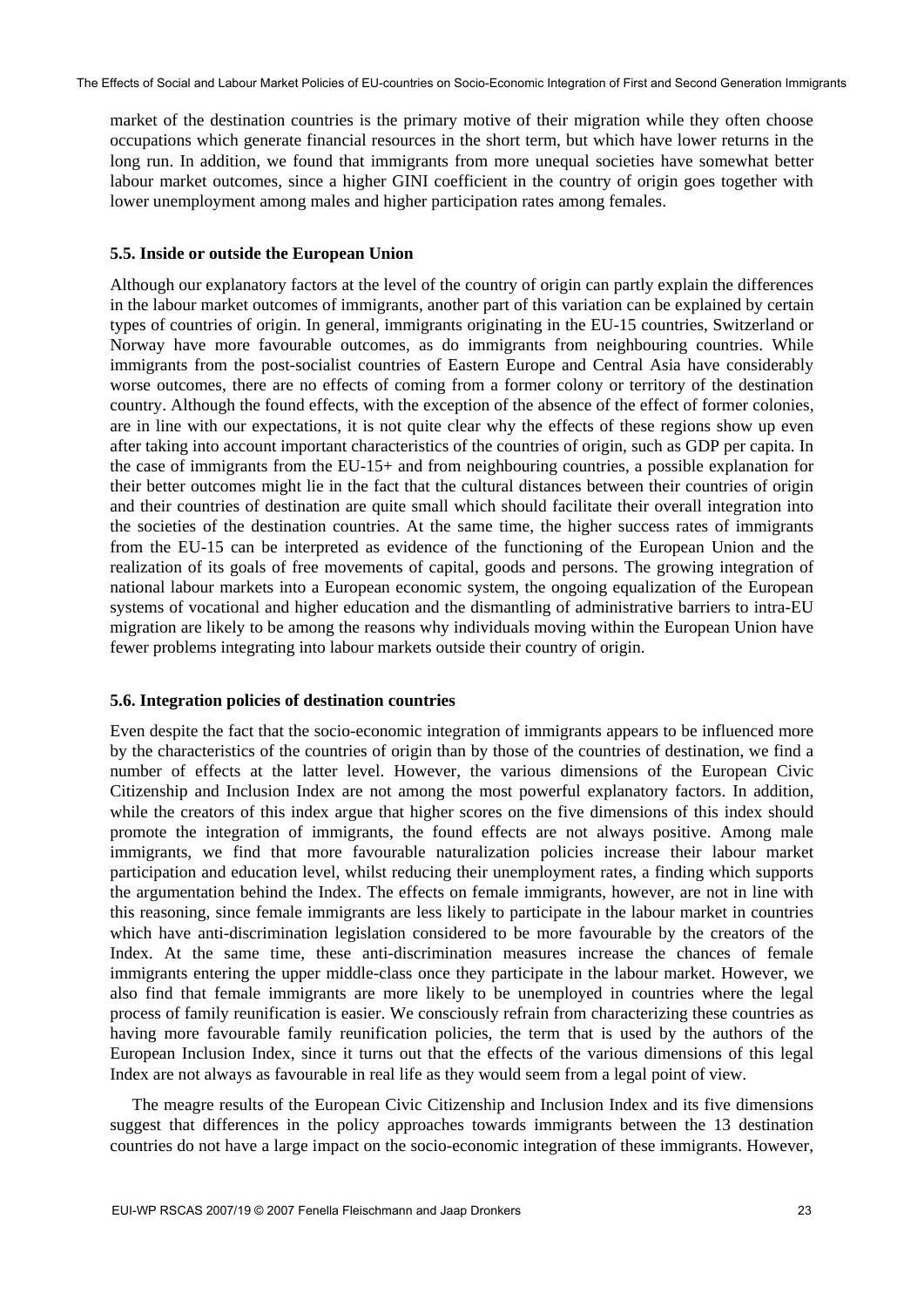this does not necessarily mean that policies do not matter, since they may affect other dimensions of immigrant integration not examined here. On the other hand, even the developers of this Index argue that integration into the labour market is a precondition for spatial, socio-cultural and political integration, so we should not expect large effects of different policies when analyzing other dimensions of immigrant integration. An argument in the defence of the usefulness of the Index is, however, that the absence of strong effects in our analyses might be due to little variation on the index scores and the low number of countries of destination included in our analysis. Hence, including more, and more varied, countries of destination in our analysis will allow us to better assess the usefulness of this policy indicator in future research.

## **5.7. Labour market protection in destination countries**

One of the most important factors accounting for the differential labour market outcomes of immigrants in the 13 EU countries is the level of Employment Protection Legislation (EPL). We find that in countries with a more rigid labour market, both male and female immigrants have significantly lower occupational status. In addition, male immigrants are less likely to enter the upper middle-class and female immigrants tend to participate less and suffer greater unemployment if the level of EPL is higher. This means that, while high levels of EPL are probably beneficial to the insiders in the labour market who hold high-status jobs, they have the side effect of emphasising the gap between insiders and outsiders in the labour market. The finding that EPL especially prevents immigrants from finding higher-status jobs suggests that a consequence of higher EPL might lie in higher levels of statistical discrimination, since in a more rigid labour market employers take more risks when hiring new employees due to the increased costs of getting rid of an unproductive employee. Since statistical discrimination is hard to prove and difficult to address for policy-makers, a more efficient suggestion to promote equal opportunities for immigrants in European labour markets would be to loosen the Employment Protection Legislation. Although it is understandable that the employed population will not be pleased with the increasing pressure that is put on their employment security, they should understand that this comfortable position for insiders has a number of perverse side-effects which might pose larger problems for society as a whole in the long run than a less secure labour market position. We do not only point to the economic disadvantage of a suboptimal use of the human capital of immigrants, but more specifically to the danger of creating a frustrated immigrant population that cannot translate individual skills into occupational status in the same way as their native peers.

## **5.8. Welfare states and immigrants**

In addition to the characteristics of the labour market, we find that welfare regimes also have a role to play in explaining the success or absence of immigrants in the labour market. In contrast to Kogan (2007), we do not find liberal welfare regimes to have specifically beneficial effects, but our analysis suggests slightly better socio-economic integration of immigrants in countries with a socialdemocratic welfare regime and lower levels of integration in countries with a conservative or southern welfare regime. To be more precise, both male and female immigrants have lower unemployment rates in the social democratic welfare regime, while men also tend to participate more in these countries. On the contrary, participation rates are lower among male immigrants in the conservative welfare regime, highlighting the objective of this type of welfare state to maintain socio-economic boundaries, in this case between insiders and outsiders in the labour market. At the same time, we find that female immigrants have higher-status jobs in countries with a conservative welfare regime. In the southern welfare regime, participation rates are higher among female immigrants. Given the low levels of social security in the southern welfare regime, the latter finding again highlights the ambiguous character of labour market participation, especially among women, since it is likely that in these countries, women have to participate more out of economic necessity. This argumentation is supported by our finding that female immigrants in the southern welfare regime tend to have a lower occupational status.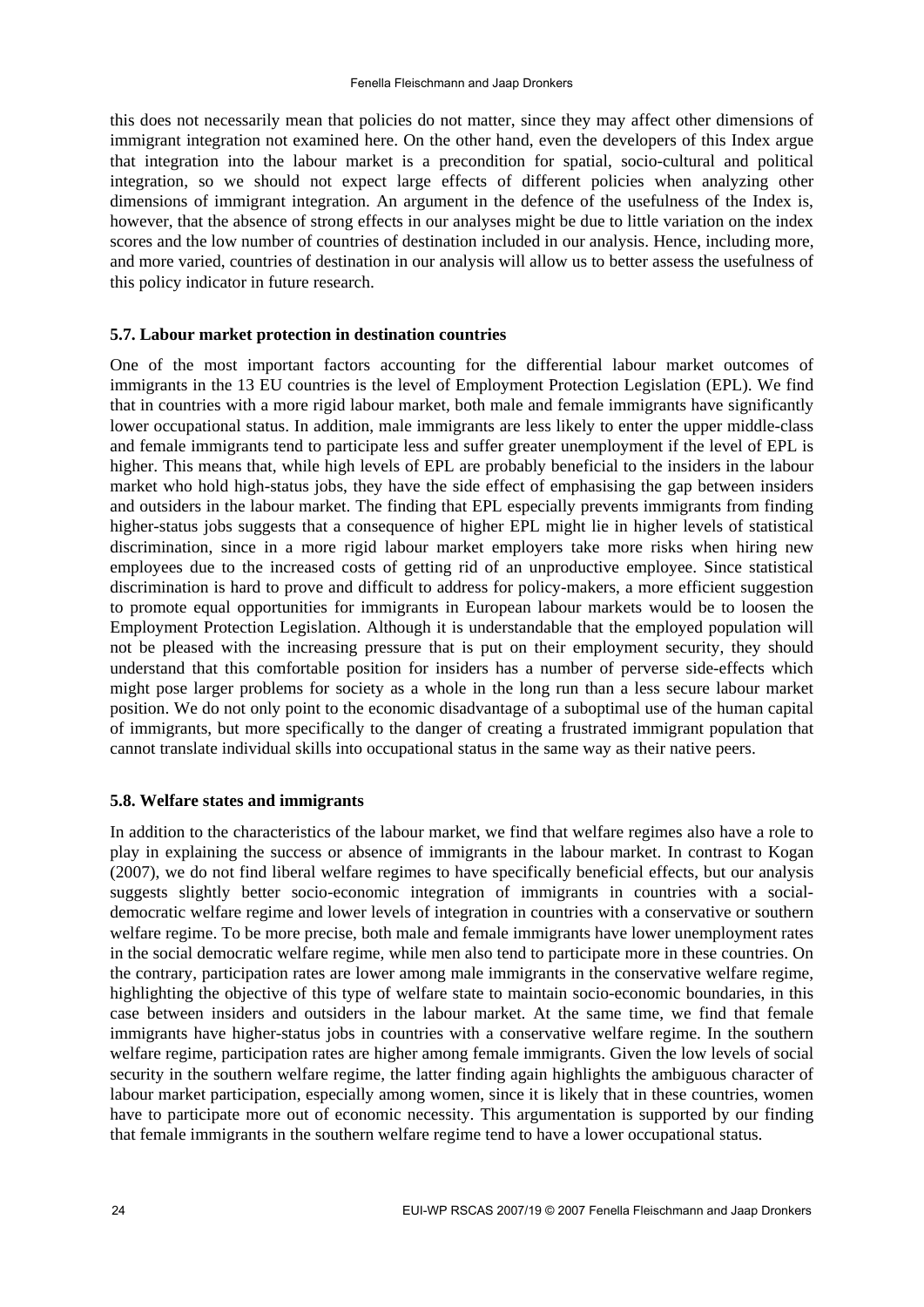The Effects of Social and Labour Market Policies of EU-countries on Socio-Economic Integration of First and Second Generation Immigrants

#### **5.9. Progress of the second generation?**

Our previous discussion of the effects of indicators at the macro-level of both the countries of origin and the countries of destination has shown that these higher-level effects are important to take into account when analyzing the socio-economic integration of immigrants across countries. While it is clear that the characteristics of the countries of destination will affect both first generation immigrants and their children (in fact, the second and later generations are likely to be even more influenced by the receiving context), it is not straightforward to assume that the characteristics of the country of destination continue to have effects on the integration of the second generation. However, we found that these macro-processes affect the second generation in the same way as the first, since the effect of belonging to the second rather than the first generation of immigrants does not interact with the country of origin in our analyses of labour market outcomes.<sup>19</sup> This finding highlights the importance of socialization processes within immigrant families, since we assume that it is due to these processes that the countries of origin continue to affect the second generation of immigrants. However, the emergence of trans-national networks in the form of the availability of mass media and affordable travel opportunities to the countries of origin might also be one of the explanations for this persistent influence of the country of origin on the socio-economic integration of second generation immigrants. The question of how exactly this influence is transmitted from the first to later generations of immigrants and at what time, if at all, it will vanish, is certainly an interesting and challenging topic for future research.

The finding of the persistence of the importance of the characteristics of the countries of origin even in later generations of immigrants is important for yet another reason: it makes clear that there is no general process of assimilation taking place among the immigrant generations in Europe. Due to the continuing effects of the country of origin on the second generation, the degree to which immigrants assimilate socio-economically depends on their origin and is therefore not universal. In addition, although we find that the second generation has better labour market outcomes than the first generation in a number of respects, they are still at a disadvantage compared to natives, even after controlling for human capital. This holds especially for their chances of entering the highest occupational classes, which indicates that a certain degree of upward social mobility between immigrant generations is possible, but there is a ceiling effect preventing immigrants from reaching the most desirable positions in the labour markets of European countries. This ceiling effect is even stronger for higher educated female immigrants of the second generation who have lower returns on their education in terms of their chances of entering the upper middle-class.

In light of the current debates about the success or failure of immigrant integration in the EU and the fear of radicalization, especially among Muslim youth, we think that these findings are important and should be taken very seriously by policy-makers and the general public. The lower returns to education of occupational status, and particularly on the chances of reaching the most desirable occupational classes, of second generation immigrants are the most troublesome findings in this respect. These lower returns mean that the gap between natives and second generation immigrants with comparable levels of human capital is widest among the most highly educated immigrants who do not succeed in finding occupations that suit their skills, but have to settle for lower-status jobs while the natives they studied with can more easily translate their qualifications into high-status jobs. We think that these ceiling effects, occurring mainly among the highly-educated second generation, are a topic of great concern, more so than the fact that many second generation immigrants still have less favourable educational and labour market outcomes than natives. Since the gap between natives and second generation immigrants in occupational status is smaller among the less educated, we do not

1

<sup>19</sup> However, the effect of belonging to the second generation of immigrants at their highest educational level differs between countries of origin for male immigrants, as does the effect of parental education on female immigrants' education. We will further investigate these random effects in our chapter about educational outcomes of immigrants that is to be published in the book of the European Forum 2006-7.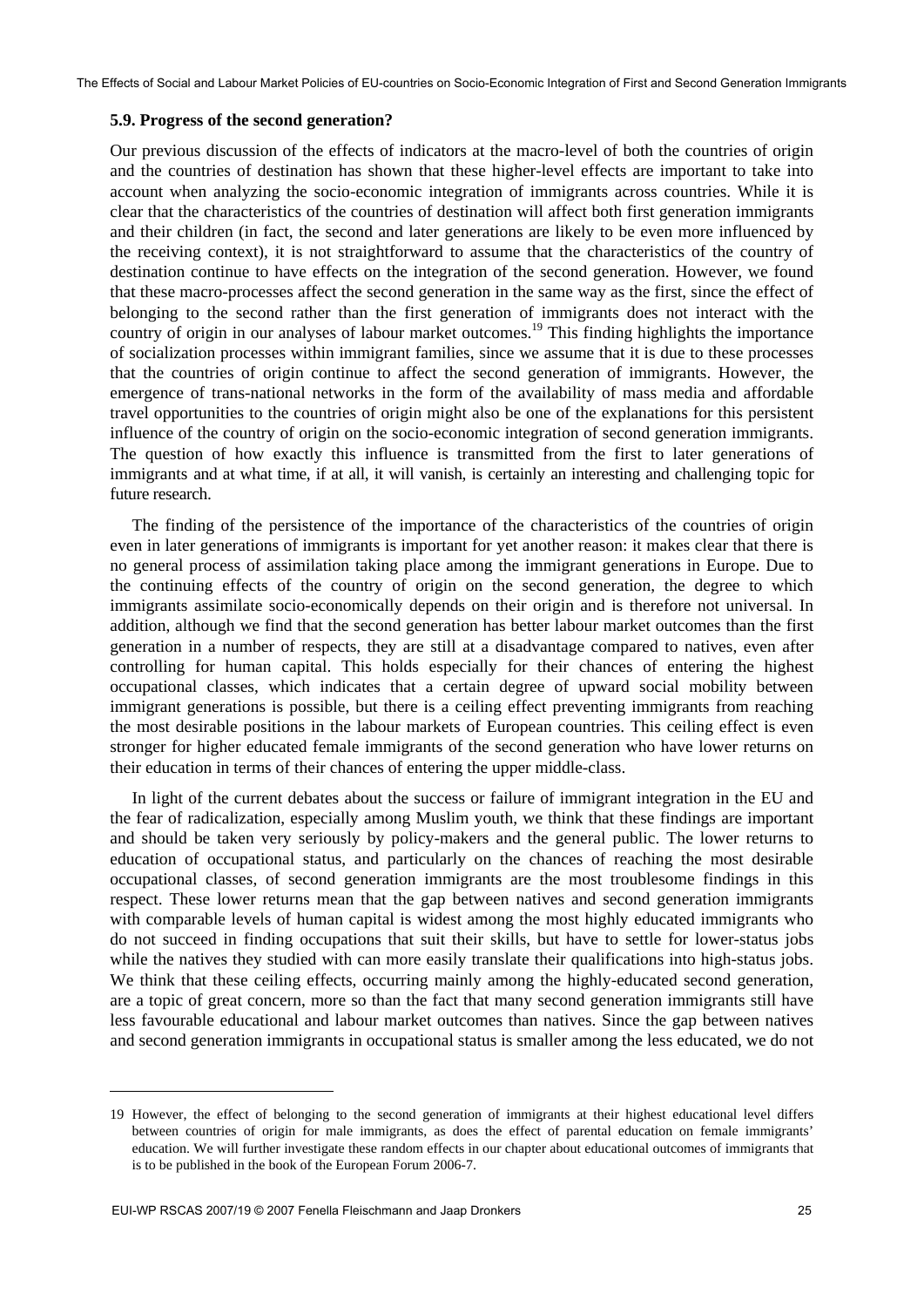expect these immigrants to experience the same levels of frustration that are likely to occur among the highly-educated second generation immigrants who appear to always pull the short straw when compared to their native peers. We argue that if social cohesion within European societies is threatened as a consequence of an unsuccessful integration of immigrants, it is due to these unequal outcomes of the highly-educated second generation.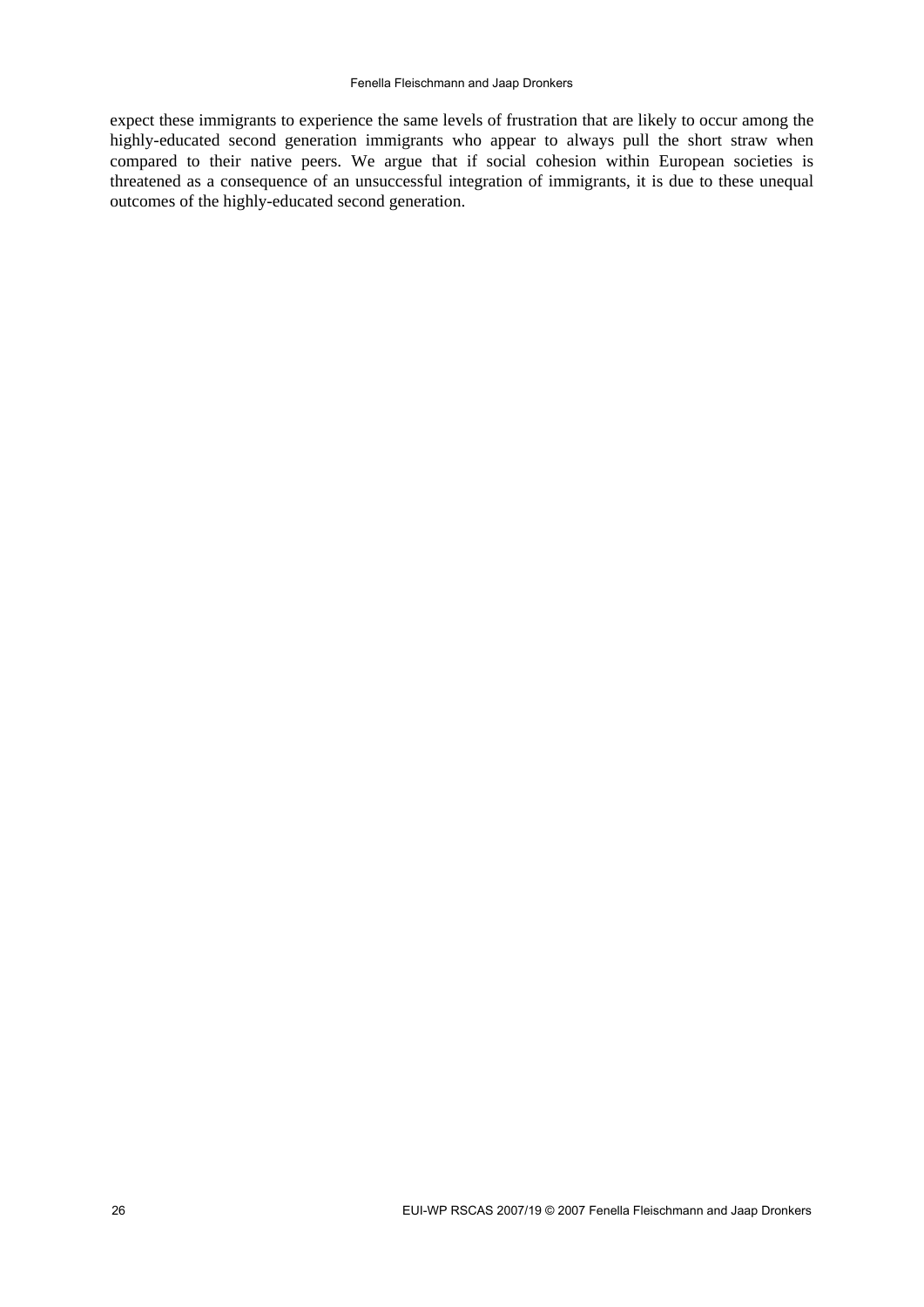#### **References**

- Alba, R. and V. Nee (1997). Rethinking assimilation in a new era of immigration. *International Migration Review*, 31 (4), 826-874.
- Beck, T. et al. (2000). New Tools and New Tests in Comparative Political Economy: The Database of Political Institutions. World Bank Policy Research Working Paper 2283.
- Bakker, B.F.M. and A. Blees-Booij (1995). Verklaren twee meer dan een? pp.247-265 in J. Dronkers and W.C. Ultee, *Verschuivende Ongelijkheid in Nederland: Sociale Gelaagdheid en Mobiliteit*, Assen: Van Gorcum.
- Böcker, A. and D. Thränhardt (2007). Erfolge und Misserfolge der Integration. Deutschland und die Niederlande im Vergleich. *Bundeszentrale für politische Bildung* (http://www.bpb.de/publikationen)
- Central Intelligence Agency. *World Factbook*. [online]. Retrieved February 2007 (https://www.cia.gov/cia/publications/factbook/index.html)
- Deininger, K. W. and L. Squire (2007). Measuring Income Inequality Database. World Bank, [online]. Retrieved February 2007. (http://econ.worldbank.org/WBSITE/EXTERNAL/EXTDEC/EXTRESEARCH/0,,contentMDK:20 699070~pagePK:64214825~piPK:64214943~theSitePK:469382,00.html).
- Dronkers. J. and R.A. Wanner (2006). Waarom verdienen immigranten minder? Effecten van immigratiebeleid en arbeidsmarktkenmerken." [Why do immigrants earn less? Effects of immigration policies and labour market characteristics] *Tijdschrift voor Arbeidsmarktvraagstukken*, 22:379-394. An earlier English version is available on http://www.eui.eu/Personal/Dronkers/English/Wanner2005.PDF
- Erikson, R., J.H. Goldthorpe and L. Portocarero (1979). Intergenerational class mobility in three Western societies: England, France and Sweden. *The British Journal of Sociology*, 30 (40), 415- 441.
- Esping-Andersen (1990). *Three Worlds of Welfare Capitalism*. Cambridge: Polity Press.
- Freedom House (2006). Freedom in the World Country Ratings 1972-2006. [online]. Retrieved March 2007. (http://www.freedomhouse.org/template.cfm?page=15)
- Ganzeboom. H. B.G., P. de Graaf, D. J. Treiman and J. De Leeuw (1992). A standard international socio-economic index of occupational status. *Social Science Research* 21: 1-56.
- Geddes, A. et al. (2004), *European Civic Citizenship and Inclusion Index 2004*. British Council Brussels. [online]. Retrieved February 2007. (http://www.britishcouncil.org/brussels-europeinclusion-index.htm).
- Heath, A. and S. Cheung (eds.) (2007). *Unequal chances. Ethnic Minorities in Western Labour Markets.* Oxford: OUP.
- Human Development Index (2006). [online]. Retrieved February 2007. (http://hdr.undp.org/hdr2006/statistics).
- Huntington, S. (1996). *The clash of civilizations and the remaking of world order*. New York: Simon & Schuster.
- Jowell, R. and the Central Coordinating Team (2005), European Social Survey 2004/2005: Technical Report, London: Centre for Comparative Social Surveys, City University.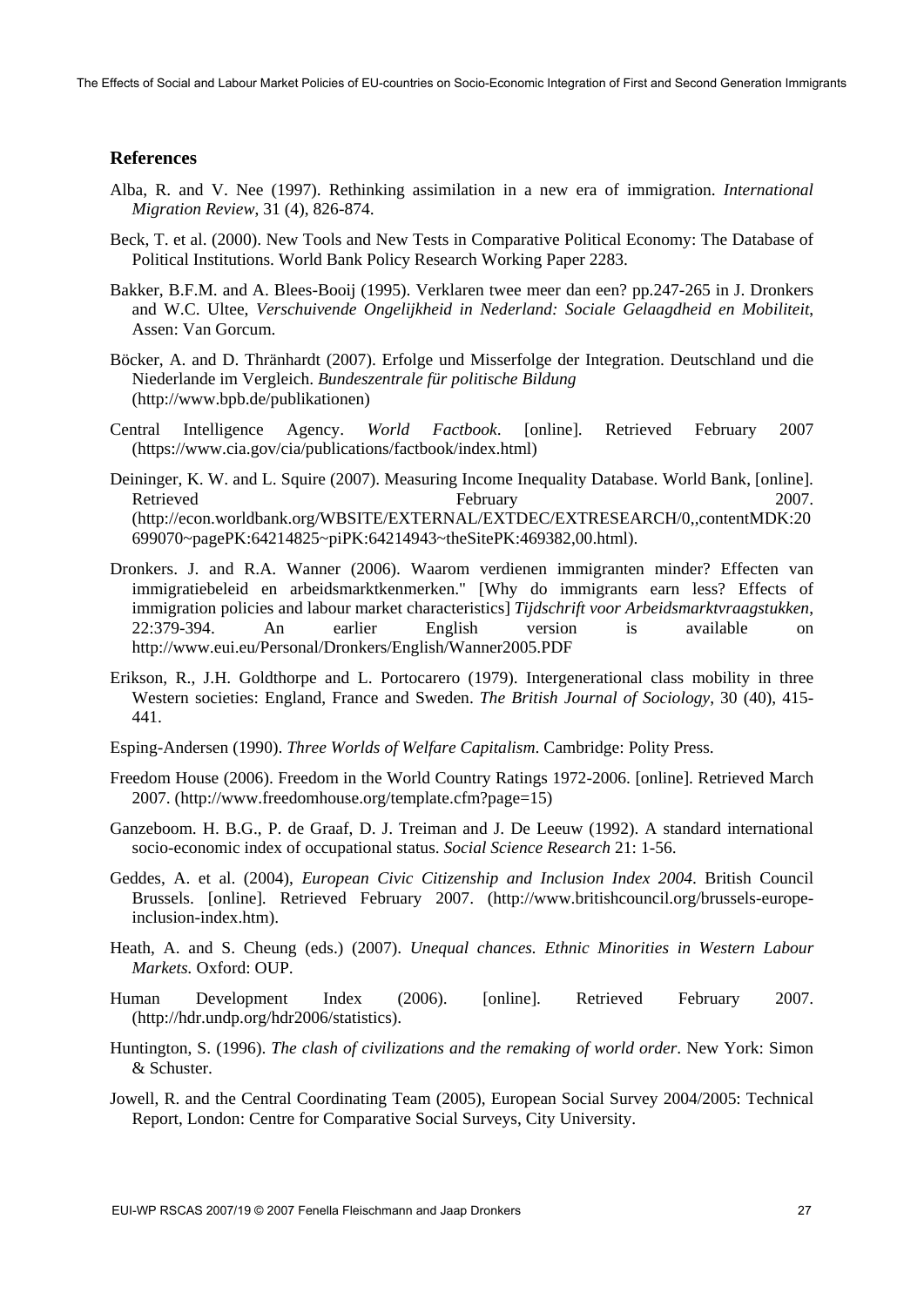- Kao, G. and J.S. Thompson (2003). Racial and ethnic stratification in educational achievement and attainment. *Annual Review of Education*, 29, 417-442.
- Kaufmann, D., A. Kraay and M. Mastruzzi (2005). Governance Matters IV: Governance Indicators for 1996-2004. World Bank Policy Research Working Paper 3630.
- Kogan, I. (2007). *Working Through Barriers: Host Country Institutions and Immigrant Labour Market Performance in Europe*. Dordrecht: Springer.
- Levels, M. and J. Dronkers (in press). Differences in educational performance between first and second-generation migrant-pupils from various regions and native pupils in Europe and the Pacific Rim. *Ethnic and Racial Studies.*
- Levels, M., J. Dronkers and G. Kraaykamp (2007). *Educational achievement of immigrants in Western countries: origin, destination, and community effects on mathematical performance*. EUI Working paper SPS 2007/05: http://hdl.handle.net/1814/6776
- Ogbu, J.U. (1991). Immigrants and involuntary minorities in comparative perspective. In M.A. Gibson and J.U. Ogbu (eds.), *Minority Status and Schooling*. New York: Garland. Pp. 3-33.
- OECD, (2006) [online]. Retrieved March 2007. (http://stats.oecd.org/wbos/default.aspx?DatasetCode=EPL\_1).
- Phalet, K. and A. Kosic (2005). Acculturation in European socities. Sam, D. and J. Berry (eds.), *The Cambridge Handbook of Acculturation Psychology*, Cambridge: Cambridge University Press, 331- 348.
- Portes, A. and R. G. Rumbaut (2001). *Legacies: The Story of the Immigrant Second Generation*. Berkeley: University of California Press.
- Tesser, P. and J. Dronkers (2007). Equal opportunities or social closure in the Netherlands? In A. Heath & S. Cheung (eds.) *Unequal chances. Ethnic Minorities in Western Labour Markets.* Oxford: OUP.
- Tubergen, F. van (2004). *The Integration of Immigrants in Cross-National Perspective: Origin, Destination and Community Effects.* PhD thesis Utrecht University.
- Tubergen, F. van, I. Maas and H. Flap (2004). The Economic Incorporation of Immigrants in 18 Western Societies: Origin, Destination, and Community Effects. *American Sociological Review*, (69), 704-727.
- Sue, S. and S. Okazaki (1990). Asian-American educational achievements: a phenomenon in search of an explanation. *American Psychologist*, 45, 913-920.
- UNESCO (1997). *International Standard Classification of Education* (ISCED). Paris: UNESCO.
- United Nations Statistical Office [online]. Retrieved January-February 2007. (http://unstats.un.org/unsd/methods/m49/m49regin.htm).
- Waldrauch, H. (2001). *Die Integration von Einwanderern. Ein Index der rechtlichen Diskriminierung.* Wien: Campus.
- Werner, H. (2003). The integration of immigrants into the labour markets of the EU. IAB topics Nr. 52.
- Zhou, M. (1997). Segmented assimilation: Issues, controversies and recent research on the new second generation. *International Migration Review*, 31 (4), 975-1008.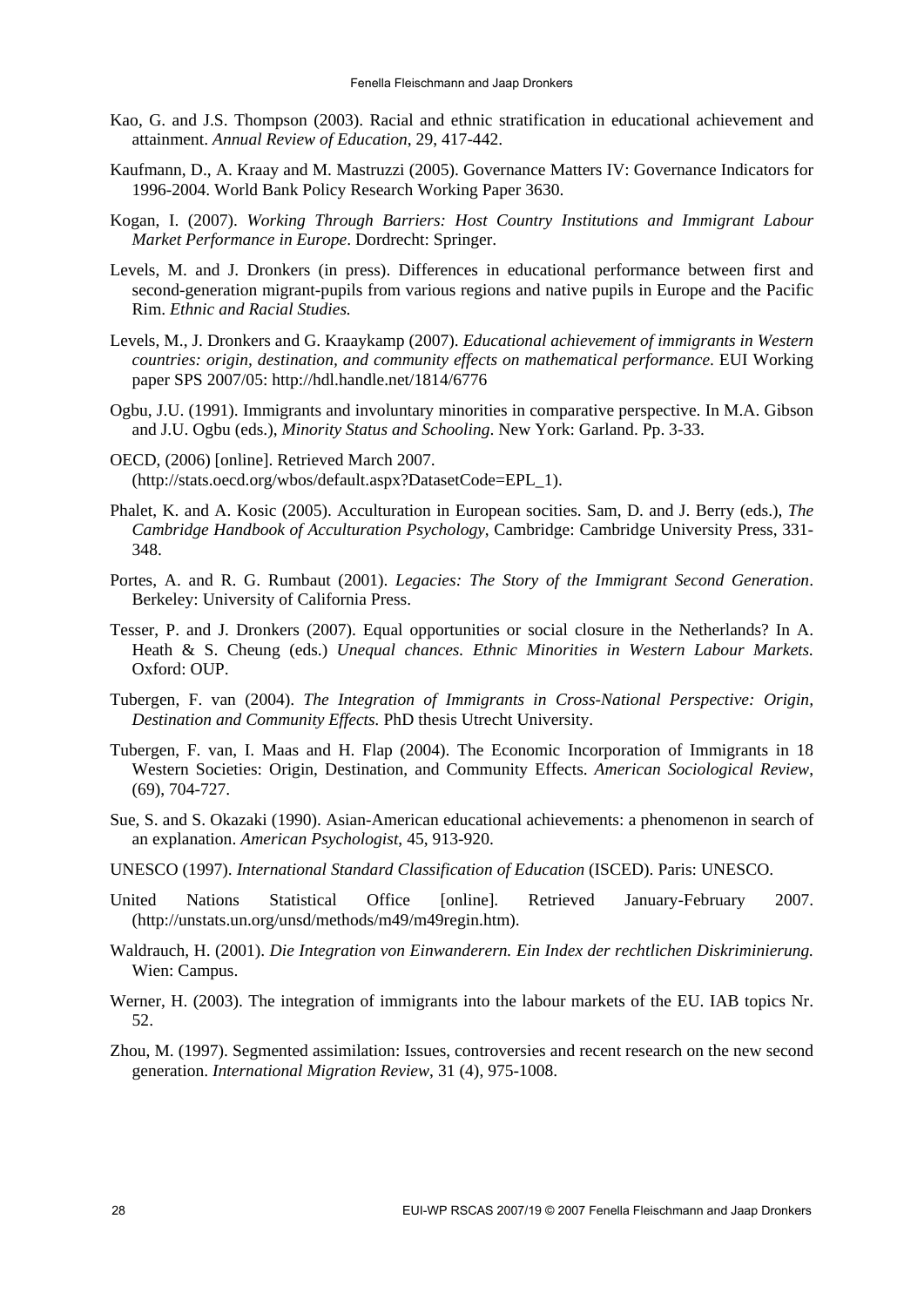|                  |               | <b>Country of Destination</b> | Austria          | <b>Belgium</b> | <b>Denmark</b> | <b>France</b> | Germany        | Greece         | <b>Ireland</b> | Luxem-         | Nether-        | Portu-   | <b>Spain</b>    | Sweden         | <b>United</b>  | <b>Total</b>     |
|------------------|---------------|-------------------------------|------------------|----------------|----------------|---------------|----------------|----------------|----------------|----------------|----------------|----------|-----------------|----------------|----------------|------------------|
|                  |               |                               |                  |                |                |               |                |                |                | bourg          | lands          | gal      |                 |                | Kingdom        |                  |
| <b>Natives</b>   |               | N                             | 1155             | 883            | 854            | 903           | 1425           | 1174           | 1277           | 490            | 1030           | 1067     | 926             | 969            | 908            | 13061            |
|                  |               | Lab. Mark. Part. (%)          | 58               | 65             | 64             | 78            | 58             | 65             | 58             | 54             | 46             | 69       | 76              | 85             | 75             | 65               |
|                  |               | Unemployment (%)              | $\overline{7}$   | 9              | 9              | 8             | 15             | 13             | 5              | $\overline{2}$ | 6              | 12       | $7\phantom{.0}$ | 6              | $\overline{7}$ | $\boldsymbol{9}$ |
|                  |               | <b>Mean ISEI</b>              | 46.61            | 46.55          | 45.78          | 46.34         | 46.76          | 42.52          | 42.97          | 46.87          | 49.50          | 41.88    | 44.85           | 45.78          | 44.34          | 45.31            |
|                  |               | <b>Std. Dev. ISEI</b>         | 15.26            | 16.16          | 15.17          | 15.53         | 15.96          | 16.76          | 16,23          | 17.56          | 15.26          | 15.42    | 17.12           | 17.72          | 16.98          | 16.62            |
|                  |               | High EGP $(\% )$              | 42               | 45             | 51             | 53            | 45             | 28             | 42             | 51             | 57             | 25       | 39              | 48             | 43             | 42               |
| Immigr:          | Germany       | N                             | 47               | 8              | 20             | 9             | n.a.           | -1             | 6              | 56             | 38             | $\Omega$ | $\mathbf{1}$    | 17             | 6              | 209              |
| Country/         |               | Lab. Mark. Part. (%)          | 51               | 75             | 65             | 89            |                | $\theta$       | 33             | 70             | 24             |          | $\overline{0}$  | 82             | 67             | 57               |
| <b>Region of</b> |               | Unemployment (%)              | 12               | 17             | $\overline{0}$ | 13            |                | n.a.           | $\Omega$       | $\overline{7}$ | 10             |          | n.a.            | $\overline{7}$ | $\Omega$       | $\overline{7}$   |
| Origin           |               | <b>Mean ISEI</b>              | 53.77            | 38.80          | 46.23          | 42.86         |                | n.a.           | 53.00          | 49.25          | 43.78          |          | n.a.            | 46.43          | 35.50          | 47.59            |
|                  |               | <b>Std. Dev. ISEI</b>         | 13.28            | 19.21          | 18.51          | 20.42         |                | n.a.           | 33.94          | 18.16          | 17.69          |          | n.a.            | 20.68          | 24.37          | 18.16            |
|                  |               | High EGP (%)                  | 55               | 40             | 46             | 43            |                | n.a.           | 50             | 61             | 44             |          | n.a.            | 64             | 25             | 53               |
|                  | Portugal      | N                             | $\Omega$         | $\Omega$       | $\Omega$       | 19            |                | $\theta$       | $\Omega$       | 165            | $\overline{1}$ | n.a.     | 5               | -1             | 2              | 194              |
|                  |               | Lab. Mark. Part. (%)          |                  |                |                | 89            | $\Omega$       |                |                | 52             | $\Omega$       |          | 100             | 100            | 100            | 57               |
|                  |               | Unemployment (%)              |                  |                |                | 6             | n.a.           |                |                | 5              | n.a.           |          | $\theta$        | $\Omega$       | 50             | 5                |
|                  |               | <b>Mean ISEI</b>              |                  |                |                | 38.88         | n.a.           |                |                | 32.88          | n.a.           |          | 40.00           | 36.00          | 51.00          | 34.32            |
|                  |               | <b>Std. Dev. ISEI</b>         |                  |                |                | 14.83         | n.a.           |                |                | 12.45          | n.a.           |          | 19.09           | n.a            | n.a.           | 13.25            |
|                  |               | High EGP $(\% )$              |                  |                |                | 38            | n.a.           |                |                | 10             | n.a.           |          | 40              | $\overline{0}$ | 100            | 16               |
|                  | <b>Italy</b>  | N                             | 21               | 38             |                | 37            | 11             | $\overline{c}$ | $\Omega$       | 63             | $\overline{7}$ | $\Omega$ |                 | $\Omega$       | 3              | 184              |
|                  | $(+San)$      | Lab. Mark. Part. (%)          | 48               | 55             | 100            | 81            | 27             | $\Omega$       |                | 49             | 57             |          | 100             |                | 33             | 55               |
|                  | Marino)       | Unemployment (%)              | 10               | 13             | $\Omega$       | 3             | 25             | n.a.           |                | $\Omega$       | 25             |          | $\theta$        |                | $\theta$       | $\overline{7}$   |
|                  |               | <b>Mean ISEI</b>              | 46.33            | 40.95          | 59.00          | 44.57         | 48.00          | n.a.           |                | 42.56          | 40.33          |          | 23.00           |                | 59.00          | 44.66            |
|                  |               | <b>Std. Dev. ISEI</b>         | 12.69            | 15.20          | n.a.           | 15.91         | 18.52          | n.a.           |                | 14.07          | 21.37          |          | n.a.            |                | n.a.           | 14.96            |
|                  |               | High EGP $(\% )$              | 44               | 25             | $\overline{0}$ | 53            | 67             | n.a.           |                | 45             | 33             |          | $\theta$        |                | 100            | 43               |
|                  | <b>France</b> | N                             | $\boldsymbol{2}$ | 37             | $\mathbf{1}$   | n.a.          | $\overline{4}$ | 2              | $\Omega$       | 77             | 2              |          | 3               | $\Omega$       | 2              | 131              |
|                  |               | Lab. Mark. Part. (%)          | $\mathbf{0}$     | 49             | $\overline{0}$ |               | $\theta$       | $\mathbf{0}$   |                | 69             | 50             | 100      | 100             |                | 50             | 59               |
|                  |               | Unemployment (%)              | n.a.             | 14             | n.a.           |               | n.a.           | n.a.           |                | $\overline{7}$ | $\Omega$       | 100      | $\Omega$        |                | $\Omega$       | 10               |
|                  |               | <b>Mean ISEI</b>              | n.a.             | 49.06          | n.a.           |               | n.a.           | n.a.           |                | 47.44          | 34.00          | 30.00    | 57.00           |                | 51.00          | 48.19            |
|                  |               | <b>Std. Dev. ISEI</b>         | n.a.             | 19.45          | n.a.           |               | n.a.           | n.a.           |                | 16.66          | n.a.           | n.a.     | 13.53           |                | n.a.           | 17.08            |
|                  |               | High EGP (%)                  | n.a.             | 39             | n.a.           |               | n.a.           | n.a.           |                | 51             | $\theta$       | 100      | 100             |                | $\mathbf{0}$   | 48               |
|                  | <b>Turkey</b> | N                             | 14               | 9              | $\overline{4}$ | 2             | 36             | 41             | $\Omega$       |                | 14             | $\Omega$ | $\Omega$        | $\tau$         | $\Omega$       | 128              |
|                  |               | Lab. Mark. Part. (%)          | 43               | 100            | 50             | 100           | 39             | 49             |                | $\Omega$       | 36             |          |                 | 100            |                | 59               |
|                  |               | Unemployment (%)              | 56               | $\Omega$       | 50             | $\theta$      | 27             | 24             |                | n.a.           | 17             |          |                 | $\Omega$       |                | 25               |
|                  |               | <b>Mean ISEI</b>              | 26.00            | 34.67          | 70.00          | 41.50         | 42.18          | 39.06          |                | n.a.           | 41.80          |          |                 | 31.00          |                | 38.60            |
|                  |               | <b>Std. Dev. ISEI</b>         | 7.62             | 8.96           | n.a.           | 17.68         | 13.19          | 16.72          |                | n.a.           | 8.41           |          |                 | 9.72           |                | 14.30            |
|                  |               | High EGP (%)                  | $\boldsymbol{0}$ | $\mathbf{0}$   | $\mathbf{0}$   | 100           | 27             | 19             |                | n.a.           | 40             |          |                 | $\overline{0}$ |                | 21               |
|                  | Former        | N                             | 41               | $\overline{1}$ | 5              | 6             | 17             | $\overline{1}$ | $\Omega$       | 30             | $\overline{4}$ | $\theta$ | $\overline{1}$  | 19             | $\Omega$       | 125              |
|                  | Yugo-         | Lab. Mark. Part. (%)          | 46               | 100            | 60             | 33            | 100            | 100            |                | 68             | 25             |          | 100             | 68             |                | 62               |
|                  | slavia        | Unemployment (%)              | 35               | $\mathbf{0}$   | $\mathbf{0}$   | 33            | 33             | $\overline{0}$ |                | $\overline{7}$ | 100            |          | $\theta$        | 8              |                | 22               |
|                  | $(-Slo -$     | <b>Mean ISEI</b>              | 41.00            | 33.00          | 38.67          | 65.00         | 35.83          | 39.00          |                | 31.83          | n.a.           |          | 56.00           | 36.42          |                | 37.64            |
|                  | venia)        | <b>Std. Dev. ISEI</b>         | 14.31            | n.a.           | 11.24          | 5.66          | 6.83           | n.a.           |                | 11.37          | n.a.           |          | n.a.            | 17.24          |                | 14.14            |
|                  |               | High EGP $(\% )$              | 35               | $\mathbf{0}$   | 33             | 100           | 17             | $\overline{0}$ |                | 17             | n.a.           |          | 100             | 17             |                | 26               |

**Table 1. Dependent variables per country of destination and country of origin (continued on following pages)**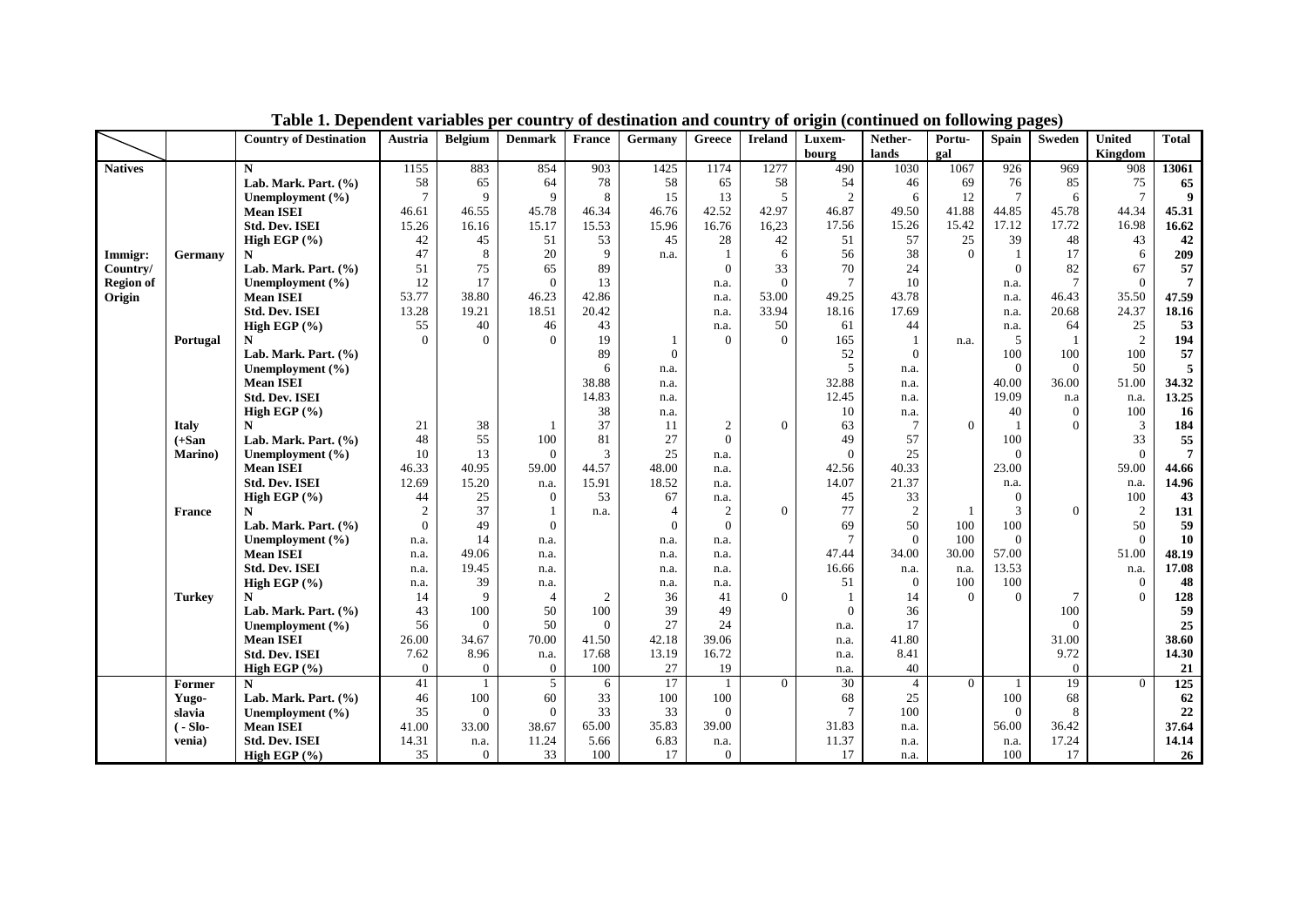|                |                                          |                  |                  |                        |                | Tavit 1. continue |                |                      |                  |                  |                |                      |                |                          |                |
|----------------|------------------------------------------|------------------|------------------|------------------------|----------------|-------------------|----------------|----------------------|------------------|------------------|----------------|----------------------|----------------|--------------------------|----------------|
|                | <b>Country of Destination</b>            | Austria          | <b>Belgium</b>   | <b>Denmark</b>         | France         | Germany           | Greece         | <b>Ireland</b>       | Luxem-<br>bourg  | Nether-<br>lands | Portu-<br>gal  | <b>Spain</b>         | Sweden         | <b>United</b><br>Kingdom | <b>Total</b>   |
| <b>United</b>  | $\mathbf N$                              | $\overline{4}$   | 6                | $\sqrt{2}$             | 2              | -1                | 5              | 69                   | 3                | 5                | $\overline{0}$ | $\mathbf{1}$         | 6              | n.a.                     | 104            |
| Kingdom        | Lab. Mark. Part. (%)                     | 50               | 33               | $\overline{0}$         | 100            | $\mathbf{0}$      | 80             | 57                   | 33               | 60               |                | $\Omega$             | 83             |                          | 56             |
|                | Unemployment (%)                         | $\overline{0}$   | $\mathbf{0}$     | n.a                    | $\mathbf{0}$   | n.a.              | $\overline{0}$ | 5                    | $\overline{0}$   | $\Omega$         |                | n.a.                 | $\Omega$       |                          | $\mathbf{3}$   |
|                | <b>Mean ISEI</b>                         | 68.50            | 57.00            | n.a.                   | 48.50          | n.a.              | 53.50          | 52.76                | 71.00            | 47.00            |                | n.a.                 | 42.80          |                          | 51.98          |
|                | <b>Std. Dev. ISEI</b>                    | 3.54             | 11.31            | n.a.                   | 7.78           | n.a.              | 21.69          | 18.63                | n.a.             | 12.12            |                | n.a.                 | 14.94          |                          | 17.75          |
|                | High EGP $(\% )$                         | 100              | 50               | n.a.                   | 50             | n.a.              | 50             | 70                   | 100              | 67               |                | n.a.                 | 60             |                          | 67             |
| Poland         | N                                        | 8                | 5                | 5                      | 6              | 48                | $\overline{4}$ |                      | 7                | $\overline{4}$   | $\mathbf{0}$   | 1                    | 11             | 3                        | 103            |
|                | Lab. Mark. Part. $(\% )$                 | 88               | 60               | 40                     | 50             | 54                | 75             | 100                  | 71               | 25               |                | 100                  | 82             | 67                       | 61             |
|                | Unemployment (%)                         | 14               | 50               | $\Omega$               | $\theta$       | 22                | $\Omega$       | $\Omega$             | $\theta$         | 100              |                | $\Omega$             | 11             | $\Omega$                 | 17             |
|                | <b>Mean ISEI</b>                         | 38.00            | 52.50            | 52.00                  | 25.67          | 44.57             | 30.00          | 34.00                | 41.40            | n.a.             |                | 16.00                | 61.50          | 42.50                    | 44.33          |
|                | <b>Std. Dev. ISEI</b>                    | 16.59            | 22.30            | 32.53                  | 11.24          | 16.57             | 5.58           | n.a.                 | 17.33            | n.a.             |                | n.a.                 | 22.21          | 37.48                    | 19.82          |
|                | High EGP (%)                             | 50               | 50               | 100                    | $\overline{0}$ | 38                | $\theta$       | $\overline{0}$       | 40               | n.a.             |                | $\mathbf{0}$         | 75             | 50                       | 43             |
| Former         | N                                        | $\Omega$         | $\overline{1}$   | $\mathbf{1}$           | $\Omega$       | 38                | 26             |                      | 6                | $\overline{4}$   | $\Omega$       | $\mathbf{1}$         | 2              | 2                        | 82             |
| <b>USSR</b>    | Lab. Mark. Part. $(\% )$                 |                  | $\mathbf{0}$     | 100                    |                | 55                | 58             | $\overline{0}$       | $\mathbf{0}$     | $\overline{0}$   |                | 100                  | 100            | 100                      | 50             |
| (- Ukraine     | Unemployment (%)                         |                  |                  | $\theta$               |                | 39                | 25             |                      |                  |                  |                | $\mathbf{0}$         | $\Omega$       | $\Omega$                 | 30             |
| & Baltic       | <b>Mean ISEI</b>                         |                  | n.a.<br>n.a.     | 16.00                  |                | 29.93             | 29.00          | n.a.<br>n.a.         | n.a.             | n.a.<br>n.a.     |                | 16.00                | 60.50          | 64.00                    | 31.74          |
| countries)     | <b>Std. Dev. ISEI</b>                    |                  |                  |                        |                | 14.33             | 10.94          |                      | n.a.             |                  |                |                      | 12.02          | 0.0                      | 15.76          |
|                | High EGP (%)                             |                  | n.a.             | n.a.<br>$\overline{0}$ |                | $\tau$            | $\overline{0}$ | n.a.                 | n.a.             | n.a.             |                | n.a.<br>$\mathbf{0}$ | 50             | 100                      | 10             |
| <b>Finland</b> | N                                        | $\Omega$         | n.a.<br>$\Omega$ | $\overline{2}$         | $\Omega$       | $\theta$          | $\theta$       | n.a.<br>$\Omega$     | n.a.<br>$\Omega$ | n.a.<br>$\Omega$ | $\Omega$       | $\Omega$             | 71             | -1                       | 74             |
|                | Lab. Mark. Part. $(\% )$                 |                  |                  | 50                     |                |                   |                |                      |                  |                  |                |                      | 82             | $\overline{0}$           | 80             |
|                |                                          |                  |                  | $\Omega$               |                |                   |                |                      |                  |                  |                |                      | 5              |                          | 5              |
|                | Unemployment $(\% )$<br><b>Mean ISEI</b> |                  |                  | 56.00                  |                |                   |                |                      |                  |                  |                |                      | 46.71          | n.a.                     | 46.88          |
|                | <b>Std. Dev. ISEI</b>                    |                  |                  |                        |                |                   |                |                      |                  |                  |                |                      | 18.14          | n.a.                     |                |
|                |                                          |                  |                  | n.a.<br>100            |                |                   |                |                      |                  |                  |                |                      |                | n.a.                     | 18.03<br>45    |
|                | High EGP (%)                             | $\overline{1}$   |                  | $\mathbf{1}$           | 3              | $\Omega$          | $\theta$       | $\overline{0}$       | 57               | 9                | $\mathbf{0}$   | $\mathbf{1}$         | 44<br>$\Omega$ | n.a.<br>$\mathbf{1}$     | 73             |
| <b>Belgium</b> | $\mathbf N$                              | 100              | n.a.             | 100                    | 100            |                   |                |                      | 53               | 44               |                | 100                  |                |                          | 56             |
|                | Lab. Mark. Part. (%)                     | $\overline{0}$   |                  | $\theta$               | $\Omega$       |                   |                |                      | 3                | $\Omega$         |                | $\Omega$             |                | 100<br>$\theta$          | $\overline{2}$ |
|                | Unemployment (%)<br><b>Mean ISEI</b>     | 43.00            |                  | 71.00                  | 51.67          |                   |                |                      | 51.62            | 66.25            |                | 85.00                |                | 25.00                    | 53.53          |
|                | <b>Std. Dev. ISEI</b>                    |                  |                  |                        | 15.01          |                   |                |                      | 16.13            | 6.90             |                |                      |                |                          | 16.69          |
|                | High EGP $(\% )$                         | n.a.<br>$\theta$ |                  | n.a.<br>100            | 33             |                   |                |                      | 62               | 100              |                | n.a.<br>100          |                | n.a.<br>$\overline{0}$   | 63             |
| <b>Morocco</b> | N                                        | $\Omega$         | 26               | $\Omega$               | 23             | 2                 | $\theta$       | 1                    |                  | 6                | $\Omega$       | 13                   | $\theta$       | $\Omega$                 | 72             |
|                | Lab. Mark. Part. $(\% )$                 |                  | 54               |                        | 78             | 100               |                | $\overline{0}$       | 100              | 50               |                | 62                   |                |                          | 64             |
|                | Unemployment $(\% )$                     |                  | 25               |                        | 11             | $\Omega$          |                | n.a.                 | $\Omega$         | $\Omega$         |                | $\Omega$             |                |                          | 13             |
|                | <b>Mean ISEI</b>                         |                  | 36.58            |                        | 49.31          | 38.50             |                | n.a.                 | 70.00            | 50.67            |                | 25.88                |                |                          | 41.29          |
|                | <b>Std. Dev. ISEI</b>                    |                  | 14.58            |                        | 20.71          | 6.36              |                | n.a.                 | n.a.             | 17.62            |                | 6.91                 |                |                          | 18.51          |
|                | High EGP (%)                             |                  | 33               |                        | 63             | $\mathbf{0}$      |                |                      | 100              | 67               |                | $\mathbf{0}$         |                |                          | 41             |
| <b>Albania</b> | N                                        | -1               | $\sqrt{2}$       | $\Omega$               |                | $\overline{c}$    | 60             | n.a.<br>$\mathbf{0}$ |                  | $\mathbf{1}$     | $\mathbf{0}$   | $\Omega$             | $\theta$       | $\overline{0}$           | 68             |
|                |                                          | 100              | 50               |                        | 100            | 100               | 80             |                      | 100              | $\mathbf{0}$     |                |                      |                |                          | 79             |
|                | Lab. Mark. Part. (%)<br>Unemployment (%) | 100              | $\mathbf{0}$     |                        | $\mathbf{0}$   | $\mathbf{0}$      | $\overline{4}$ |                      | 100              |                  |                |                      |                |                          | $\overline{7}$ |
|                | <b>Mean ISEI</b>                         |                  | 16.00            |                        | 51.00          | 51.50             | 28.11          |                      |                  | n.a.             |                |                      |                |                          | 29.36          |
|                | Std. Dev. ISEI                           | n.a.             |                  |                        |                | 0.71              |                |                      | n.a.             | n.a.             |                |                      |                |                          | 10.08          |
|                |                                          | n.a.             | n.a.             |                        | n.a.<br>100    | $\overline{0}$    | 8.52           |                      | n.a.             | n.a.             |                |                      |                |                          |                |
|                | High EGP $(\% )$                         | n.a.             | $\theta$         |                        |                |                   | $\overline{2}$ |                      | n.a.             | n.a.             |                |                      |                |                          | $\mathbf{0}$   |

**Table 1. continued**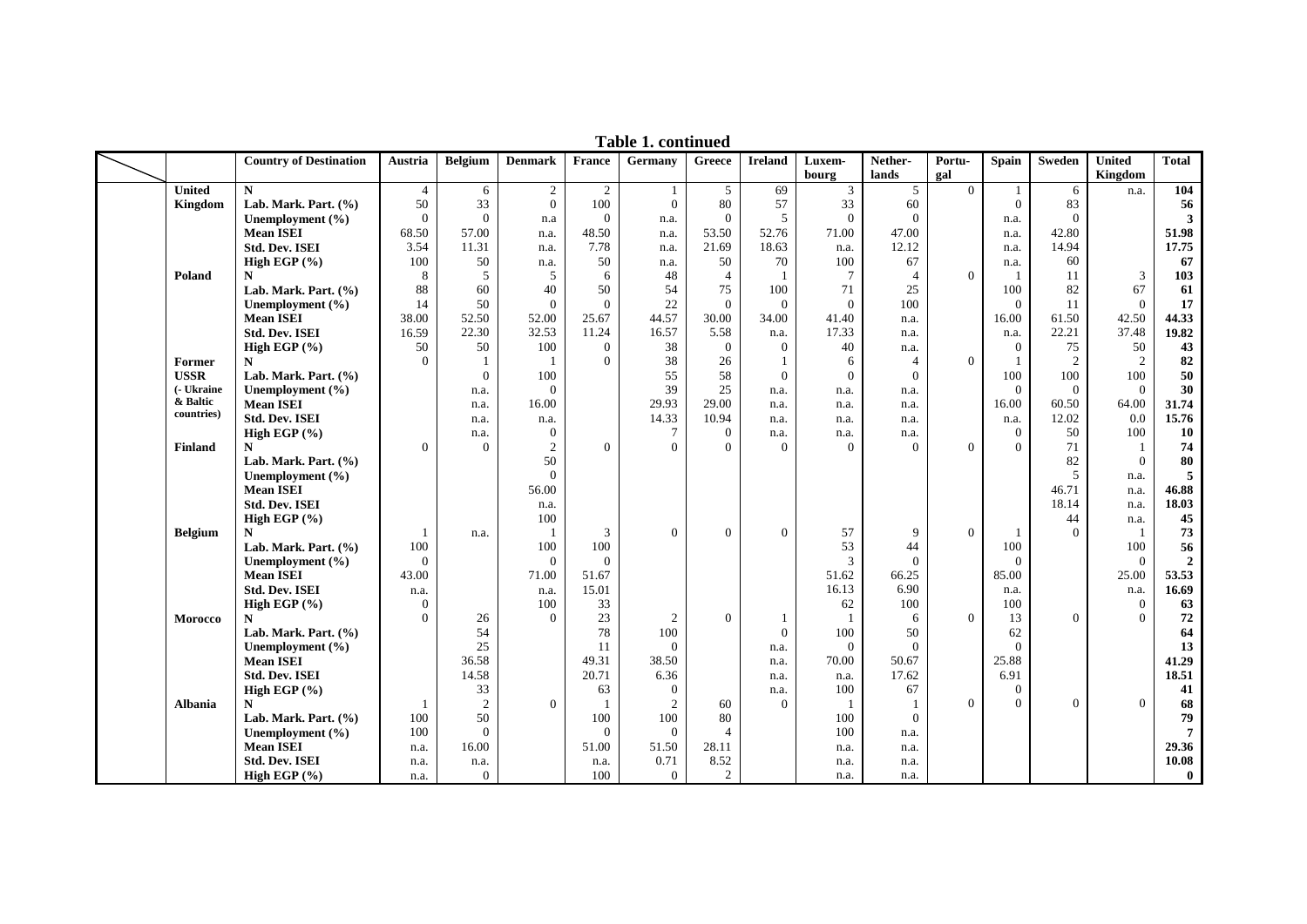|                                         | <b>Country of Destination</b>            | Austria           | <b>Belgium</b>    | <b>Denmark</b> | France         | Germany        | Greece         | <b>Ireland</b>   | Luxem-            | Nether-          | Portu-         | <b>Spain</b>    | <b>Sweden</b>   | <b>United</b>        | <b>Total</b> |
|-----------------------------------------|------------------------------------------|-------------------|-------------------|----------------|----------------|----------------|----------------|------------------|-------------------|------------------|----------------|-----------------|-----------------|----------------------|--------------|
|                                         |                                          |                   |                   |                |                |                |                |                  | bourg             | lands            | gal            |                 |                 | Kingdom              |              |
| Nether-                                 | $\mathbf N$                              | $\overline{4}$    | 26                | -1             | $\overline{1}$ | $\overline{2}$ | $\overline{1}$ | 2                | 18                | n.a.             | $\theta$       | $\theta$        | 2               |                      | 58           |
| lands                                   | Lab. Mark. Part. (%)                     | 25                | 69                | 100            | 100            | 100            | 100            | 50               | 39                |                  |                |                 | 100             | 100                  | 60           |
|                                         | Unemployment (%)                         | $\theta$          | 10                | $\theta$       | 100            | $\mathbf{0}$   | $\Omega$       | $\mathbf{0}$     | $\mathbf{0}$      |                  |                |                 | $\overline{0}$  | $\theta$             | 8            |
|                                         | <b>Mean ISEI</b>                         | 39.00             | 45.78             | 51.00          | n.a.           | 51.50          | 34.00          | 48.00            | 34.71             |                  |                |                 | 77.00           | 51.00                | 45.50        |
|                                         | <b>Std. Dev. ISEI</b>                    | n.a.              | 18.86             | n.a.           | n.a.           | 19.09          | n.a            | n.a.             | 18.31             |                  |                |                 | 11.31           | n.a.                 | 15.52        |
|                                         | High EGP $(\% )$                         | $\theta$          | 50                | 100            | n.a.           | 100            | $\overline{0}$ | 100              | $\overline{0}$    |                  |                |                 | 100             | 100                  | 47           |
| <b>Spanish</b>                          | N                                        | $\Omega$          | $\Omega$          | -1             | $\overline{2}$ | -1             | $\Omega$       | $\Omega$         | $\mathbf{1}$      | $\boldsymbol{2}$ | $\Omega$       | 33              | $7\phantom{.0}$ | $\overline{c}$       | 49           |
| <b>Speaking</b>                         | N                                        |                   |                   | $\theta$       | 50             | $\Omega$       |                |                  | $\overline{0}$    | $\Omega$         |                | 70              | 71              | 100                  | 63           |
| Carib-                                  | Lab. Mark. Part. (%)                     |                   |                   | n.a.           | $\theta$       | n.a.           |                |                  | n.a.              | n.a.             |                | 9               | $\theta$        | $\theta$             | 6            |
| bean &                                  | Unemployment (%)                         |                   |                   | 66.00          | 39.00          | n.a.           |                |                  | n.a.              | n.a.             |                | 30.38           | 47.40           | 51.00                | 35.03        |
| South                                   | <b>Mean ISEI</b>                         |                   |                   | n.a.           | n.a.           | n.a.           |                |                  | n.a.              | n.a.             |                | 15.47           | 21.13           | 11.31                | 17.37        |
| America                                 | <b>Std. Dev. ISEI</b>                    |                   |                   | 100            | 100            | n.a.           |                |                  | n.a.              | n.a.             |                | 19              | 60              | 50                   | 31           |
|                                         | High EGP $(% )$                          |                   |                   |                |                |                |                |                  |                   |                  |                |                 |                 |                      |              |
| Czech                                   | N                                        | 23                | $\mathbf{0}$      | $\overline{0}$ | $\overline{0}$ | 20             | $\overline{1}$ | $\boldsymbol{0}$ | -1                |                  | $\theta$       | $\mathbf{0}$    |                 | -1                   | 48           |
| Republic                                | Lab. Mark. Part. (%)                     | 65                |                   |                |                | 65             | $\Omega$       |                  | $\Omega$          | $\Omega$         |                |                 | 100             | 100                  | 63           |
|                                         | Unemployment (%)                         | $7\phantom{.0}$   |                   |                |                | 14             | n.a.           |                  | n.a.              | n.a.             |                |                 | $\Omega$        | $\theta$             | 10           |
|                                         | <b>Mean ISEI</b>                         | 43.00             |                   |                |                | 51.00          | n.a.           |                  | n.a.              | n.a.             |                |                 | 69.00           | 25.00                | 46.91        |
|                                         | <b>Std. Dev. ISEI</b>                    | 8.16              |                   |                |                | 14.28          | n.a.           |                  | n.a.              | n.a.             |                |                 | n.a.            | n.a.                 | 12.90        |
|                                         | High EGP $(\% )$                         | 21                |                   |                |                | 58             | n.a.           |                  | n.a.              | n.a.             |                |                 | 100             | $\overline{0}$       | 39           |
| <b>Spain</b>                            | N                                        | $\overline{1}$    | 6                 | $\overline{0}$ | 17             | $\overline{2}$ | $\Omega$       | 3                | 6                 | 1                | 3              | n.a.            | $\overline{2}$  | 5                    | 46           |
|                                         | Lab. Mark. Part. (%)                     | $\overline{0}$    | 67                |                | 82             | 100            |                | 67               | 100               | $\Omega$         | 33             |                 | 100             | 100                  | ${\bf 78}$   |
|                                         | Unemployment (%)                         | n.a.              | 50                |                | 14             | $\overline{0}$ |                | $\Omega$         | $\overline{0}$    | n.a.             | $\theta$       |                 | 50              | $\theta$             | 14           |
|                                         | <b>Mean ISEI</b>                         | n.a.              | 27.00             |                | 43.42          | 50.50          |                | 53.00            | 44.17             | n.a.             | 88.00          |                 | 33.00           | 51.60                | 46.00        |
|                                         | <b>Std. Dev. ISEI</b>                    | n.a.              | 9.90              |                | 17.71          | 23.33          |                | 2.83             | 13.51             | n.a.             | n.a.           |                 | n.a.            | 16.06                | 17.41        |
|                                         | High EGP (%)                             | n.a.              | $\mathbf{0}$      |                | 33             | 50             |                | 100              | 50                | n.a.             | 100            |                 | $\theta$        | $20\,$               | 39           |
| Romania                                 | N                                        | 12                | $\overline{1}$    | $\mathbf{0}$   | $\overline{1}$ | 13             | $\overline{4}$ | $\Omega$         | -1                | 3                | $\Omega$       | 9               | $\Omega$        | $\Omega$             | 44           |
|                                         | Lab. Mark. Part. (%)                     | 58                | 100               |                | $\theta$       | 62             | 50             |                  | $\mathbf{0}$      | 33               |                | 78              |                 |                      | 59           |
|                                         | Unemployment (%)                         | $22\,$            | $\Omega$          |                | n.a.           | 33             | 50             |                  | n.a.              | $\Omega$         |                | 25              |                 |                      | 27           |
|                                         | <b>Mean ISEI</b>                         | 35.14             | 16.00             |                | n.a.           | 42.50          | 16.00          |                  | n.a.              | 56.00            |                | 26.17           |                 |                      | 33.91        |
|                                         | <b>Std. Dev. ISEI</b>                    | 15.63             | n.a.              |                | n.a.           | 10.15          | n.a.           |                  | n.a.              | n.a.             |                | 10.11           |                 |                      | 14.52        |
|                                         | High EGP (%)                             | 29                | $\mathbf{0}$      |                | n.a.           | 50             | $\overline{0}$ |                  | n.a.              | 100              |                | $\mathbf{0}$    |                 |                      | 27           |
| <b>Ireland</b>                          | N                                        | $\overline{1}$    | $\overline{0}$    | $\Omega$       | $\Omega$       | -1             | $\Omega$       | n.a.             | $\mathbf{1}$      | $\Omega$         | $\overline{0}$ |                 | $\Omega$        | 35                   | 39           |
|                                         | Lab. Mark. Part. (%)                     | 100               |                   |                |                | $\Omega$       |                |                  | 100               |                  |                | 100<br>$\Omega$ |                 | 77<br>$\overline{7}$ | 77           |
|                                         | Unemployment (%)<br><b>Mean ISEI</b>     | $\theta$<br>69.00 |                   |                |                | n.a.           |                |                  | $\Omega$<br>61.00 |                  |                | 54.00           |                 | 44.73                | 6<br>46.45   |
|                                         |                                          |                   |                   |                |                | n.a.           |                |                  |                   |                  |                |                 |                 | 19.59                |              |
|                                         | <b>Std. Dev. ISEI</b>                    | n.a.<br>100       |                   |                |                | n.a.           |                |                  | n.a.<br>100       |                  |                | n.a.<br>100     |                 |                      | 19.32<br>65  |
|                                         | High EGP $(\% )$<br>N                    |                   | 1                 |                | $\Omega$       | n.a.<br>3      | $\Omega$       |                  | $\Omega$          | 6                | $\Omega$       |                 | 8               | 62<br>11             | 39           |
| Remain-                                 | Lab. Mark. Part. (%)                     | 100               | 100               | 5              |                | 67             |                | 3<br>67          |                   | 67               |                | 100             | 88              | 55                   | 69           |
| ing                                     |                                          | 100               |                   | 60<br>33       |                | 50             |                | 33               |                   | 40               |                | 100             | $\overline{0}$  | 17                   | 28           |
| $\textbf{Southern} \vspace{-0.00000cm}$ | Unemployment $(\% )$<br><b>Mean ISEI</b> |                   | $\theta$<br>16.00 |                |                | 26.00          |                | 46.00            |                   | 51.67            |                |                 | 36.71           |                      | 42.43        |
| Asia                                    | <b>Std. Dev. ISEI</b>                    | n.a.              |                   | 40.50          |                |                |                |                  |                   | 21.83            |                | n.a.            | 11.61           | 52.80<br>17.24       | 17.60        |
|                                         |                                          | n.a.              | n.a.              | 34.65          |                | n.a.           |                | 4.24             |                   |                  |                | n.a.            |                 |                      |              |
|                                         | High EGP $(%$                            | n.a.              | $\mathbf{0}$      | 50             |                | $\mathbf{0}$   |                | 100              |                   | 67               |                | n.a.            | 29              | 60                   | 48           |

**Table 1. continued**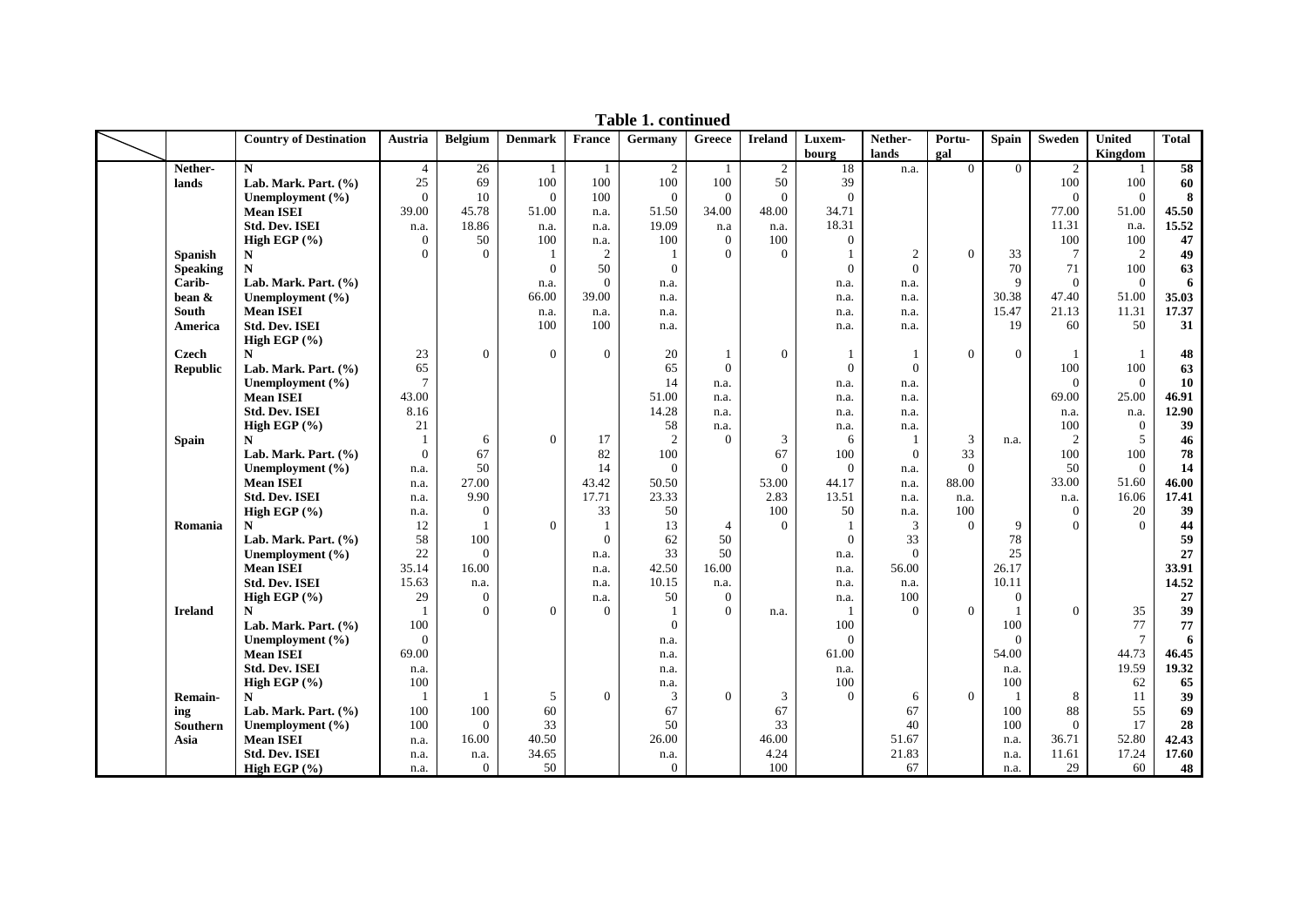|                 | <b>Country of Destination</b> | Austria        | <b>Belgium</b>   | <b>Denmark</b> | France         | Germany        | Greece         | <b>Ireland</b> | Luxem-         | Nether-        | Portu-         | <b>Spain</b>   | Sweden         | <b>United</b>  | <b>Total</b>            |
|-----------------|-------------------------------|----------------|------------------|----------------|----------------|----------------|----------------|----------------|----------------|----------------|----------------|----------------|----------------|----------------|-------------------------|
|                 |                               |                |                  |                |                |                |                |                | bourg          | lands          | gal            |                |                | Kingdom        |                         |
| <b>Remain-</b>  | N                             | $\overline{2}$ | $\overline{0}$   | 11             | $\Omega$       | $\overline{2}$ | $\Omega$       | $\mathbf{1}$   | $\overline{4}$ | $\overline{c}$ | $\Omega$       | $\Omega$       | 14             | 2              | $\overline{38}$         |
| ing             | Lab. Mark. Part. (%)          | 50             |                  | 82             |                | 100            |                | $\mathbf{0}$   | 75             | 100            |                |                | 79             | $\Omega$       | 74                      |
| <b>Northern</b> | Unemployment $(\% )$          | $\overline{0}$ |                  | $\Omega$       |                | $\mathbf{0}$   |                | n.a.           | $\mathbf{0}$   | 50             |                |                | $\mathbf{0}$   | n.a.           | $\overline{\mathbf{4}}$ |
| <b>Europe</b>   | <b>Mean ISEI</b>              | 48.00          |                  | 43.78          |                | 44.50          |                | n.a.           | 64.33          | 82.00          |                |                | 46.18          | n.a.           | 52.33                   |
|                 | <b>Std. Dev. ISEI</b>         | n.a.           |                  | 21.33          |                | 9.19           |                | n.a.           | 5.77           | n.a.           |                |                | 21.11          | n.a.           | 19.78                   |
|                 | High EGP (%)                  | $\overline{0}$ |                  | 67             |                | 50             |                | n.a.           | 100            | 100            |                |                | 45             | n.a.           | 59                      |
| <b>Algeria</b>  | N                             | $\Omega$       | 3                | $\Omega$       | 30             | $\Omega$       | $\theta$       | $\mathbf{0}$   | $\mathbf{1}$   | 1              | $\Omega$       | -1             | $\Omega$       | $\theta$       | 36                      |
|                 | Lab. Mark. Part. (%)          |                | 33               |                | 67             |                |                |                | 100            | 100            |                | 100            |                |                | 67                      |
|                 | Unemployment (%)              |                | 50               |                | 27             |                |                |                | $\overline{0}$ | $\overline{0}$ |                | 100            |                |                | 30                      |
|                 | <b>Mean ISEI</b>              |                | 40.00            |                | 51.25          |                |                |                | 34.00          | 43.00          |                | n.a.           |                |                | 49.32                   |
|                 | <b>Std. Dev. ISEI</b>         |                | n.a.             |                | 13.68          |                |                |                | n.a.           | n.a.           |                | n.a.           |                |                | 13.40                   |
|                 | High EGP (%)                  |                | $\mathbf{0}$     |                | 25             |                |                |                | $\mathbf{0}$   | 100            |                | n.a.           |                |                | 53                      |
| <b>Hungary</b>  | N                             | 17             | 3                |                | $\Omega$       | 8              | $\Omega$       | $\overline{0}$ | $\overline{c}$ | 1              | $\Omega$       | $\theta$       | 2              | $\Omega$       | 34                      |
|                 | Lab. Mark. Part. (%)          | 53             | $\boldsymbol{0}$ | $\Omega$       |                | 88             |                |                | $\overline{0}$ | $\Omega$       |                |                | 100            |                | 53                      |
|                 | Unemployment (%)              | 20             | n.a.             | n.a.           |                | 14             |                |                | n.a.           | n.a.           |                |                | 50             |                | 16                      |
|                 | <b>Mean ISEI</b>              | 41.89          | n.a.             | n.a.           |                | 47.50          |                |                | n.a.           | n.a.           |                |                | 25.00          |                | 42.94                   |
|                 | <b>Std. Dev. ISEI</b>         | 7.49           | n.a.             | n.a.           |                | 18.25          |                |                | n.a.           | n.a.           |                |                | n.a.           |                | 13.09                   |
|                 | High EGP $(\% )$              | 44             | n.a.             | n.a.           |                | 50             |                |                | n.a.           | n.a.           |                |                | $\Omega$       |                | 44                      |
| Remain-         | N                             | $\overline{1}$ | $\overline{c}$   |                | 15             | $\mathbf{1}$   | 3              | $\overline{0}$ | $\overline{c}$ | 3              | $\mathbf{0}$   | $\Omega$       | 1              | 3              | 32                      |
| ing             | Lab. Mark. Part. (%)          | 100            | $\overline{0}$   | $\theta$       | 87             | $\Omega$       | 67             |                | 50             | 33             |                |                | $\Omega$       | 67             | 63                      |
| <b>Northern</b> | Unemployment (%)              | $\overline{0}$ | n.a.             | n.a.           | 14             | n.a.           | $\Omega$       |                | 100            | $\Omega$       |                |                | n.a.           | $\Omega$       | 14                      |
| Africa          | <b>Mean ISEI</b>              | 20.00          | n.a.             | n.a.           | 52.08          | n.a.           | 59.50          |                | 26.00          | 44.00          |                |                | n.a.           | 60.00          | 50.21                   |
|                 | <b>Std. Dev. ISEI</b>         | n.a.           | n.a.             | n.a.           | 15.14          | n.a.           | 13.40          |                | n.a.           | n.a.           |                |                | n.a.           | 12.73          | 16.34                   |
|                 | High EGP $(\% )$              | $\Omega$       | n.a.             | n.a.           | 58             | n.a.           | 100            |                | $\overline{0}$ | 100            |                |                | n.a.           | 100            | 64                      |
| Western         | N                             | $\Omega$       | $\overline{c}$   | $\Omega$       | $\Omega$       | $\overline{1}$ | 6              | $\overline{0}$ | $\Omega$       | $\overline{4}$ | $\Omega$       | $\overline{c}$ | 11             | 6              | 32                      |
| Asia            | Lab. Mark. Part. (%)          |                | 100              |                |                | 100            | 50             |                |                | 50             |                | 50             | 82             | 100            | 75                      |
|                 | Unemployment (%)              |                | 50               |                |                | $\Omega$       | $\theta$       |                |                | 50             |                | $\Omega$       | 11             | 33             | 24                      |
|                 | <b>Mean ISEI</b>              |                | 29.00            |                |                | 16.00          | 41.33          |                |                | 32.00          |                | 59.00          | 38.00          | 50.25          | 40.26                   |
|                 | <b>Std. Dev. ISEI</b>         |                | n.a.             |                |                | n.a.           | 21.36          |                |                | n.a.           |                | n.a.           | 12.41          | 5.74           | 14.21                   |
|                 | High EGP (%)                  |                | $\mathbf{0}$     |                |                | $\mathbf{0}$   | 33             |                |                | $\mathbf{0}$   |                | 100            | 13             | 25             | 21                      |
| India           | N                             | $\overline{0}$ | $\Omega$         | $\Omega$       | 1              | $\Omega$       | 2              | $\Omega$       | $\Omega$       | $\Omega$       | $\overline{1}$ | $\Omega$       | 2              | 24             | 30                      |
|                 | Lab. Mark. Part. (%)          |                |                  |                | 100            |                | 100            |                |                |                | 100            |                | 50             | 75             | 77                      |
|                 | Unemployment $(\% )$          |                |                  |                | 100            |                | $\Omega$       |                |                |                | $\Omega$       |                | $\Omega$       | 16             | 17                      |
|                 | <b>Mean ISEI</b>              |                |                  |                | n.a.           |                | 26.00          |                |                |                | 21.00          |                | 43.00          | 50.19          | 45.95                   |
|                 | <b>Std. Dev. ISEI</b>         |                |                  |                | n.a.           |                | 4.25           |                |                |                | n.a.           |                | n.a.           | 14.62          | 16.19                   |
|                 | High EGP (%)                  |                |                  |                | n.a.           |                | $\overline{0}$ |                |                |                | $\mathbf{0}$   |                | 100            | 56             | 50                      |
| <b>Remain-</b>  | N                             | 5              | $\overline{0}$   | 2              | $\overline{0}$ | $\Omega$       | 14             | $\overline{0}$ |                | 1              | $\overline{2}$ | $\overline{1}$ |                | $\overline{2}$ | 29                      |
| ing             | Lab. Mark. Part. (%)          | 20             |                  | 100            |                |                | 86             |                | $\mathbf{0}$   | 100            | 100            | 100            | 100            | 100            | 76                      |
| <b>Eastern</b>  | Unemployment (%)              | 67             |                  | $\overline{0}$ |                |                | 8              |                | n.a.           | $\overline{0}$ | $\theta$       | 100            | $\overline{0}$ | $\overline{0}$ | 17                      |
| <b>Europe</b>   | <b>Mean ISEI</b>              | 34.00          |                  | 53.50          |                |                | 24.27          |                | n.a.           | 51.00          | 49.00          | 29.00          | 33.00          | 38.50          | 33.25                   |
|                 | <b>Std. Dev. ISEI</b>         | n.a.           |                  | 21.92          |                |                | 16.12          |                | n.a.           | n.a.           | 28.28          | n.a.           | n.a.           | 17.68          | 18.87                   |
|                 | High EGP $(% )$               | $\overline{0}$ |                  | 50             |                |                | 9              |                | n.a.           | 100            | 50             | $\overline{0}$ | $\overline{0}$ | 50             | 25                      |

**Table 1. continued**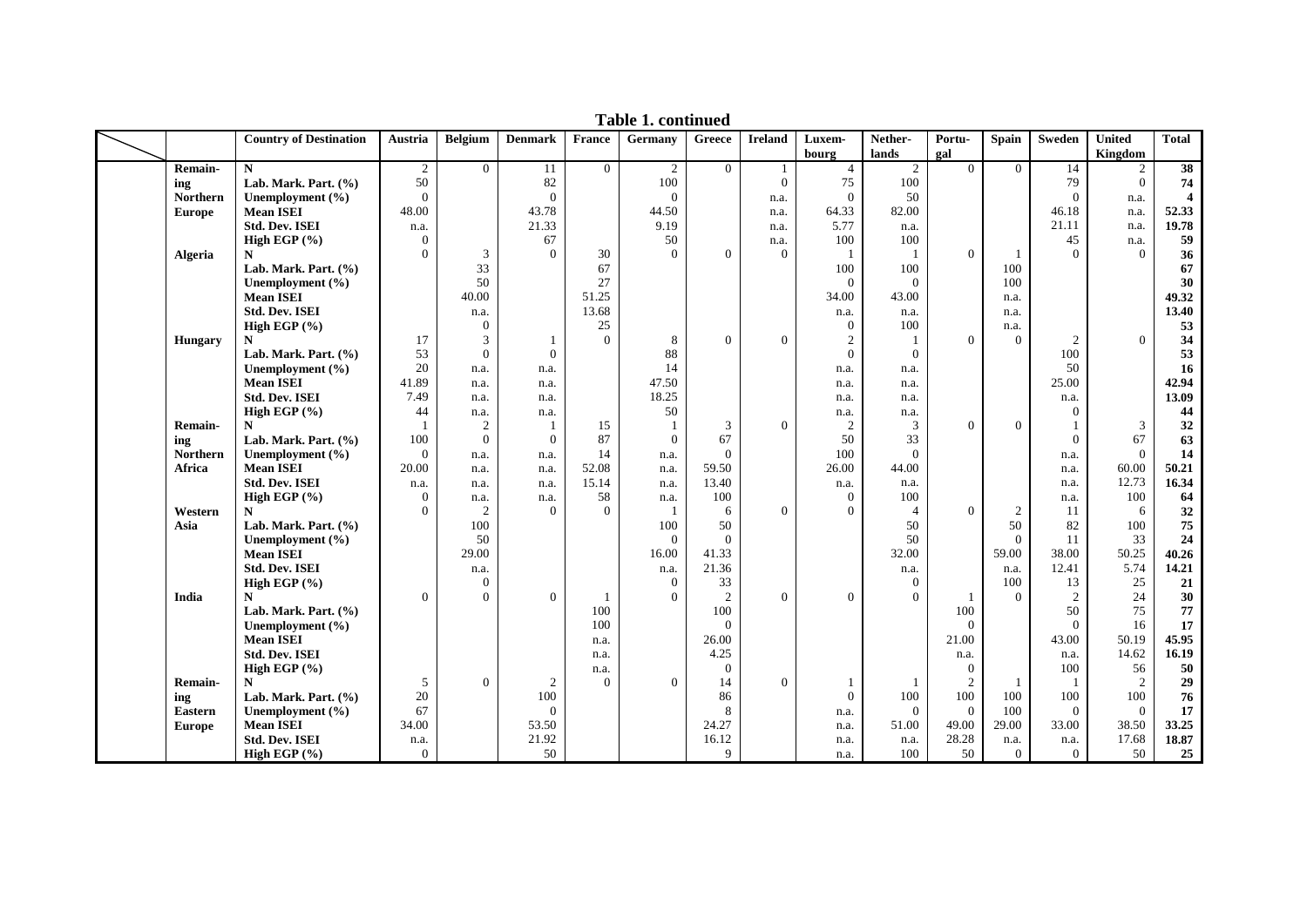|                  | <b>Country of Destination</b> | Austria          | <b>Belgium</b>   | <b>Denmark</b> | France         | Germany        | Greece         | <b>Ireland</b> | Luxem-         | Nether-          | Portu-         | <b>Spain</b> | <b>Sweden</b>  | <b>United</b>  | <b>Total</b>    |
|------------------|-------------------------------|------------------|------------------|----------------|----------------|----------------|----------------|----------------|----------------|------------------|----------------|--------------|----------------|----------------|-----------------|
|                  |                               |                  |                  |                |                |                |                |                | bourg          | lands            | gal            |              |                | Kingdom        |                 |
| <b>Indonesia</b> | $\mathbf N$                   | $\overline{0}$   | $\mathbf{0}$     |                | $\mathbf{0}$   | $\Omega$       | $\Omega$       | $\Omega$       | $\Omega$       | 27               | $\Omega$       | $\Omega$     | $\Omega$       | $\Omega$       | $\overline{28}$ |
|                  | Lab. Mark. Part. (%)          |                  |                  | 100            |                |                |                |                |                | 52               |                |              |                |                | 54              |
|                  | Unemployment (%)              |                  |                  | $\Omega$       |                |                |                |                |                | $\overline{7}$   |                |              |                |                | $\overline{7}$  |
|                  | <b>Mean ISEI</b>              |                  |                  | 69.00          |                |                |                |                |                | 55.00            |                |              |                |                | 56.00           |
|                  | <b>Std. Dev. ISEI</b>         |                  |                  | n.a.           |                |                |                |                |                | 15.75            |                |              |                |                | 15.49           |
|                  | High EGP (%)                  |                  |                  | 100            |                |                |                |                |                | 77               |                |              |                |                | 79              |
| <b>Norway</b>    | N                             | $\boldsymbol{0}$ | $\overline{0}$   | 8              | $\mathbf{0}$   | $\Omega$       | $\overline{0}$ | $\mathbf{0}$   | $\overline{c}$ | $\Omega$         | $\mathbf{0}$   | $\mathbf{0}$ | 16             | $\overline{0}$ | 26              |
|                  | Lab. Mark. Part. (%)          |                  |                  | 38             |                |                |                |                | 50             |                  |                |              | 69             |                | 58              |
|                  | Unemployment (%)              |                  |                  | $\Omega$       |                |                |                |                | $\overline{0}$ |                  |                |              | $\Omega$       |                | $\mathbf{0}$    |
|                  | <b>Mean ISEI</b>              |                  |                  | 53.61          |                |                |                |                | 51.00          |                  |                |              | 50.45          |                | 51.13           |
|                  | <b>Std. Dev. ISEI</b>         |                  |                  | 13.67          |                |                |                |                | n.a.           |                  |                |              | 20.53          |                | 18.15           |
|                  | High EGP $(\% )$              |                  |                  | 67             |                |                |                |                | 100            |                  |                |              | 63             |                | 60              |
| Eastern          | N                             | $\boldsymbol{0}$ | 3                | $\Omega$       | $\overline{2}$ | $\mathbf{0}$   | $\overline{0}$ | $\mathbf{0}$   | 3              | 5                | $\overline{2}$ | $\mathbf{0}$ | $\overline{4}$ | 12             | 26              |
| Africa           | Lab. Mark. Part. (%)          |                  | 67               |                | 100            |                |                |                | 100            | mis              | $\theta$       |              | 100            | 75             | 77              |
|                  | Unemployment (%)              |                  | $\Omega$         |                | $\mathbf{0}$   |                |                |                | 100            | n.a.             | n.a.           |              | 25             | 11             | 10              |
|                  | <b>Mean ISEI</b>              |                  | 40.40            |                | 40.50          |                |                |                | 51.67          | n.a.             | n.a.           |              | 49.67          | 39.00          | 43.22           |
|                  | <b>Std. Dev. ISEI</b>         |                  | 14.89            |                | 21.92          |                |                |                | 36.00          | n.a.             | n.a.           |              | 18.61          | 19.73          | 20.61           |
|                  | High EGP $(\% )$              |                  | $\boldsymbol{0}$ |                | 50             |                |                |                | 33             | n.a.             | n.a.           |              | 33             | 38             | 33              |
| South-           | N                             | $\overline{0}$   | $\mathfrak{2}$   |                | $\overline{2}$ | 2              |                | 2              | 5              | $\overline{4}$   | $\Omega$       | $\mathbf{1}$ | $\overline{1}$ | 5              | 26              |
| <b>East Asia</b> | Lab. Mark. Part. $(\%)$       |                  | $\overline{0}$   | 100            | 100            | 100            | 100            | 50             | $\mathbf{0}$   | 75               |                | 100          | 100            | 80             | 62              |
|                  | Unemployment (%)              |                  | n.a.             | $\theta$       | 50             | $\mathbf{0}$   | $\overline{0}$ | $\mathbf{0}$   | n.a.           | $\boldsymbol{0}$ |                | $\mathbf{0}$ | $\Omega$       | $\overline{0}$ | 6               |
|                  | <b>Mean ISEI</b>              |                  | n.a.             | 25.00          | 43.00          | 27.50          | 16.00          | 43.00          | n.a.           | 43.67            |                | 30.00        | 30.00          | 66.25          | 42.53           |
|                  | <b>Std. Dev. ISEI</b>         |                  | n.a.             | n.a.           | n.a.           | 3.54           | n.a            | n.a.           | n.a.           | 13.67            |                | n.a.         | n.a.           | 23.74          | 20.62           |
|                  | High EGP $(\% )$              |                  | n.a.             | $\Omega$       | 100            | 50             | $\Omega$       | 100            | n.a.           | $\Omega$         |                | $\mathbf{0}$ | $\Omega$       | 75             | 47              |
| Western          | N                             | $\overline{0}$   | 1                | $\Omega$       | 9              | $\overline{1}$ |                | $\overline{4}$ | $\tau$         | $\Omega$         | 12             | 3            | $\Omega$       | 16             | 54              |
| Africa           | Lab. Mark. Part. (%)          |                  | $\overline{0}$   |                | 67             | 100            | 100            | 75             | 71             |                  | 75             | 100          |                | 63             | 81              |
|                  | Unemployment (%)              |                  | n.a.             |                | 29             | 100            | $\theta$       | 100            | $\Omega$       |                  | $\Omega$       | $\Omega$     |                | 10             | 14              |
|                  | <b>Mean ISEI</b>              |                  | n.a.             |                | 38.60          | 30.00          | 29.00          | n.a.           | 23.80          |                  | 29.89          | 21.00        |                | 46.00          | 34.39           |
|                  | <b>Std. Dev. ISEI</b>         |                  | n.a.             |                | 12.66          | n.a.           | n.a.           | n.a.           | 8.24           |                  | 12.84          | 7.07         |                | 21.30          | 16.67           |
|                  | High EGP (%)                  |                  | n.a.             |                | 20             | $\Omega$       | $\overline{0}$ | n.a.           | $\mathbf{0}$   |                  | $\overline{0}$ | $\theta$     |                | 44             | 16              |
| <b>United</b>    | $\mathbf N$                   | 1                | 1                |                | $\overline{1}$ | 6              | 3              | 3              | 3              | $\overline{c}$   | $\Omega$       | $\mathbf{1}$ | $\Omega$       | $\mathfrak{Z}$ | 25              |
| <b>States</b>    | Lab. Mark. Part. (%)          | $\mathbf{0}$     | $\overline{0}$   | $\theta$       | $\mathbf{0}$   | 50             | 33             | 33             | 100            | $\Omega$         |                | 100          |                | 33             | 40              |
|                  | Unemployment $(\% )$          | n.a.             | n.a.             | n.a.           | n.a.           | $\Omega$       | $\theta$       | $\mathbf{0}$   | $\mathbf{0}$   | n.a.             |                | $\Omega$     |                | $\theta$       | $\mathbf{0}$    |
|                  | <b>Mean ISEI</b>              | n.a.             | n.a.             | n.a.           | n.a.           | 45.67          | 44.00          | 43.00          | 58.67          | n.a.             |                | 52.00        |                | 34.00          | 48.60           |
|                  | <b>Std. Dev. ISEI</b>         | n.a.             | n.a.             | n.a.           | n.a.           | 17.16          | n.a.           | n.a.           | 8.96           | n.a.             |                | n.a.         |                | n.a.           | 12.28           |
|                  | High EGP (%)                  | n.a.             | n.a.             | n.a.           | n.a.           | 33             | 100            | 100            | 100            | n.a.             |                | 100          |                | $\mathbf{0}$   | 60              |
| Dutch            | N                             | $\Omega$         | $\Omega$         | $\Omega$       | $\Omega$       | $\Omega$       | $\Omega$       | $\Omega$       | $\Omega$       | 24               | $\Omega$       | $\Omega$     | $\Omega$       | $\theta$       | 24              |
| <b>Speaking</b>  | Lab. Mark. Part. $(\%)$       |                  |                  |                |                |                |                |                |                | 50               |                |              |                |                | 50              |
| Carib-           | Unemployment (%)              |                  |                  |                |                |                |                |                |                | 14               |                |              |                |                | 14              |
| bean and         | <b>Mean ISEI</b>              |                  |                  |                |                |                |                |                |                | 47.25            |                |              |                |                | 47.25           |
| South            | <b>Std. Dev. ISEI</b>         |                  |                  |                |                |                |                |                |                | 17.01            |                |              |                |                | 17.01           |
| America          | High EGP $(\% )$              |                  |                  |                |                |                |                |                |                | 50               |                |              |                |                | 50              |

**Table 1. continued**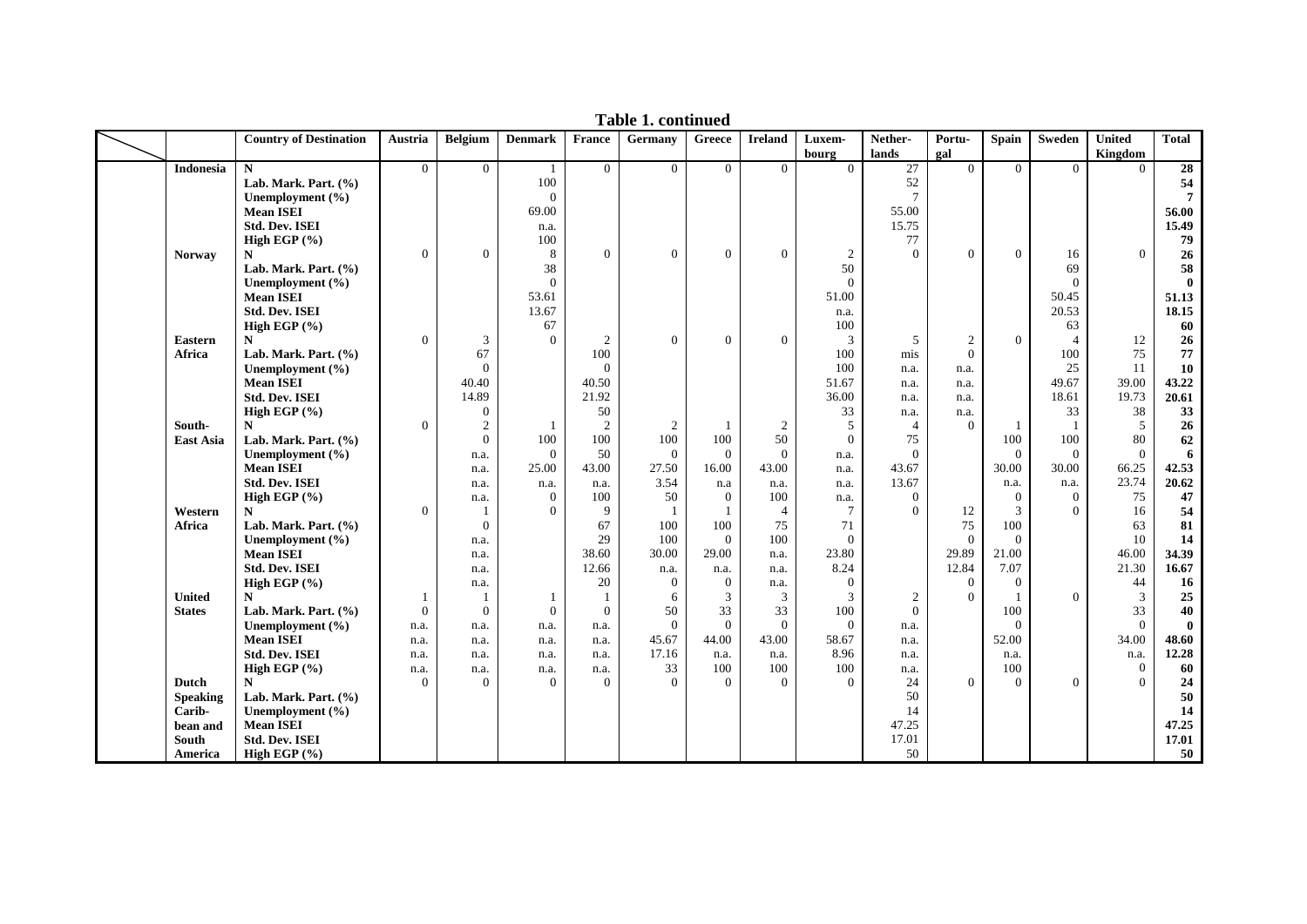|                | <b>Country of Destination</b> | Austria        | <b>Belgium</b> | <b>Denmark</b>   | <b>France</b>  | Germany         | ${\bf G}$ reece | <b>Ireland</b>   | Luxem-         | Nether-        | Portu-         | <b>Spain</b>   | Sweden         | <b>United</b>  | <b>Total</b>    |
|----------------|-------------------------------|----------------|----------------|------------------|----------------|-----------------|-----------------|------------------|----------------|----------------|----------------|----------------|----------------|----------------|-----------------|
|                |                               |                |                |                  |                |                 |                 |                  | bourg          | lands          | gal            |                |                | Kingdom        |                 |
| Remain-        | $\mathbf N$                   | 5 <sup>5</sup> | $\overline{2}$ | $\overline{0}$   | 1              | 5               | $\Omega$        | $\overline{2}$   | -1             | -1             | $\theta$       | $\Omega$       | $\overline{2}$ | 5              | $\overline{24}$ |
| ing            | Lab. Mark. Part. (%)          | 80             | $\overline{0}$ |                  | $\Omega$       | 60              |                 | 50               | $\Omega$       | 100            |                |                | 100            | 60             | 58              |
| Southern       | Unemployment $(\% )$          | $\overline{0}$ | n.a.           |                  | n.a.           | 25              |                 | $\overline{0}$   | n.a.           | $\overline{0}$ |                |                | $\Omega$       | $\overline{0}$ | $\overline{7}$  |
| <b>Europe</b>  | <b>Mean ISEI</b>              | 59.25          | n.a.           |                  | n.a.           | 54.33           |                 | 50.00            | n.a.           | 59.00          |                |                | 43.00          | 63.67          | 56.07           |
|                | <b>Std. Dev. ISEI</b>         | 7.27           | n.a.           |                  | n.a.           | 20.01           |                 | n.a.             | n.a.           | n.a.           |                |                | 18.38          | 11.01          | 12.90           |
|                | High EGP $(\% )$              | 100            | n.a.           |                  | n.a.           | 67              |                 | 100              | n.a.           | 100            |                |                | $\theta$       | 100            | 71              |
| <b>Brazil</b>  | N                             | $\mathbf{1}$   | $\mathbf{1}$   | $\overline{0}$   | $\theta$       | $\mathbf{1}$    | -1              | $\Omega$         | 3              | $\overline{1}$ | 13             | $\overline{2}$ | $\Omega$       | $\theta$       | 23              |
|                | Lab. Mark. Part. (%)          | $\overline{0}$ | $\overline{0}$ |                  |                | 100             | $\Omega$        |                  | 33             | 100            | 85             | 100            |                |                | 70              |
|                | Unemployment $(\% )$          | n.a.           | n.a.           |                  |                | $\overline{0}$  | n.a.            |                  | $\mathbf{0}$   | $\overline{0}$ | 9              | $\Omega$       |                |                | 6               |
|                | <b>Mean ISEI</b>              | n.a.           | n.a.           |                  |                | 16.00           | n.a.            |                  | 26.00          | 60.00          | 31.90          | 38.00          |                |                | 33.13           |
|                | Std. Dev. ISEI                | n.a.           | n.a.           |                  |                | n.a.            | n.a.            |                  | n.a.           | n.a.           | 5.70           | 1.41           |                |                | 9.90            |
|                | High EGP $(\% )$              | n.a.           | n.a.           |                  |                | $\theta$        | n.a.            |                  | $\mathbf{0}$   | 100            | $\overline{0}$ | 50             |                |                | 13              |
| Switzer-       | N                             | 6              | $\theta$       | $\Omega$         | 5              | 3               | $\Omega$        | $\overline{0}$   | 3              | $\Omega$       | $\Omega$       | $\Omega$       | $\mathfrak{2}$ | 2              | 22              |
| land           | Lab. Mark. Part. (%)          | 50             |                |                  | 80             | 67              |                 |                  | 100            |                |                |                | 100            | 50             | 68              |
|                | Unemployment $(\% )$          | $\mathbf{0}$   |                |                  | 20             | $\mathbf{0}$    |                 |                  | $\Omega$       |                |                |                | $\Omega$       | 50             | 12              |
|                | <b>Mean ISEI</b>              | 50.67          |                |                  | 55.00          | 57.50           |                 |                  | 48.67          |                |                |                | 46.50          | 59.00          | 53.33           |
|                | <b>Std. Dev. ISEI</b>         | 0.58           |                |                  | 17.94          | 9.19            |                 |                  | 23.46          |                |                |                | 12.02          | n.a.           | 13.47           |
|                | High EGP $(%$                 | 33             |                |                  | 75             | 55              |                 |                  | 67             |                |                |                | 50             | 100            | 60              |
| Angola         | N                             | $\Omega$       | $\mathbf{0}$   | $\Omega$         | $\Omega$       | $\Omega$        | $\Omega$        | $\overline{0}$   | $\overline{1}$ | $\Omega$       | 20             | $\Omega$       | $\Omega$       | $\theta$       | 21              |
|                | Lab. Mark. Part. (%)          |                |                |                  |                |                 |                 |                  | $\mathbf{0}$   |                | 65             |                |                |                | 62              |
|                | Unemployment (%)              |                |                |                  |                |                 |                 |                  | n.a.           |                | 21             |                |                |                | 21              |
|                | <b>Mean ISEI</b>              |                |                |                  |                |                 |                 |                  | n.a.           |                | 46.09          |                |                |                | 46.09           |
|                | <b>Std. Dev. ISEI</b>         |                |                |                  |                |                 |                 |                  | n.a.           |                | 18.29          |                |                |                | 18.29           |
|                | High EGP (%)                  |                |                |                  |                |                 |                 |                  | n.a.           |                | 45             |                |                |                | 45              |
| East Asia      | N                             | 3              | $\mathbf{1}$   | 1                | $\Omega$       | $\Omega$        | $\theta$        | $\Omega$         | 2              | 5              | $\Omega$       | 3              | $\Omega$       | 6              | 21              |
|                | Lab. Mark. Part. (%)          | 100            | $\mathbf{0}$   | $\boldsymbol{0}$ |                |                 |                 |                  | 50             | 20             |                | 100            |                | 67             | 57              |
|                | Unemployment $(\% )$          | $\theta$       | n.a            | n.a.             |                |                 |                 |                  | $\Omega$       | 50             |                | $\Omega$       |                | $\theta$       | 8               |
|                | <b>Mean ISEI</b>              | 46.00          | n.a.           | n.a.             |                |                 |                 |                  | 49.00          | 43.00          |                | 45.33          |                | 47.25          | 46.25           |
|                | <b>Std. Dev. ISEI</b>         | 6.25           | n.a.           | n.a.             |                |                 |                 |                  | n.a.           | n.a.           |                | 10.02          |                | 20.76          | 12.05           |
|                | High EGP (%)                  | 67             | n.a.           | n.a.             |                |                 |                 |                  | $\mathbf{0}$   | $\mathbf{0}$   |                | 33             |                | 50             | 50              |
| Pakistan       | N                             | $\Omega$       | 2              | $\Omega$         | $\Omega$       | $\mathbf{1}$    | 3               | $\Omega$         | $\Omega$       | $\Omega$       | $\Omega$       | $\overline{2}$ | $\Omega$       | 12             | 20              |
|                | Lab. Mark. Part. (%)          |                | 50             |                  |                | 100             | 100             |                  |                |                |                | 100            |                | 50             | 65              |
|                | Unemployment $(\% )$          |                | 50             |                  |                | $\mathbf{0}$    | $\overline{0}$  |                  |                |                |                | $\mathbf{0}$   |                | 14             | 13              |
|                | <b>Mean ISEI</b>              |                | 43.00          |                  |                | 30.00           | 26.00           |                  |                |                |                | 29.00          |                | 44.50          | 36.62           |
|                | <b>Std. Dev. ISEI</b>         |                | n.a.           |                  |                | n.a.            | 5.20            |                  |                |                |                | 0.0            |                | 21.42          | 16.48           |
|                | High EGP (%)                  |                | $\mathbf{0}$   |                  |                | $\theta$        | $\overline{0}$  |                  |                |                |                | $\mathbf{0}$   |                | 17             | 8               |
| <b>Ukraine</b> | N                             |                |                | $\overline{0}$   | $\overline{0}$ | $7\phantom{.0}$ | 3               | $\boldsymbol{0}$ | 3              | $\theta$       | $\overline{4}$ |                | $\overline{0}$ | $\theta$       | 20              |
|                | Lab. Mark. Part. (%)          | 100            | $\mathbf{0}$   |                  |                | 43              | 33              |                  | 67             |                | 75             | $\Omega$       |                |                | 50              |
|                | Unemployment $(\% )$          | $\mathbf{0}$   | n.a.           |                  |                | $\mathbf{0}$    | 100             |                  | $\mathbf{0}$   |                | 33             | n.a.           |                |                | 27              |
|                | <b>Mean ISEI</b>              | 23.00          | n.a.           |                  |                | 51.00           | n.a.            |                  | 47.00          |                | 35.50          | n.a.           |                |                | 42.63           |
|                | <b>Std. Dev. ISEI</b>         | n.a.           | n.a.           |                  |                | 19.08           | n.a.            |                  | 31.11          |                | 9.19           | n.a.           |                |                | 18.96           |
|                | High EGP $(% )$               | $\Omega$       | n.a.           |                  |                | 67              | n.a.            |                  | 50             |                | $\overline{0}$ | n.a.           |                |                | 38              |

**Table 1. continued**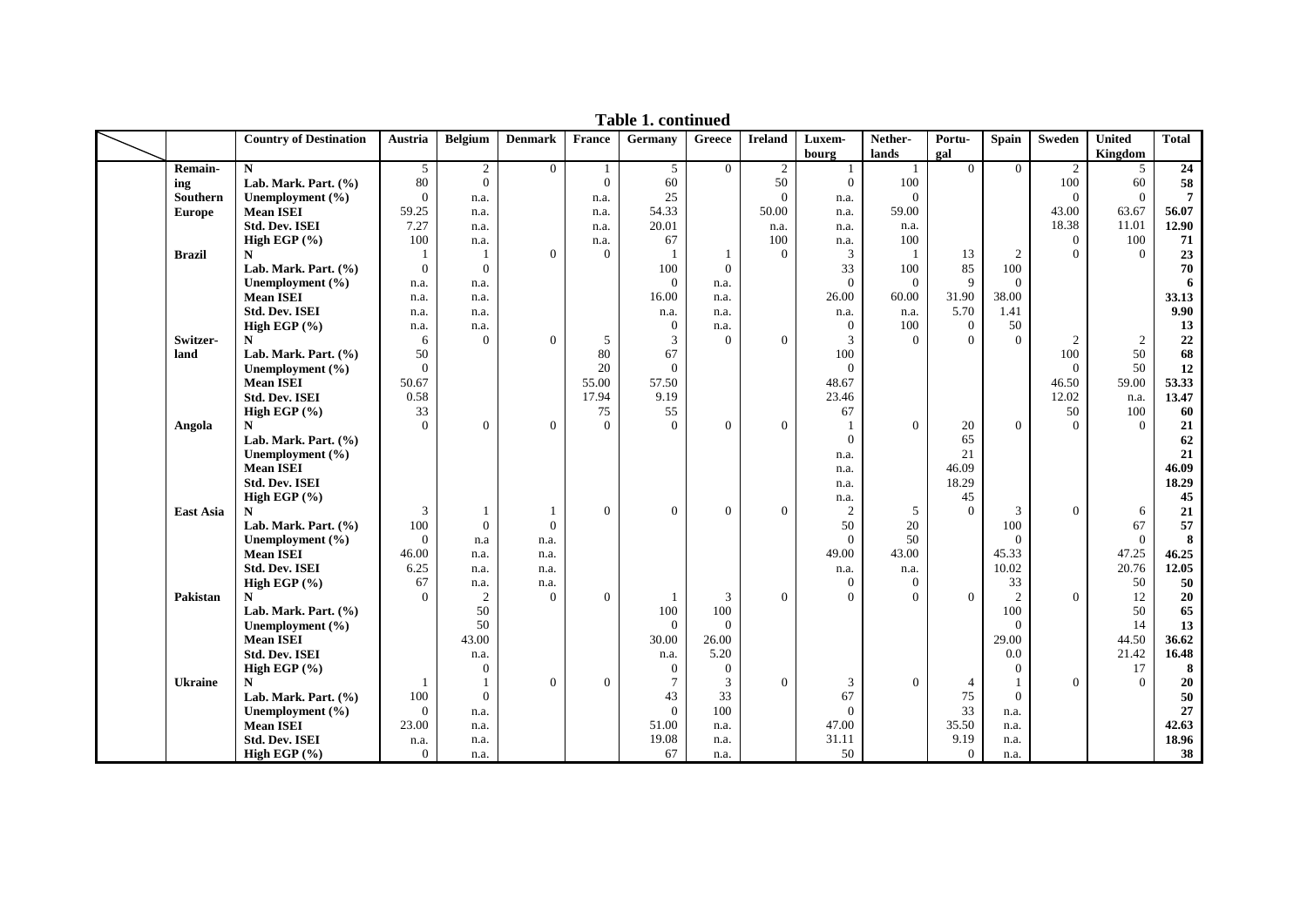|                 | <b>Country of Destination</b> | Austria                        | <b>Belgium</b> | <b>Denmark</b> | France           | Germany          | Greece          | <b>Ireland</b>                 | Luxem-<br>bourg | Nether-<br>lands    | Portu-<br>gal  | <b>Spain</b>     | Sweden         | <b>United</b><br>Kingdom | <b>Total</b>         |
|-----------------|-------------------------------|--------------------------------|----------------|----------------|------------------|------------------|-----------------|--------------------------------|-----------------|---------------------|----------------|------------------|----------------|--------------------------|----------------------|
| Remain-         | ${\bf N}$                     |                                | $\overline{0}$ | $\overline{0}$ | $\overline{2}$   | 9                | -1              | $\theta$                       | $\overline{c}$  |                     | $\Omega$       | $\overline{0}$   | $\overline{4}$ | $\Omega$                 | $\overline{20}$      |
| ing             | Lab. Mark. Part. (%)          | $\mathbf{1}$<br>$\overline{0}$ |                |                | 50               | 33               | 100             |                                | 50              | 1<br>$\overline{0}$ |                |                  | 100            |                          | 50                   |
| Western         | Unemployment (%)              |                                |                |                | $\theta$         | 25               | $\overline{0}$  |                                | $\mathbf{0}$    | n.a.                |                |                  | $\Omega$       |                          | $\boldsymbol{9}$     |
|                 | <b>Mean ISEI</b>              | n.a.<br>n.a.                   |                |                | 20.00            | 50.33            | 53.00           |                                | 39.00           | n.a.                |                |                  | 59.75          |                          | 50.20                |
| <b>Europe</b>   | <b>Std. Dev. ISEI</b>         | n.a.                           |                |                | n.a.             | 5.03             | n.a.            |                                | n.a.            | n.a.                |                |                  | 12.20          |                          | 14.56                |
|                 |                               | n.a.                           |                |                | $\mathbf{0}$     | 33               | $\overline{0}$  |                                | $\mathbf{0}$    | n.a.                |                |                  | 75             |                          | 30                   |
| <b>Middle</b>   | High EGP (%)<br>N             | $\overline{0}$                 | 6              | $\theta$       | $\overline{4}$   | $\Omega$         | $\Omega$        | $\overline{0}$                 | $\mathfrak{Z}$  |                     |                | $\mathbf{0}$     |                | -1                       | 17                   |
| Africa          | Lab. Mark. Part. (%)          |                                | 67             |                | 75               |                  |                 |                                | $\mathbf{0}$    | 100                 | 100            |                  | 100            | $\overline{0}$           | 59                   |
|                 | Unemployment (%)              |                                | 25             |                | 33               |                  |                 |                                | n.a.            | $\theta$            | $\theta$       |                  | $\Omega$       | n.a.                     | 20                   |
|                 | <b>Mean ISEI</b>              |                                | 50.00          |                | 52.00            |                  |                 |                                | n.a.            | 29.00               | 64.00          |                  | 71.00          | n.a.                     | 52.25                |
|                 | <b>Std. Dev. ISEI</b>         |                                | 6.56           |                | 1.41             |                  |                 |                                | n.a.            | n.a.                | n.a.           |                  | n.a.           | n.a.                     | 12.73                |
|                 | High EGP (%)                  |                                | 100            |                | 100              |                  |                 |                                | n.a.            | $\overline{0}$      | 100            |                  | 100            | n.a.                     | 88                   |
|                 |                               |                                |                |                |                  |                  |                 |                                |                 |                     |                |                  |                |                          |                      |
| English         | N                             | $\Omega$                       | $\mathbf{0}$   | $\mathbf{1}$   | $\theta$         | $\mathbf{0}$     | $\theta$        | $\overline{0}$                 | $\mathbf{0}$    | $\Omega$            | $\overline{0}$ | $\Omega$         | $\Omega$       | 14                       | 15                   |
| <b>Speaking</b> | Lab. Mark. Part. (%)          |                                |                | 100            |                  |                  |                 |                                |                 |                     |                |                  |                | 71                       | 73                   |
| Carib-          | Unemployment (%)              |                                |                | $\overline{0}$ |                  |                  |                 |                                |                 |                     |                |                  |                | 18                       | 17                   |
| bean &          | <b>Mean ISEI</b>              |                                |                | 54.00          |                  |                  |                 |                                |                 |                     |                |                  |                | 45.11                    | 46.00                |
| South           | <b>Std. Dev. ISEI</b>         |                                |                | n.a.           |                  |                  |                 |                                |                 |                     |                |                  |                | 19.24                    | 18.35                |
| America         | High EGP $(%$                 |                                |                | 100            |                  |                  |                 |                                |                 |                     |                |                  |                | 33                       | 40                   |
| Australia       | N                             | $\mathbf{0}$                   | $\mathbf{0}$   | $\overline{0}$ | $\boldsymbol{0}$ | $\boldsymbol{0}$ | $\overline{0}$  | 2                              | $\mathbf{0}$    |                     | $\mathbf{0}$   | $\boldsymbol{0}$ |                | 6                        | 10                   |
| and New         | Lab. Mark. Part. (%)          |                                |                |                |                  |                  |                 | 50                             |                 | $\overline{0}$      |                |                  | $\theta$       | 83                       | 60                   |
| <b>Zealand</b>  | Unemployment (%)              |                                |                |                |                  |                  |                 | $\overline{0}$                 |                 | n.a                 |                |                  | n.a.           | $\overline{0}$           | $\bf{0}$             |
|                 | <b>Mean ISEI</b>              |                                |                |                |                  |                  |                 | 50.00                          |                 | n.a.                |                |                  | n.a.           | 44.00                    | 45.00                |
|                 | <b>Std. Dev. ISEI</b>         |                                |                |                |                  |                  |                 | n.a.                           |                 | n.a.                |                |                  | n.a.           | 8.89                     | 8.32                 |
|                 | High EGP (%)                  |                                |                |                |                  |                  |                 | 100                            |                 | n.a.                |                |                  | n.a.           | 40                       | 50                   |
| Remain-         | N                             | $\mathbf{0}$                   | $\mathbf{0}$   | 2              | $\theta$         | $\mathbf{0}$     | 2               | 2                              | $\mathbf{0}$    | $\overline{0}$      | $\theta$       | $\mathbf{0}$     | $\theta$       | 3                        | $\boldsymbol{9}$     |
| ing             | Lab. Mark. Part. (%)          |                                |                | 50             |                  |                  | 100             | 50                             |                 |                     |                |                  |                | 67                       | 67                   |
| Northern        | Unemployment (%)              |                                |                | 100            |                  |                  | 50              | $\theta$                       |                 |                     |                |                  |                | $\theta$                 | 33                   |
| America         | <b>Mean ISEI</b>              |                                |                | n.a.           |                  |                  | 69.00           | 69.00                          |                 |                     |                |                  |                | 34.00                    | 51.50                |
|                 | <b>Std. Dev. ISEI</b>         |                                |                | n.a.           |                  |                  | n.a.            | n.a.                           |                 |                     |                |                  |                | 12.32                    | 21.50                |
| Southern        | High EGP (%)<br>N             | $\mathbf{0}$                   | $\overline{c}$ | n.a.<br>1      | $\theta$         | $\theta$         | 100<br>$\theta$ | 100                            | $\mathbf{0}$    | $\mathbf{1}$        | $\mathbf{0}$   | $\mathbf{0}$     | $\theta$       | 50<br>2                  | 75                   |
| Africa          | Lab. Mark. Part. (%)          |                                | 50             | $\mathbf{0}$   |                  |                  |                 | $\mathbf{1}$<br>$\overline{0}$ |                 | $\Omega$            |                |                  |                | 100                      | $\overline{7}$<br>43 |
|                 | Unemployment (%)              |                                | 100            | n.a.           |                  |                  |                 | n.a.                           |                 | n.a.                |                |                  |                | $\theta$                 | 33                   |
|                 | <b>Mean ISEI</b>              |                                | n.a.           | n.a.           |                  |                  |                 | n.a.                           |                 | n.a.                |                |                  |                | 43.00                    | 43.00                |
|                 | <b>Std. Dev. ISEI</b>         |                                | n.a.           | n.a.           |                  |                  |                 | n.a.                           |                 | n.a.                |                |                  |                | 18.38                    | 18.28                |
|                 | High EGP (%)                  |                                | n.a.           | n.a.           |                  |                  |                 | n.a.                           |                 | n.a.                |                |                  |                | 50                       | ${\bf 50}$           |
| French          | N                             | $\mathbf{0}$                   | $\overline{0}$ | $\Omega$       | $\sqrt{2}$       | $\mathbf{0}$     | $\mathbf{0}$    | $\overline{0}$                 | $\Omega$        | $\Omega$            | $\mathbf{0}$   | $\mathbf{0}$     | $\mathbf{0}$   | $\theta$                 | $\boldsymbol{2}$     |
| <b>Speaking</b> | Lab. Mark. Part. (%)          |                                |                |                | 50               |                  |                 |                                |                 |                     |                |                  |                |                          | 50                   |
| Carib-          | Unemployment $(\% )$          |                                |                |                | $\boldsymbol{0}$ |                  |                 |                                |                 |                     |                |                  |                |                          | $\bf{0}$             |
| bean            | <b>Mean ISEI</b>              |                                |                |                | 51.00            |                  |                 |                                |                 |                     |                |                  |                |                          | 51.00                |
|                 | <b>Std. Dev. ISEI</b>         |                                |                |                | n.a.             |                  |                 |                                |                 |                     |                |                  |                |                          | n.a.                 |
|                 | High EGP $(\% )$              |                                |                |                | $\boldsymbol{0}$ |                  |                 |                                |                 |                     |                |                  |                |                          | $\mathbf{0}$         |

**Table 1. continued**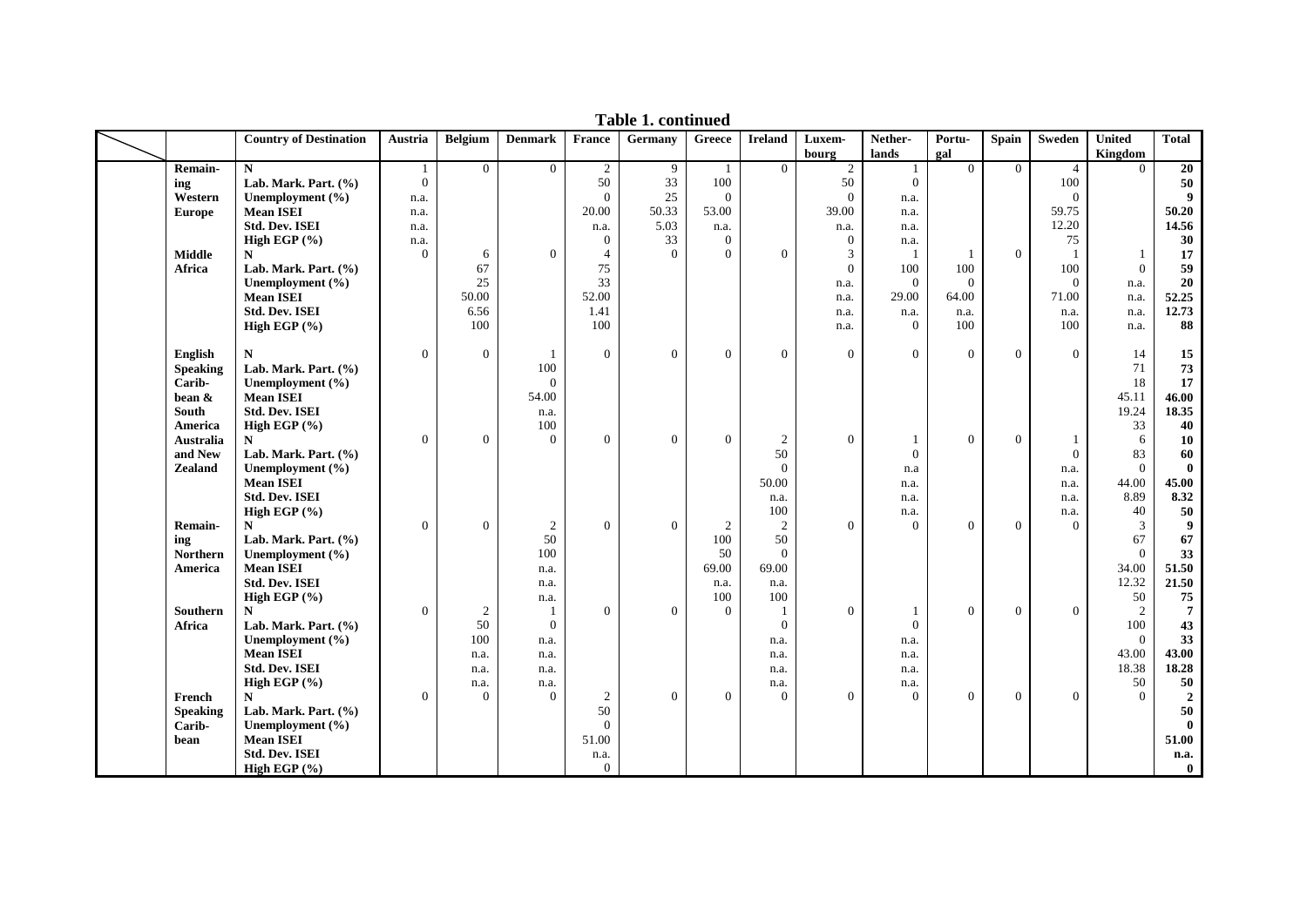|              | <b>Country of Destination</b> | Austria | Belgium | <b>Denmark</b> | <b>France</b> | Germany | Greece | <b>Ireland</b> | Luxem- | Nether- | Portu- | Spain | Sweden | <b>United</b> | <b>Total</b> |
|--------------|-------------------------------|---------|---------|----------------|---------------|---------|--------|----------------|--------|---------|--------|-------|--------|---------------|--------------|
|              |                               |         |         |                |               |         |        |                | bourg  | lands   | gal    |       |        | Kingdom       |              |
| <b>Total</b> |                               | 224     | 199     | 80             | 203           | 249     | 188    | 103            | 543    | 189     | 59     | 89    | 216    | 199           | 15602        |
|              | Lab. Mark. Part. $(\%)$       | 53      | 57      | 58             | 76            |         | 65     | 51             | 56     | 40      |        | 85    | 84     | 70            | 65           |
|              | Unemployment (%)              | 20      | 20      |                | 14            |         | 13     |                |        | 16      |        | 12    |        | 10            | $\mathbf{o}$ |
|              | <b>Mean ISEI</b>              | 44.18   | 42.13   | 50.09          | 45.74         | 42.80   | 31.91  | 51.84          | 41.99  | 49.03   | 38.84  | 34.03 | 46.10  | 46.92         | 45.01        |
|              | <b>Std. Dev. ISEI</b>         | 14.17   | 16.22   | 19.23          | 16.43         | 15.60   | 14.41  | 17.25          | 16.93  | 15.89   | 17.62  | 16.66 | 18.64  | 17.95         | 16.74        |
|              | High EGP $(\% )$              | 41      | 34      | 58             | 51            |         | 10     | 54             | 36     | 59      | 22     | 26    | 44     | 50            | 42           |

**Table 1. continued**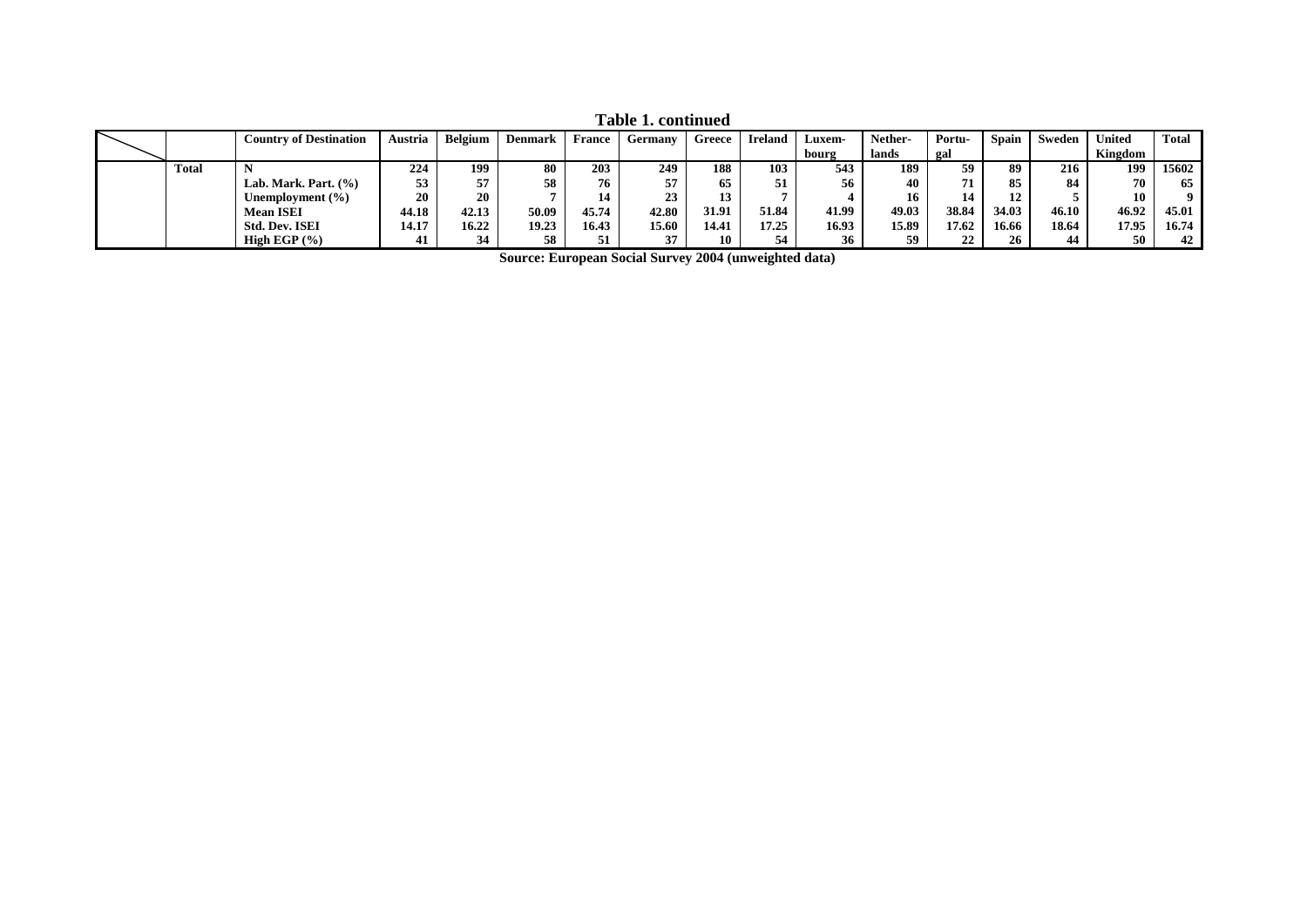| Independent        |                              | <b>Highest</b>  | Age          | <b>Highest</b>        | $\frac{0}{0}$          | How             | <b>Intensity of</b>     | $\frac{0}{0}$   | $\frac{6}{6}$   | $\%$                 | $\frac{0}{0}$    | $\frac{0}{0}$  | $\frac{1}{2}$        | $\frac{6}{6}$             | $\frac{0}{0}$  |
|--------------------|------------------------------|-----------------|--------------|-----------------------|------------------------|-----------------|-------------------------|-----------------|-----------------|----------------------|------------------|----------------|----------------------|---------------------------|----------------|
| <b>Variables</b>   |                              | Level of        |              | parental              | belonging              | religious       | <b>Religious</b>        | 1 <sup>st</sup> | 2 <sup>nd</sup> | speaking             | immigr.          | immigr.        | immigr.              | immigr.                   | immigr.        |
|                    |                              | Edu-<br>cation* |              | edu-cational<br>level | to a non-<br>Christian | are you?<br>*** | <b>Practice</b><br>**** | generation      | generation      | minority<br>language | With 1<br>native | From<br>neigh- | From<br><b>EU-15</b> | Holding<br>citizenship of | From<br>former |
|                    |                              |                 |              |                       | religion **            |                 |                         |                 |                 | at home              | parent           | bouring        | countries            | the                       | colonies/      |
| Country of         |                              |                 |              |                       |                        |                 |                         |                 |                 |                      |                  | countries      |                      | destination               | territories    |
| <b>Destination</b> |                              |                 |              |                       |                        |                 |                         |                 |                 |                      |                  |                |                      | country                   |                |
| Austria            | <b>Natives</b>               | 2.36            | 42.8         | 2.05                  | 2.4                    | 5.20            | 2.23                    | n.a.            | n.a.            | n.a.                 | n.a.             | n.a.           | n.a.                 | n.a.                      | n.a.           |
|                    | Immigrants                   | 2.32            | 42.6         | 2.22                  | 13.0                   | 5.16            | 2.23                    | 44.1            | 54.9            | 19.6                 | 50.0             | 54.9           | 37.1                 | 75.9                      | 40.2           |
| <b>Belgium</b>     | <b>Natives</b>               | 3.01            | 42.8         | 2.69                  | 1.6                    | 4.40            | 1.13                    | n.a.            | n.a.            | n.a.                 | n.a.             | n.a.           | n.a.                 | n.a.                      | n.a.           |
|                    | Immigrants                   | 2.81            | 41.1         | 2.34                  | 22.6                   | 5.36            | 1.54                    | 47.7            | 52.3            | 18.6                 | 35.2             | 38.7           | 61.8                 | 68.8                      | 2.5            |
| <b>Denmark</b>     | <b>Natives</b>               | 3.19            | 43.6         | 3.19                  | 1.4                    | 4.09            | 1.19                    | n.a.            | n.a.            | n.a.                 | n.a.             | n.a.           | n.a.                 | n.a.                      | n.a.           |
|                    | Immigrants                   | 3.19            | 41.1         | 3.62                  | 16.3                   | 4.39            | 1.52                    | 47.5            | 52.5            | 15.0                 | 55.0             | 43.8           | 41.3                 | 80.0                      | 7.5            |
| <b>France</b>      | Natives                      | 2.69            | 43.3         | 2.05                  | $0.0^{\mathrm{i}}$     | 3.34            | 0.98                    | n.a.            | n.a.            | n.a.                 | n.a.             | n.a.           | n.a.                 | n.a.                      | n.a.           |
|                    | Immigrants                   | 2.55            | 43.7         | 1.70                  | 34.0                   | 4.22            | 1.97                    | 38.9            | 61.1            | 13.8                 | 46.8             | 36.9           | 44.8                 | 81.3                      | 41.4           |
| Germany            | <b>Natives</b>               | 3.22            | 43.3         | 3.40                  | 1.1                    | 3.56            | 1.31                    | n.a.            | n.a.            | n.a.                 | n.a.             | n.a.           | n.a.                 | n.a.                      | n.a.           |
|                    | Immigrants                   | 3.00            | 41.5         | 2.97                  | 16.9                   | 4.87            | 2.21                    | 61.4            | 38.6            | 27.3                 | 32.9             | 26.9           | 14.1                 | 69.9                      | 19.3           |
| Greece             | <b>Natives</b>               | 2.51            | 42.1         | 1.44                  | 1.2                    | 6.89            | 3.23                    | n.a.            | n.a.            | n.a.                 | n.a.             | n.a.           | n.a.                 | n.a.                      | n.a.           |
|                    | Immigrants                   | 2.43            | 40.3         | 1.77                  | 9.0                    | 7.07            | 3.07                    | 73.4            | 26.6            | 29.8                 | 17.6             | 61.2           | 6.4                  | 44.1                      | 0.0            |
| <b>Ireland</b>     | <b>Natives</b>               | 2.61            | 43.5         | 1.87                  | 0.3                    | 5.75            | 3.67                    | n.a.            | n.a.            | n.a.                 | n.a.             | n.a.           | n.a.                 | n.a.                      | n.a.           |
|                    | Immigrants                   | 3.21            | 40.3         | 2.82                  | 5.8                    | 4.65            | 2.85                    | 63.1            | 36.9            | 7.8                  | 55.3             | 67.0           | 77.7                 | 60.2                      | 0.0            |
| Luxembourg         | <b>Natives</b>               | 2.73            | 43.9         | 2.38                  | 1.4                    | 4.01            | 1.61                    | n.a.            | n.a.            | n.a.                 | n.a.             | n.a.           | n.a.                 | n.a.                      | n.a.           |
|                    | Immigrants                   | 2.43<br>2.91    | 40.4<br>43.7 | 1.89<br>2.36          | 7.2<br>1.0             | 4.52<br>4.65    | 1.84<br>1.49            | 69.5            | 30.4            | 40.5                 | 22.3             | 35.0           | 83.2                 | 31.3                      | 0.0            |
| <b>Netherlands</b> | Natives                      | 2.89            | 41.5         |                       |                        |                 | 1.63                    | n.a.            | n.a.<br>40.7    | n.a.                 | n.a.<br>41.3     | n.a.<br>27.5   | n.a.<br>34.9         | n.a.<br>77.8              | n.a.           |
|                    | Immigrants<br><b>Natives</b> | 1.64            | 42.0         | 2.52<br>1.07          | 13.8<br>0.3            | 5.41<br>4.95    | 2.53                    | 59.3            |                 | 14.8                 |                  |                |                      |                           | 27.0           |
| Portugal           |                              | 1.68            | 37.8         | 1.78                  | 8.5                    | 5.15            | 2.59                    | n.a.<br>83.1    | n.a.<br>16.9    | n.a.<br>18.6         | n.a.<br>16.9     | n.a.<br>5.1    | n.a.<br>6.8          | n.a.<br>42.4              | n.a.<br>76.3   |
| <b>Spain</b>       | Immigrants<br><b>Natives</b> | 2.30            | 41.2         | 1.37                  | 1.0                    | 4.03            | 1.61                    | n.a.            | n.a.            | n.a.                 | n.a.             | n.a.           | n.a.                 |                           | n.a.           |
|                    | Immigrants                   | 2.32            | 37.8         | 1.62                  | 27.0                   | 5.39            | 2.67                    | 79.8            | 11.2            | 37.1                 | 13.5             | 21.4           | 13.3                 | n.a.<br>25.8              | 37.1           |
| <b>Sweden</b>      | <b>Natives</b>               | 2.80            | 43.2         | 2.27                  | 0.8                    | 3.35            | 0.94                    | n.a.            | n.a.            | n.a.                 | n.a.             | n.a.           | n.a.                 | n.a.                      | n.a.           |
|                    | Immigrants                   | 3.01            | 42.5         | 2.60                  | 7.4                    | 3.70            | 1.34                    | 54.6            | 45.4            | 25.9                 | 34.7             | 51.4           | 53.7                 | 81.0                      | 40.3           |
| <b>United</b>      |                              |                 |              |                       |                        |                 |                         |                 |                 |                      |                  |                |                      |                           |                |
| Kingdom            | <b>Natives</b>               | 2.73            | 42.2         | 2.61                  | 1.2                    | 3.84            | 1.35                    | n.a.            | n.a.            | n.a.                 | n.a.             | n.a.           | n.a.                 | n.a.                      | n.a.           |
|                    | Immigrants                   | 2.10            | 38.0         | 3.11                  | 20.6                   | 5.42            | 2.50                    | 49.5            | 50.5            | 19.1                 | 39.7             | 22.5           | 29.0                 | 78.9                      | 72.4           |
| <b>Total</b>       | <b>Natives</b>               | 2.67            | 42.9         | 2.21                  | 5.1                    | 4.55            | 2.87                    | n.a.            | n.a.            | n.a.                 | n.a.             | n.a.           | n.a.                 | n.a.                      | n.a.           |
|                    | Immigrants                   | 2.69            | 41.0         | 2.32                  | 16.7                   | 4.96            | 3.01                    | 59.3            | 40.7            | 25.1                 | 34.2             | 38.5           | 45.7                 | 61.1                      | 23.2           |

**Table 2.a. Independent variables per country of destination (natives vs. immigrants)** 

Ταβλε 56. Adapted ISCED-97 scale

\*\* This percentage does not include non-religious respondents, but only those who rate themselves as belonging to a non-Christian religion (Islam, Judaism, Eastern religions, other non-Christian religion).

\*\*\*  $0=$  Not at all until  $10=$  Very religious

\*\*\*\* How often do you attend religious services apart from special occasions and how often do you pray apart from religious services? 1= Never until 7= Every day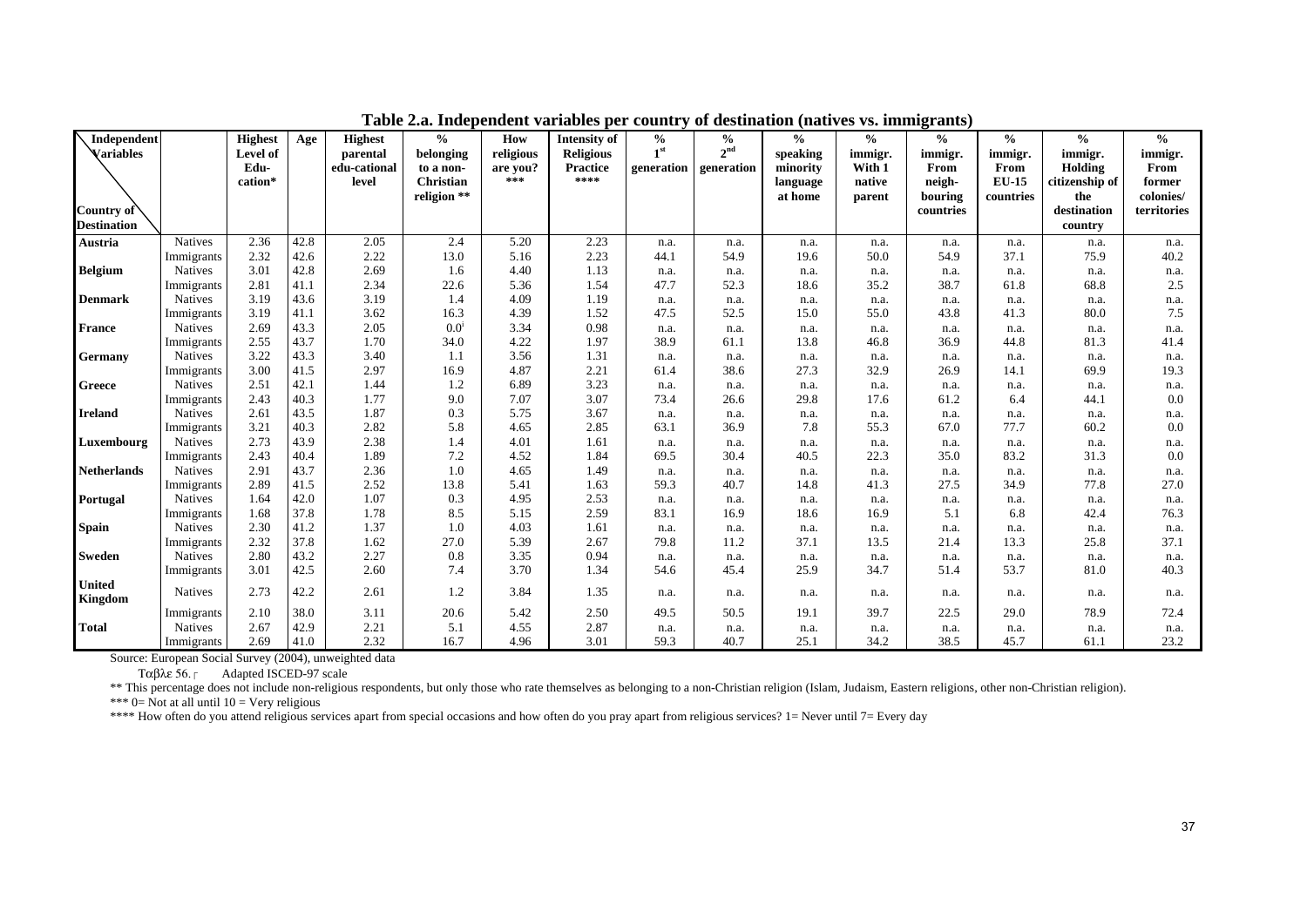## Fenella Fleischmann and Jaap Dronkers

|                                                         | N          | <b>Highest</b>                | Age          | <b>Highest</b>          | $\frac{0}{0}$          | How             | <b>Intensity</b>       | $\frac{0}{0}$                | $\frac{6}{6}$                | $\frac{0}{0}$        | $\frac{0}{0}$     | $\frac{0}{0}$  | $\frac{0}{0}$     |
|---------------------------------------------------------|------------|-------------------------------|--------------|-------------------------|------------------------|-----------------|------------------------|------------------------------|------------------------------|----------------------|-------------------|----------------|-------------------|
| Independent<br><b>Variables</b>                         |            | Level of<br><b>Education*</b> |              | parental<br>educational | belonging              | religious       | of<br><b>Religious</b> | 1 <sup>st</sup><br>generatio | 2 <sup>nd</sup><br>generatio | speaking<br>minority | immigr.<br>with 1 | immigr.        | migration<br>from |
|                                                         |            |                               |              | level                   | to a non-<br>Christian | are you?<br>*** | <b>Practice</b>        | $\mathbf n$                  | $\mathbf n$                  | language             | native            | from<br>neigh- | former            |
|                                                         |            |                               |              |                         | religion **            |                 | ****                   |                              |                              | at home              | parent            | bouring        | colony/           |
|                                                         |            |                               |              |                         |                        |                 |                        |                              |                              |                      |                   | countries      | territory         |
|                                                         |            |                               |              |                         |                        |                 |                        |                              |                              |                      |                   |                | to                |
|                                                         |            |                               |              |                         |                        |                 |                        |                              |                              |                      |                   |                | the               |
| <b>Country of Origin</b>                                |            |                               |              |                         |                        |                 |                        |                              |                              |                      |                   |                | (colonial)        |
|                                                         |            |                               |              |                         |                        |                 |                        |                              |                              |                      |                   |                | centre            |
| Germany                                                 | 209        | 2.86                          | 43.1         | 2.89                    | 4.3                    | 4.07            | 2.50                   | 32.5                         | 67.5                         | 3.8                  | 68.9              | 76.1           | 0.0               |
| Portugal                                                | 194        | 1.53                          | 40.0         | 0.77                    | 9.3                    | 5.59            | 3.44                   | 87.6                         | 12.4                         | 75.3                 | 2.1               | 12.4           | $0.0\,$           |
| <b>Italy (+ San Marino)</b>                             | 184        | 2.55                          | 43.8         | 1.53                    | 18.5                   | 5.01            | 2.71                   | 35.3                         | 64.7                         | 14.7                 | 35.9              | 58.7           | $0.0\,$<br>0.0    |
| <b>France</b><br><b>Turkey</b>                          | 131<br>128 | 3.05<br>2.06                  | 41.8<br>42.5 | 2.70<br>1.32            | 1.5<br>52.3            | 3.53<br>6.70    | 2.06<br>4.10           | 56.5<br>58.6                 | 43.5<br>41.4                 | 4.6<br>42.2          | 44.3<br>19.5      | 51.1<br>66.4   | $0.0\,$           |
| Former Yugoslavia (- Slovenia)                          | 125        | 2.40                          | 40.5         | 1.76                    | 28.0                   | 4.68            | 2.76                   | 76.0                         | 24.0                         | 49.6                 | 12.0              | 55.2           | 32.8              |
| <b>United Kingdom</b>                                   | 104        | 3.17                          | 42.2         | 2.95                    | 5.8                    | 4.52            | 3.31                   | 58.6                         | 41.4                         | 14.4                 | 56.7              | 60.6           | 0.0               |
| Poland                                                  | 103        | 3.08                          | 42.6         | 3.13                    | 6.8                    | 4.43            | 2.58                   | 57.3                         | 42.7                         | 19.4                 | 38.8              | 77.7           | 46.6              |
| Former USSR (- Ukraine &                                |            |                               |              | 2.74                    |                        |                 |                        |                              |                              |                      |                   |                |                   |
| Baltic cntr.)                                           | 82         | 2.90                          | 40.9         |                         | 3.7                    | 5.72            | 3.57                   | 90.2                         | 9.8                          | 39.0                 | 6.1               | 75.6           | 0.0               |
| <b>Finland</b>                                          | 74         | 3.05                          | 42.6         | 2.09                    | 2.7                    | 3.84            | 2.31                   | 45.9                         | 54.1                         | 14.9                 | 36.5              | 81.1           | 95.9              |
| Belgium                                                 | 73         | 3.32                          | 42.0         | 3.04                    | 4.1                    | 4.36            | 2.44                   | 57.5                         | 42.5                         | 4.1                  | 43.8              | 49.3           | 0.0               |
| Morocco                                                 | 72         | 2.39                          | 36.5         | 1.39                    | 82.0                   | 6.28            | 3.57                   | 65.3                         | 34.7                         | 48.6                 | 20.1              | 65.3           | 31.9              |
| Albania                                                 | 68         | 2.19                          | 35.5         | 1.74                    | 19.1                   | 6.41            | 3.46                   | 98.5                         | 1.5                          | 47.1                 | 4.4               | 14.7           | $0.0\,$           |
| <b>Netherlands</b>                                      | 58         | 3.17                          | 41.6         | 3.07                    | 0.0                    | 4.05            | 2.58                   | 41.4                         | 58.6                         | 13.8                 | 55.2              | 63.8           | $0.0\,$           |
| <b>Western Africa</b>                                   | 54         | 2.64                          | 37.4<br>37.7 | 2.00                    | 24.1                   | 6.28            | 4.15                   | 79.6                         | 20.4                         | 29.6                 | 11.1              | 40.7           | 63.0              |
| Spanish Speak. Carib. & S. Am.<br><b>Czech Republic</b> | 49<br>48   | 2.76<br>2.96                  | 46.8         | 2.20<br>3.02            | 8.2<br>2.1             | 4.80<br>3.69    | 3.41<br>2.51           | 83.7<br>31.2                 | 16.3<br>68.8                 | 16.3<br>4.2          | 12.2<br>56.3      | 42.9<br>91.7   | 67.3<br>47.9      |
| Spain                                                   | 46         | 2.61                          | 41.3         | 1.63                    | 17.4                   | 4.07            | 2.38                   | 37.0                         | 63.0                         | 15.2                 | 43.5              | 76.1           | 0.0               |
| Romania                                                 | 44         | 2.48                          | 38.2         | 2.16                    | 2.3                    | 5.00            | 3.31                   | 61.4                         | 38.6                         | 36.4                 | 30.0              | 52.3           | $0.0\,$           |
| Ireland                                                 | 39         | 2.97                          | 39.3         | 3.23                    | 0.0                    | 4.82            | 2.87                   | 23.1                         | 76.9                         | 7.7                  | 61.5              | 87.2           | 89.7              |
| <b>Remaining Southern Asia</b>                          | 39         | 2.87                          | 39.9         | 2.62                    | 48.7                   | 5.82            | 3.62                   | 87.2                         | 12.8                         | 48.7                 | 15.4              | 69.2           | 25.6              |
| <b>Remaining Northern Europe</b>                        | 38         | 3.32                          | 41.5         | 3.05                    | 7.9                    | 3.66            | 2.53                   | 42.1                         | 57.9                         | 10.5                 | 60.5              | 76.3           | 10.5              |
| <b>Algeria</b>                                          | 36         | 2.58                          | 41.9         | 1.56                    | 58.3                   | 4.17            | 2.03                   | 47.2                         | 52.8                         | 8.3                  | 36.1              | 80.6           | 83.3              |
| <b>Hungary</b>                                          | 34         | 2.59                          | 41.3         | 2.62                    | 2.9                    | 4.88            | 2.82                   | 23.5                         | 76.5                         | 5.9                  | 67.7              | 88.2           | 50.0              |
| <b>Remaining Northern Africa</b>                        | 32         | 3.03                          | 40.5         | 3.35                    | 62.5                   | 5.28            | 3.25                   | 46.9                         | 53.1                         | 18.8                 | 50.0              | 87.5           | 50.0              |
| Western Asia                                            | 32         | 2.80                          | 39.3         | 2.81                    | 34.4                   | 5.69            | 3.33                   | 75.0                         | 25.0                         | 50.0                 | 9.4               | 65.6           | 15.6              |
| India                                                   | 30         | 3.03                          | 38.1         | 2.76                    | 53.3                   | 5.77            | 4.00                   | 46.7                         | 53.3                         | 30.0                 | 26.7              | 86.7           | 80.0              |
| <b>Remaining Eastern Europe</b><br>Indonesia            | 29<br>28   | 2.79<br>3.21                  | 38.5<br>45.1 | 2.69<br>3.57            | 0.0<br>0.0             | 5.83<br>5.11    | 3.78<br>2.23           | 72.4<br>35.7                 | 27.6<br>64.3                 | 34.5<br>0.0          | 17.4<br>57.1      | 44.8<br>100    | 13.8<br>96.4      |
| <b>Norway</b>                                           | 26         | 2.85                          | 44.9         | 3.19                    | 0.0                    | 3.81            | 1.92                   | 30.8                         | 69.2                         | 3.9                  | 57.7              | 61.5           | 61.5              |
| Eastern Africa                                          | 26         | 2.46                          | 39.2         | 2.54                    | 30.8                   | 5.04            | 3.52                   | 76.9                         | 23.1                         | 30.1                 | 23.1              | 73.1           | 38.5              |
| <b>South-East Asia</b>                                  | 26         | 3.35                          | 37.7         | 2.31                    | 19.2                   | 6.42            | 4.29                   | 92.3                         | 7.7                          | 23.1                 | 15.4              | 61.5           | 15.4              |
| <b>United States</b>                                    | 24         | 3.20                          | 42.2         | 3.56                    | 8.0                    | 5.00            | 2.98                   | 52.0                         | 48.0                         | 20.0                 | 64.0              | 56.0           | 12.0              |
| Dutch Speak. Carib.& S. Am.                             | 24         | 2.71                          | 38.0         | 1.92                    | 12.5                   | 5.50            | 3.29                   | 62.5                         | 37.5                         | 4.2                  | 25.0              | 100            | 100               |
| <b>Remaining Southern Europe</b>                        | 24         | 3.09                          | 37.5         | 2.78                    | 0.0                    | 4.88            | 3.28                   | 58.3                         | 41.7                         | 20.8                 | 41.7              | 58.3           | 37.5              |
| <b>Brazil</b>                                           | 23         | 2.17                          | 35.3         | 1.78                    | $0.0\,$                | 5.87            | 3.74                   | 95.6                         | 4.4                          | 17.4                 | 8.7               | 39.1           | 56.5              |

## **Table 2.b Independent Variables by Country of Origin (continued on following page)**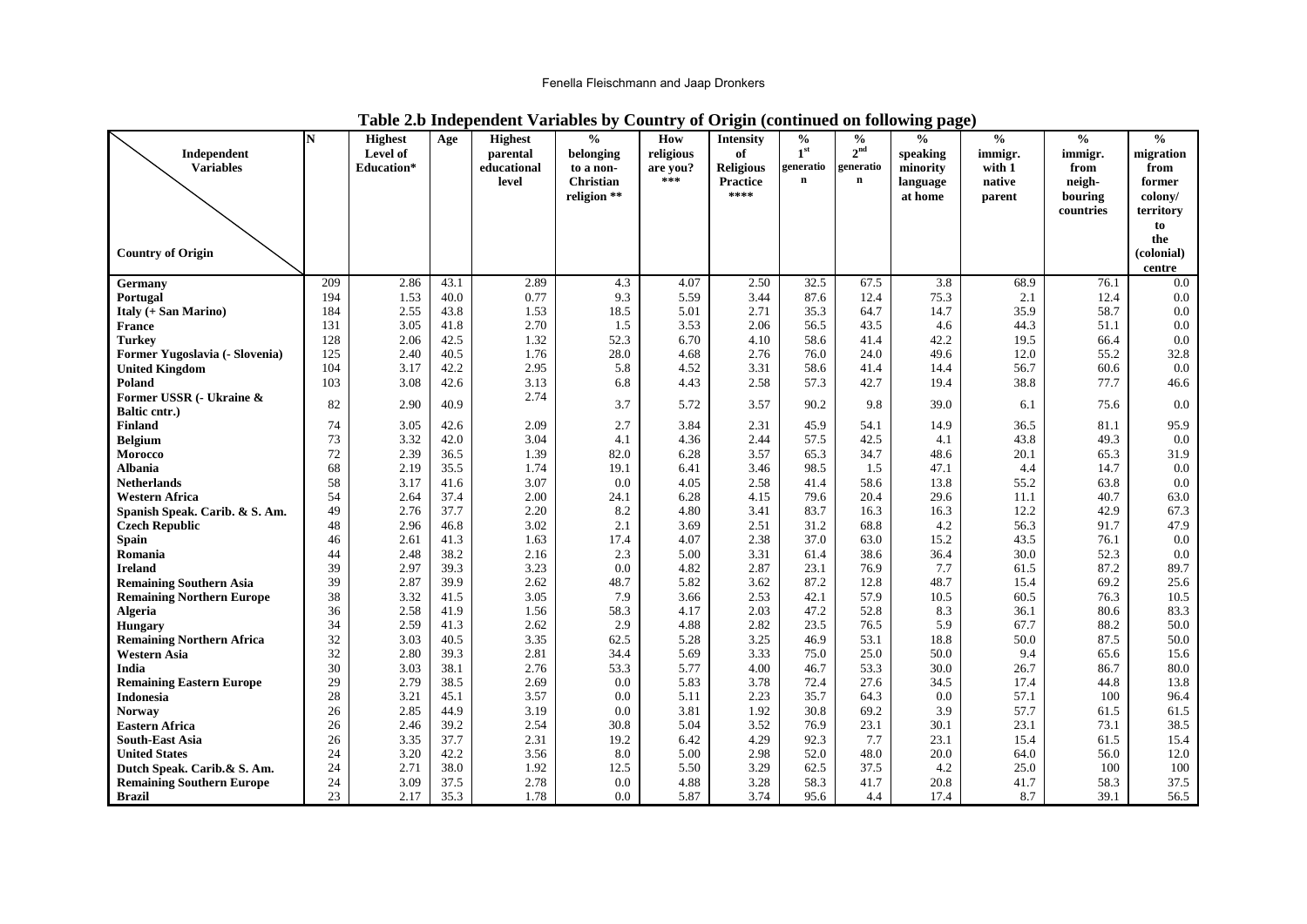|                                   |      |                |      |                |                  | Table 2.b continued |                  |                   |                 |          |               |               |               |
|-----------------------------------|------|----------------|------|----------------|------------------|---------------------|------------------|-------------------|-----------------|----------|---------------|---------------|---------------|
|                                   | N    | <b>Highest</b> | Age  | <b>Highest</b> | $\frac{6}{6}$    | How                 | <b>Intensity</b> | $\frac{0}{0}$     | $\frac{0}{0}$   | $\%$     | $\frac{0}{0}$ | $\frac{6}{9}$ | $\frac{0}{0}$ |
| Independent                       |      | Level of       |      | parental       | belonging        | religious           | оf               | $\blacksquare$ st | 2 <sup>nd</sup> | speaking | immigr.       | immigr.       | migration     |
| <b>Variables</b>                  |      | Education*     |      | educational    | to a non-        | are you?            | <b>Religious</b> | generatio         | generatio       | minority | with 1        | from          | from          |
|                                   |      |                |      | level          | <b>Christian</b> | ***                 | <b>Practice</b>  | n                 | n               | language | native        | neigh-        | former        |
|                                   |      |                |      |                | religion **      |                     | ****             |                   |                 | at home  | parent        | bouring       | colony/       |
|                                   |      |                |      |                |                  |                     |                  |                   |                 |          |               | countries     | territory     |
|                                   |      |                |      |                |                  |                     |                  |                   |                 |          |               |               | to            |
|                                   |      |                |      |                |                  |                     |                  |                   |                 |          |               |               | the           |
| <b>Country of Origin</b>          |      |                |      |                |                  |                     |                  |                   |                 |          |               |               | (colonial)    |
|                                   |      |                |      |                |                  |                     |                  |                   |                 |          |               |               | centre        |
| <b>Switzerland</b>                | 22   | 3.00           | 40.0 | 3.77           | 4.6              | 4.05                | 2.41             | 45.4              | 54.6            | 9.1      | 81.8          | 77.3          | 0.0           |
| Angola                            | 21   | 1.90           | 40.1 | 1.90           | 0.0              | 5.43                | 3.69             | 90.5              | 9.5             | 4.8      | 28.6          | 66.7          | 95.2          |
| East Asia                         | 21   | 2.95           | 37.5 | 3.14           | 19.1             | 4.50                | 2.40             | 71.4              | 28.6            | 19.1     | 33.3          | 57.1          | 4.8           |
| Pakistan                          | 20   | 2.21           | 38.3 | 1.90           | 100              | 6.40                | 3.73             | 85.0              | 15.0            | 45.0     | 15.0          | 70.0          | 60.0          |
| Ukraine                           | 20   | 2.60           | 41.3 | 2.85           | 5.0              | 4.95                | 3.48             | 75.0              | 25.0            | 30.0     | 25.0          | 45.0          | 0.0           |
| <b>Remaining Western Europe</b>   | 20   | 2.95           | 41.8 | 2.70           | 0.0              | 5.40                | 2.83             | 40.0              | 60.0            | 5.0      | 60.0          | 70.0          | 0.0           |
| <b>Middle Africa</b>              | 17   | 3.41           | 36.5 | 4.65           | 23.5             | 5.88                | 3.76             | 82.3              | 17.7            | 17.7     | 35.3          | 52.9          | 23.5          |
| English Speak. Carib. & S. Am.    | 15   | 2.62           | 38.8 | 2.47           | 0.0              | 6.00                | 3.57             | 20.0              | 80.0            | 6.7      | 36.7          | 93.3          | 93.3          |
| <b>Australia and New Zealand</b>  | 10   | 3.20           | 38.7 | 3.80           | 0.0              | 2.80                | 2.00             | 70.0              | 30.0            | 10.0     | 60.0          | 50.0          | 60.0          |
| <b>Remaining Northern America</b> | 9    | 3.56           | 72.8 | 3.78           | 0.0              | 5.89                | 3.56             | 66.7              | 33.3            | 11.1     | 33.3          | 66.7          | 55.6          |
| <b>Southern Africa</b>            |      | 3.29           | 41.8 | 3.71           | 14.3             | 5.00                | 3.07             | 71.2              | 28.8            | 0.0      | 71.4          | 100           | 28.6          |
| <b>French Speaking Caribbean</b>  |      | 2.00           | 34.5 | 0.50           | 0.0              | 4.00                | 3.25             | 50.0              | 50.0            | 0.0      | 0.0           | 100           | 100           |
| Total                             | 2541 | 2.69           | 41.0 | 2.32           | 16.7             | 4.96                | 3.01             | 59.9              | 40.1            | 25.2     | 34.2          | 61.1          | 23.2          |

\* Adapted ISCED-97 scale

\*\* This percentage does not include non-religious respondents, but only those who rate themselves as belonging to a non-Christian religion (Islam, Judaism, Eastern religions, other non-Christian religion).

\*\*\*  $0=$  Not at all to  $10=$  Very religious

\*\*\*\* How often do you attend religious services apart from special occasions and how often do you pray apart from religious services? 1= Never to 7= Every day

<sup>&</sup>lt;sup>i</sup> Respondents in France did not indicate the religion they belonged to if they classified themselves as being religious (which 58.7% of natives and 60.1% of the immigrants in France did). For natives, we assume that if they are religious, they will belong to a Christian religion, hence the percentage of French natives who belong to a non-Christian religion is estimated to be 0. For immigrants who indicated that they belong to a religion, we imputed this religion using information about the country of origin, religiosity, the intensity of religious practice and the educational level.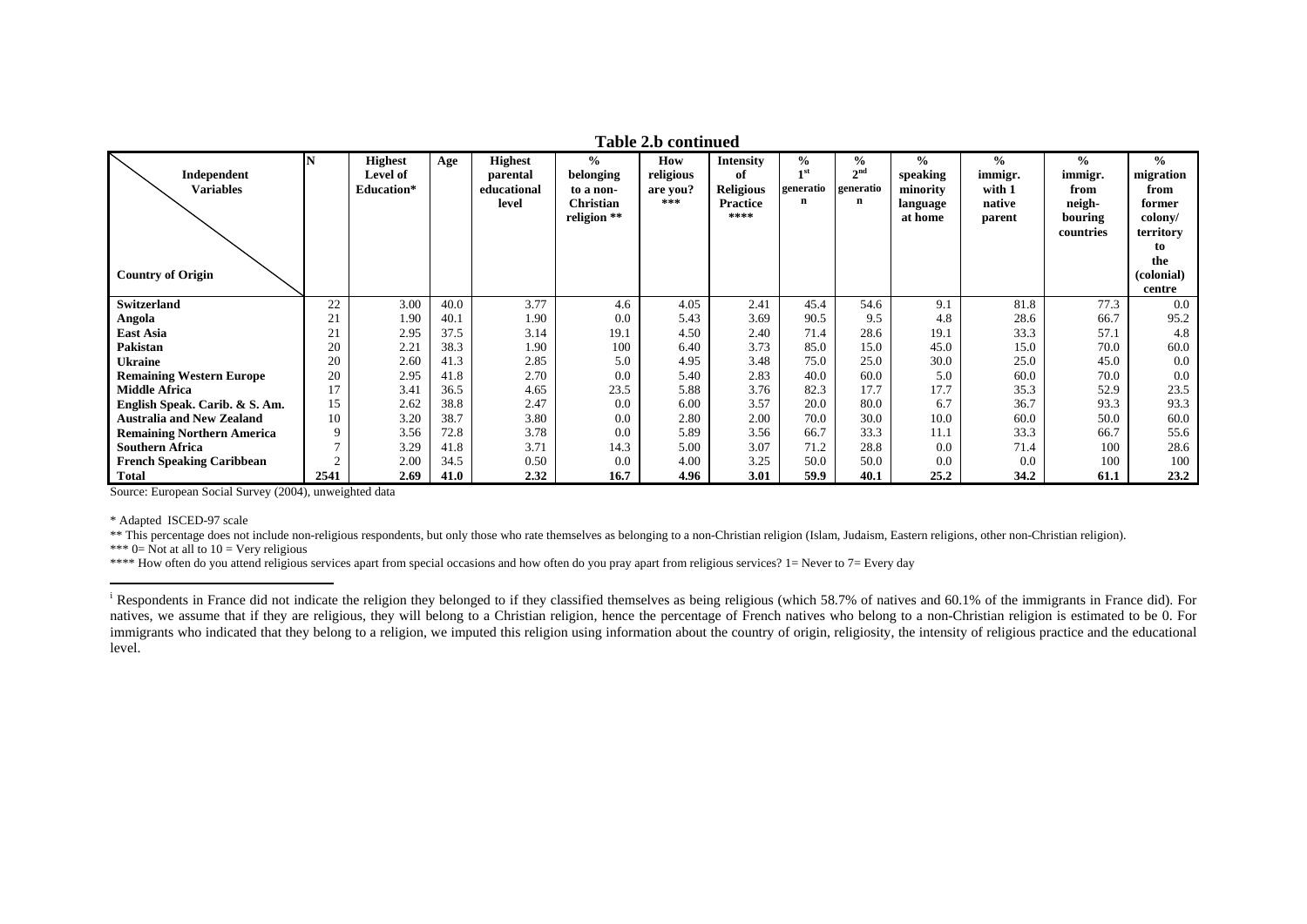| <b>Independent Variables</b>                 | Model 1        | Model 2        | <b>Model 3</b> | Model 4        | Model 5        | Model 6        |
|----------------------------------------------|----------------|----------------|----------------|----------------|----------------|----------------|
| Austria                                      | $.671**$       | $.663**$       | $.617**$       | $.614**$       | $.616**$       | $.668*$        |
| Belgium                                      | $.637**$       | $.636**$       | .565***        | .570***        | $.572***$      | $.673*$        |
| Denmark                                      | .472***        | .457***        | .427***        | .429***        | .428***        | .438***        |
| Germany                                      | .445***        | .439***        | .387***        | .393***        | .392***        | .398***        |
| Greece                                       | 1.680**        | $1.652**$      | 1.545*         | $1.523*$       | 1.495*         | $1.561*$       |
| Ireland                                      | .775 $(n.s.)$  | .750 $(n.s.)$  | .760 $(n.s.)$  | .760 $(n.s.)$  | .767 $(n.s.)$  | $.785$ (n.s.)  |
| Luxembourg                                   | $.529***$      | $.568***$      | $.510***$      | .506***        | $.512***$      | .494***        |
| Netherlands                                  | $.415***$      | $.411***$      | $.354***$      | $.356***$      | $.357***$      | $.360***$      |
| Portugal                                     | $1.130$ (n.s.) | $1.092$ (n.s.) | $1.182$ (n.s.) | $1.185$ (n.s.) | $1.212$ (n.s.) | $1.241$ (n.s.) |
| Spain                                        | 1.927***       | 1.859**        | $1.762**$      | $1.755**$      | $1.769**$      | 1.808**        |
| Sweden                                       | 1.756**        | 1.748**        | $1.743**$      | 1.738**        | $1.741**$      | 1.756**        |
| <b>United Kingdom</b>                        | $1.264$ (n.s.) | $1.260$ (n.s.) | $1.135$ (n.s.) | $1.155$ (n.s.) | $1.156$ (n.s.) | $1.164$ (n.s.) |
| <b>First Generation Immigrant</b>            |                | $.825$ (n.s.)  | $.774*$        | $.717**$       | $.720**$       | .798 $(n.s.)$  |
| <b>Second Generation Immigrant</b>           |                | $.755*$        | $.752*$        | $.645**$       | $.644**$       | $.763$ (n.s.)  |
| <b>Highest Educational</b><br>Level Achieved |                |                | 1.209***       | 1.205***       | 1.227***       | $1.277***$     |
| Highest Level of<br><b>Education Parents</b> |                |                | .910***        | .907***        | .908***        | .907***        |
|                                              |                |                | 1.432***       | 1.434***       | 1.434***       | 1.439***       |
| Age<br>Age <sup>2</sup>                      |                |                | .996***        | .996***        | .996***        | .996***        |
| Origin: Neighbouring                         |                |                |                |                | 3.102**        | 3.954**        |
| Country                                      |                |                |                | 1.404*         |                |                |
| Education * Origin.                          |                |                |                |                | $.761*$        | .705**         |
| Neighb. Country                              |                |                |                |                |                |                |
| 1 <sup>st</sup> Generation Imm.              |                |                |                |                |                | $.264***$      |
| * Dest. Belgium                              |                |                |                |                |                |                |
| 2 <sup>nd</sup> Generation Imm.              |                |                |                |                |                | $.457*$        |
| * Dest. Austria                              |                |                |                |                |                |                |
| 2 <sup>nd</sup> Generation Imm.              |                |                |                |                |                | .191**         |
| * Dest. Greece                               |                |                |                |                |                |                |
| Constant                                     | 4.473***       | 4.700***       | $.005***$      | $.005***$      | $.004***$      | $.004***$      |
| -2LogLikelihood                              | 7262.50        | 7253.50        | 6928.00        | 6918.20        | 6912.94        | 6879.23        |

## **Table 3 Regression coefficients (exp (b)) of the effects on labour market participation of male immigrants and natives, N=7125**

Source: European Social Survey, 2004 (unweighted data)

Note: Significant coefficients are marked with  $* = p < .05$ ,  $** = p < .01$  and  $*** = p < .001$ .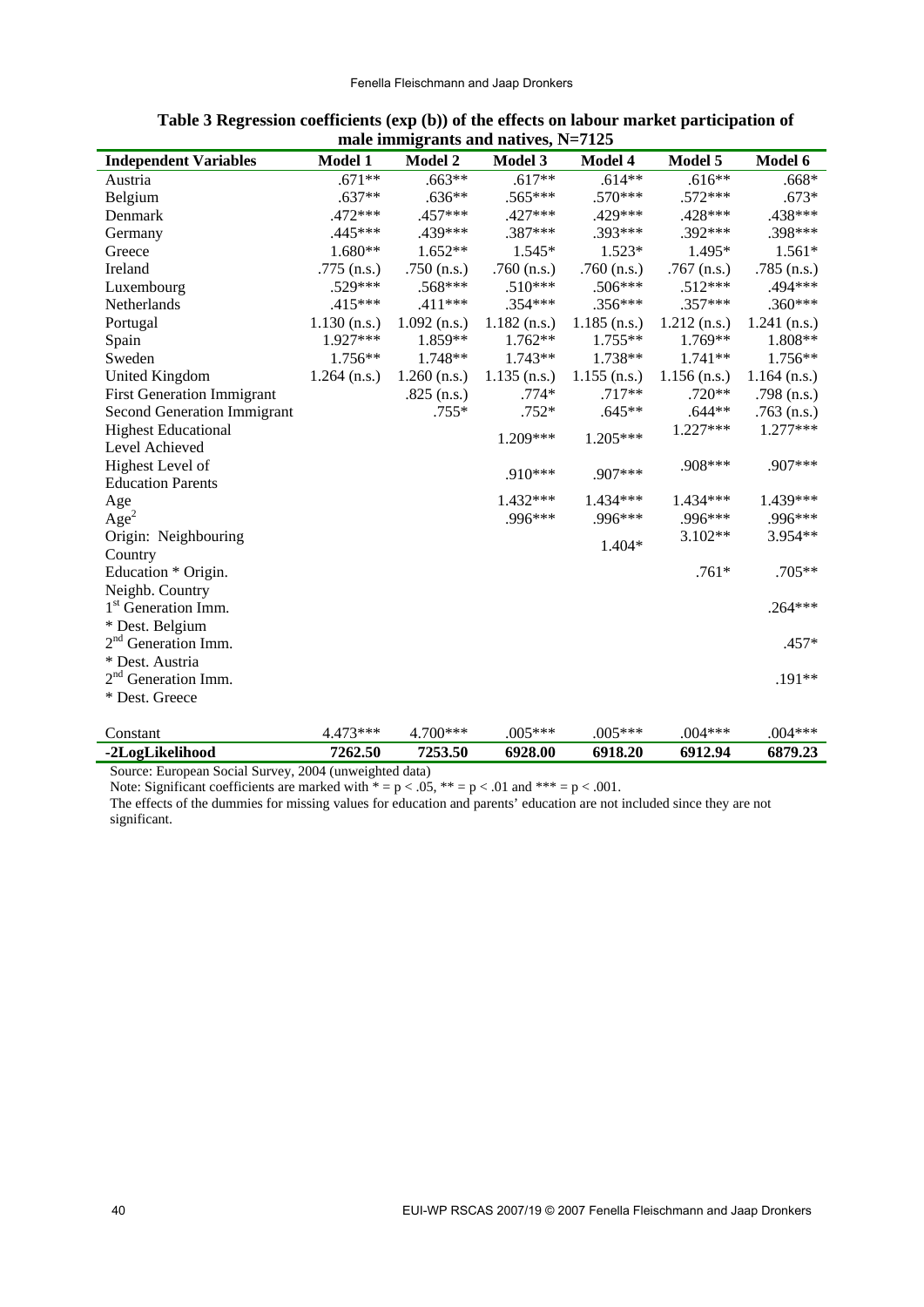|                                        |                | and natryes, $11 - 3030$ |                |                |                |
|----------------------------------------|----------------|--------------------------|----------------|----------------|----------------|
| <b>Independent Variables</b>           | Model 1        | <b>Model 2</b>           | Model 3        | <b>Model 4</b> | Model 5        |
| Austria                                | $1.556$ (n.s.) | $1.614*$                 | $1.604$ (n.s.) | $1.640*$       | $1.409$ (n.s.) |
| Belgium                                | $1.169$ (n.s.) | $1.189$ (n.s.)           | $1.265$ (n.s.) | 1.248(n.s.)    | $1.245$ (n.s.) |
| Denmark                                | $1.274$ (n.s.) | $1.411$ (n.s.)           | $1.720$ (n.s.) | $1.748*$       | $1.728$ (n.s.) |
| Germany                                | $2.541***$     | $2.648***$               | 3.401***       | $3.362***$     | 3.323***       |
| Greece                                 | $1.417$ (n.s.) | $1.478$ (n.s.)           | $1.582$ (n.s.) | 1.729*         | $1.931*$       |
| Ireland                                | $.747$ (n.s.)  | $.828$ (n.s.)            | .997 $(n.s.)$  | $1.057$ (n.s.) | $1.055$ (n.s.) |
| Luxembourg                             | $.395**$       | $.302**$                 | $.318**$       | $.316**$       | $.302**$       |
| Netherlands                            | .958 $(n.s.)$  | .989 $(n.s.)$            | $1.144$ (n.s.) | $1.137$ (n.s.) | $1.117$ (n.s.) |
| Portugal                               | $1.163$ (n.s.) | $1.294$ (n.s.)           | $1.006$ (n.s.) | $1.011$ (n.s.) | $1.000$ (n.s.) |
| Spain                                  | $.738$ (n.s.)  | $.801$ (n.s.)            | $.685$ (n.s.)  | $.706$ (n.s.)  | $.685$ (n.s.)  |
| Sweden                                 | .587 $(n.s.)$  | .594 $(n.s.)$            | .604 $(n.s.)$  | .617 $(n.s.)$  | .609 $(n.s.)$  |
| United Kingdom                         | $1.056$ (n.s.) | $1.058$ (n.s.)           | $1.157$ (n.s.) | $1.144$ (n.s.) | $1.135$ (n.s.) |
| <b>First Generation Immigrant</b>      |                | $2.086***$               | $1.624**$      | $2.002***$     | 2.219***       |
| Second Generation Immigrant            |                | 1.944***                 | 1.903***       | $2.643***$     | $2.170**$      |
| <b>Highest Educational</b>             |                |                          | $.719***$      | $.721***$      | .721***        |
| Level Achieved                         |                |                          |                |                |                |
| <b>Intensity of Religious Practice</b> |                |                          | 1.089*         | $1.100**$      | $1.108**$      |
| Islam                                  |                |                          | 2.701***       | 2.447**        | $2.549**$      |
| Other Non-Christian Religions          |                |                          | 5.180**        | 4.865**        | $4.681**$      |
| Origin: Neighbouring Country           |                |                          |                | .492**         | $.535*$        |
| 1 <sup>st</sup> Generation Imm.        |                |                          |                |                | .324 $(n.s.)$  |
| * Dest. Greece                         |                |                          |                |                |                |
| 2 <sup>nd</sup> Generation Imm.        |                |                          |                |                | $3.102*$       |
| * Dest. Austria                        |                |                          |                |                |                |
| Constant                               | $.076***$      | $.064***$                | $.088***$      | $.081***$      | $.079***$      |
| -2LogLikelihood                        | 3046.13        | 3015.84                  | 2950.30        | 2942.06        | 2932.15        |

**Table 4 Regression coefficients (exp (b)) of the effects on unemployment of male immigrants and natives, N=5658** 

Source: European Social Survey, 2004 (unweighted data)

Note: Significant coefficients are marked with  $* = p < .05$ ,  $** = p < .01$  and  $*** = p < .001$ .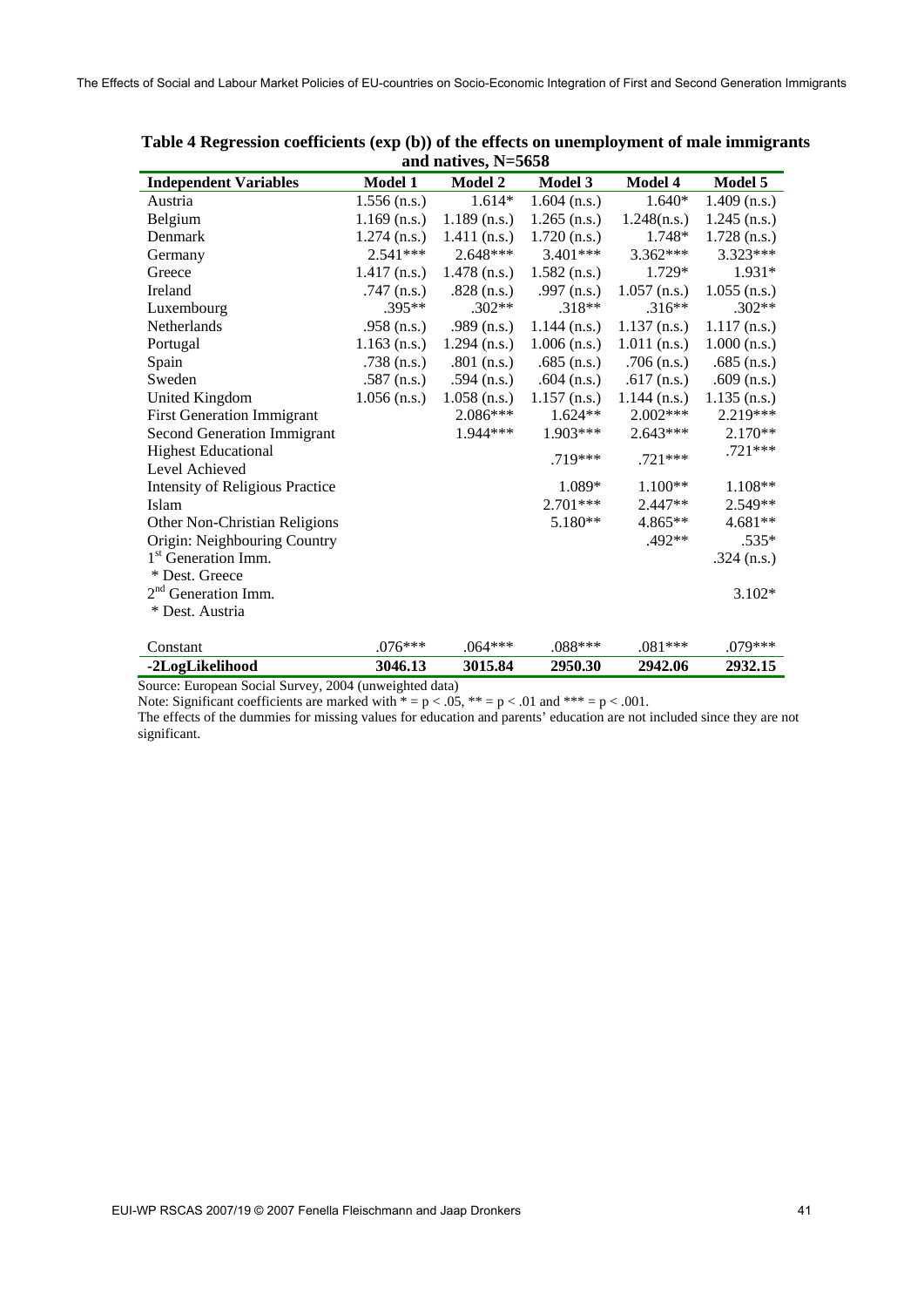|                                        | occupation of mail miningrants and natives, $11-3237$ |                 |                 |                |                |                 |
|----------------------------------------|-------------------------------------------------------|-----------------|-----------------|----------------|----------------|-----------------|
| <b>Independent Variables</b>           | <b>Model 1</b>                                        | <b>Model 2</b>  | Model 3         | Model 4        | Model 5        | Model 6         |
| Austria                                | .547 $(n.s.)$                                         | .611 $(n.s.)$   | 1.985*          | $2.469*$       | $2.444*$       | 2.358*          |
| Belgium                                | $-.137$ (n.s.)                                        | $-.003$ (n.s.)  | $-3.592***$     | $-3.596***$    | $-3.615***$    | $-3.594***$     |
| Denmark                                | $1.260$ (n.s.)                                        | $1.184$ (n.s.)  | $-5.243***$     | $-5.004***$    | $-5.153***$    | $-5.407***$     |
| Germany                                | .255 $(n.s.)$                                         | $.372$ (n.s.)   | $-7.562***$     | $-7.013***$    | $-7.113***$    | $-7.204***$     |
| Greece                                 | $-5.306***$                                           | $-5.054***$     | $-2.818**$      | $-2.194*$      | $-2.213*$      | $-1.640$ (n.s.) |
| Ireland                                | $-5.079***$                                           | $-5.071***$     | $-4.147***$     | $-3.970***$    | $-3.855***$    | $-4.188***$     |
| Luxembourg                             | $-1.492$ (n.s.)                                       | $-.328$ (n.s.)  | $-1.451$ (n.s.) | $-2.270*$      | $-2.390*$      | $-2.570*$       |
| Netherlands                            | $3.620**$                                             | 3.791**         | $.151$ (n.s.)   | .249 $(n.s.)$  | .235 $(n.s.)$  | .265 $(n.s.)$   |
| Portugal                               | $-4.882***$                                           | $-4.780***$     | 4.560***        | 5.065***       | 5.381***       | 5.392***        |
| Spain                                  | $-3.089**$                                            | $-2.871**$      | $1.262$ (n.s.)  | $1.584$ (n.s.) | $1.702$ (n.s.) | $2.211*$        |
| Sweden                                 | .779 $(n.s.)$                                         | .909 $(n.s.)$   | $-.971$ (n.s.)  | $-.821$ (n.s.) | $-.756$ (n.s.) | $-.656$ (n.s.)  |
| <b>United Kingdom</b>                  | $-1.300$ (n.s.)                                       | $-1.145$ (n.s.) | $-4.039***$     | $-3.507**$     | $-3.405**$     | $-3.437**$      |
| <b>First Generation Immigrant</b>      |                                                       | $-4.539***$     | $-2.050**$      | $-5.419***$    | $-.678$ (n.s.) | .358 $(n.s.)$   |
| <b>Second Generation Immigrant</b>     |                                                       | $1.719$ (n.s.)  | 1.921*          | $-2.643*$      | $-2.559*$      | .287 $(n.s.)$   |
| <b>Highest Educational</b>             |                                                       |                 | 7.619***        | 7.625***       | 7.926***       | 7.955***        |
| Level Achieved                         |                                                       |                 |                 |                |                |                 |
| Highest Level of                       |                                                       |                 |                 | $1.996***$     | 2.0248**       | 2.023***        |
| <b>Education Parents</b>               |                                                       |                 | $1.976***$      |                |                |                 |
| Age                                    |                                                       |                 | $.213***$       | .208***        | $.212***$      | .208***         |
| Religiosity                            |                                                       |                 | $-.233**$       | $-.229**$      | $-.213**$      | $-.219**$       |
| Origin: EU15+                          |                                                       |                 |                 | $6.648***$     | 6.586***       | 8.101***        |
| Origin: North Africa                   |                                                       |                 |                 | 5.593**        | 5.378**        | 4.578*          |
| Origin: East Asia                      |                                                       |                 |                 | 15.455*        | 15.009*        | 16.397*         |
| Origin: West Asia                      |                                                       |                 |                 | 4.309*         | 15.977***      | 13.985**        |
| Origin: South-East Asia                |                                                       |                 |                 | $7.445*$       | 8.116*         | 7.407*          |
| Education                              |                                                       |                 |                 |                | $-1.801**$     | $-2.233***$     |
| * 1 <sup>st</sup> Generation Immigrant |                                                       |                 |                 |                |                |                 |
| Education                              |                                                       |                 |                 |                | $-5.134**$     | $-4.749**$      |
| * Origin West Asia                     |                                                       |                 |                 |                |                |                 |
| 1 <sup>st</sup> Generation Imm.        |                                                       |                 |                 |                |                | $-6.504**$      |
| * Dest. Greece                         |                                                       |                 |                 |                |                |                 |
| 1 <sup>st</sup> Generation Imm.        |                                                       |                 |                 |                |                | $-6.133*$       |
| * Dest. Spain                          |                                                       |                 |                 |                |                |                 |
| 1 <sup>st</sup> Generation Imm.        |                                                       |                 |                 |                |                | 8.069*          |
| * Dest. Ireland                        |                                                       |                 |                 |                |                |                 |
| 1 <sup>st</sup> Generation Imm.        |                                                       |                 |                 |                |                | 10.674*         |
| * Dest. Denmark                        |                                                       |                 |                 |                |                |                 |
| 2 <sup>nd</sup> Generation Imm.        |                                                       |                 |                 |                |                | $-5.976**$      |
| * Origin EU15+                         |                                                       |                 |                 |                |                |                 |
|                                        |                                                       |                 |                 |                |                |                 |
| Constant                               | 46.006***                                             | 46.145***       | 13.642***       | 13.470***      | 12.422***      | 12.443***       |
| <b>Adjusted R2</b>                     | .021                                                  | .028            | .315            | .320           | .323           | .327            |

| Table 5 Regression coefficients of the effects on the occupational status (ISEI) of the current |
|-------------------------------------------------------------------------------------------------|
| occupation of male immigrants and natives, $N=5257$                                             |

Note: Significant coefficients are marked with  $* = p < .05$ ,  $** = p < .01$  and  $*** = p < .001$ .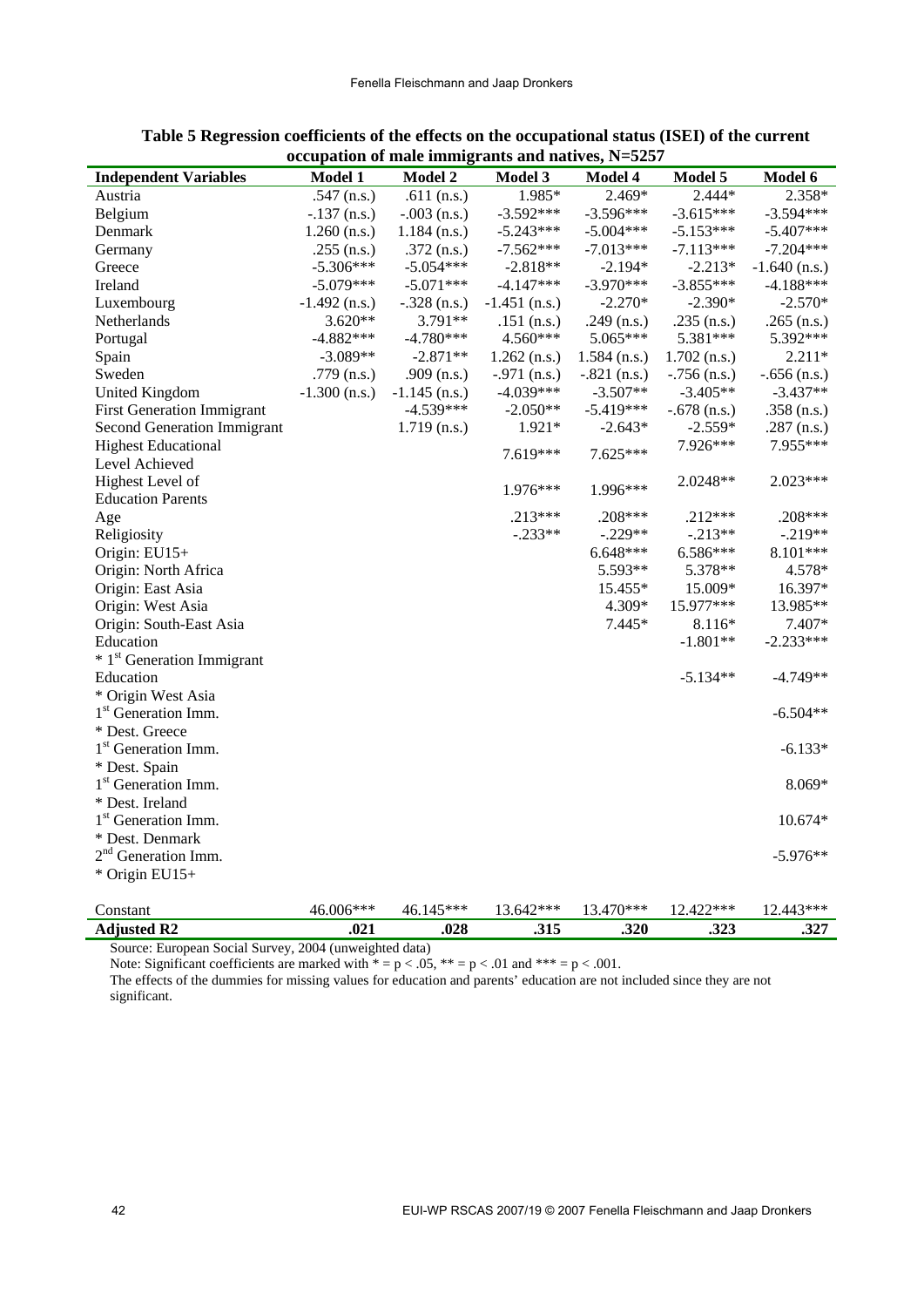| class categories of male immigrants and natives, N=5210 |               |                |            |               |               |                |  |  |  |  |  |
|---------------------------------------------------------|---------------|----------------|------------|---------------|---------------|----------------|--|--|--|--|--|
| <b>Independent Variables</b>                            | Model 1       | <b>Model 2</b> | Model 3    | Model 4       | Model 5       | Model 6        |  |  |  |  |  |
| Austria                                                 | $.606***$     | $.615**$       | $.643***$  | $.648**$      | $.636**$      | $.675*$        |  |  |  |  |  |
| Belgium                                                 | $.536***$     | .538***        | $.247***$  | $.240***$     | .238***       | .254***        |  |  |  |  |  |
| Denmark                                                 | $.752$ (n.s.) | .754 $(n.s.)$  | $.305***$  | $.301***$     | .299***       | $.318***$      |  |  |  |  |  |
| Germany                                                 | .598***       | $.612***$      | .189***    | .193***       | .193***       | .203***        |  |  |  |  |  |
| Greece                                                  | $.270***$     | .283***        | $.232***$  | $.237***$     | $.235***$     | $.270***$      |  |  |  |  |  |
| Ireland                                                 | .398***       | $.403***$      | $.331***$  | $.323***$     | $.317***$     | $.315***$      |  |  |  |  |  |
| Luxembourg                                              | .596***       | $.682*$        | $.523***$  | $.460***$     | .455***       | .494 ***       |  |  |  |  |  |
| Netherlands                                             | .907 $(n.s.)$ | .941 $(n.s.)$  | .563**     | .566**        | .560**        | .594**         |  |  |  |  |  |
| Portugal                                                | $.223***$     | .228***        | $.534***$  | $.543***$     | $.529**$      | $.563**$       |  |  |  |  |  |
| Spain                                                   | .420***       | .437***        | .495***    | .496***       | .490***       | $.523***$      |  |  |  |  |  |
| Sweden                                                  | $.727*$       | $.742*$        | .537***    | .526***       | $.522***$     | $.603**$       |  |  |  |  |  |
| United Kingdom                                          | .590***       | $.604***$      | .362***    | $.369***$     | .366***       | .385***        |  |  |  |  |  |
| <b>First Generation Immigrant</b>                       |               | $.569***$      | $.563***$  | $.427***$     | .423***       | .469***        |  |  |  |  |  |
| <b>Second Generation Immigrant</b>                      |               | 1.358*         | $1.476**$  | .955 $(n.s.)$ | $.985$ (n.s.) | $1.106$ (n.s.) |  |  |  |  |  |
| <b>Highest Educational</b>                              |               |                | 2.901***   | 2.911***      | 2.840***      | 2.825***       |  |  |  |  |  |
| Level Achieved                                          |               |                |            |               |               |                |  |  |  |  |  |
| <b>Parental Education</b>                               |               |                | 1.286***   | 1.289***      | $1.287***$    | 1.296***       |  |  |  |  |  |
| Age                                                     |               |                | $1.021***$ | $1.021***$    | $1.021***$    | $1.021***$     |  |  |  |  |  |
| Origin: EU15+                                           |               |                |            | 1.992***      | $.669$ (n.s.) | .475 $(n.s.)$  |  |  |  |  |  |
| Education * Origin: EU15+                               |               |                |            |               | $1.451*$      | $1.537*$       |  |  |  |  |  |
| 1 <sup>st</sup> Generation Imm.                         |               |                |            |               |               | 3.238*         |  |  |  |  |  |
| * Dest. France                                          |               |                |            |               |               |                |  |  |  |  |  |
| 1 <sup>st</sup> Generation Imm.                         |               |                |            |               |               | .099*          |  |  |  |  |  |
| * Dest. Greece                                          |               |                |            |               |               |                |  |  |  |  |  |
| 1 <sup>st</sup> Generation Imm.                         |               |                |            |               |               | 5.284*         |  |  |  |  |  |
| * Dest. Ireland                                         |               |                |            |               |               |                |  |  |  |  |  |
| 1 <sup>st</sup> Generation Imm.                         |               |                |            |               |               | $.350*$        |  |  |  |  |  |
| * Dest. Sweden                                          |               |                |            |               |               |                |  |  |  |  |  |
|                                                         |               |                |            |               |               |                |  |  |  |  |  |
| Constant                                                | 1.283*        | 1.283*         | $.020***$  | $.019***$     | $.021***$     | $.020***$      |  |  |  |  |  |
| -2LogLikelihood                                         | 6856.730      | 6818.628       | 5541.482   | 5528.011      | 5522.406      | 5494.075       |  |  |  |  |  |

**Table 6 Regression coefficients (exp (b)) of the effects on reaching one of the highest EGP class categories of male immigrants and natives, N=5210** 

Source: European Social Survey, 2004 (unweighted data) Note: Significant coefficients are marked with  $* = p < .05$ ,  $** = p < .01$  and  $*** = p < .001$ .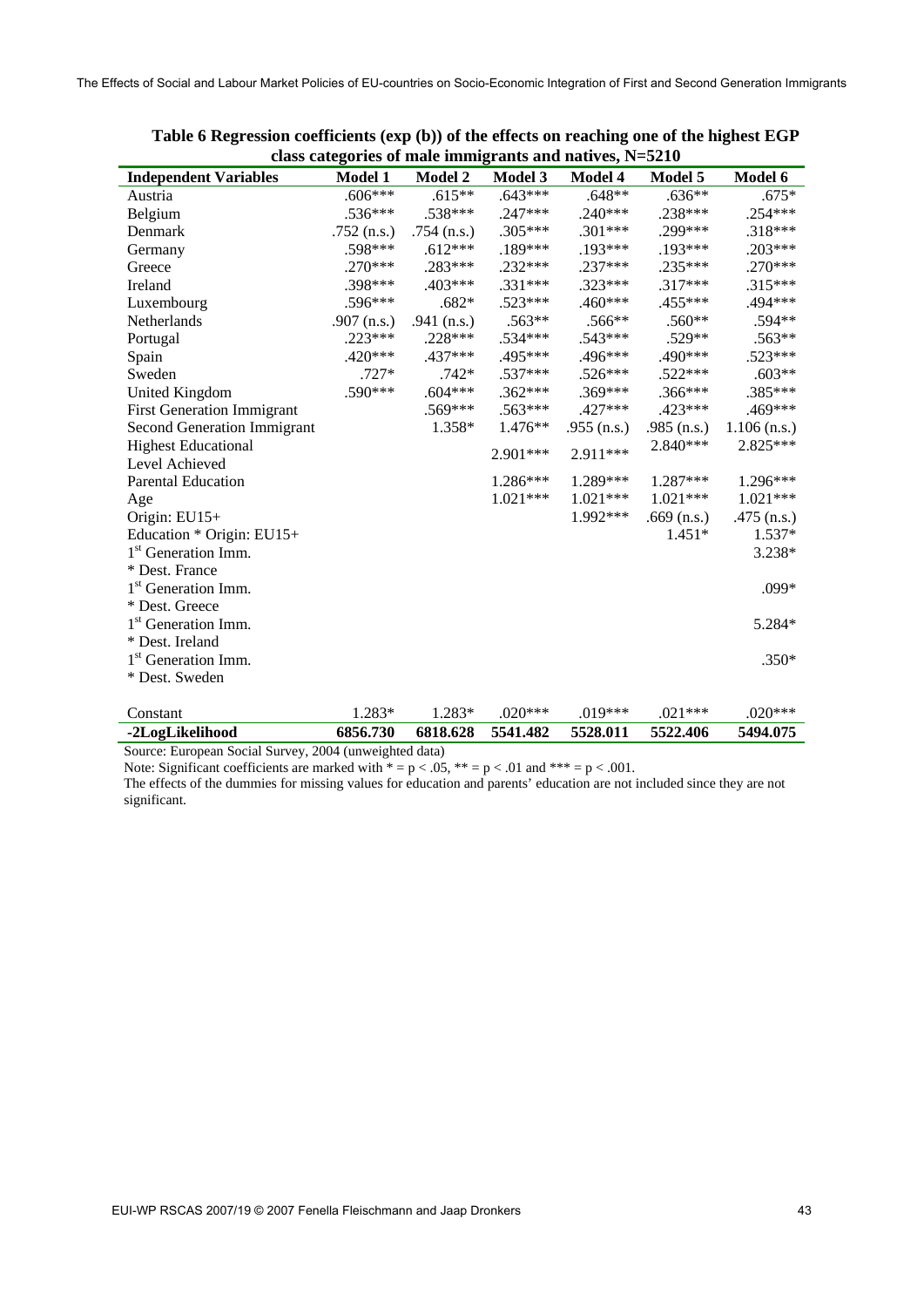| <b>Independent Variables</b>           | Model 1   | <b>Model 2</b> | Model 3       | <b>Model 4</b> | Model 5        |
|----------------------------------------|-----------|----------------|---------------|----------------|----------------|
| Austria                                | .249***   | .249***        | $.288***$     | $.294***$      | .292***        |
| Belgium                                | .371***   | $.372***$      | .338***       | $.338***$      | .336***        |
| Denmark                                | .501***   | .499***        | .439***       | .439***        | .436***        |
| Germany                                | $.273***$ | $.274***$      | $.246***$     | $.245***$      | .243***        |
| Greece                                 | $.307***$ | .309***        | .386***       | $.395***$      | .393***        |
| Ireland                                | $.262***$ | $.261***$      | .319***       | $.326***$      | .339***        |
| Luxembourg                             | $.170***$ | .179***        | $.187***$     | $.182***$      | $.178***$      |
| Netherlands                            | $.141***$ | $.141***$      | $.133***$     | $.134***$      | $.132***$      |
| Portugal                               | .460***   | .458***        | $.686**$      | $.715*$        | $.718*$        |
| Spain                                  | .534***   | $.535***$      | $.619***$     | $.633**$       | $.630**$       |
| Sweden                                 | 1.332*    | 1.341*         | 1.325*        | $1.343*$       | 1.327*         |
| <b>United Kingdom</b>                  | .550***   | $.551***$      | $.551***$     | $.565***$      | $.562***$      |
| <b>First Generation Immigrant</b>      |           | .838*          | $.876$ (n.s.) | 1.990**        | 1.999**        |
| <b>Second Generation Immigrant</b>     |           | $1.013$ (n.s.) | .990 $(n.s.)$ | .997 $(n.s.)$  | $1.029$ (n.s.) |
| <b>Highest Educational</b>             |           |                | $1.293***$    | 1.344***       | 1.343***       |
| Level Achieved                         |           |                |               |                |                |
| Age                                    |           |                | 1.119***      | 1.120***       | 1.120***       |
| Age <sup>2</sup>                       |           |                | .998***       | .998***        | .998***        |
| <b>Intensity of Religious Practice</b> |           |                | $1.101***$    | $1.104***$     | 1.106***       |
| Islam                                  |           |                | $.528**$      | $.451**$       | .445**         |
| Education                              |           |                |               | .743***        | .757***        |
| * 1 <sup>st</sup> Generation Immigrant |           |                |               |                |                |
| 1 <sup>st</sup> Generation             |           |                |               |                | .419*          |
| * Destination Ireland                  |           |                |               |                |                |
|                                        |           |                |               |                |                |
| Constant                               | 2.901***  | 2.934***       | $.143***$     | $.123***$      | $.123***$      |
| -2LogLikelihood                        | 10847.01  | 10842.22       | 10486.26      | 10467.78       | 10462.02       |

**Table 7 Regression coefficients (exp (b)) of the effects on labour market participation of female immigrants and natives, N=8313** 

Note: Significant coefficients are marked with  $* = p < .05$ ,  $** = p < .01$  and  $*** = p < .001$ .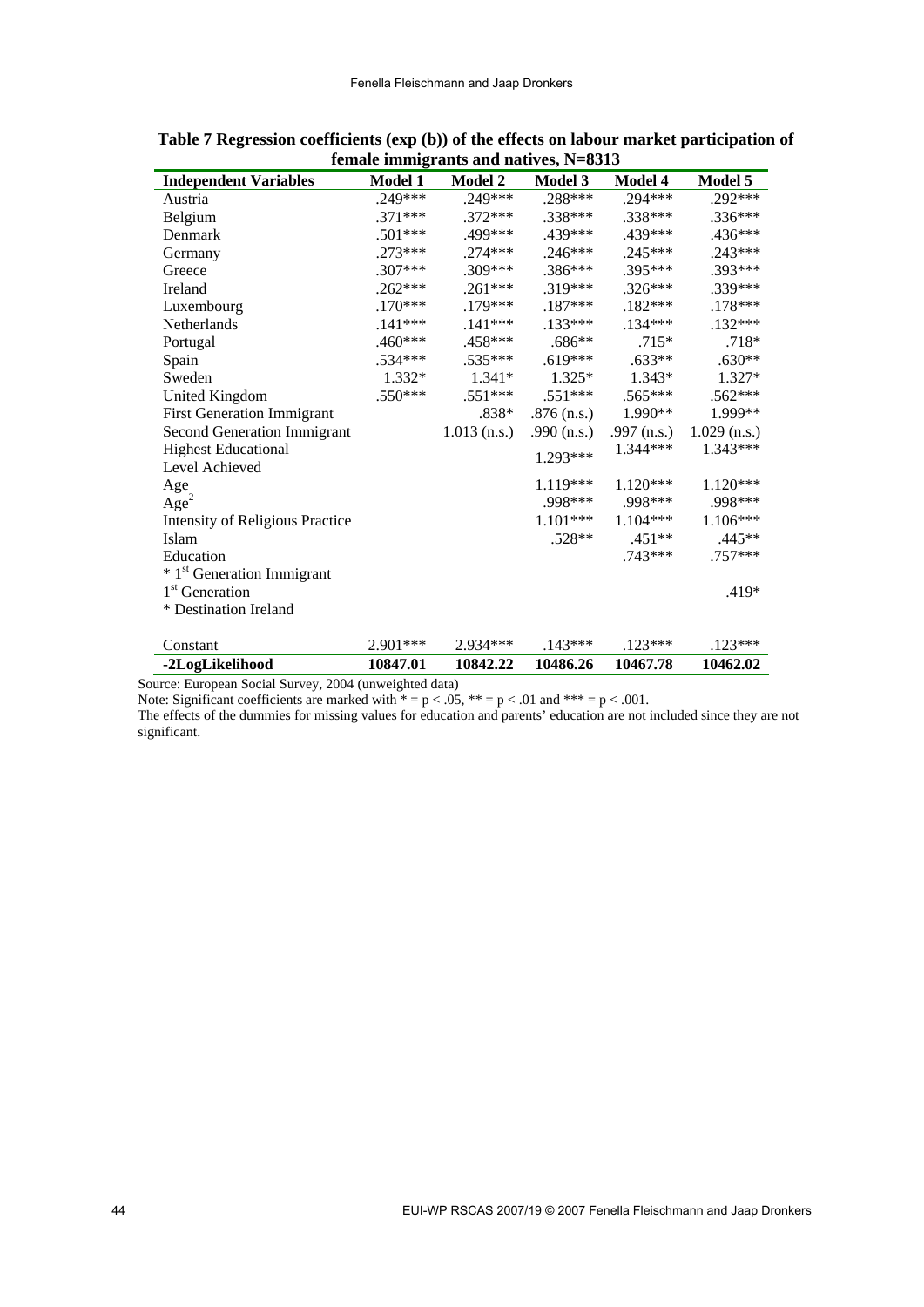| $\mu$ <sub>111111121</sub> and $\mu$ <sub>11411</sub> $\lambda$ <sub>5</sub> , $\mu$ <sup>-44</sup> 03 |                |                |                |                |                |                |  |  |  |  |  |
|--------------------------------------------------------------------------------------------------------|----------------|----------------|----------------|----------------|----------------|----------------|--|--|--|--|--|
| <b>Independent Variables</b>                                                                           | <b>Model 1</b> | <b>Model 2</b> | <b>Model 3</b> | Model 4        | Model 5        | Model 6        |  |  |  |  |  |
| Austria                                                                                                | .483**         | .481**         | $.523*$        | .538*          | $.525*$        | $.563$ (n.s.)  |  |  |  |  |  |
| Belgium                                                                                                | $1.257$ (n.s.) | $1.274$ (n.s.) | $1.661*$       | 1.692*         | 1.766*         | 1.836*         |  |  |  |  |  |
| Denmark                                                                                                | $.766$ (n.s.)  | .799 $(n.s.)$  | .965 $(n.s.)$  | .971 $(n.s.)$  | .992 $(n.s.)$  | $1.050$ (n.s.) |  |  |  |  |  |
| Germany                                                                                                | 1.638*         | 1.667*         | 2.074***       | 2.057***       | $2.036**$      | 2.179***       |  |  |  |  |  |
| Greece                                                                                                 | 1.758**        | $1.805**$      | $.686$ (n.s.)  | .759 $(n.s.)$  | .747n.s.)      | .761 $(n.s.)$  |  |  |  |  |  |
| Ireland                                                                                                | .408**         | .428**         | .564 $(n.s.)$  | .571 $(n.s.)$  | $.576$ (n.s.)  | .601 $(n.s.)$  |  |  |  |  |  |
| Luxembourg                                                                                             | $.302**$       | $.270**$       | $.275**$       | $.265**$       | $.305*$        | $.338*$        |  |  |  |  |  |
| Netherlands                                                                                            | .799 $(n.s.)$  | $.814$ (n.s.)  | .975 $(n.s.)$  | .947 $(n.s.)$  | .933 $(n.s.)$  | .779 $(n.s.)$  |  |  |  |  |  |
| Portugal                                                                                               | $1.440$ (n.s.) | 1.529*         | $1.23$ (n.s.)  | $1.232$ (n.s.) | $1.184$ (n.s.) | $1.250$ (n.s.) |  |  |  |  |  |
| Spain                                                                                                  | .861 $(n.s.)$  | $.899$ (n.s.)  | .959 $(n.s.)$  | .954 $(n.s.)$  | .945 $(n.s.)$  | $1.008$ (n.s.) |  |  |  |  |  |
| Sweden                                                                                                 | .690 $(n.s.)$  | .697 $(n.s.)$  | .730 $(n.s.)$  | .748 $(n.s.)$  | .751 $(n.s.)$  | .804 $(n.s.)$  |  |  |  |  |  |
| United Kingdom                                                                                         | .635 $(n.s.)$  | .639 $(n.s.)$  | .633 $(n.s.)$  | .619 $(n.s.)$  | $.600*$        | $.658$ (n.s.)  |  |  |  |  |  |
| <b>First Generation Immigrant</b>                                                                      |                | $1.307$ (n.s.) | $1.256$ (n.s.) | $1.462*$       | $1.094$ (n.s.) | .964 $(n.s.)$  |  |  |  |  |  |
| Second Generation Immigrant                                                                            |                | 1.530*         | 1.532*         | 2.154**        | 1.646*         | $1.425$ (n.s.) |  |  |  |  |  |
| <b>Highest Educational</b>                                                                             |                |                | $.710***$      | $.711***$      | $.694***$      | .694 ***       |  |  |  |  |  |
| Level Achieved                                                                                         |                |                |                |                |                |                |  |  |  |  |  |
| Age                                                                                                    |                |                | .844 ***       | $.842***$      | $.843**$       | $.841***$      |  |  |  |  |  |
| Age <sup>2</sup>                                                                                       |                |                | 1.002***       | $1.002***$     | $1.002***$     | $1.002***$     |  |  |  |  |  |
| Roman Catholic                                                                                         |                |                | .750*          | $.753$ (n.s.)  | .762 $(n.s.)$  | $.769$ (n.s.)  |  |  |  |  |  |
| Eastern Orthodox                                                                                       |                |                | 2.708*         | $.2518*$       | 2.519*         | $2.611*$       |  |  |  |  |  |
| Origin: Neighbouring                                                                                   |                |                |                | .487*          | .519*          | $.626$ (n.s.)  |  |  |  |  |  |
| Countries                                                                                              |                |                |                |                |                |                |  |  |  |  |  |
| Education                                                                                              |                |                |                |                | 1.198*         | $1.108$ (n.s.) |  |  |  |  |  |
| * Origin Former Colony                                                                                 |                |                |                |                |                |                |  |  |  |  |  |
| Education                                                                                              |                |                |                |                | 1.331*         | $1.353*$       |  |  |  |  |  |
| * Origin East Europe &                                                                                 |                |                |                |                |                |                |  |  |  |  |  |
| Ex-USSR                                                                                                |                |                |                |                |                |                |  |  |  |  |  |
| 1 <sup>st</sup> Generation                                                                             |                |                |                |                |                | 5.326**        |  |  |  |  |  |
| * Dest. Netherlands                                                                                    |                |                |                |                |                |                |  |  |  |  |  |
| 2 <sup>nd</sup> Generation                                                                             |                |                |                |                |                | $3.500*$       |  |  |  |  |  |
| * Origin North Africa                                                                                  |                |                |                |                |                |                |  |  |  |  |  |
| Constant                                                                                               | $.129***$      | $.120***$      | 11.053**       | 11.277**       | 12.009**       | 11.807*        |  |  |  |  |  |
| -2LogLikelihood                                                                                        | 2983.481       | 2976.822       | 2903.74        | 2896.93        | 2889.29        | 2878.20        |  |  |  |  |  |

| Table 8 Regression coefficients (exp (b)) of the effects on unemployment of female |  |
|------------------------------------------------------------------------------------|--|
| immigrants and natives, N=4465                                                     |  |

Source: European Social Survey, 2004 (unweighted data) Note: Significant coefficients are marked with  $* = p < .05$ ,  $* = p < .01$  and  $** = p < .001$ .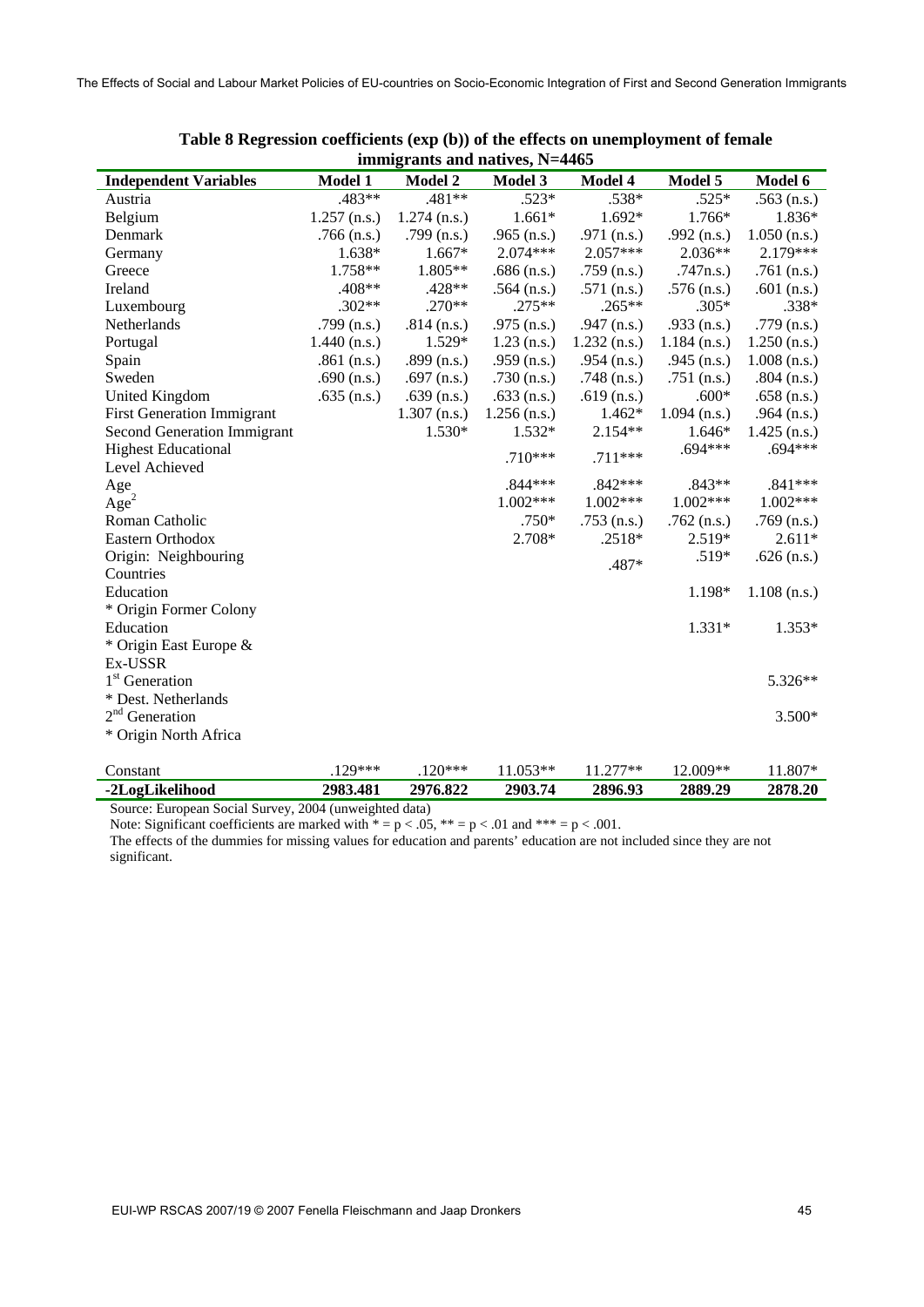| <b>Independent Variables</b>       | <b>Model 1</b> | <b>Model 2</b> | <b>Model 3</b>  | Model 4         | Model 6         |
|------------------------------------|----------------|----------------|-----------------|-----------------|-----------------|
| Austria                            | $1.132$ (n.s.) | $1.150$ (n.s.) | 4.084***        | 4.667***        | 4.476***        |
| Belgium                            | $1.164$ (n.s.) | $1.204$ (n.s.) | $-2.196$ (n.s.) | $-2.044$ (n.s.) | $-2.143$ (n.s.) |
| Denmark                            | $-.055$ (n.s.) | $-.179$ (n.s.) | $-6.059***$     | $-5.676***$     | $-5.708***$     |
| Germany                            | 2.883*         | 2.993*         | $-2.217$ (n.s.) | $-1.638$ (n.s.) | $-1.855$ (n.s.) |
| Greece                             | $-3.232*$      | $-3.137*$      | $-.275$ (n.s.)  | $.368$ (n.s.)   | $1.444$ (n.s.)  |
| Ireland                            | $1.839$ (n.s.) | $1.696$ (n.s.) | $1.837$ (n.s.)  | $2.233*$        | $2.242*$        |
| Luxembourg                         | $-.608$ (n.s.) | $.818$ (n.s.)  | 2.556*          | $2.594$ (n.s.)  | 4.466**         |
| Netherlands                        | 2.819*         | 2.872*         | $1.361$ (n.s.)  | $1.775$ (n.s.)  | $1.560$ (n.s.)  |
| Portugal                           | $-2.699*$      | $-2.928*$      | 6.369***        | 6.965***        | 7.107***        |
| Spain                              | $.474$ (n.s.)  | $.425$ (n.s.)  | 4.520***        | 5.012***        | 6.278***        |
| Sweden                             | .031 $(n.s.)$  | $.182$ (n.s.)  | $-1.705$ (n.s.) | $-1.332$ (n.s.) | $-1.637$ (n.s.) |
| <b>United Kingdom</b>              | $.055$ (n.s.)  | .094 $(n.s.)$  | $-1.311$ (n.s.) | $-.808$ (n.s.)  | $-1.003$ (n.s.) |
| <b>First Generation Immigrant</b>  |                | $-4.540***$    | $-4.621***$     | $-5.896***$     | $-1.592$ (n.s.) |
| <b>Second Generation Immigrant</b> |                | $-.702$ (n.s.) | $-1.423$ (n.s.) | $-3.596**$      | $-1.424$ (n.s.) |
| <b>Highest Educational</b>         |                |                | $6.6.18***$     | 6.638***        | 6.598***        |
| Level Achieved                     |                |                |                 |                 |                 |
| Highest Level of                   |                |                |                 |                 | 2.138***        |
| <b>Education Parents</b>           |                |                | $2.047***$      | 2.113***        |                 |
| <b>Parental Education Imputed</b>  |                |                | $-2.427$ (n.s.) | $-2.458*$       | $-2.715*$       |
| Age                                |                |                | n.s.            | n.s.            | n.s.            |
| Age <sup>2</sup>                   |                |                | $.001*$         | $.001*$         | .001 $(n.s.)$   |
| Origin: EU15+                      |                |                |                 | 2.824*          | 3.922*          |
| Origin: Eastern Europe             |                |                |                 | $-5.972**$      | $5.695$ (n.s.)  |
| & Former USSR                      |                |                |                 |                 |                 |
| Origin: North Africa               |                |                |                 | 9.714**         | 8.321**         |
| Origin: West Asia                  |                |                |                 | 6.997**         | 5.915*          |
| 1 <sup>st</sup> Generation Imm.    |                |                |                 |                 | $-19.483***$    |
| * Dest. Spain                      |                |                |                 |                 |                 |
| 1 <sup>st</sup> Generation Imm.    |                |                |                 |                 | $-11.484***$    |
| * Dest. Greece                     |                |                |                 |                 |                 |
| 1 <sup>st</sup> Generation Imm.    |                |                |                 |                 | $-9.439***$     |
| * Dest. Luxembourg                 |                |                |                 |                 |                 |
| 1 <sup>st</sup> Generation         |                |                |                 |                 | $-14.627**$     |
| * Origin East Europe & Ex-USSR     |                |                |                 |                 |                 |
| 1 <sup>st</sup> Generation         |                |                |                 |                 | $-6.307*$       |
| * Origin Sub-Saharan Africa        |                |                |                 |                 |                 |
| $2nd$ Generation                   |                |                |                 |                 | $-5.876**$      |
| * Origin Neighbouring Cntr.        |                |                |                 |                 |                 |
| Constant                           | 44.761***      | 45.151***      | 22.085***       | 21.410***       | 21.488***       |
| <b>Adjusted R2</b>                 | .010           | .015           | .254            | .259            | .272            |

| Table 9 Regression coefficients of the effects on occupational status (ISEI) of current |
|-----------------------------------------------------------------------------------------|
| occupation of female immigrants and natives, $N=4026$                                   |

Note: Significant coefficients are marked with  $* = p < .05$ ,  $* = p < .01$  and  $** = p < .001$ .

The effect of the dummy for missing values on education is not included since it is not significant.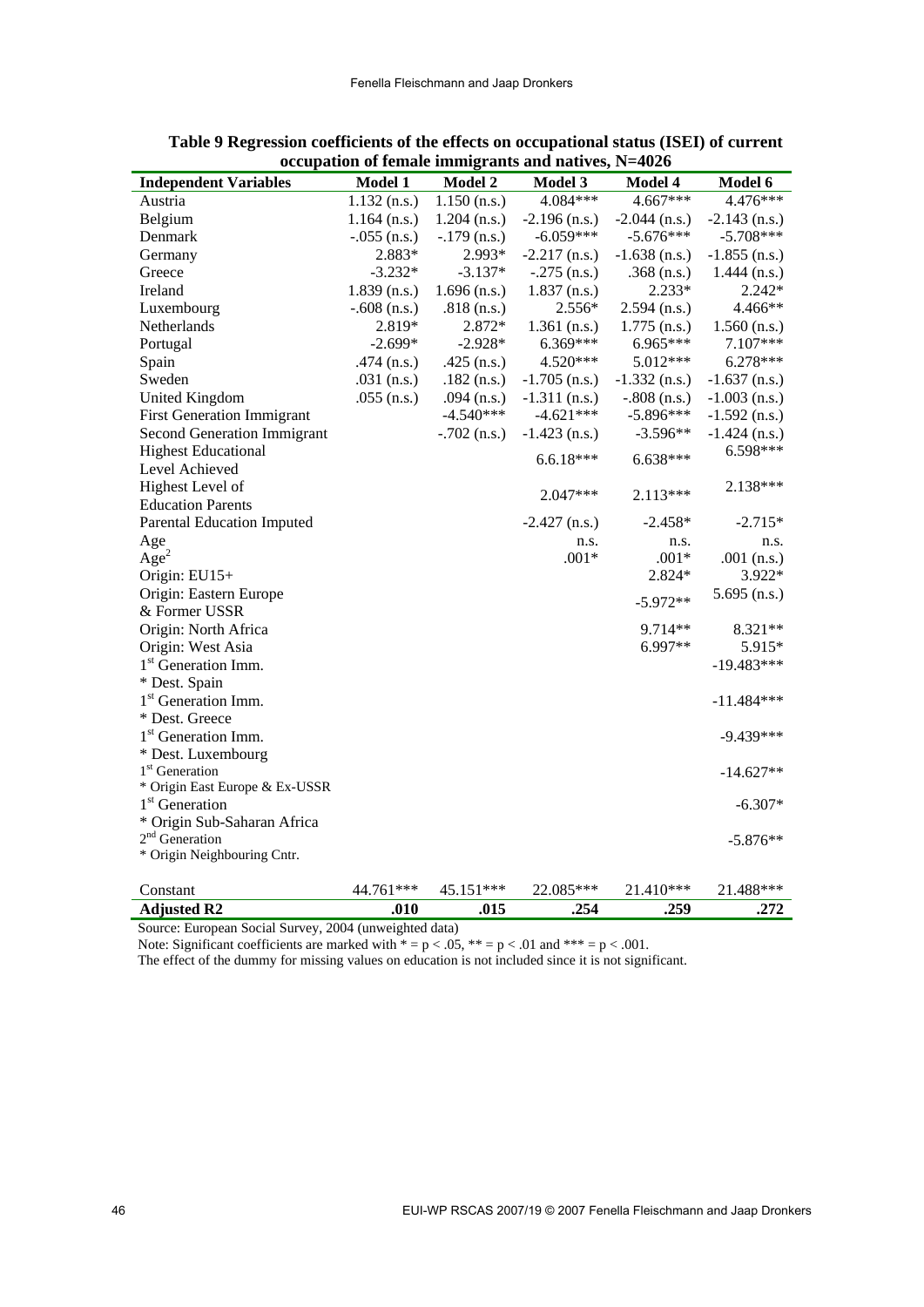| categories of female miningrams and natives, $19-3276$ |                |                |                |                |                |  |  |  |  |
|--------------------------------------------------------|----------------|----------------|----------------|----------------|----------------|--|--|--|--|
| <b>Independent Variables</b>                           | <b>Model 1</b> | <b>Model 2</b> | <b>Model 3</b> | <b>Model 4</b> | Model 5        |  |  |  |  |
| Austria                                                | .695*          | $.697*$        | $1.258$ (n.s.) | $1.265$ (n.s.) | $1.274$ (n.s.) |  |  |  |  |
| Belgium                                                | $.955$ (n.s.)  | .955 $(n.s.)$  | .589**         | .587**         | $.545**$       |  |  |  |  |
| Denmark                                                | $1.232$ (n.s.) | $1.230$ (n.s.) | $.700*$        | $.705*$        | $.700*$        |  |  |  |  |
| Germany                                                | .842 $(n.s.)$  | .848 $(n.s.)$  | $.516***$      | $.527***$      | .486***        |  |  |  |  |
| Greece                                                 | $.339***$      | $.344***$      | $.378***$      | .384***        | .383***        |  |  |  |  |
| Ireland                                                | $1.146$ (n.s.) | $1.140$ (n.s.) | $1.098$ (n.s.) | $1.109$ (n.s.) | $1.104$ (n.s.) |  |  |  |  |
| Luxembourg                                             | .771 $(n.s.)$  | .842 $(n.s.)$  | $1.055$ (n.s.) | $1.111$ (n.s.) | $1.148$ (n.s.) |  |  |  |  |
| Netherlands                                            | $1.751**$      | $1.762**$      | $1.615*$       | $1.631*$       | $1.631*$       |  |  |  |  |
| Portugal                                               | $.382***$      | $.381***$      | $1.311$ (n.s.) | $1.326$ (n.s.) | $1.322$ (n.s.) |  |  |  |  |
| Spain                                                  | $.785$ (n.s.)  | .790 $(n.s.)$  | $1.078$ (n.s.) | $1.105$ (n.s)  | $1.101$ (n.s.) |  |  |  |  |
| Sweden                                                 | $.888$ (n.s.)  | $.879$ (n.s.)  | $.744$ (n.s.)  | .749 $(n.s.)$  | .752 $(n.s.)$  |  |  |  |  |
| United Kingdom                                         | $.871$ (n.s.)  | $.872$ (n.s.)  | .919 $(n.s.)$  | .916 $(n.s.)$  | .919 $(n.s.)$  |  |  |  |  |
| <b>First Generation Immigrant</b>                      |                | $.757*$        | $.660*$        | $.154**$       | $.138**$       |  |  |  |  |
| <b>Second Generation Immigrant</b>                     |                | $.1028$ (n.s.) | .924 $(n.s.)$  | $1.443$ (n.s.) | $1.472$ (n.s.) |  |  |  |  |
| <b>Highest Educational</b>                             |                |                |                |                | 2.716***       |  |  |  |  |
| Level Achieved                                         |                |                | 2.788***       | $2.707***$     |                |  |  |  |  |
| <b>Parental Education</b>                              |                |                | $1.237***$     | $1.253***$     | 1.260***       |  |  |  |  |
| Age                                                    |                |                | $1.010*$       | 1.009*         | 1.009*         |  |  |  |  |
| Education                                              |                |                |                |                | 1.573*         |  |  |  |  |
| * 1 <sup>st</sup> Generation Immigrants                |                |                |                | 1.566*         |                |  |  |  |  |
| Education                                              |                |                |                |                | $.803*$        |  |  |  |  |
| $* 2nd$ Generation Immigrants                          |                |                |                | $.844$ (n.s.)  |                |  |  |  |  |
| 1 <sup>st</sup> Generation Imm.                        |                |                |                |                | 8.505*         |  |  |  |  |
| * Dest. Belgium                                        |                |                |                |                |                |  |  |  |  |
| 2 <sup>nd</sup> Generation Imm.                        |                |                |                |                | $3.150*$       |  |  |  |  |
| * Dest. Germany                                        |                |                |                |                |                |  |  |  |  |
|                                                        |                |                |                |                |                |  |  |  |  |
| Constant                                               | .947 $(n.s.)$  | .959 $(n.s.)$  | $.020***$      | $.021***$      | $.021***$      |  |  |  |  |
| -2LogLikelihood                                        | 5301.336       | 5296.376       | 4420.435       | 4410.375       | 4398.341       |  |  |  |  |

**Table 10 Regression coefficients (exp (b)) of the effects on reaching the highest EGP class categories of female immigrants and natives, N=3978** 

Source: European Social Survey, 2004 (unweighted data)

Note: Significant coefficients are marked with  $* = p < .05$ ,  $** = p < .01$  and  $*** = p < .001$ .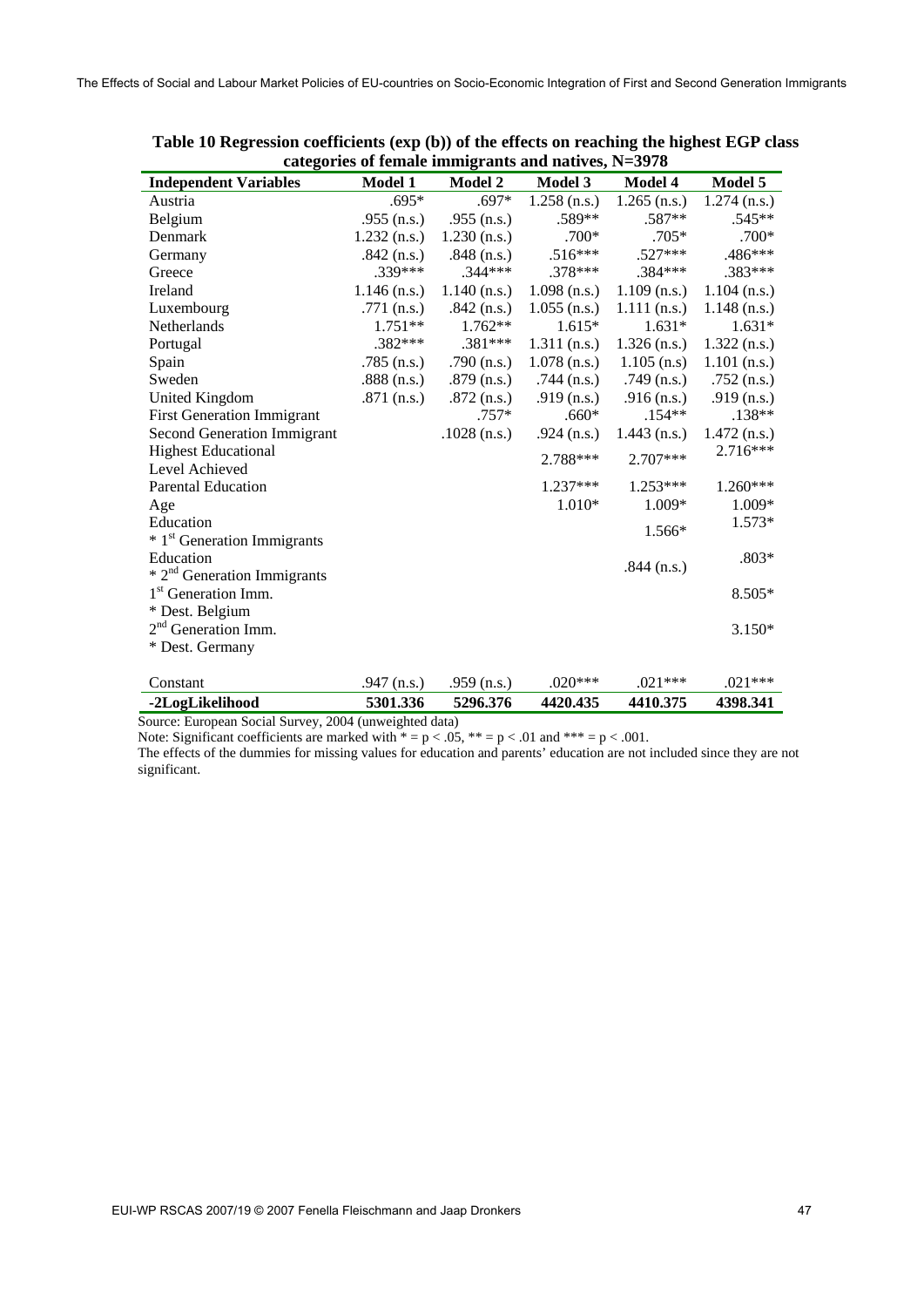|                                        |                | $1 - 1134$     |                |                |                |                |
|----------------------------------------|----------------|----------------|----------------|----------------|----------------|----------------|
| <b>Independent Variables</b>           | <b>Model 1</b> | <b>Model 2</b> | <b>Model 3</b> | Model 4        | Model 5        | Model 6        |
| Austria                                | $-.157*$       | $-.156*$       | $-.364***$     | $-.362***$     | $-.364***$     | $-.366***$     |
| Belgium                                | .377***        | .382***        | $.114$ (n.s.)  | $.117$ (n.s.)  | $.121*$        | $.121*$        |
| Denmark                                | .556***        | .551***        | $.113$ (n.s.)  | $.117$ (n.s.)  | $.120$ (n.s.)  | $.127*$        |
| Germany                                | .680***        | .683***        | .214***        | $.224***$      | $.225***$      | $.220***$      |
| Greece                                 | $-.040$ (n.s.) | $-.031$ (n.s.) | .073 $(n.s.)$  | .061 $(n.s.)$  | $.055$ (n.s.)  | $.122*$        |
| Ireland                                | $-.050$ (n.s.) | $-.051$ (n.s.) | $-.178**$      | $-182**$       | $-.190**$      | $-184**$       |
| Luxembourg                             | $.086$ (n.s.)  | $.133*$        | $-.109$ (n.s.) | $-.089$ (n.s.) | $-.081$ (n.s.) | $-.001$ (n.s.) |
| Netherlands                            | .403***        | .409***        | $.175**$       | $.168**$       | $.164**$       | $.168**$       |
| Portugal                               | $-.921***$     | $-919***$      | $-.901***$     | $-915***$      | $-.936***$     | $-.926***$     |
| Spain                                  | $-.309***$     | $-.303***$     | $-.351***$     | $-.355***$     | $-.363***$     | $-.365***$     |
| Sweden                                 | $.156*$        | $.161**$       | $-.037$ (n.s.) | $-.037$ (n.s.) | $-.047$ (n.s.) | $-.045$ (n.s.) |
| <b>United Kingdom</b>                  | .259***        | $.265**$       | $-.023$ (n.s.) | $-.041$ (n.s.) | $-.042$ (n.s.) | $-.047$ (n.s.) |
|                                        |                | $-.177***$     |                | $-.201***$     | $-415***$      | $-.389***$     |
| <b>First Generation Immigrant</b>      |                |                | $-.077$ (n.s.) |                |                |                |
| <b>Second Generation Immigrant</b>     |                | .050 $(n.s.)$  | $.053$ (n.s.)  | $-.076$ (n.s.) | $-.060$ (n.s.) | $.024$ (n.s.)  |
| Parents' Educational Level             |                |                | .248***        | $.244***$      | .234***        | .236***        |
| Parents Educational Level Imputed      |                |                | $-.291***$     | $-.295***$     | $-.305***$     | $-.302***$     |
| Age                                    |                |                | $.021*$        | $.021*$        | $.021*$        | $.021*$        |
| Age <sup>2</sup>                       |                |                | $.000**$       | $.000**$       | $.000**$       | $.000**$       |
| Roman Catholic                         |                |                | $.175***$      | $.173***$      | $.170***$      | .179***        |
| Protestant                             |                |                | $.174***$      | $.172***$      | $.173***$      | $.181***$      |
| Other Christian Religion               |                |                | .279***        | $.272***$      | .267***        | .258***        |
| Islam                                  |                |                | $-.172*$       | $-.146$ (n.s.) | $-.120$ (n.s.) | $-.095$ (n.s.) |
| <b>Intensity of Religious Practice</b> |                |                | $.019*$        | $.019*$        | $.020*$        | $.022**$       |
| Origin: Neighbouring Country           |                |                |                | .195**         | $.171**$       | .062 $(n.s.)$  |
| Origin: Sub-Saharan Africa             |                |                |                | .427**         | 1.058***       | 1.164***       |
| Origin: South Asia                     |                |                |                | .329*          | $.304*$        | .307*          |
| Origin: South-East Asia                |                |                |                | .456*          | $.423*$        | $.369$ (n.s.)  |
| Parents' Education                     |                |                |                |                | $.102***$      | $.080***$      |
| * 1 <sup>st</sup> Generation Imm.      |                |                |                |                |                |                |
| Parents' Education                     |                |                |                |                | $-.229***$     | $-.251***$     |
| * Origin Sub-Saharan Africa            |                |                |                |                |                |                |
| 1 <sup>st</sup> Generation Imm.        |                |                |                |                |                | $-.271**$      |
| * Dest. Luxembourg                     |                |                |                |                |                |                |
| 1 <sup>st</sup> Generation Imm.        |                |                |                |                |                | $-.497**$      |
| * Dest. Greece                         |                |                |                |                |                |                |
| 1 <sup>st</sup> Generation Imm.        |                |                |                |                |                | $.322**$       |
| * Origin Neighbouring Cntr.            |                |                |                |                |                |                |
| 1 <sup>st</sup> Generation Imm.        |                |                |                |                |                | .191 $(n.s.)$  |
| * Origin Former Colony                 |                |                |                |                |                |                |
| 1 <sup>st</sup> Generation Imm.        |                |                |                |                |                | .380*          |
| * Origin Eastern Europe & Ex-USSR      |                |                |                |                |                |                |
| 2 <sup>nd</sup> Generation Imm.        |                |                |                |                |                | $-.480*$       |
| * Dest. Greece                         |                |                |                |                |                |                |
| 2 <sup>nd</sup> Generation Imm.        |                |                |                |                |                | $-1.208**$     |
| * Dest. Portugal                       |                |                |                |                |                |                |
|                                        |                |                |                |                |                |                |
| Constant                               | $2.609***$     | $2.616***$     | 1.793***       | 1.808***       | 1.853***       | 1.798***       |
| R <sub>2</sub>                         | .129           | .131           | .267           | .269           | .271           | .275           |

**Table 11 Regression coefficients of the effects on Education of male immigrants and natives, N= 7152** 

Source: European Social Survey, 2004 (unweighted data)

Note: Significant coefficients are marked with  $* = p < .05$ ,  $* = p < .01$  and  $** = p < .001$ .

The effect of the dummy for missing values on education is not included since it is not significant.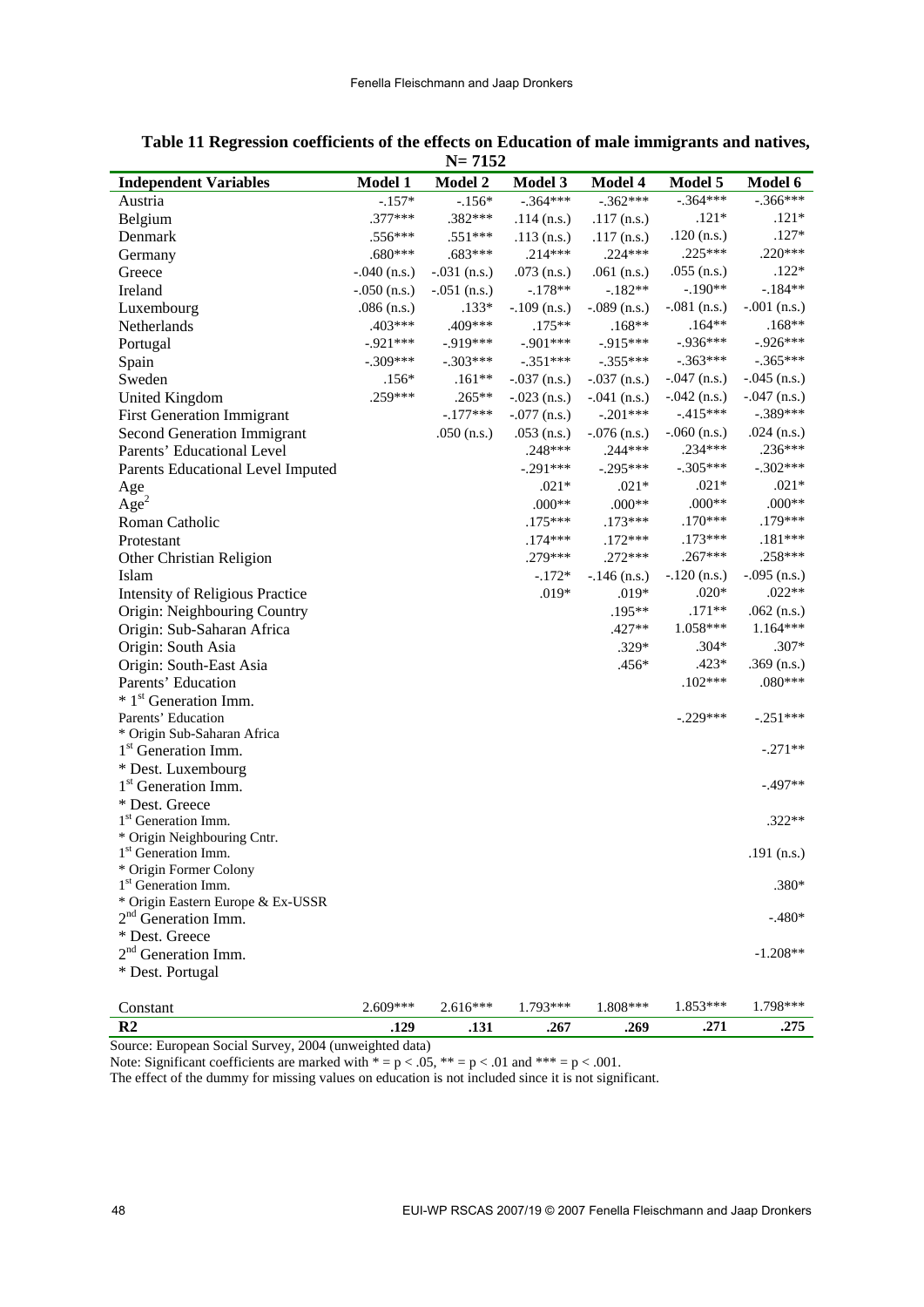|                                                          |               | $11dUVE3, 13-0JUZ$ |                |                |                |                |
|----------------------------------------------------------|---------------|--------------------|----------------|----------------|----------------|----------------|
| <b>Independent Variables</b>                             | Model 1       | <b>Model 2</b>     | <b>Model 3</b> | Model 4        | Model 5        | Model 6        |
| Austria                                                  | $-.441***$    | $-.440***$         | $-.546***$     | $-.546***$     | $-.546***$     | $-.555***$     |
| Belgium                                                  | .332***       | .323***            | .090 $(n.s.)$  | .091 $(n.s.)$  | .094 $(n.s.)$  | $.084$ (n.s.)  |
| Denmark                                                  | .488***       | .491***            | $-.011$ (n.s.) | $-.012$ (n.s.) | $-.004$ (n.s.) | $-.015$ (n.s.) |
| Germany                                                  | $.370***$     | $.373***$          | $-.108*$       | $-.108*$       | $-.091$ (n.s.) | $-.102$ (n.s.) |
| Greece                                                   | $-.279***$    | $-.275***$         | $-.107*$       | $-.109*$       | $-.113*$       | $-.132*$       |
| Ireland                                                  | .004 $(n.s.)$ | $.008$ (n.s.)      | $-.048$ (n.s.) | $-.050$ (n.s.) | $-.053$ (n.s.) | $-.066$ (n.s.) |
| Luxembourg                                               | $-.278***$    | $-.278***$         | $-.419***$     | $-.417***$     | $-.404***$     | $-319***$      |
| Netherlands                                              | $.118*$       | $.121*$            | $-.052$ (n.s.) | $-.052$ (n.s.) | $-.052$ (n.s.) | $-.064$ (n.s.) |
| Portugal                                                 | $-1.112***$   | $-1.107***$        | $-.957***$     | $-0.959***$    | $-.967***$     | $-.960***$     |
| Spain                                                    | $-.414***$    | $-.409***$         | $-.357***$     | $-.359***$     | $-.364***$     | $-.388***$     |
| Sweden                                                   | .197**        | .199**             | $.053$ (n.s.)  | .054 $(n.s.)$  | $.054$ (n.s.)  | $.036$ (n.s.)  |
| United Kingdom                                           | .010 $(n.s.)$ | .011 $(n.s.)$      | $-.295***$     | $-.297***$     | $-.299***$     | $-.344***$     |
| <b>First Generation Immigrant</b>                        |               | $-.005$ (n.s.)     | .007 $(n.s.)$  | .001 $(n.s.)$  | $-.192**$      | $-.113$ (n.s.) |
| <b>Second Generation Immigrant</b>                       |               | .050 $(n.s.)$      | $-.003$ (n.s.) | $-.010$ (n.s.) | .001 $(n.s.)$  | $-.060$ (n.s.) |
| Parents' Educational Level                               |               |                    | $.274***$      | $.273***$      | $.262***$      | $.262***$      |
|                                                          |               |                    |                |                |                | $-.222***$     |
| Parents Educational                                      |               |                    | $-.212***$     | $-.212***$     | $-.211***$     |                |
| Level Imputed                                            |               |                    |                |                |                |                |
| Age                                                      |               |                    | $.031**$       | $.031**$       | $.031**$       | $.032***$      |
| Age <sup>2</sup>                                         |               |                    | $-.001***$     | $-.001***$     | $-.001***$     | $-.001***$     |
| Roman Catholic                                           |               |                    | $.152***$      | $.153***$      | $.149***$      | $.145***$      |
| Protestant                                               |               |                    | .269***        | .268***        | $.269***$      | .269***        |
| Islam                                                    |               |                    | $-.494***$     | $-.493***$     | $-.466***$     | $-.543***$     |
| Jewish                                                   |               |                    | .706*          | .709*          | .706*          | .735*          |
| Other Christian Religion                                 |               |                    | $.181**$       | $.181**$       | $.186**$       | .183**         |
| <b>Intensity of Religious Practice</b>                   |               |                    | .019**         | .019**         | .019**         | .019**         |
| Origin: North America                                    |               |                    |                | $.426*$        | $.336$ (n.s.)  | .380 $(n.s.)$  |
| Parents' Education                                       |               |                    |                |                | $.091***$      | $.060**$       |
| * 1 <sup>st</sup> Generation Imm.                        |               |                    |                |                |                |                |
| Parents' Education                                       |               |                    |                |                | $-.071*$       | $-.060*$       |
| * Origin East Europe & Ex-USSR                           |               |                    |                |                |                |                |
| 1 <sup>st</sup> Generation Imm.                          |               |                    |                |                |                | $.321*$        |
| * Dest. UK                                               |               |                    |                |                |                |                |
| 1 <sup>st</sup> Generation Imm.                          |               |                    |                |                |                | $-.296**$      |
| * Dest. Luxembourg                                       |               |                    |                |                |                |                |
| 1 <sup>st</sup> Generation Imm.                          |               |                    |                |                |                | $-.359*$       |
| * Dest. France                                           |               |                    |                |                |                |                |
| 1 <sup>st</sup> Generation Imm.                          |               |                    |                |                |                | $-.432*$       |
| * Dest. Portugal                                         |               |                    |                |                |                |                |
| 1 <sup>st</sup> Generation Imm.                          |               |                    |                |                |                | $.168*$        |
| * Origin Neighbouring Cntr.                              |               |                    |                |                |                |                |
| 1 <sup>st</sup> Generation Imm.                          |               |                    |                |                |                | .480*          |
| * Origin South-East Asia                                 |               |                    |                |                |                |                |
| 2 <sup>nd</sup> Generation Imm.                          |               |                    |                |                |                | $.816*$        |
| * Dest. Spain                                            |               |                    |                |                |                |                |
| 2 <sup>nd</sup> Generation Imm.                          |               |                    |                |                |                | $.473*$        |
|                                                          |               |                    |                |                |                |                |
| * Origin North Africa<br>2 <sup>nd</sup> Generation Imm. |               |                    |                |                |                |                |
|                                                          |               |                    |                |                |                | $.606*$        |
| * Origin South Asia                                      |               |                    |                |                |                |                |
|                                                          |               |                    |                |                |                |                |
| Constant                                                 | 2.718***      | 2.713***           | 1.748***       | 1.753***       | 1.786***       | 1.785***       |
| R2                                                       | .143          | .143               | .313           | .313           | .315           | .318           |

| Table 12 Regression coefficients of the effects on Education of female immigrants and |  |                   |  |  |  |
|---------------------------------------------------------------------------------------|--|-------------------|--|--|--|
|                                                                                       |  | natives, $N=8362$ |  |  |  |

Note: Significant coefficients are marked with  $* = p < .05$ ,  $** = p < .01$  and  $*** = p < .001$ .

The effect of the dummy for missing values on education is not included since it is not significant.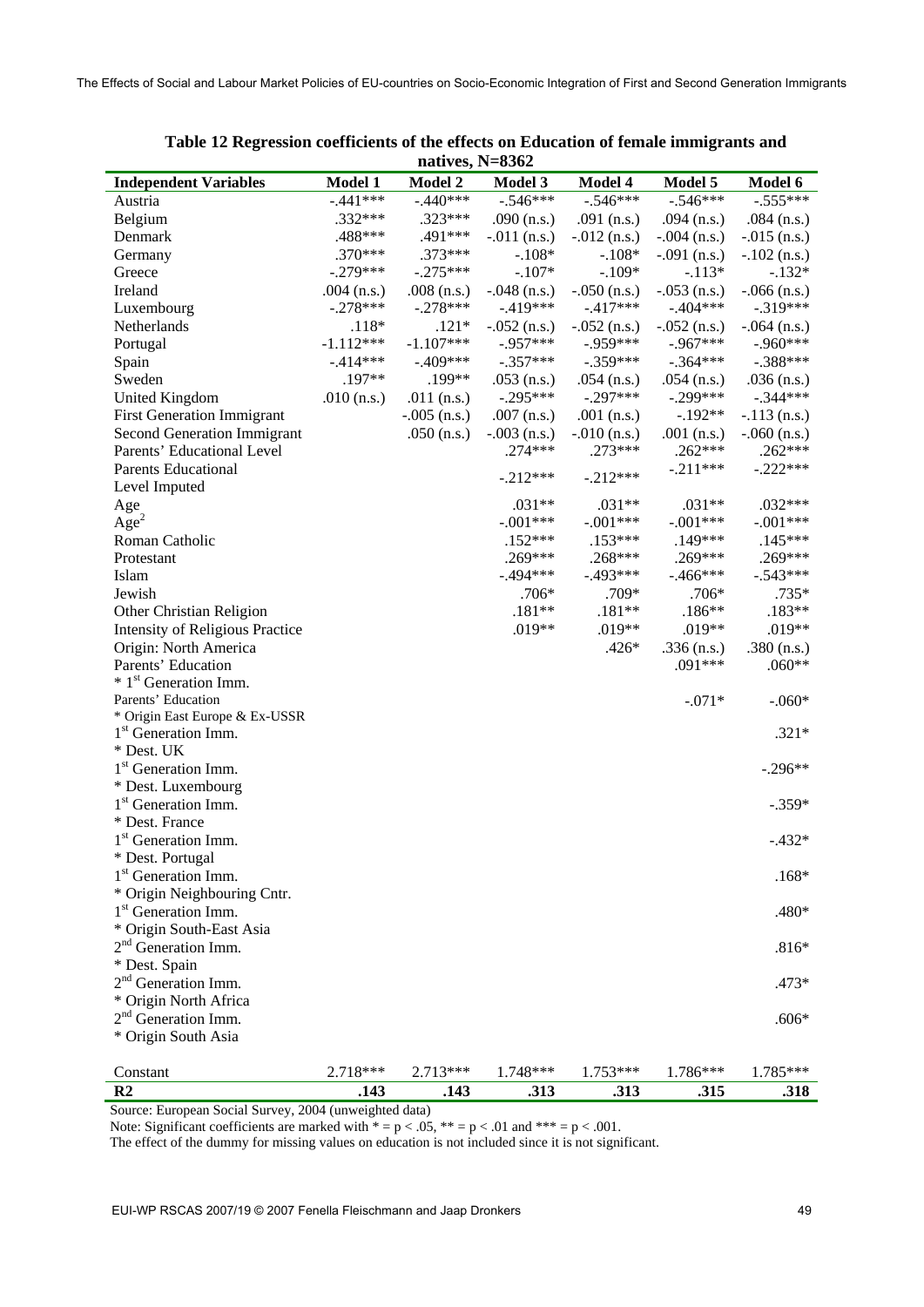**Table 13 Macro-characteristics in the five multi-level regressions of male immigrants: Coefficients, standard errors and improvement in model** 

**fit** 

|                    |                                             | <b>Labour market</b><br>participation | Unemployment              | <b>Occupational status</b><br>(ISEI) | <b>High EGP</b>         | <b>Education</b>        |
|--------------------|---------------------------------------------|---------------------------------------|---------------------------|--------------------------------------|-------------------------|-------------------------|
| <b>Destination</b> | <b>EII:</b> Labour market inclusion         | $-0.356(0.257)$ 2.10                  | $-0.120(0.447)4.091$      | 0.645(3.044)0.045                    | 0.104(0.582) 2.070      | 0.134(0.134)0.954       |
| <b>Effects</b>     | EII: Long-term residence rights             | $-0.339(0.347)0.76$                   | 0.022(0.537)0.279         | $-2.531(3.913)0.417$                 | $-0.572(0.714) -17.753$ | 0.077(0.174)0.181       |
|                    | <b>EII: Family reunification</b>            | $-0.190(0.357)0.37$                   | 0.016(0.559)0.275         | $-3.643(3.942)0.837$                 | $-0.463(0.742) - 7.419$ | 0.269(0.170)2.279       |
|                    | <b>EII: Naturalization</b>                  | $-0.569(0.465)$ 6.23                  | $0.575(0.915)$ 1.003      | 2.692 (4.843) 0.272                  | 1.406 (0.867) 30.204    | $0.548(0.190)$ 6.644    |
|                    | <b>EII: Anti-Discrimination</b>             | $-0.262(0.173)$ 1.19                  | $-0.043(0.303)$ 3.277     | 1.774(2.049)0.717                    | 0.324(0.402)21.338      | $0.133(0.094)$ 1.767    |
|                    | <b>EII: Total index score</b>               | $-0.490(0.342)$ 2.43                  | $-0.016(0.551)0.443$      | 0.515(3.828)0.018                    | $0.211(0.727)$ 6.486    | $0.260(0.165)$ 2.284    |
|                    | Liberal welfare regime                      | $-0.260(0.478)0.01$                   | $0.126(0.799) - 1.928$    | 5.011 (5.049) 0.852                  | 1.832(0.745)9.866       | $0.325(0.110)$ 7.381    |
|                    | Social-democratic welfare regime            | $0.489(0.294)$ 1.88                   | $-0.391(0.481)10.607$     | $3.173(2.883)$ $1.170$               | $-0.219(0.561)4.458$    | 0.070(0.132)0.271       |
|                    | Conservative welfare regime                 | $-0.542(0.250)8.68$                   | 0.297(0.303) 16.866       | $-2.753(2.795)0.917$                 | $-0.199(0.509) -1.666$  | $-0.170(0.089)3.002$    |
|                    | Southern welfare regime                     | $0.314(0.345)$ 2.29                   | $-0.258(0.399)$ 4.143     | $-2.906(3.525)0.577$                 | $0.570(0.750) - 1.921$  | $-0.166(0.154)$ 1.137   |
|                    | <b>Employment Protection Legislation</b>    | 0.136(0.212)0.65                      | $0.261(0.281) - 5.908$    | $-3.918(1.657)4.409$                 | $-0.766(0.306)$ 27.868  | $-0.100(0.058)$ 2.760   |
|                    | Size of the bottom of the labour market     | 0.027(0.023)0.01                      | $0.029(0.035)$ 4.576      | 0.234(0.320)0.422                    | 0.003(0.050)0.035       | $0.018(0.009)$ 2.902    |
|                    | GDP per capita in 1000 ppp                  | 0.000 $(0.010)$ $0.01$                | $0.012(0.020)$ $10.481$   | 0.101(0.133) 0.550                   | $0.027(0.030) -17.211$  | 0.005(0.006)0.786       |
|                    | <b>GINI</b> coefficient                     | $0.031(0.026)$ 7.98                   | $-0.030(0.038) 8.517$     | 0.012(0.311)0.001                    | $0.030(0.056)$ 19.052   | $0.013(0.012)$ 1.118    |
|                    | Presence of Left-wing parties in government | $-0.002(0.035)0.02$                   | $-0.026(0.036) -0.262$    | $-0.307(0.254)$ 1.376                | $-0.014(0.044)32.342$   | $-0.010(0.012)0.750$    |
|                    | Net migration rate                          | 0.000(0.032)0.02                      | $0.042(0.064)$ 9.561      | $-0.051(0.437)0.014$                 | $0.040(0.083) -15.491$  | 0.008 $(0.019)$ 0.150   |
| Origin             | GDP per capita in 1000 ppp                  | 0.001(0.008) 0.01                     | $-0.033(0.014)$ 17.909    | $0.192(0.055)$ 11.839                | $0.018(0.008)$ 1.595    | 0.000(0.002) 0.007      |
| <b>Effects</b>     | <b>GINI</b> coefficient                     | 0.003(0.005)0.20                      | $-0.015(0.009)$ 13.117    | 0.032(0.038)0.714                    | $-0.001(0.006)0.018$    | $-0.002(0.002)$ 1.200   |
|                    | Net migration rate                          | $-0.059(0.029)$ 13.27                 | $-0.020(0.051)4.971$      | 0.152(0.224)0.456                    | $-0.002(0.005)$ 3.526   | $0.002(0.001)$ 1.082    |
|                    | <b>Political stability</b>                  | $-0.019(0.011)$ 3.65                  | $-0.333(0.156)$ $102.461$ | $-0.041(0.102)0.163$                 | $-0.009(0.005)$ 18.178  | 0.000(0.002)0.098       |
|                    | <b>Political freedom</b>                    | $-0.018(0.005)21.86$                  | $0.019(0.010)$ $11.287$   | $-0.058(0.043)$ 1.791                | $0.011(0.008)$ 6.556    | $-0.001(0.002)0.082$    |
|                    | Civil rights                                | $-0.004(0.011)0.62$                   | 0.008(0.025)2.667         | $-0.089(0.90)0.978$                  | $-0.200$ (0.074) 3.073  | $-0.020(0.024)0.680$    |
|                    | <b>Status of political freedom</b>          | 0.038(0.027)0.01                      | $0.030(0.032)$ 11.498     | $-0.263(0.145)$ 2.134                | $-0.011(0.027)0.112$    | $-0.006(0.010) 0.385$   |
|                    | <b>Human Development Index</b>              | 0.001 $(0.002)$ 0.42                  | 0.008(0.003) 15.156       | $-0.028(0.016)3.074$                 | $-0.001(0.002) - 6.102$ | 0.001 $(0.001)$ $0.817$ |
|                    | <b>Prevalently Christian country</b>        | 0.009(0.190)0.01                      | $-0.358(0.320)$ 4.303     | 1.665 $(1.411)$ $1.340$              | $0.267(0.235) - 8.718$  | $-0.002(0.081)0.001$    |
|                    | <b>Prevalently Eastern-Orthodox country</b> | 0.045(0.314)0.13                      | $0.242$ (0.458) 0.736     | $-5.865(2.228)$ 6.684                | $-0.600(0.411)6.972$    | $-0.129(0.128)0.985$    |
|                    | <b>Prevalently Islamic country</b>          | $-0.179(0.232)0.01$                   | $-0.172(0.369) -3.622$    | $-0.435(1.731)0.062$                 | $-0.327(0.300) -12.012$ | 0.016(0.097)0.027       |

Source: European Social Survey (2004), unweighted data

Note: Every cell contains the following information: the size of the coefficient is printed in bold letters; standard errors are given in brackets, while the gain in -2 LogLikelihood that results from including the specific indicator is given in italics.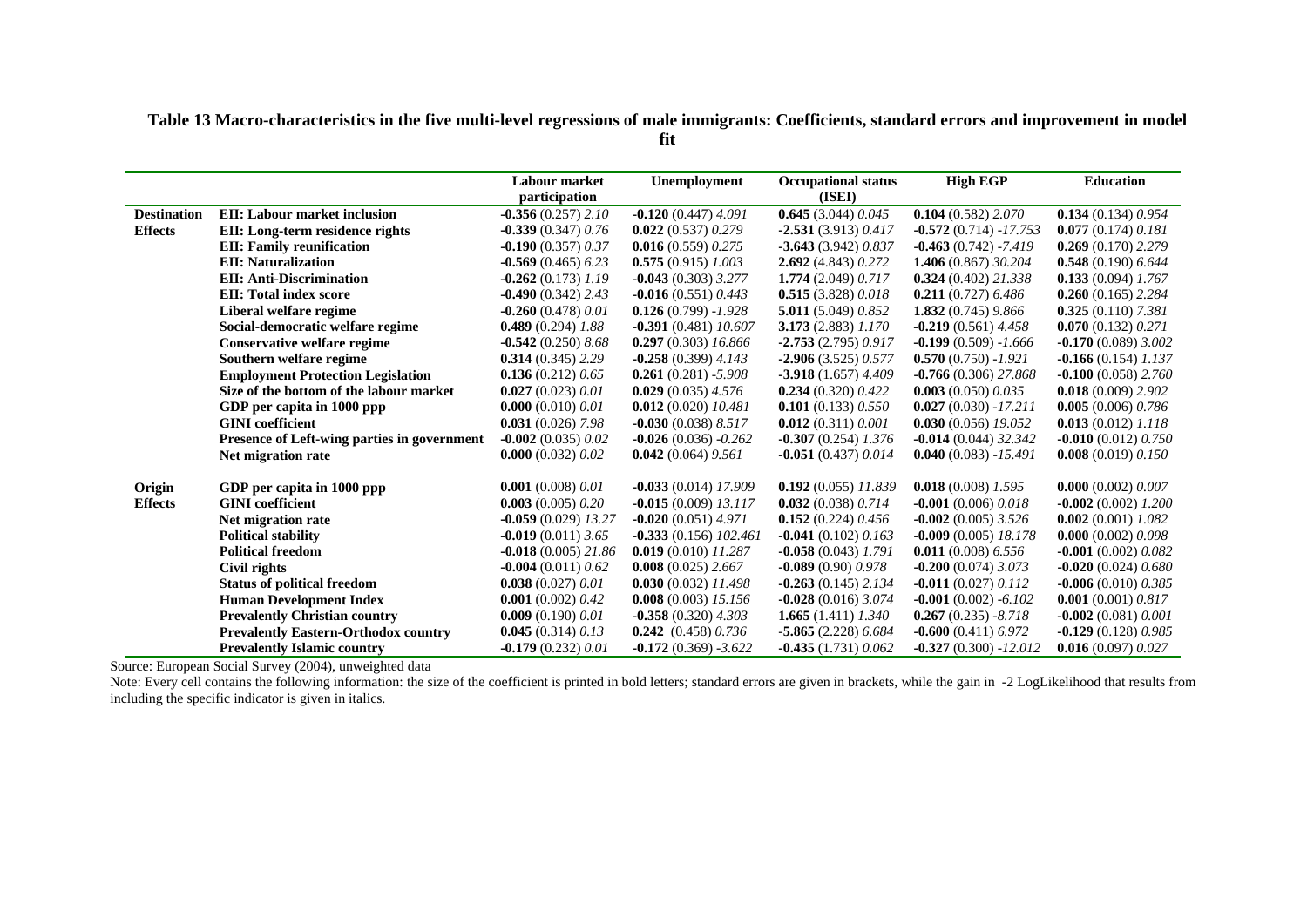|                                        | <b>Model 1</b> | <b>Model 2</b> | $1100$ (table commutes on rond $m_{\rm H}$ page)<br><b>Model 3</b> | Model 6  | <b>Model 7</b> | <b>Model 8</b> | Model 9  | Model 10 |
|----------------------------------------|----------------|----------------|--------------------------------------------------------------------|----------|----------------|----------------|----------|----------|
| Mean labour market participation of    | 6.098          | 6.160          | 6.178                                                              | 3.529    | 5.640          | 3.088          | 2.032    |          |
| male natives                           | (1.079)        | (1.112)        | (1.116)                                                            | (1.955)  | (1.101)        | (1.900)        | (1.883)  |          |
| $2nd$ generation immigrants            | $-0.004$       | 0.083          | 0.082                                                              | 0.134    | 0.127          | 0.186          | 0.122    |          |
|                                        |                |                |                                                                    |          |                |                |          |          |
|                                        | (0.196)        | (0.208)        | (0.208)                                                            | (0.209)  | (0.208)        | (0.210)        | (0.210)  |          |
| One native, one immigrant parent       | $-0.129$       | $-0.102$       | $-0.083$                                                           | $-0.075$ | $-0.049$       | $-0.043$       | $-0.132$ |          |
|                                        | (0.195)        | (0.205)        | (0.503)                                                            | (0.505)  | (0.505)        | (0.507)        | (0.512)  |          |
| Speaking minority language at home     | 0.116          | 0.148          | 0.255                                                              | 0.320    | 0.371          | 0.425          | 0.340    |          |
|                                        | (0.184)        | (0.198)        | (0.454)                                                            | (0.456)  | (0.453)        | (0.455)        | (0.447)  |          |
| Citizenship of the destination country | 0.098          | 0.108          | 0.111                                                              | 0.081    | 0.054          | 0.023          | 0.108    |          |
|                                        | (0.178)        | (0.185)        | (0.186)                                                            | (0.187)  | (0.186)        | (0.187)        | (0.190)  |          |
| Age                                    |                | 0.392          | 0.391                                                              | 0.402    | 0.408          | 0.419          | 0.423    | 0.427    |
|                                        |                | (0.062)        | (0.062)                                                            | (0.062)  | (0.063)        | (0.063)        | (0.064)  | (0.061)  |
| Age <sup>2</sup>                       |                | $-0.005$       | $-0.005$                                                           | $-0.005$ | $-0.005$       | $-0.005$       | $-0.005$ | $-0.005$ |
|                                        |                | (0.001)        | (0.001)                                                            | (0.001)  | (0.001)        | (0.001)        | (0.001)  | (0.001)  |
| Highest level of education             |                | $-0.133$       | 0.152                                                              | 0.157    | 0.174          | 0.178          | 0.162    |          |
|                                        |                | (0.075)        | (0.110)                                                            | (0.111)  | (0.111)        | (0.111)        | (0.112)  |          |
| Education imputed                      |                | 0.364          | 0.368                                                              | 0.004    | 0.350          | 0.012          | $-0.025$ |          |
|                                        |                | (0.358)        | (0.359)                                                            | (0.425)  | (0.356)        | (0.418)        | (0.425)  |          |
| Parental education                     |                | $-0.133$       | $-0.134$                                                           | $-0.145$ | $-0.138$       | $-0.150$       | $-0.142$ | $-0.125$ |
|                                        |                | (0.049)        | (0.049)                                                            | (0.050)  | (0.050)        | (0.050)        | (0.050)  | (0.042)  |
| Parental education imputed             |                | 0.322          | 0.331                                                              | 0.309    | 0.329          | 0.307          | 0.300    |          |
|                                        |                | (0.349)        | (0.352)                                                            | (0.352)  | (0.352)        | (0.354)        | (0.358)  |          |
| Number of children                     |                | 0.078          | 0.078                                                              | 0.077    | 0.071          | 0.070          | 0.091    |          |
|                                        |                | (0.060)        | (0.060)                                                            | (0.060)  | (0.061)        | (0.061)        | (0.061)  |          |
| No religion                            |                | $-0.175$       | $-0.171$                                                           | $-0.182$ | $-0.166$       | $-0.177$       | $-0.129$ |          |
|                                        |                | (0.183)        | (0.184)                                                            | (0.183)  | (0.184)        | (0.184)        | (0.184)  |          |
| Islam                                  |                | $-0.490$       | $-0.427$                                                           | $-0.431$ | $-0.432$       | $-0.439$       | $-0.086$ |          |
|                                        |                | (0.265)        | (0.576)                                                            | (0.573)  | (0.576)        | (0.573)        | (0.583)  |          |
|                                        |                | 0.007          | 0.007                                                              | 0.008    | 0.013          | 0.015          | 0.022    |          |
| Religiosity                            |                |                |                                                                    |          |                |                |          |          |
|                                        |                | (0.031)        | (0.031)                                                            | (0.031)  | (0.031)        | (0.031)        | (0.031)  |          |
| Intensity of religious practice        |                | $-0.043$       | $-0.032$                                                           | $-0.027$ | $-0.033$       | $-0.016$       | $-0.026$ |          |
|                                        |                | (0.057)        | (0.057)                                                            | (0.058)  | (0.057)        | (0.058)        | (0.058)  |          |
| Education * One native, one immigrant  |                |                | $-0.007$                                                           | $-0.018$ | $-0.018$       | $-0.031$       | $-0.027$ |          |
| parent                                 |                |                | (0.158)                                                            | (0.159)  | (0.159)        | (0.160)        | (0.160)  |          |
| Education * Speaking minority          |                |                | $-0.042$                                                           | $-0.052$ | $-0.069$       | $-0.077$       | $-0.044$ |          |
| language at home                       |                |                | (0.158)                                                            | (0.158)  | (0.158)        | (0.159)        | (0.156)  |          |
| Education * Islam                      |                |                | $-0.027$                                                           | $-0.022$ | $-0.010$       | $-0.003$       | $-0.005$ |          |
|                                        |                |                | (0.214)                                                            | (0.213)  | (0.215)        | (0.214)        | (0.213)  |          |

**Table 14 Coefficients (and standard errors) of the multi-level logistic regression of labour market participation of male immigrants N=1188 (table continues on following page)**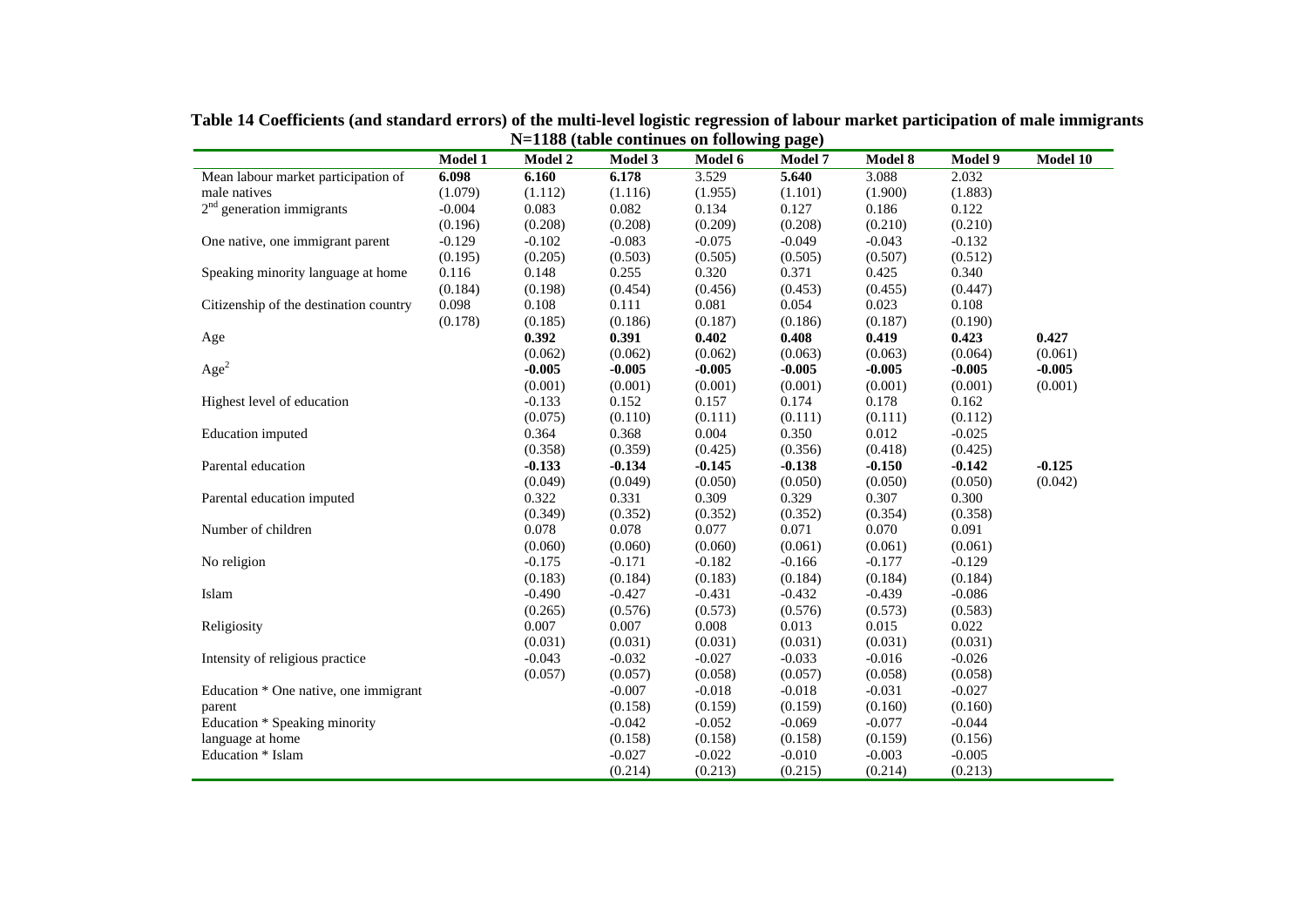| <b>Table 14 continued</b>         |                |                |           |          |           |                |                  |          |  |  |
|-----------------------------------|----------------|----------------|-----------|----------|-----------|----------------|------------------|----------|--|--|
|                                   | <b>Model 1</b> | <b>Model 2</b> | Model 3   | Model 6  | Model 7   | <b>Model 8</b> | <b>Model 9</b>   | Model 10 |  |  |
| EII: Naturalization               |                |                |           | 0.147    |           | 0.149          | 0.567            | 0.870    |  |  |
|                                   |                |                |           | (0.573)  |           | (0.554)        | (0.583)          | (0.413)  |  |  |
| Destination: Conservative welfare |                |                |           | $-0.546$ |           | $-0.548$       | $-0.693$         | $-0.924$ |  |  |
| regime                            |                |                |           | (0.303)  |           | (0.293)        | (0.293)          | (0.201)  |  |  |
| Destination: GINI coefficient     |                |                |           | 0.025    |           | 0.020          | 0.043            | 0.051    |  |  |
|                                   |                |                |           | (0.027)  |           | (0.027)        | (0.027)          | (0.022)  |  |  |
| Origin: Net migration rate        |                |                |           |          | $-0.063$  | $-0.061$       | $-0.085$         | $-0.091$ |  |  |
|                                   |                |                |           |          | (0.029)   | (0.029)        | (0.030)          | (0.029)  |  |  |
| Origin: Political freedom         |                |                |           |          | $-0.019$  | $-0.019$       | $-0.016$         | $-0.017$ |  |  |
|                                   |                |                |           |          | (0.005)   | (0.005)        | (0.005)          | (0.005)  |  |  |
| Origin: EU15+                     |                |                |           |          |           |                | 0.605            | 0.612    |  |  |
|                                   |                |                |           |          |           |                | (0.272)          | (0.191)  |  |  |
| Origin: Neighbouring countries    |                |                |           |          |           |                | 0.248            |          |  |  |
| Origin: Former colony/territory   |                |                |           |          |           |                | (0.200)<br>0.085 |          |  |  |
|                                   |                |                |           |          |           |                | (0.222)          |          |  |  |
| Origin: Post-socialist countries  |                |                |           |          |           |                | 0.672            | 0.716    |  |  |
|                                   |                |                |           |          |           |                | (0.248)          | (0.225)  |  |  |
|                                   |                |                |           |          |           |                |                  |          |  |  |
| Constant                          | $-3.723$       | $-10.956$      | $-11.014$ | $-9.675$ | $-10.839$ | $-9.425$       | $-9.781$         | $-7.879$ |  |  |
|                                   | (0.842)        | (1.639)        | (1.653)   | (2.023)  | (1.653)   | (2.001)        | (2.007)          | (1.455)  |  |  |
| $V_{0kl}$                         | 0.010          | 0.000          | 0.001     | 0.000    | 0.000     | 0.000          | 0.000            | 0.0000   |  |  |
|                                   | (0.034)        | (0.000)        | (0.031)   | (0.000)  | (0.000)   | (0.000)        | (0.000)          | (0.000)  |  |  |
| $U_{0ikl}$                        | 0.134          | 0.146          | 0.144     | 0.115    | 0.089     | 0.064          | 0.000            | 0.000    |  |  |
|                                   | (0.092)        | (0.099)        | (0.098)   | (0.086)  | (0.080)   | (0.072)        | (0.000)          | (0.000)  |  |  |
|                                   |                |                |           |          |           |                |                  |          |  |  |
| -2LogLikelihood                   | 1338.67        | 1202.69        | 1203.06   | 1190.15  | 1167.49   | 1155.75        | 1137.81          | 1139.62  |  |  |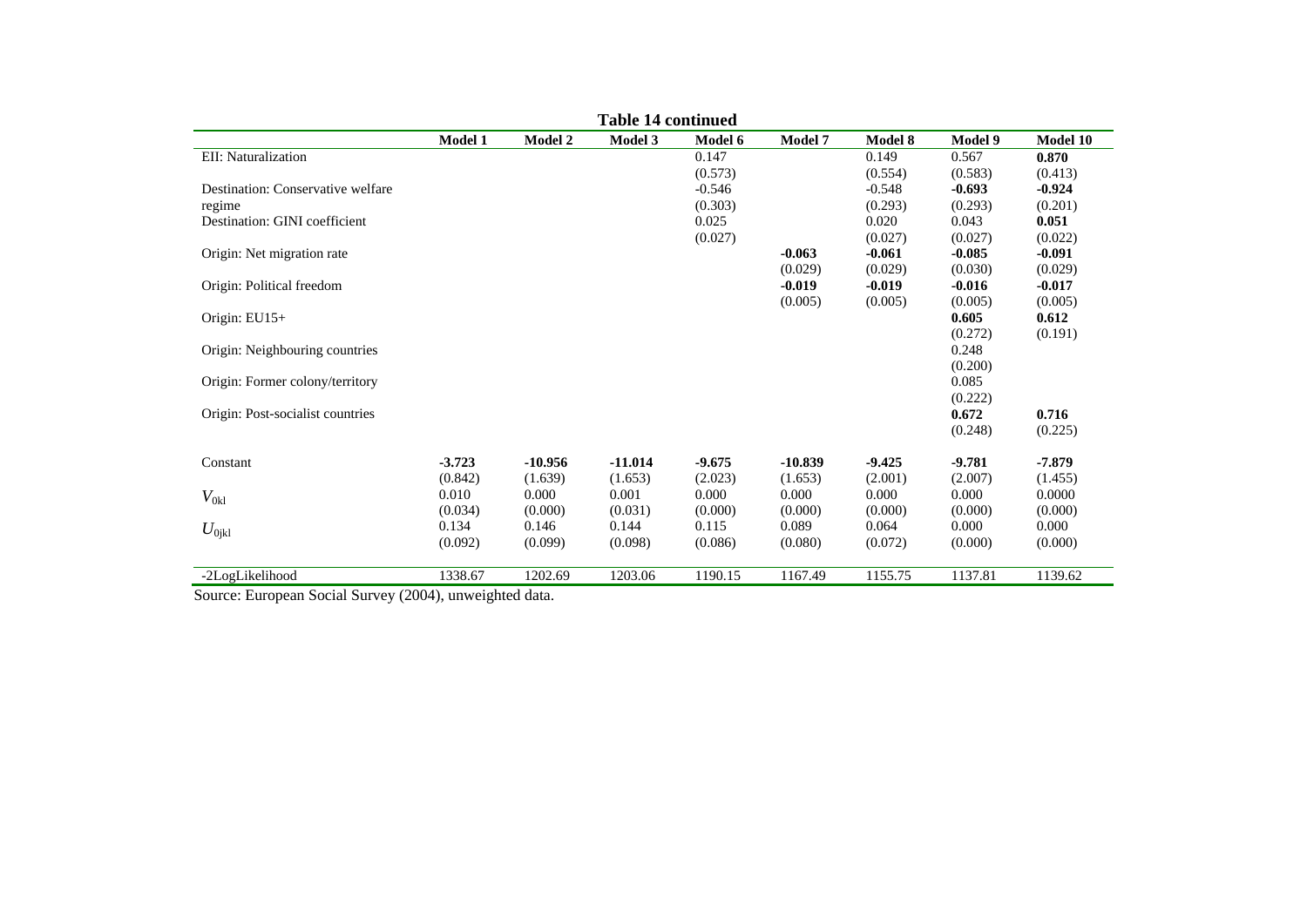|                                        | Model 1 | <b>Model 2</b> | Model 3  | Model 6  | Model 7  | Model 8  | Model 9  | Model 10 |
|----------------------------------------|---------|----------------|----------|----------|----------|----------|----------|----------|
| Mean unemployment of male natives      | 13.626  | 16.276         | 16.378   | 16.362   | 13.813   | 15.486   | 12.954   | 13.947   |
|                                        | (3.226) | (3.551)        | (3.584)  | (5.213)  | (3.764)  | (5.329)  | (5.858)  | (3.386)  |
| $2nd$ generation immigrants            | 0.008   | 0.003          | 0.024    | $-0.004$ | 0.035    | 0.011    | 0.029    |          |
|                                        | (0.364) | (0.368)        | (0.369)  | (0.371)  | (0.373)  | (0.374)  | (0.380)  |          |
| One native, one immigrant parent       | 0.175   | 0.286          | 1.945    | 1.936    | 2.216    | 2.242    | 2.370    | 2.112    |
|                                        | (0.350) | (0.373)        | (0.892)  | (0.897)  | (0.903)  | (0.920)  | (0.928)  | (0.787)  |
| Speaking minority language at home     | 0.341   | 0.169          | $-0.223$ | $-0.279$ | $-0.251$ | $-0.309$ | $-0.466$ |          |
|                                        | (0.312) | (0.328)        | (0.844)  | (0.848)  | (0.871)  | (0.871)  | (0.878)  |          |
| Citizenship of the destination country | 0.192   | 0.330          | 0.256    | 0.253    | 0.214    | 0.144    | 0.142    | 0.096    |
|                                        | (0.316) | (0.337)        | (0.340)  | (0.356)  | (0.349)  | (0.373)  | (0.381)  | (0.310)  |
| Age                                    |         | $-0.164$       | $-0.175$ | $-0.185$ | $-0.187$ | $-0.201$ | $-0.223$ |          |
|                                        |         | (0.122)        | (0.124)  | (0.125)  | (0.125)  | (0.127)  | (0.129)  |          |
| Age <sup>2</sup>                       |         | 0.001          | 0.002    | 0.002    | 0.002    | 0.002    | 0.002    |          |
|                                        |         | (0.001)        | (0.002)  | (0.002)  | (0.002)  | (0.002)  | (0.002)  |          |
| Highest level of education             |         | $-0.220$       | 0.016    | $-0.005$ | 0.050    | 0.018    | 0.030    | 0.044    |
|                                        |         | (0.136)        | (0.222)  | (0.224)  | (0.223)  | (0.226)  | (0.230)  | (0.169)  |
| Education imputed                      |         | 0.134          | 0.120    | 0.191    | 0.156    | 0.275    | 0.274    |          |
|                                        |         | (0.428)        | (0.433)  | (0.642)  | (0.445)  | (0.672)  | (0.758)  |          |
| Parental education                     |         | $-0.001$       | $-0.001$ | 0.006    | $-0.006$ | $-0.013$ | $-0.021$ |          |
|                                        |         | (0.096)        | (0.094)  | (0.097)  | (0.094)  | (0.098)  | (0.099)  |          |
| Parental education imputed             |         | 1.203          | 1.092    | 1.085    | 1.175    | 1.160    | 1.222    | 1.036    |
|                                        |         | (0.425)        | (0.439)  | (0.445)  | (0.444)  | (0.450)  | (0.457)  | (0.423)  |
| Number of children                     |         | 0.170          | 0.203    | 0.204    | 0.203    | 0.197    | 0.192    |          |
|                                        |         | (0.106)        | (0.107)  | (0.108)  | (0.110)  | (0.111)  | (0.113)  |          |
| No religion                            |         | $-0.114$       | $-0.164$ | $-0.120$ | $-0.167$ | $-0.137$ | $-0.090$ |          |
|                                        |         | (0.343)        | (0.347)  | (0.359)  | (0.349)  | (0.358)  | (0.324)  |          |
| Islam                                  |         | 0.527          | 1.856    | 1.870    | 1.765    | 1.738    | 1.904    | 1.746    |
|                                        |         | (0.388)        | (0.917)  | (0.920)  | (0.941)  | (0.940)  | (0.958)  | (0.865)  |
| Religiosity                            |         | 0.024          | 0.014    | 0.016    | $-0.010$ | $-0.006$ | 0.002    |          |
|                                        |         | (0.058)        | (0.059)  | (0.060)  | (0.060)  | (0.060)  | (0.061)  |          |
| Intensity of religious practice        |         | 0.113          | 0.098    | 0.091    | 0.105    | 0.099    | 0.101    |          |
|                                        |         | (0.102)        | (0.103)  | (0.103)  | (0.104)  | (0.105)  | (0.105)  |          |
| Education * One native, one immigrant  |         |                | $-0.617$ | $-0.603$ | $-0.650$ | $-0.639$ | $-0.638$ | $-0.604$ |
| parent                                 |         |                | (0.297)  | (0.299)  | (0.296)  | (0.298)  | (0.303)  | (0.267)  |
| Education * Speaking minority          |         |                | 0.178    | 0.200    | 0.164    | 0.181    | 0.196    |          |
| language at home                       |         |                | (0.299)  | (0.300)  | (0.308)  | (0.308)  | (0.308)  |          |
| Education * Islam                      |         |                | $-0.576$ | $-0.584$ | $-0.649$ | $-0.661$ | $-0.689$ | $-0.491$ |
|                                        |         |                | (0.376)  | (0.369)  | (0.377)  | (0.378)  | (0.375)  | (0.343)  |

**Table 15 Coefficients (and standard errors) of the multi-level logistic regression of unemployment of male immigrants, N=799 (table continues on next page)**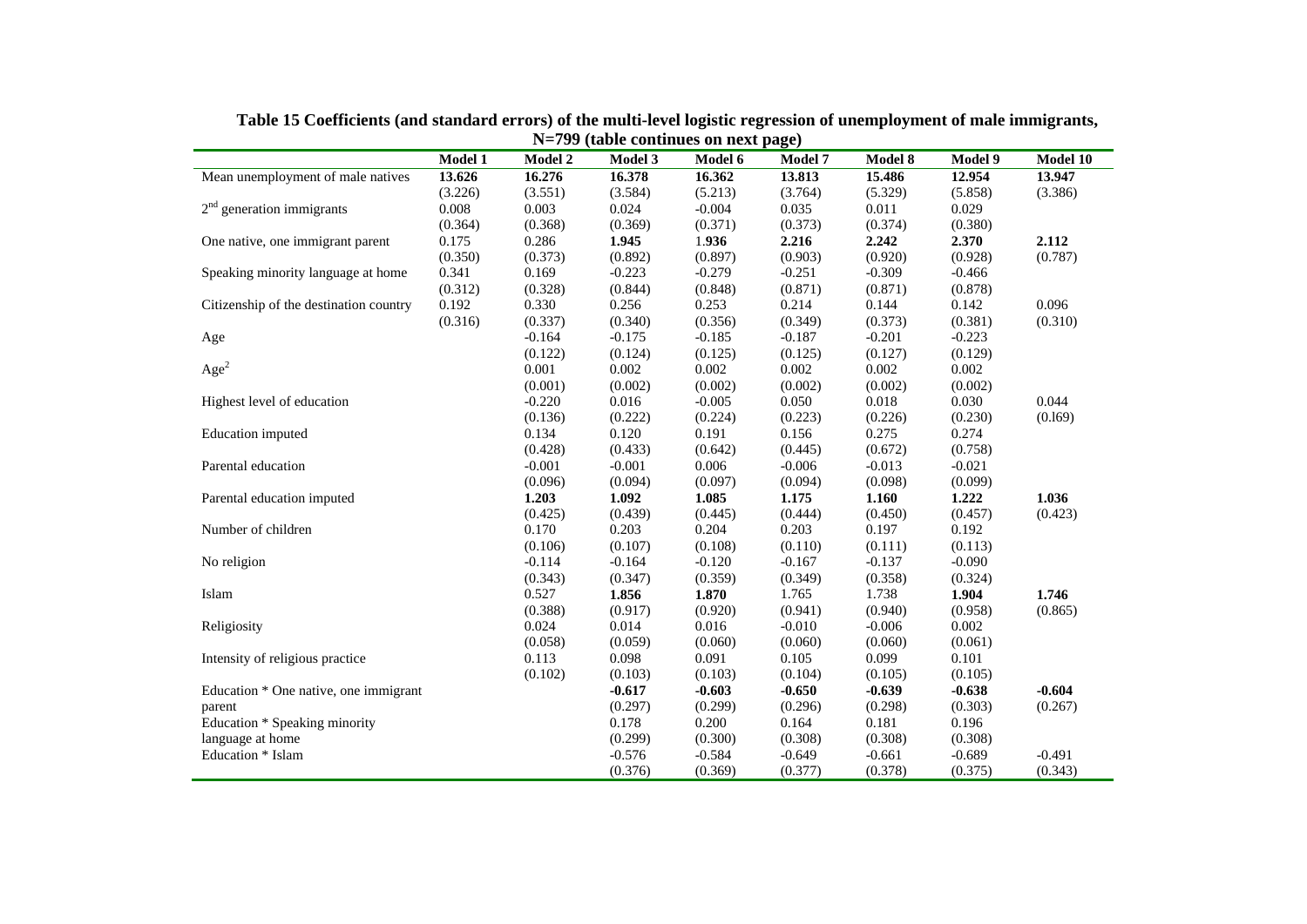|                                     |          |                | Table 15 (continued) |            |            |           |            |          |
|-------------------------------------|----------|----------------|----------------------|------------|------------|-----------|------------|----------|
|                                     | Model 1  | <b>Model 2</b> | Model 3              | Model 6    | Model 7    | Model 8   | Model 9    | Model 10 |
| Destination: Social-Democratic      |          |                |                      | $-0.229$   |            | $-0.063$  | $-0.056$   |          |
| Welfare Regime                      |          |                |                      | (0.674)    |            | (0.704)   | (0.735)    |          |
| Destination: Conservative Welfare   |          |                |                      | 0.174      |            | 0.216     | 0.134      |          |
| Regime                              |          |                |                      | (0.575)    |            | (0.592)   | (0.648)    |          |
| Destination: GDP per capita in 1000 |          |                |                      | 0.004      |            | 0.015     | 0.010      |          |
| ppp                                 |          |                |                      | (0.031)    |            | (0.032)   | (0.033)    |          |
| Origin: GINI coefficient            |          |                |                      |            | $-0.019$   | $-0.018$  | $-0.013$   |          |
|                                     |          |                |                      |            | (0.009)    | (0.009)   | (0.010)    |          |
| Origin: Human Development Index     |          |                |                      |            | 0.005      | 0.006     | 0.008      |          |
|                                     |          |                |                      |            | (0.005)    | (0.005)   | (0.007)    |          |
| Origin: Political stability         |          |                |                      |            | $-0.221$   | $-0.239$  | $-0.153$   |          |
|                                     |          |                |                      |            | (0.229)    | (0.249)   | (0.252)    |          |
| Origin: EU15+                       |          |                |                      |            |            |           | 0.328      |          |
|                                     |          |                |                      |            |            |           | (0.725)    |          |
| Origin: Neighbouring countries      |          |                |                      |            |            |           | $-0.573$   | $-0.803$ |
|                                     |          |                |                      |            |            |           | (0.378)    | (0.303)  |
| Origin: Former colony/territory     |          |                |                      |            |            |           | $-0.055$   |          |
|                                     |          |                |                      |            |            |           | (0.392)    |          |
| Origin: Post-socialist countries    |          |                |                      |            |            |           | 0.698      |          |
|                                     |          |                |                      |            |            |           | (0.506)    |          |
|                                     |          |                |                      |            |            |           |            |          |
| Constant                            | $-3.606$ | $-0.334$       | $-0.512$             | $-0.413$   | 0.138      | $-0.090$  | 0.118      | $-3.582$ |
|                                     | (0.358)  | (2.484)        | (2.543)              | (2.706)    | (2.659)    | (2.853)   | (3.011)    | (0.539)  |
| $V_{0kl}$                           | 0.000    | 0.000          | 0.000                | 0.000      | 0.000      | 0.000     | 0.000      | 0.000    |
|                                     | (0.000)  | (0.000)        | (0.000)              | (0.000)    | (0.000)    | (0.000)   | (0.000)    | (0.000)  |
| $U_{0\rm jkl}$                      | 0.000    | 0.000          | 0.000                | 0.000      | 0.000      | 0.000     | 0.000      | 0.000    |
|                                     | (0.000)  | (0.000)        | (0.000)              | (0.000)    | (0.000)    | (0.000)   | (0.000)    | (0.000)  |
| -2LogLikelihood                     | 120.117  | 11.541         | $-42.7346$           | $-60.2713$ | $-132.611$ | $-152.51$ | $-120.198$ | 1.536    |
|                                     |          |                |                      |            |            |           |            |          |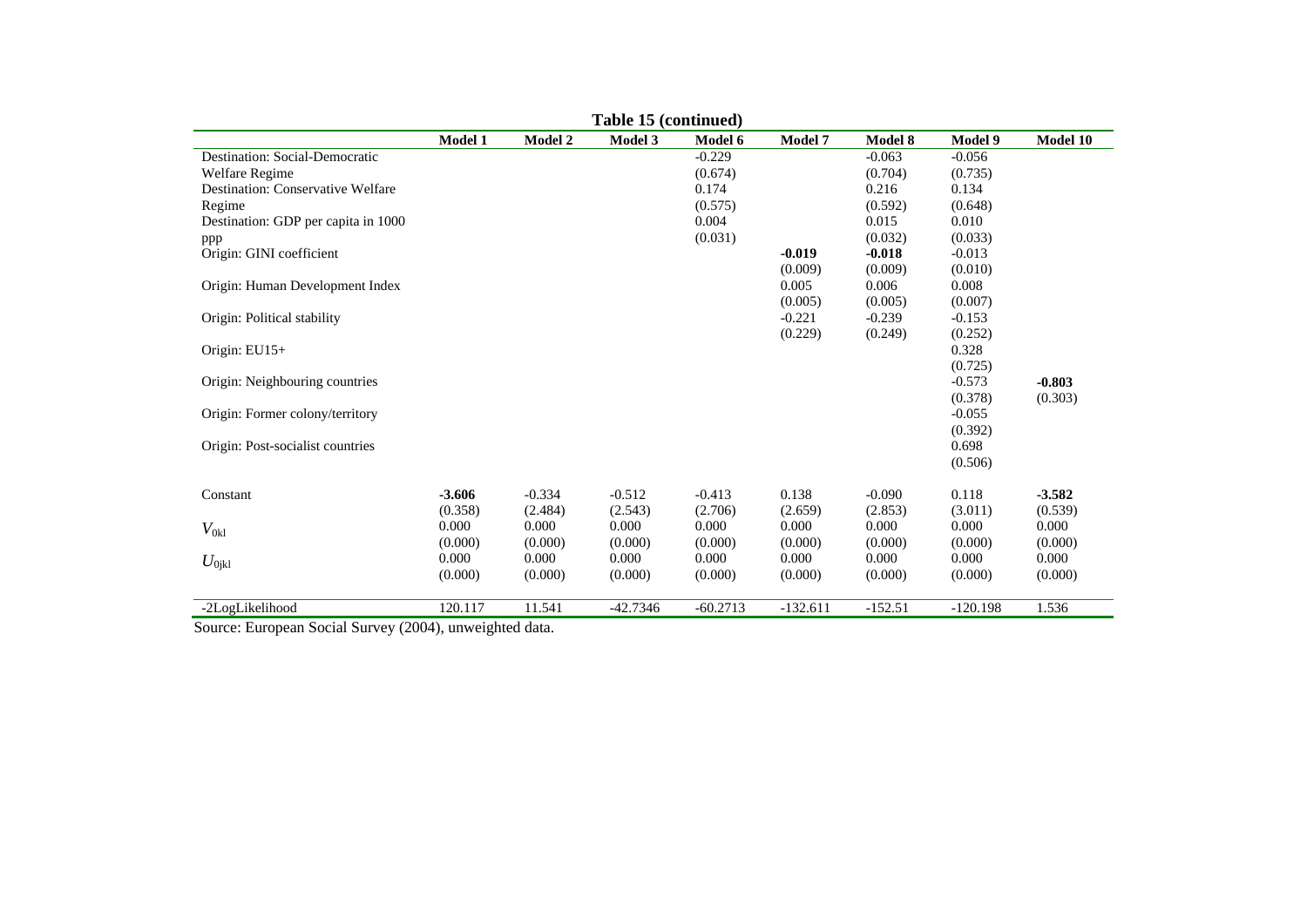|                                        |          | $\sim$ $\sim$ $\sim$ $\sim$ $\sim$ $\sim$ $\sim$ $\sim$ |                     | $\frac{1}{2}$ |                |          |                |          |
|----------------------------------------|----------|---------------------------------------------------------|---------------------|---------------|----------------|----------|----------------|----------|
|                                        | Model 1  | <b>Model 2</b>                                          | <b>Model 3</b>      | Model 6       | <b>Model 7</b> | Model 8  | <b>Model 9</b> | Model 10 |
| Mean ISEI of male natives              | 0.641    | 0.126                                                   | 0.131               | 0.109         | 0.045          | 0.102    | 0.135          |          |
|                                        | (0.488)  | (0.437)                                                 | (0.440)             | (0.382)       | (0.422)        | (0.363)  | (0.271)        |          |
| $2nd$ generation immigrants            | 2.976    | 3.297                                                   | 3.208               | 3.329         | 2.856          | 3.069    | 2.924          | 2.492    |
|                                        | (1.699)  | (1.489)                                                 | (1.483)             | (1.473)       | (1.478)        | (1.466)  | (1.454)        | (1.058)  |
| One native, one immigrant parent       | 1.087    | $-0.629$                                                | $-1.636$            | $-1.567$      | $-1.829$       | $-1.567$ | $-2.375$       |          |
|                                        | (1.629)  | (1.438)                                                 | (3.618)             | (3.623)       | (3.615)        | (3.617)  | (3.613)        |          |
| Speaking minority language at home     | $-4.467$ | $-1.226$                                                | 3.967               | 3.768         | 4.543          | 4.201    | 4.841          |          |
|                                        | (1.507)  | (1.331)                                                 | (3.055)             | (3.027)       | (3.021)        | (2.951)  | (2.950)        |          |
| Citizenship of the destination country | $-0.422$ | $-0.593$                                                | $-0.288$            | $-0.447$      | 0.447          | 0.156    | 0.160          |          |
|                                        | (1.581)  | (1.379)                                                 | (1.379)             | (1.369)       | (1.397)        | (1.395)  | (1.367)        |          |
| Age                                    |          | 0.501                                                   | 0.499               | 0.479         | 0.524          | 0.495    | 0.425          |          |
|                                        |          | (0.481)                                                 | (0.478)             | (0.478)       | (0.476)        | (0.476)  | (0.473)        |          |
| Age <sup>2</sup>                       |          | $-0.004$                                                | $-0.004$            | $-0.004$      | $-0.004$       | $-0.004$ | $-0.003$       |          |
|                                        |          | (0.006)                                                 | (0.006)             | (0.006)       | (0.006)        | (0.006)  | (0.006)        |          |
| Highest level of education             |          | 6.522                                                   | 7.404               | 7.303         | 7.448          | 7.377    | 7.086          | 6.609    |
|                                        |          | (0.515)                                                 | (0.747)             | (0.747)       | (0.743)        | (0.743)  | (0.736)        | (0.498)  |
| Education imputed                      |          | 0.015                                                   | 0.673               | $-6.708$      | 0.325          | $-6.578$ | $-7.063$       |          |
|                                        |          | (3.617)                                                 | (3.623)             | (4.396)       | (3.518)        | (4.179)  | (2.945)        |          |
| Parental education                     |          | 0.994                                                   | 0.943               | 0.889         | 0.976          | 0.923    | 0.992          | 1.0560   |
|                                        |          | (0.346)                                                 | (0.345)             | (0.344)       | (0.342)        | (0.340)  | (0.336)        | (0.327)  |
| Parental education imputed             |          | $-6.905$                                                | $-6.332$            | $-6.462$      | $-6.571$       | $-6.627$ | $-7,274$       | $-7.278$ |
|                                        |          | (2.334)                                                 | (2.335)             | (2.329)       | (2.317)        | (2.309)  | (2.291)        | (2.297)  |
| Number of children                     |          | $-0.857$                                                | $-0.912$            | $-0.903$      | $-0.873$       | $-0.871$ | $-0.978$       |          |
|                                        |          | (0.421)                                                 | (0.420)             | (0.420)       | (0.420)        | (0.420)  | (0.415)        |          |
| No religion                            |          | 0.543                                                   | 0.665               | 0.693         | 0.544          | 0.538    | 0.314          |          |
|                                        |          | (1.312)                                                 | (1.305)             | (1.301)       | (1.299)        | (1.293)  | (1.250)        |          |
| Islam                                  |          | $-1.621$                                                | 4.913               | 4.389         | 5.162          | 4.803    | 2.844          |          |
|                                        |          | (1.903)                                                 | (4.292)             | (4.212)       | (4.248)        | (4.157)  | (4.221)        |          |
| Religiosity                            |          | $-0.168$                                                | $-0.130$            | $-0.117$      | $-0.136$       | $-0.128$ | $-0.057$       |          |
|                                        |          | (0.223)                                                 | (0.221)             | (0.222)       | (0.221)        | (0.220)  | (0.217)        |          |
| Intensity of religious practice        |          | 0.664                                                   | 0.658               | 0.675         | 0.517          | 0.561    | 0.680          | 0.849    |
|                                        |          | (0.403)                                                 | (0.401)             | (0.401)       | (0.402)        | (0.403)  | (0.399)        | (0.301)  |
| Education * One native, one immigrant  |          |                                                         | 0.294               | 0.238         | 0.135          | 0.042    | 0.249          |          |
| parent                                 |          |                                                         | (1.129)             | (1.130)       | (1.126)        | (1.127)  | (1.120)        |          |
| <b>Education * Speaking Minority</b>   |          |                                                         | $-1.989$            | $-1.922$      | $-2.074$       | $-1.963$ | $-1.873$       |          |
| language at home                       |          |                                                         |                     | (1.057)       | (1.052)        | (1.043)  | (1.037)        |          |
|                                        |          |                                                         |                     |               |                |          |                |          |
| Education * Islam                      |          |                                                         | (1.060)<br>$-2.615$ | $-2.500$      | $-2.507$       | $-2.500$ | $-2.102$       |          |

**Table 16 Coefficients (and standard errors) of the multi-level regression of current occupational status (ISEI) of male immigrants, N=799 (table continues on following page)**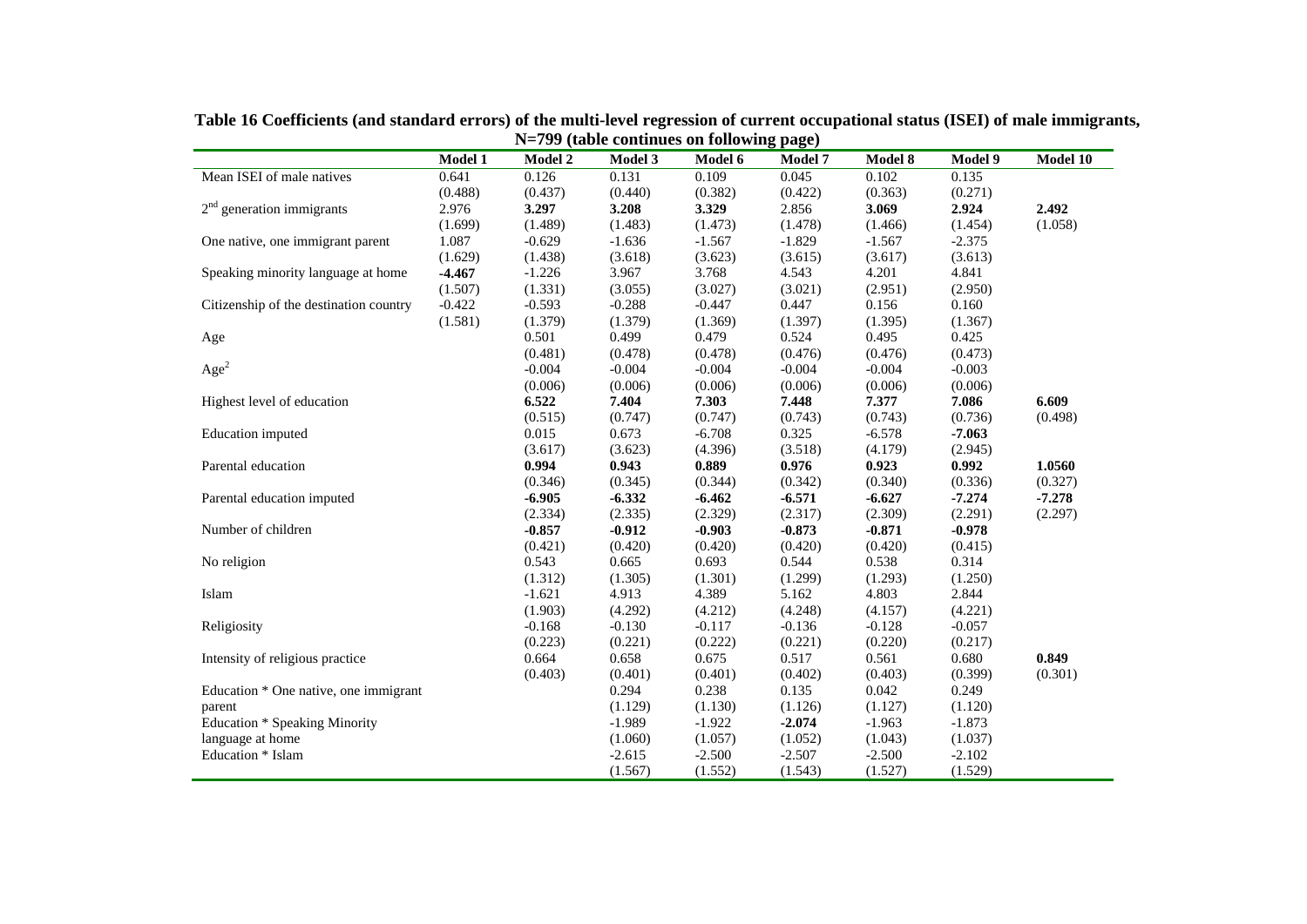| Table 16 (continued)                     |                |          |          |          |                     |                     |                     |          |  |
|------------------------------------------|----------------|----------|----------|----------|---------------------|---------------------|---------------------|----------|--|
|                                          | <b>Model 1</b> | Model 2  | Model 3  | Model 6  | <b>Model 7</b>      | <b>Model 8</b>      | Model 9             | Model 10 |  |
| <b>Employment Protection Legislation</b> |                |          |          | $-3.895$ |                     | $-3.653$            | $-3.325$            |          |  |
|                                          |                |          |          | (1.670)  |                     | (1.574)             | (1.159)             |          |  |
| Origin: Human Development Index          |                |          |          |          | $-0.025$            | $-0.016$            | $-0.008$            | $-0.036$ |  |
|                                          |                |          |          |          | (0.015)             | (0.015)             | (0.023)             | (0.013)  |  |
| Origin: Political Freedom                |                |          |          |          | $-0.202$            | $-0.238$            | 0.077               |          |  |
|                                          |                |          |          |          | (0.155)<br>$-5.772$ | (0.145)<br>$-5.628$ | (0.155)<br>$-0.587$ |          |  |
| Origin: Prevalently Eastern-Orthodox     |                |          |          |          | (2.178)             | (2.115)             | (2.415)             |          |  |
| Origin: $EU15+$                          |                |          |          |          |                     |                     | 0.362               |          |  |
|                                          |                |          |          |          |                     |                     | (2.428)             |          |  |
| Origin: Neighbouring countries           |                |          |          |          |                     |                     | 1.716               |          |  |
|                                          |                |          |          |          |                     |                     | (1.303)             |          |  |
| Origin: Former colony/territory          |                |          |          |          |                     |                     | 1.648               |          |  |
|                                          |                |          |          |          |                     |                     | (1.389)             |          |  |
| Origin: Post-socialist countries         |                |          |          |          |                     |                     | $-7.161$            | $-7.282$ |  |
|                                          |                |          |          |          |                     |                     | (2.154)             | (1.364)  |  |
| Constant                                 | 14.829         | 3.566    | 0.439    | 12.189   | 6.895               | 13.826              | 11.155              | 22.142   |  |
|                                          | (22.217)       | (21.651) | (21.778) | (19.964) | (21.049)            | (18.892)            | (15.572)            | (2.337)  |  |
| $V_{0kl}$                                | 9.459          | 8.291    | 8.155    | 5.116    | 7.879               | 4.975               | 0.000               | 4.677    |  |
|                                          | (6.553)        | (5.113)  | (5.145)  | (3.663)  | (4.733)             | (3.284)             | (0.000)             | (3.190)  |  |
| $U_{0ikl}$                               | 21.561         | 7.790    | 10.424   | 4.909    | 3.927               | 0.000               | 0.000               | 0.000    |  |
|                                          | (9.329)        | (5.315)  | (5.842)  | (4.358)  | (4.279)             | (0.000)             | (0.000)             | (0.000)  |  |
| $E_{0ijkl}$                              | 233.324        | 179.196  | 175.295  | 178.824  | 177.237             | 180.283             | 178.360             | 182.453  |  |
|                                          | (12.813)       | (9.664)  | (9.520)  | (9.552)  | (9.447)             | (9.091)             | (8.925)             | (9.199)  |  |
| -2LogLikelihood                          | 6687.651       | 6454.947 | 6445.348 | 6440.966 | 6434.200            | 6429.868            | 6409.321            | 6438.884 |  |
|                                          |                |          |          |          |                     |                     |                     |          |  |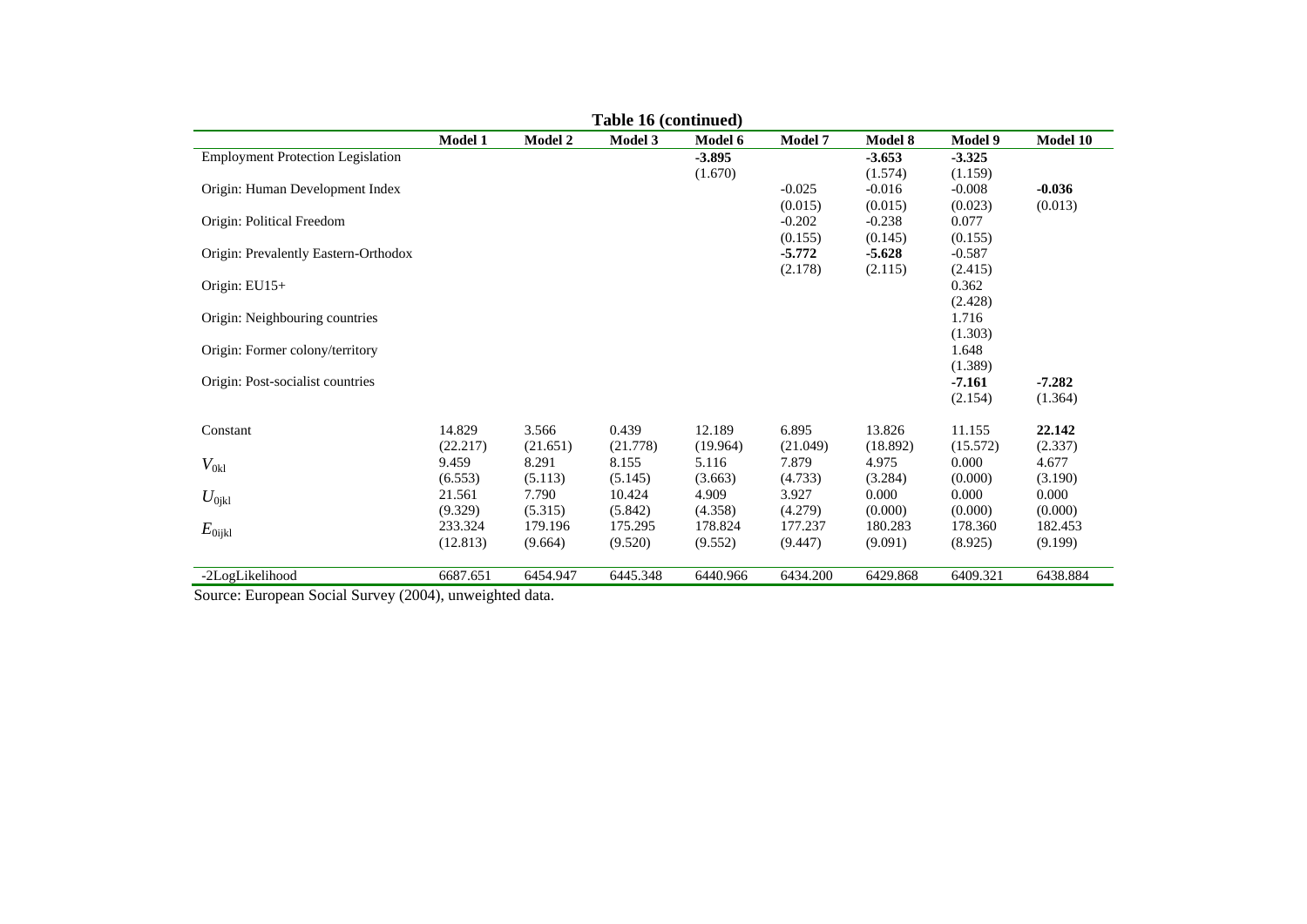|                                        | Model 1  | <b>Model 2</b>   | Model 3  | Model 6  | <u>2000) and the comments of rollowing</u> page;<br><b>Model 7</b> | Model 8  | Model 9  | Model 10            |
|----------------------------------------|----------|------------------|----------|----------|--------------------------------------------------------------------|----------|----------|---------------------|
| Mean EGP high of male natives          | 2.994    | 1.394            | 1.306    | 2.083    | 1.554                                                              | 2.305    | 1.942    |                     |
|                                        | (1.667)  | (2.179)          | (2.185)  | (1.678)  | (2.078)                                                            | (1.616)  | (1.678)  |                     |
| $2nd$ generation immigrants            | 0.457    | 0.778            | 0.801    | 0.837    | 0.785                                                              | 0.806    | 0.801    | 0.942               |
|                                        | (0.225)  | (0.254)          | (0.256)  | (0.260)  | (0.259)                                                            | (0.260)  | (0.265)  | (0.182)             |
| One native, one immigrant parent       | 0.060    | $-0.164$         | 1.230    | 1.311    | 1.100                                                              | 1.197    | 1.133    |                     |
|                                        | (0.215)  | (0.242)          | (0.754)  | (0.776)  | (0.759)                                                            | (0.777)  | (0.782)  |                     |
| Speaking minority language at home     | $-0.767$ | $-0.403$         | 0.571    | 0.688    | 0.564                                                              | 0.650    | 0.622    |                     |
|                                        | (0.213)  | (0.241)          | (0.850)  | (0.885)  | (0.860)                                                            | (0.889)  | (0.886)  |                     |
| Citizenship of the destination country | 0.113    | 0.092            | 0.119    | 0.151    | 0.176                                                              | 0.220    | 0.260    |                     |
|                                        | (0.214)  | (0.241)          | (0.245)  | (0.251)  | (0.249)                                                            | (0.253)  | (0.266)  |                     |
| Age                                    |          | 0.043            | 0.042    | 0.031    | 0.040                                                              | 0.027    | 0.026    |                     |
|                                        |          | (0.088)          | (0.088)  | (0.091)  | (0.089)                                                            | (0.091)  | (0.092)  |                     |
| Age <sup>2</sup>                       |          | 0.000            | 0.000    | 0.000    | 0.000                                                              | 0.000    | 0.000    |                     |
|                                        |          | (0.001)          | (0.001)  | (0.001)  | (0.001)                                                            | (0.001)  | (0.001)  |                     |
| Highest level of education             |          | 1.074            | 1.351    | 1.400    | 1.350                                                              | 1.390    | 1.384    | 1.109               |
|                                        |          |                  |          |          |                                                                    |          |          |                     |
|                                        |          | (0.113)<br>0.114 | (0.187)  | (0.196)  | (0.188)                                                            | (0.196)  | (0.196)  | (0.142)<br>$-1.894$ |
| Education imputed                      |          |                  | 0.106    | $-1.606$ | 0.166                                                              | $-1.471$ | $-1.312$ |                     |
|                                        |          | (0.686)          | (0.686)  | (0.720)  | (0.389)                                                            | (0.683)  | (0.741)  | (0.756)             |
| Parental education                     |          | 0.159            | 0.158    | 0.165    | 0.165                                                              | 0.174    | 0.181    | 0.161               |
|                                        |          | (0.060)          | (0.060)  | (0.062)  | (0.061)                                                            | (0.062)  | (0.063)  | (0.058)             |
| Parental education imputed             |          | $-0.546$         | $-0.582$ | $-0.685$ | $-0.598$                                                           | $-0.704$ | $-0.746$ |                     |
|                                        |          | (0.416)          | (0.421)  | (0.428)  | (0.423)                                                            | (0.428)  | (0.430)  |                     |
| Number of children                     |          | $-0.045$         | $-0.047$ | $-0.047$ | $-0.057$                                                           | $-0.058$ | $-0.056$ |                     |
|                                        |          | (0.073)          | (0.074)  | (0.075)  | (0.074)                                                            | (0.075)  | (0.076)  |                     |
| No religion                            |          | $-0.119$         | $-0.111$ | $-0.127$ | $-0.150$                                                           | $-0.160$ | $-0.163$ |                     |
|                                        |          | (0.232)          | (0.233)  | (0.234)  | (0.234)                                                            | (0.234)  | (0.236)  |                     |
| Islam                                  |          | $-0.368$         | 0.159    | 0.080    | 0.091                                                              | 0.039    | 0.106    |                     |
|                                        |          | (0.370)          | (1.223)  | (1.329)  | (1.257)                                                            | (1.154)  | (1.381)  |                     |
| Religiosity                            |          | $-0.024$         | $-0.024$ | $-0.015$ | $-0.034$                                                           | $-0.025$ | $-0.025$ |                     |
|                                        |          | (0.041)          | (0.041)  | (0.042)  | (0.041)                                                            | (0.042)  | (0.042)  |                     |
| Intensity of religious practice        |          | 0.069            | 0.070    | 0.082    | 0.066                                                              | 0.075    | 0.081    |                     |
|                                        |          | (0.074)          | (0.074)  | (0.076)  | (0.074)                                                            | (0.077)  | (0.077)  |                     |
| Education * One native, one immigrant  |          |                  | $-0.463$ | $-0.503$ | $-0.437$                                                           | $-0.480$ | $-0.466$ |                     |
| parent                                 |          |                  | (0.238)  | (0.244)  | (0.240)                                                            | (0.246)  | (0.246)  |                     |
| Education * Speaking minority          |          |                  | $-0.302$ | $-0.325$ | $-0.288$                                                           | $-0.303$ | $-0.282$ |                     |
| language at home                       |          |                  | (0.265)  | (0.274)  | (0.268)                                                            | (0.275)  | (0.274)  |                     |
| Education * Islam                      |          |                  | $-0.168$ | $-0.176$ | $-0.179$                                                           | $-0.193$ | $-0.202$ |                     |
|                                        |          |                  | (0.387)  | (0.412)  | (0.397)                                                            | (0.421)  | (0.424)  |                     |

**Table 17 Coefficients (and standard errors) of the multi-level logistic regression of reaching one of the higher EGP class categories of male immigrants, N=799 (table continues on following page)**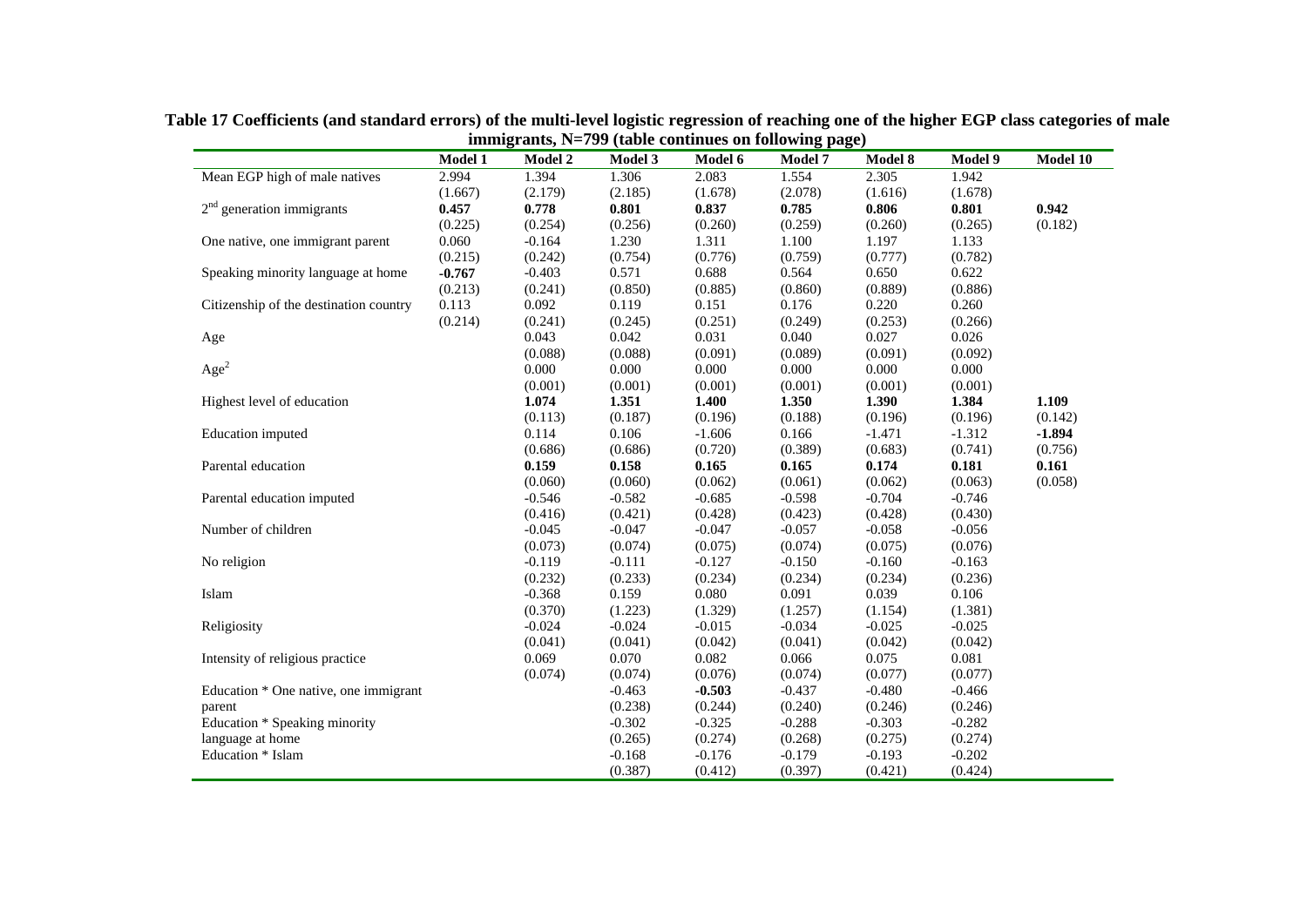| Table 17 (continued) |                                                             |                                                             |                                                             |                                                             |                                                             |                                                             |                                                                                                                                             |  |  |
|----------------------|-------------------------------------------------------------|-------------------------------------------------------------|-------------------------------------------------------------|-------------------------------------------------------------|-------------------------------------------------------------|-------------------------------------------------------------|---------------------------------------------------------------------------------------------------------------------------------------------|--|--|
| <b>Model 1</b>       | <b>Model 2</b>                                              | Model 3                                                     | Model 6                                                     | <b>Model 7</b>                                              | <b>Model 8</b>                                              | Model 9                                                     | Model 10                                                                                                                                    |  |  |
|                      |                                                             |                                                             | 1.780                                                       |                                                             | 1.686                                                       | 1.265                                                       | 1.372                                                                                                                                       |  |  |
|                      |                                                             |                                                             | (0.691)                                                     |                                                             | (0.668)                                                     | (0.714)                                                     | (0.761)                                                                                                                                     |  |  |
|                      |                                                             |                                                             | $-0.782$                                                    |                                                             | $-0.757$                                                    | $-0.685$                                                    | $-0.812$                                                                                                                                    |  |  |
|                      |                                                             |                                                             | (0.314)                                                     |                                                             | (0.302)                                                     | (0.323)                                                     | (0.289)                                                                                                                                     |  |  |
|                      |                                                             |                                                             | $-0.034$                                                    |                                                             | $-0.029$                                                    | $-0.027$                                                    |                                                                                                                                             |  |  |
|                      |                                                             |                                                             | (0.040)                                                     |                                                             | (0.037)                                                     | (0.039)                                                     |                                                                                                                                             |  |  |
|                      |                                                             |                                                             |                                                             | $-0.009$                                                    | $-0.009$                                                    | $-0.009$                                                    |                                                                                                                                             |  |  |
|                      |                                                             |                                                             |                                                             | (0.005)                                                     | (0.005)                                                     | (0.005)                                                     |                                                                                                                                             |  |  |
|                      |                                                             |                                                             |                                                             | $-0.628$                                                    | $-0.628$                                                    | $-0.281$                                                    |                                                                                                                                             |  |  |
|                      |                                                             |                                                             |                                                             | (0.418)                                                     | (0.439)                                                     | (0.498)                                                     |                                                                                                                                             |  |  |
|                      |                                                             |                                                             |                                                             |                                                             |                                                             | 0.076                                                       |                                                                                                                                             |  |  |
|                      |                                                             |                                                             |                                                             |                                                             |                                                             |                                                             |                                                                                                                                             |  |  |
|                      |                                                             |                                                             |                                                             |                                                             |                                                             |                                                             |                                                                                                                                             |  |  |
|                      |                                                             |                                                             |                                                             |                                                             |                                                             |                                                             |                                                                                                                                             |  |  |
|                      |                                                             |                                                             |                                                             |                                                             |                                                             |                                                             |                                                                                                                                             |  |  |
|                      |                                                             |                                                             |                                                             |                                                             |                                                             |                                                             |                                                                                                                                             |  |  |
|                      |                                                             |                                                             |                                                             |                                                             |                                                             |                                                             | $-0.723$                                                                                                                                    |  |  |
|                      |                                                             |                                                             |                                                             |                                                             |                                                             |                                                             | (0.274)                                                                                                                                     |  |  |
|                      |                                                             |                                                             |                                                             |                                                             |                                                             |                                                             | $-2.228$                                                                                                                                    |  |  |
|                      |                                                             |                                                             |                                                             |                                                             |                                                             |                                                             | (0.815)                                                                                                                                     |  |  |
|                      |                                                             |                                                             |                                                             |                                                             |                                                             |                                                             | 0.140                                                                                                                                       |  |  |
|                      |                                                             |                                                             |                                                             |                                                             |                                                             |                                                             | (0.101)                                                                                                                                     |  |  |
|                      |                                                             |                                                             |                                                             |                                                             |                                                             |                                                             | 0.000                                                                                                                                       |  |  |
|                      |                                                             |                                                             |                                                             |                                                             |                                                             |                                                             | (0.000)                                                                                                                                     |  |  |
|                      |                                                             |                                                             |                                                             |                                                             |                                                             |                                                             |                                                                                                                                             |  |  |
| 1001.22              | 696.942                                                     | 678.112                                                     | 576.586                                                     | 649.929                                                     | 554.139                                                     | 561.371                                                     | 652.828                                                                                                                                     |  |  |
|                      | $-1.783$<br>(0.737)<br>0.154<br>(0.107)<br>0.210<br>(0.129) | $-6.151$<br>(2.023)<br>0.349<br>(0.185)<br>0.000<br>(0.000) | $-7.001$<br>(2.095)<br>0.347<br>(0.185)<br>0.000<br>(0.000) | $-5.095$<br>(2.131)<br>0.078<br>(0.074)<br>0.000<br>(0.000) | $-6.870$<br>(2.085)<br>0.283<br>(0.162)<br>0.026<br>(0.107) | $-5.024$<br>(2.114)<br>0.053<br>(0.062)<br>0.000<br>(0.000) | (0.345)<br>$-0.032$<br>(0.251)<br>$-0.121$<br>(0.272)<br>$-0.625$<br>(0.367)<br>$-5.028$<br>(2.156)<br>0.063<br>(0.067)<br>0.000<br>(0.001) |  |  |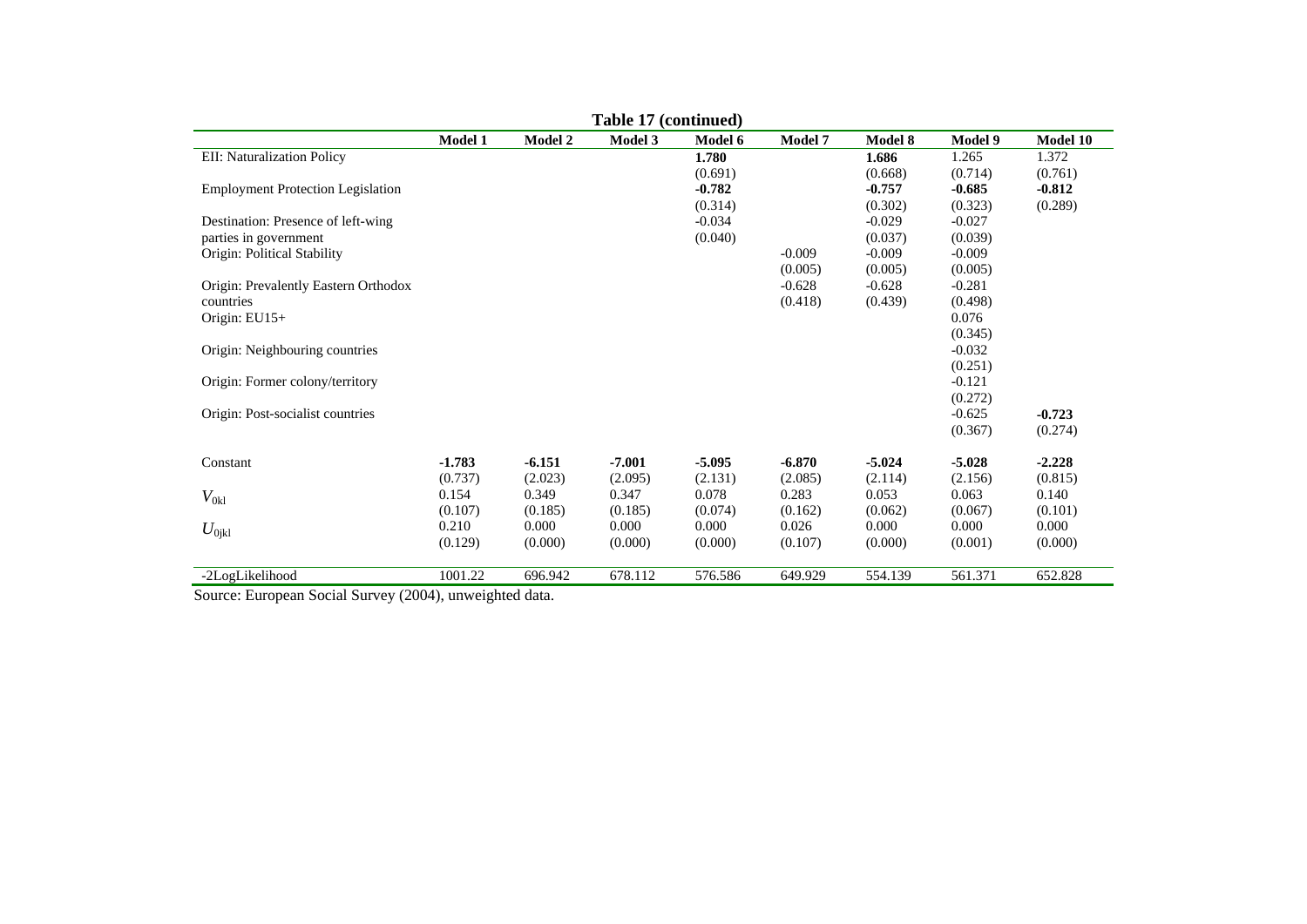|                                        | Model 1  | Model 2  | Model 3  | Model 6  | Model 7  | Model 8  | Model 9  | Model 10 |
|----------------------------------------|----------|----------|----------|----------|----------|----------|----------|----------|
| Mean education of male natives         | 0.766    | 0.612    | 0.606    | 0.730    | 0.597    | 0.728    | 0.753    | 0.668    |
|                                        | (0.195)  | (0.134)  | (0.132)  | (0.119)  | (0.135)  | (0.118)  | (0.123)  | (0.110)  |
| $2nd$ generation immigrants            | 0.115    | 0.107    | 0.101    | 0.099    | 0.102    | 0.099    | 0.097    |          |
|                                        | (0.087)  | (0.082)  | (0.082)  | (0.081)  | (0.082)  | (0.081)  | (0.082)  |          |
| One native, one immigrant parent       | $-0.073$ | $-0.173$ | $-0.174$ | $-0.185$ | $-0.184$ | $-0.196$ | $-0.205$ |          |
|                                        | (0.086)  | (0.080)  | (0.122)  | (0.122)  | (0.123)  | (0.122)  | (0.123)  |          |
| Speaking minority language at home     | $-0.264$ | $-0.168$ | $-0.323$ | $-0.330$ | $-0.319$ | $-0.327$ | $-0.312$ | $-0.416$ |
|                                        | (0.082)  | (0.076)  | (0.113)  | (0.112)  | (0.112)  | (0.112)  | (0.113)  | (0.100)  |
| Citizenship of the destination country | $-0.009$ | 0.061    | 0.056    | 0.066    | 0.060    | 0.072    | 0.070    |          |
|                                        | (0.081)  | (0.074)  | (0.074)  | (0.073)  | (0.074)  | (0.073)  | (0.074)  |          |
| Age                                    |          | 0.011    | 0.012    | 0.008    | 0.012    | 0.008    | 0.010    |          |
|                                        |          | (0.025)  | (0.025)  | (0.025)  | (0.025)  | (0.025)  | (0.025)  |          |
| Age2                                   |          | 0.000    | 0.000    | 0.000    | 0.000    | 0.000    | 0.000    |          |
|                                        |          | (0.000)  | (0.000)  | (0.000)  | (0.000)  | (0.000)  | (0.000)  |          |
| Parental education                     |          | 0.247    | 0.223    | 0.222    | 0.224    | 0.223    | 0.223    | 0.234    |
|                                        |          | (0.018)  | (0.025)  | (0.025)  | (0.025)  | (0.025)  | (0.025)  | (0.019)  |
| Parental education imputed             |          | $-0.283$ | $-0.300$ | $-0.313$ | $-0.296$ | $-0.307$ | $-0.307$ | $-0.302$ |
|                                        |          | (0.127)  | (0.127)  | (0.127)  | (0.127)  | (0.127)  | (0.127)  | (0.127)  |
| Number of children                     |          | $-0.025$ | $-0.024$ | $-0.024$ | $-0.024$ | $-0.024$ | $-0.024$ |          |
|                                        |          | (0.023)  | (0.023)  | (0.023)  | (0.023)  | (0.023)  | (0.023)  |          |
| No religion                            |          | $-0.041$ | $-0.043$ | $-0.041$ | $-0.043$ | $-0.039$ | $-0.039$ |          |
|                                        |          | (0.072)  | (0.072)  | (0.071)  | (0.072)  | (0.071)  | (0.071)  |          |
| Islam                                  |          | $-0.240$ | $-0.308$ | $-0.294$ | $-0.283$ | $-0.267$ | $-0.280$ |          |
|                                        |          | (0.110)  | (0.150)  | (0.148)  | (0.152)  | (0.150)  | (0.155)  |          |
| Religiosity                            |          | $-0.011$ | $-0.011$ | $-0.009$ | $-0.011$ | $-0.009$ | $-0.010$ |          |
|                                        |          | (0.012)  | (0.012)  | (0.012)  | (0.012)  | (0.112)  | (0.012)  |          |
| Intensity of religious practice        |          | $-0.013$ | $-0.012$ | $-0.006$ | $-0.013$ | $-0.008$ | $-0.008$ |          |
|                                        |          | (0.022)  | (0.022)  | (0.022)  | (0.022)  | (0.022)  | (0.022)  |          |
| Parental education * One native, one   |          |          | 0.007    | 0.009    | 0.008    | 0.011    | 0.010    |          |
| immigrant parent                       |          |          | (0.037)  | (0.037)  | (0.037)  | (0.037)  | (0.037)  |          |
| Parental education * Speaking          |          |          | 0.078    | 0.084    | 0.077    | 0.083    | 0.085    | 0.100    |
|                                        |          |          | (0.041)  | (0.041)  | (0.041)  | (0.041)  |          |          |
| Minority language at home              |          |          |          |          |          |          | (0.041)  | (0.038)  |
| Parental education * Islam             |          |          | 0.051    | 0.046    | 0.050    | 0.046    | 0.048    |          |
|                                        |          |          | (0.058)  | (0.058)  | (0.058)  | (0.058)  | (0.058)  |          |
| EII: Naturalization policies           |          |          |          | 0.357    |          | 0.384    | 0.365    | 0.425    |
|                                        |          |          |          | (0.206)  |          | (0.206)  | (0.225)  | (0.189)  |
| Destination: Liberal welfare regime    |          |          |          | 0.473    |          | 0.491    | 0.466    | 0.262    |
|                                        |          |          |          | (0.252)  |          | (0.252)  | (0.259)  | (0.107)  |

**Table 18 Coefficients (and standard errors) of the multi-level regression of highest level of education of male immigrants, N=1188**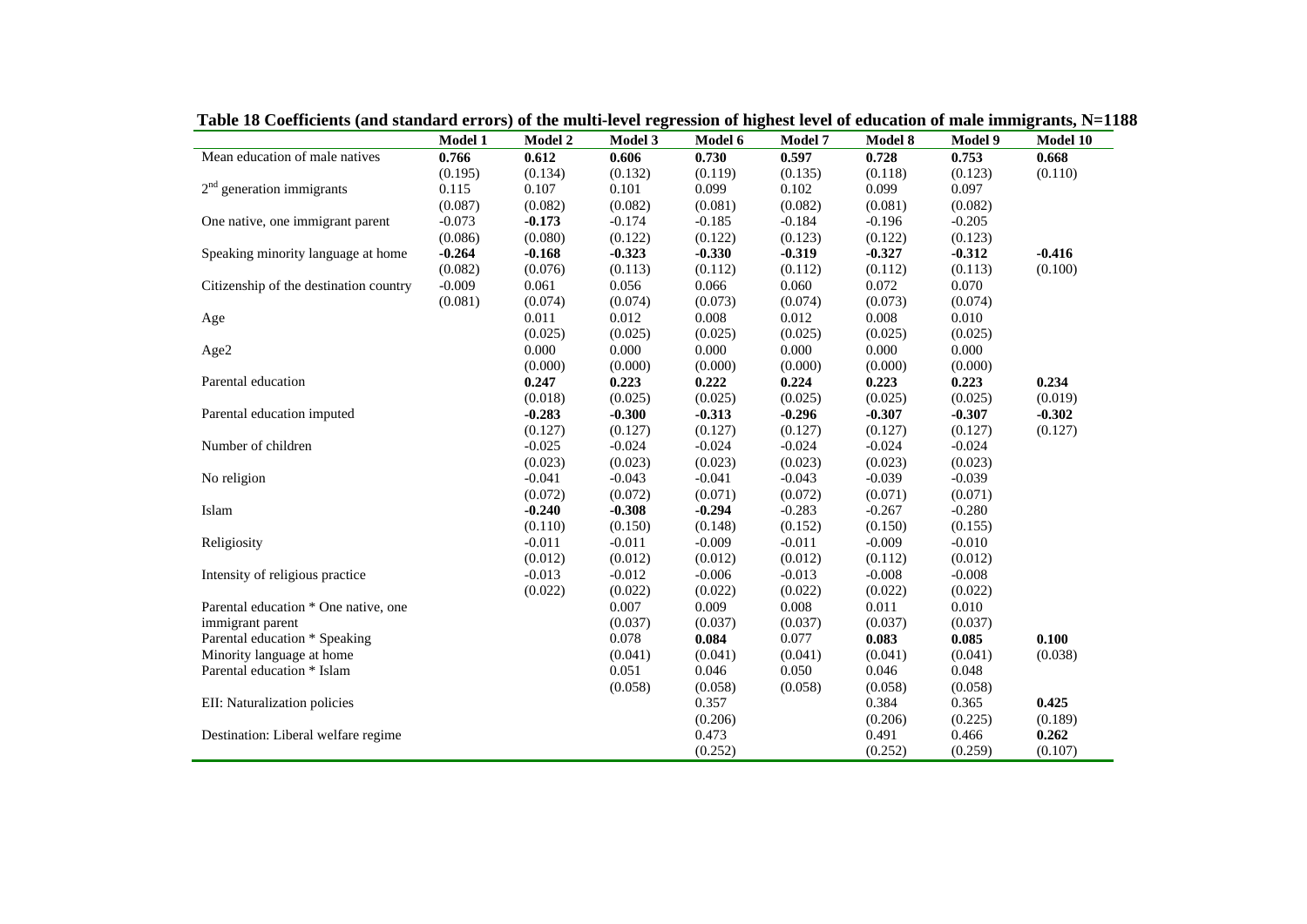|                                                    | Table 18 (continued) |                |                |          |                |                |                     |          |  |  |
|----------------------------------------------------|----------------------|----------------|----------------|----------|----------------|----------------|---------------------|----------|--|--|
|                                                    | <b>Model 1</b>       | <b>Model 2</b> | <b>Model 3</b> | Model 6  | <b>Model 7</b> | <b>Model 8</b> | Model 9             | Model 10 |  |  |
| <b>Employment Protection Legislation</b>           |                      |                |                | 0.108    |                | 0.119          | 0.118               |          |  |  |
|                                                    |                      |                |                | (0.113)  |                | (0.113)        | (0.118)             |          |  |  |
| Origin: GINI coefficient                           |                      |                |                |          | $-0.002$       | $-0.002$       | $-0.002$            |          |  |  |
|                                                    |                      |                |                |          | (0.002)        | (0.002)        | (0.002)             |          |  |  |
| Origin: Net migration rate                         |                      |                |                |          | 0.001          | 0.002          | 0.002               | 0.002    |  |  |
| Origin: $EU15+$                                    |                      |                |                |          | (0.001)        | (0.001)        | (0.001)<br>$-0.052$ | (0.001)  |  |  |
|                                                    |                      |                |                |          |                |                | (0.119)             |          |  |  |
| Origin: Neighbouring countries                     |                      |                |                |          |                |                | 0.092               |          |  |  |
|                                                    |                      |                |                |          |                |                | (0.095)             |          |  |  |
| Origin: Former colony/territory                    |                      |                |                |          |                |                | 0.037               |          |  |  |
|                                                    |                      |                |                |          |                |                | (0.100)             |          |  |  |
| Origin: Post-socialist countries                   |                      |                |                |          |                |                | $-0.103$            |          |  |  |
|                                                    |                      |                |                |          |                |                | (0.108)             |          |  |  |
| Constant                                           | 0.714                | 0.573          | 0.635          | $-0.023$ | 0.718          | 0.013          | $-0.051$            | 0.361    |  |  |
|                                                    | (0.539)              | (0.610)        | (0.608)        | (0.694)  | (0.621)        | (0.698)        | (0.722)             | (0.313)  |  |  |
| Vokl                                               | 0.040                | 0.010          | 0.010          | 0.000    | 0.011          | 0.000          | 0.000               | 0.000    |  |  |
|                                                    | (0.027)              | (0.011)        | (0.010)        | (0.000)  | (0.011)        | (0.000)        | (0.000)             | (0.000)  |  |  |
| Uojkl                                              | 0.165                | 0.064          | 0.058          | 0.055    | 0.057          | 0.055          | 0.053               | 0.046    |  |  |
|                                                    | (0.042)              | (0.024)        | (0.023)        | (0.021)  | (0.023)        | (0.021)        | (0.021)             | (0.020)  |  |  |
| E0ijkl                                             | 0.930                | 0.822          | 0.822          | 0.818    | 0.820          | 0.817          | 0.817               | 0.835    |  |  |
|                                                    | (0.042)              | (0.036)        | (0.036)        | (0.036)  | (0.036)        | (0.036)        | (0.036)             | (0.036)  |  |  |
| -2LogLikelihood                                    | 3412.956             | 3206.288       | 3200.872       | 3188.099 | 3198.777       | 3185.569       | 3183.502            | 3202.425 |  |  |
| $\sim$ $\sim$ $\sim$ $\sim$<br>(0.001)<br><b>D</b> |                      | .              |                |          |                |                |                     |          |  |  |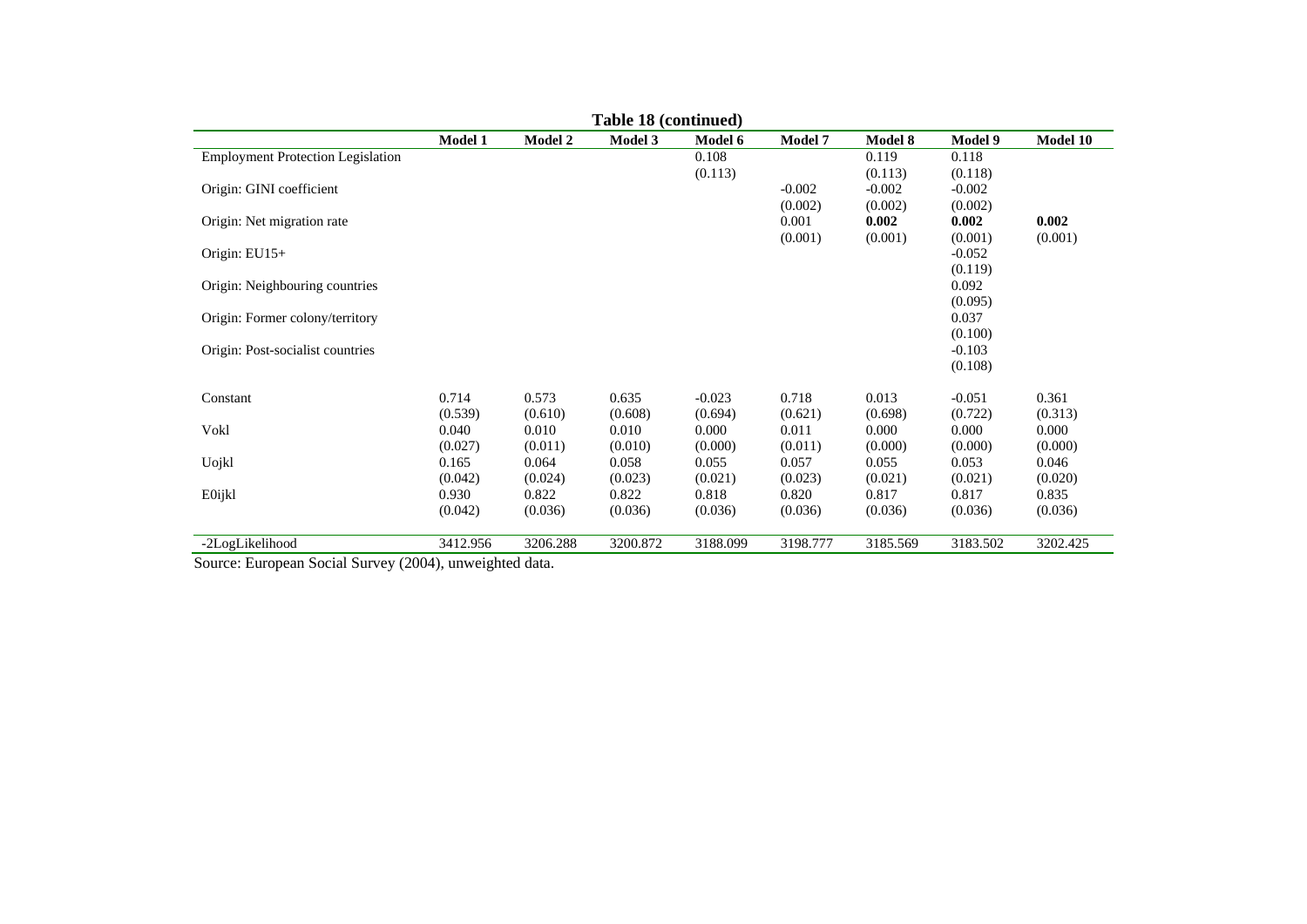|                    |                                             | Labour market          | Unemployment              | <b>Occupational status</b> | <b>High EGP</b>         | <b>Education</b>       |
|--------------------|---------------------------------------------|------------------------|---------------------------|----------------------------|-------------------------|------------------------|
|                    |                                             | participation          |                           | (ISEI)                     |                         |                        |
| <b>Destination</b> | <b>EII:</b> Labour market inclusion         | $-0.251(0.207)3.960$   | $0.297(0.505) -0.090$     | $-1.035(2.914)0.126$       | 0.229(0.369)39.897      | $-0.016(0.152)0.011$   |
| <b>Effects</b>     | EII: Long-term residence rights             | $-0.091(0.296)$ 5.230  | 1.058 $(0.676)$ 9.295     | 1.427 $(3.501)$ 0.163      | $0.340(0.423)$ 27.069   | $-0.129(0.185)0.478$   |
|                    | <b>EII:</b> Family reunification            | $-0.329(0.284)3.710$   | 1.361 $(0.849)$ 21.245    | 1.693 $(3.694)$ 0.210      | $0.087(0.445)$ 9.168    | $-0.081(0.195)0.172$   |
|                    | <b>EII: Naturalization</b>                  | $-0.184(0.317)0.250$   | $-0.090$ (0.820) 0.317    | 3.467(4.655)0.535          | 0.297(0.587)28.910      | 0.196(0.236)0.681      |
|                    | <b>EII: Anti-Discrimination</b>             | $-0.224(0.142)$ 6.390  | $0.226(0.370) -2.153$     | 1.998 $(2.029)$ 0.951      | $0.316(0.237)$ 95.180   | 0.050(0.104)0.222      |
|                    | <b>EII: Total index score</b>               | $-0.368(0.278)4.400$   | $0.660(0.679)$ 1.515      | 1.898 $(3.575)$ 0.279      | 0.402(0.442)60.478      | 0.009(0.189)0.003      |
|                    | Liberal welfare regime                      | $-0.255(0.296)$ 1.300  | $-0.592(1.149)4.958$      | <b>2.188</b> (4.325) 0.252 | 0.483(0.542)10.335      | $0.261(0.127)$ 3.881   |
|                    | Social-democratic welfare regime            | $-0.365(0.260)$ 5.540  | $-5.296(2.434)$ $128.108$ | 0.239(2.890)0.007          | $-0.299(0.301) -0.811$  | 0.008(0.157)0.003      |
|                    | Conservative welfare regime                 | $-0.124(0.158)0.000$   | $0.304(0.435)$ 5.335      | 4.834 (2.489) 3.585        | $0.341(0.250) -27.642$  | $-0.154(0.085)$ 2.581  |
|                    | Southern welfare regime                     | $0.459(0.187)$ 10.320  | $0.295(0.447)$ 1.947      | $-8.190(2.448)8.421$       | $-0.795(0.460) -41.841$ | 0.021(0.170)0.015      |
|                    | <b>Employment Protection Legislation</b>    | $0.238(0.130)$ 6.260   | $0.686(0.405)$ 22.641     | $-3.034(1.638)2.958$       | $-0.467(0.238)31.772$   | $-0.060$ (0.066) 0.800 |
|                    | Size of the bottom of the labour market     | 0.006(0.015)0.680      | $-0.060$ (0.042) 8.727    | $-0.302(0.250)$ 1.380      | $-0.063(0.026) -62.346$ | 0.014 $(0.011)$ 1.464  |
|                    | GDP per capita in 1000 ppp                  | $-0.010$ (0007) 1.970  | $-0.035(0.021)$ 2.504     | $0.159(0.150)$ 1.066       | $-0.021(0.021)20.871$   | $-0.001(0.007)0.046$   |
|                    | <b>GINI</b> coefficient                     | 0.030(0.017)4.540      | $0.090(0.041)$ 21.646     | 0.060(0.330)0.033          | 0.024(0.037) 5.611      | $0.016(0.012)$ 1.684   |
|                    | Presence of Left-wing parties in government | 0.034(0.019) 5.510     | $0.005(0.056) -0.485.$    | $-0.134(0.305)0.191$       | $-0.042(0.036)$ 41.400  | 0.005(0.013) 0.155     |
|                    | Net migration rate                          | $-0.009(0.029)0.010$   | $-0.143(0.082) - 5.022$   | $-0.032(0.529)0.004$       | $-0.063(0.051)36.339$   | 0.004(0.022)0.035      |
|                    |                                             |                        |                           |                            |                         |                        |
| Origin             | GDP per capita in 1000 ppp                  | $-0.012(0.006)$ 7.280  | $-0.045(0.016)62.619$     | 0.031(0.060) 0.265         | $-0.002(0.009)0.053$    | $0.008(0.003)$ 6.591   |
| <b>Effects</b>     | <b>GINI</b> coefficient                     | 0.026(0.005)40.490     | $-0.002(0.013)$ 1.159     | 0.004 $(0.054)$ $0.005$    | $0.003(0.007) -4.745$   | 0.002(0.002)0.861      |
|                    | Net migration rate                          | $0.000(0.025) -2.290$  | 0.015(0.058)0.362         | $-0.062$ (0.247) 0.063     | $0.022(0.010)$ 189.153  | 0.021 $(0.011)$ 3.420  |
|                    | <b>Political stability</b>                  | $-0.008(0.007) -0.016$ | $-0.462(0.169)166.716$    | 0.004(0.081)0.003          | $0.006(0.006) - 19.106$ | $-0.001(0.003) 0.037$  |
|                    | <b>Political freedom</b>                    | $-0.029(0.005)43.800$  | 0.001 $(0.015)$ 0.326     | $-0.054(0.069)0.621$       | $-0.013(0.010)$ 17.377  | 0.001(0.002)0.052      |
|                    | Civil rights                                | $-0.042(0.012)$ 22.410 | $-0.186(0.088)84.001$     | $-0.106(0.147)0.506$       | $-0.042(0.077)8.917$    | 0.001(0.004)0.092      |
|                    | <b>Status of political freedom</b>          | $-0.041(0.040) -0.175$ | $-0.144(0.151)$ 18.329    | 0.152(0.437)0.120          | $-0.047(0.123)$ 1.212   | $-0.022(0.018)$ 1.622  |
|                    | <b>Human Development Index</b>              | $0.001(0.003) -2.780$  | $0.009(0.004)$ 25.474     | 0.009 $(0.018)$ $0.250$    | $-0.001(0.003)$ 14.622  | $-0.002(0.001)$ 6.780  |
|                    | <b>Prevalently Christian country</b>        | $-9.081(0.181) -2.060$ | $-0.661(0.344)$ 21.728    | $-0.118(1.556)0.006$       | $0.085(0.246) - 1.217$  | $0.091(0.075)$ 1.470   |
|                    | <b>Prevalently Eastern-Orthodox country</b> | $-0.131(0.221) -2.620$ | 0.539(0.500) 8.811        | $-3.621(2.437)2.077$       | $-0.333(0.412) -30.448$ | $0.113(0.108)$ 1.077   |
|                    | <b>Prevalently Islamic country</b>          | $-0.041(0.211) -2.080$ | 1.070 (0.369) 26.874      | 2.010(2.067)0.933          | $0.061(0.336) - 1.011$  | $-0.298(0.099)8.856$   |

## **Table 19 Macro-characteristics in the five multi-level regressions of female immigrants:**

**Coefficients, standard errors and improvement in model fit** 

Source: European Social Survey (2004), unweighted data.

Note: Every cell contains the following information: the size of the coefficient is printed in bold letters; standard errors are given in brackets, while the gain in - 2LogLikelihood that results from including the specific indicator is given in italics.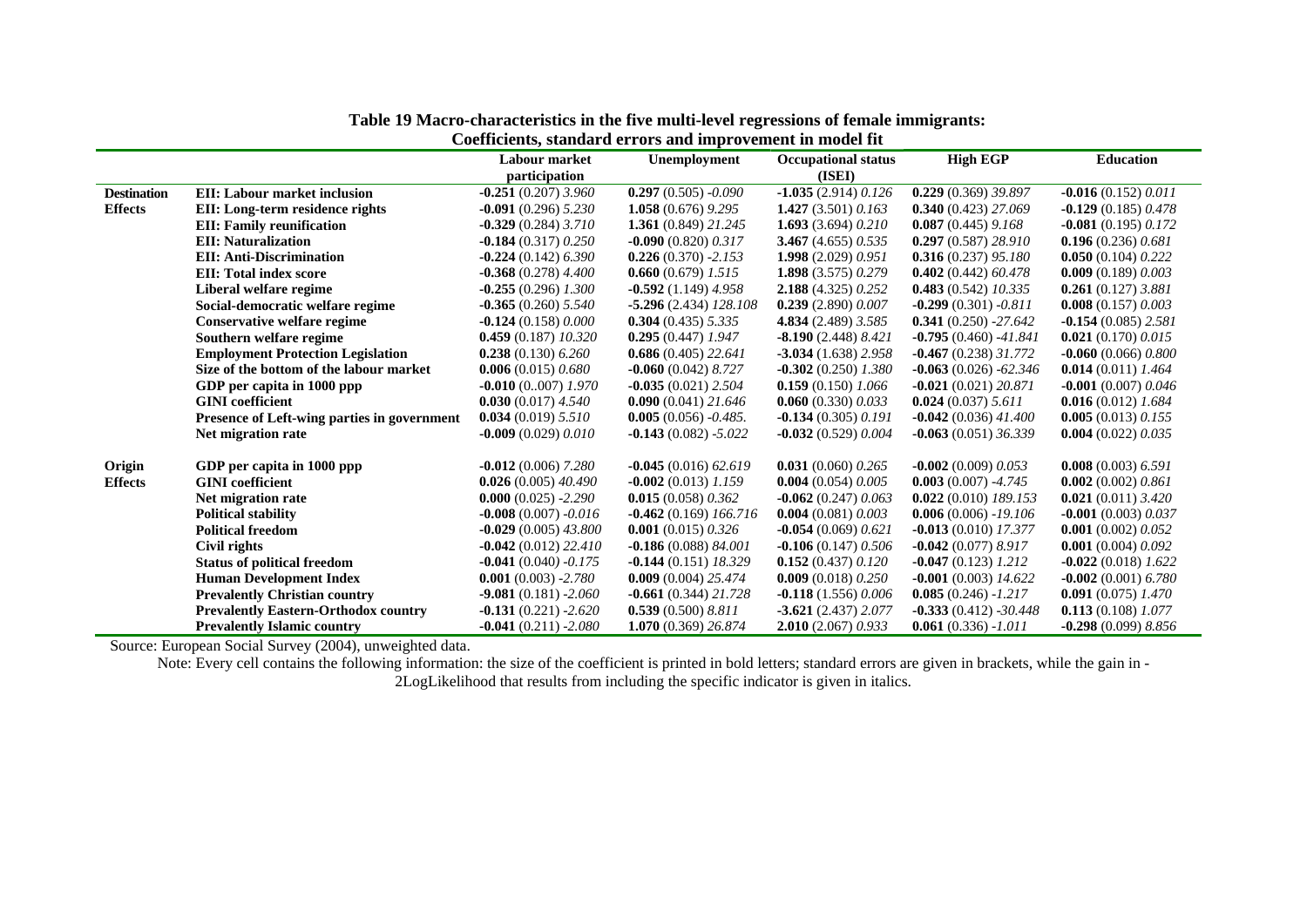|                                        | <b>Model 1</b> | <b>Model 2</b> | Model 3  | Model 6  | <b>Model 7</b> | Model 8  | Model 9  | Model 10 |
|----------------------------------------|----------------|----------------|----------|----------|----------------|----------|----------|----------|
| Mean labour market participation of    | 3.242          | 3.436          | 3.421    | 3.520    | 3.249          | 3.394    | 3.372    | 3.250    |
| female natives                         | (0.378)        | (0.409)        | (0.412)  | (0.479)  | (0.421)        | (0.489)  | (0.498)  | (0.395)  |
| $2nd$ generation immigrants            | 0.214          | 0.180          | $-0.257$ | $-0.289$ | $-0.345$       | $-0.373$ | $-0.287$ |          |
|                                        | (0.175)        | (0.184)        | (0.429)  | (0.428)  | (0.434)        | (0.434)  | (0.437)  |          |
| One native, one immigrant parent       | $-0.239$       | $-0.334$       | $-0.355$ | $-0.322$ | $-0.280$       | $-0.279$ | $-0.246$ |          |
|                                        | (0.172)        | (0.182)        | (0.185)  | (0.187)  | (0.190)        | (0.192)  | (0.193)  |          |
| Speaking minority language at home     | $-0.226$       | $-0.071$       | $-0.138$ | $-0.131$ | $-0.188$       | $-0.183$ | $-0.203$ |          |
|                                        | (0.157)        | (0.166)        | (0.168)  | (0.171)  | (0.171)        | (0.174)  | (0.176)  |          |
| Citizenship of the destination country | 0.071          | 0.138          | 0.746    | $-0.688$ | $-0.621$       | $-0.581$ | $-0.526$ | $-0.813$ |
|                                        | (0.152)        | (0.160)        | (0.379)  | (0.380)  | (0.384)        | (0.385)  | (0.389)  | (0.321)  |
| Age                                    |                | 0.266          | 0.270    | 0.275    | 0.280          | 0.282    | 0.276    | 0.270    |
|                                        |                | (0.058)        | (0.059)  | (0.059)  | (0.059)        | (0.060)  | (0.060)  | (0.058)  |
| Age <sup>2</sup>                       |                | $-0.003$       | $-0.003$ | $-0.003$ | $-0.003$       | $-0.003$ | $-0.003$ | $-0.003$ |
|                                        |                | (0.001)        | (0.001)  | (0.001)  | (0.001)        | (0.001)  | (0.001)  | (0.001)  |
| Highest level of education             |                | 0.086          | $-0.132$ | $-0.120$ | $-0.100$       | $-0.096$ | $-0.069$ | $-0.119$ |
|                                        |                | (0.064)        | (0.086)  | (0.086)  | (0.088)        | (0.088)  | (0.090)  | (0.079)  |
| Education imputed                      |                | $-0.218$       | $-0.158$ | $-0.043$ | $-0.209$       | $-0.188$ | $-0.348$ |          |
|                                        |                | (0.237)        | (0.240)  | (0.385)  | (0.245)        | (0.389)  | (0.404)  |          |
| Parental education                     |                | $-0.056$       | $-0.058$ | $-0.054$ | $-0.054$       | $-0.054$ | $-0.047$ |          |
|                                        |                | (0.042)        | (0.043)  | (0.043)  | (0.044)        | (0.044)  | (0.044)  |          |
| Parental education imputed             |                | $-0.425$       | $-0.421$ | $-0.368$ | $-0.413$       | $-0.367$ | $-0.390$ |          |
|                                        |                | (0.291)        | (0.291)  | (0.294)  | (0.299)        | (0.300)  | (0.301)  |          |
| Number of children                     |                | $-0.218$       | $-0.223$ | $-0.215$ | $-0.223$       | $-0.219$ | $-0.216$ | $-0.226$ |
|                                        |                | (0.049)        | (0.050)  | (0.050)  | (0.050)        | (0.050)  | (0.050)  | (0.050)  |
| No religion                            |                | 0.050          | 0.038    | 0.096    | 0.026          | 0.065    | 0.088    |          |
|                                        |                | (0.159)        | (0.161)  | (0.163)  | (0.163)        | (0.165)  | (0.166)  |          |
| Islam                                  |                | $-0.626$       | $-0.660$ | $-0.585$ | $-0.889$       | $-0.816$ | $-0.677$ | $-0.858$ |
|                                        |                | (0.265)        | (0.264)  | (0.267)  | (0.275)        | (0.278)  | (0.295)  | (0.260)  |
| Religiosity                            |                | $-0.045$       | $-0.045$ | $-0.042$ | $-0.039$       | $-0.035$ | $-0.033$ |          |
|                                        |                | (0.028)        | (0.028)  | 0.028    | (0.029)        | (0.029)  | (0.029)  |          |
| Intensity of religious practice        |                | 0.001          | 0.005    | 0.026    | 0.038          | 0.050    | 0.051    |          |
|                                        |                | (0.049)        | (0.049)  | (0.051)  | (0.051)        | (0.052)  | (0.052)  |          |
| Education $* 2nd$ generation immigrant |                |                | 0.158    | 0.171    | 0.215          | 0.222    | 0.195    |          |
|                                        |                |                | (0.140)  | (0.140)  | (0.143)        | (0.143)  | (0.144)  |          |
| Education * Citizenship of the         |                |                | 0.326    | 0.328    | 0.245          | 0.252    | 0.239    | 0.347    |
| destination country                    |                |                | (0.128)  | (0.128)  | (0.130)        | (0.130)  | (0.131)  | (0.109)  |
| EII: Anti-discrimination legislation   |                |                |          | $-0.221$ |                | $-0.187$ | $-0.213$ |          |
|                                        |                |                |          | (0.150)  |                | (0.153)  | (0.159)  |          |

**Table 20 Coefficients (and standard errors) of the multi-level logistic regression of labour market participation of female immigrants, N=1285 (table continues on next page)**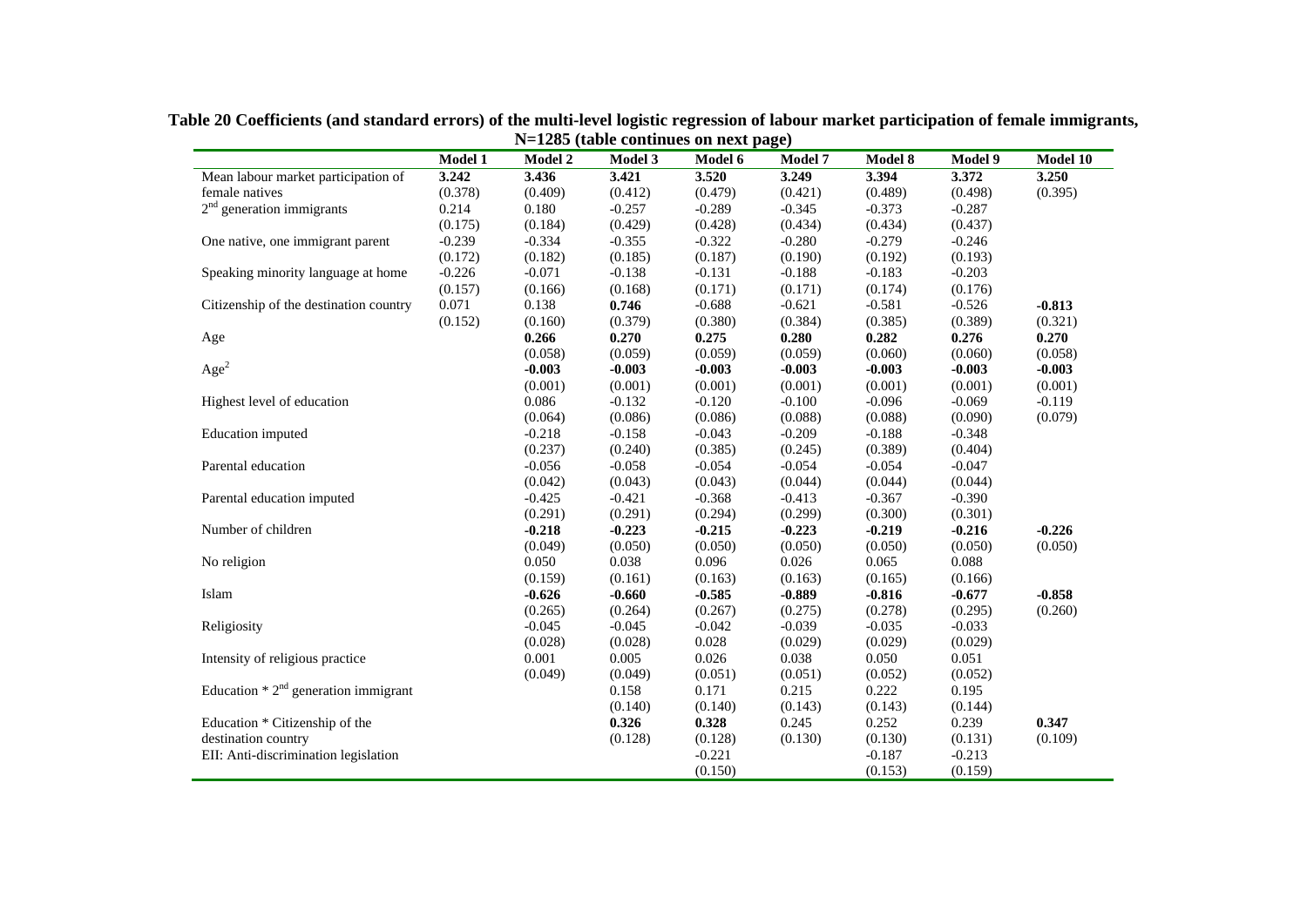| Table 20 (continued)                 |                |                |          |          |                |                |                     |          |  |  |
|--------------------------------------|----------------|----------------|----------|----------|----------------|----------------|---------------------|----------|--|--|
|                                      | <b>Model 1</b> | <b>Model 2</b> | Model 3  | Model 6  | <b>Model 7</b> | <b>Model 8</b> | <b>Model 9</b>      | Model 10 |  |  |
| Destination: Southern welfare regime |                |                |          | 0.443    |                | 0.276          | 0.406               |          |  |  |
|                                      |                |                |          | (0.224)  |                | (0.232)        | (0.244)             |          |  |  |
| Destination: Employment Protection   |                |                |          | 0.021    |                | $-0.012$       | $-0.039$            |          |  |  |
| Legislation                          |                |                |          | (0.162)  |                | (0.163)        | (0.164)             |          |  |  |
| Origin: GDP per capita in 1000 ppp   |                |                |          |          | $-0.010$       | $-0.008$       | $-0.009$            |          |  |  |
|                                      |                |                |          |          | (0.006)        | (0.006)        | (0.010)             |          |  |  |
| Origin: GINI coefficient             |                |                |          |          | 0.016          | 0.015          | 0.015               | 0.017    |  |  |
|                                      |                |                |          |          | (0.006)        | (0.006)        | (0.006)             | (0.005)  |  |  |
| Origin: Political freedom            |                |                |          |          | $-0.017$       | $-0.016$       | $-0.018$            | $-0.015$ |  |  |
|                                      |                |                |          |          | (0.007)        | (0.007)        | (0.007)             | (0.007)  |  |  |
| Origin: $EU15+$                      |                |                |          |          |                |                | 0.287               |          |  |  |
| Origin: Neighbouring countries       |                |                |          |          |                |                | (0.282)<br>$-0.268$ |          |  |  |
|                                      |                |                |          |          |                |                | (0.167)             |          |  |  |
| Origin: Former colony/territory      |                |                |          |          |                |                | 0.240               |          |  |  |
|                                      |                |                |          |          |                |                | (0.178)             |          |  |  |
| Origin: Post-socialist countries     |                |                |          |          |                |                | 0.087               |          |  |  |
|                                      |                |                |          |          |                |                | (0.209)             |          |  |  |
|                                      |                |                |          |          |                |                |                     |          |  |  |
| Constant                             | $-1.693$       | $-6.510$       | $-6.012$ | $-6.573$ | $-6.558$       | $-6.858$       | $-6.922$            | $-6.792$ |  |  |
|                                      | (0.210)        | (1.242)        | (1.255)  | (1.298)  | (1.307)        | (1.343)        | (1.355)             | (1.234)  |  |  |
| $V_{0kl}$                            | 0.001          | 0.000          | 0.000    | 0.000    | 0.000          | 0.000          | 0.000               | 0.000    |  |  |
|                                      | (0.016)        | (0.000)        | (0.000)  | (0.000)  | (0.000)        | (0.000)        | (0.000)             | (0.000)  |  |  |
| $U_{0\rm jkl}$                       | 0.000          | 0.000          | 0.000    | 0.000    | 0.000          | 0.000          | 0.000               | 0.000    |  |  |
|                                      | (0.000)        | (0.000)        | (0.000)  | (0.000)  | (0.000)        | (0.000)        | (0.000)             | (0.000)  |  |  |
|                                      | 1750.45        |                | 1661.21  |          | 1603.08        | 1595.64        | 1595.66             |          |  |  |
| -2LogLikelihood                      |                | 1675.41        |          | 1644.65  |                |                |                     | 1629.85  |  |  |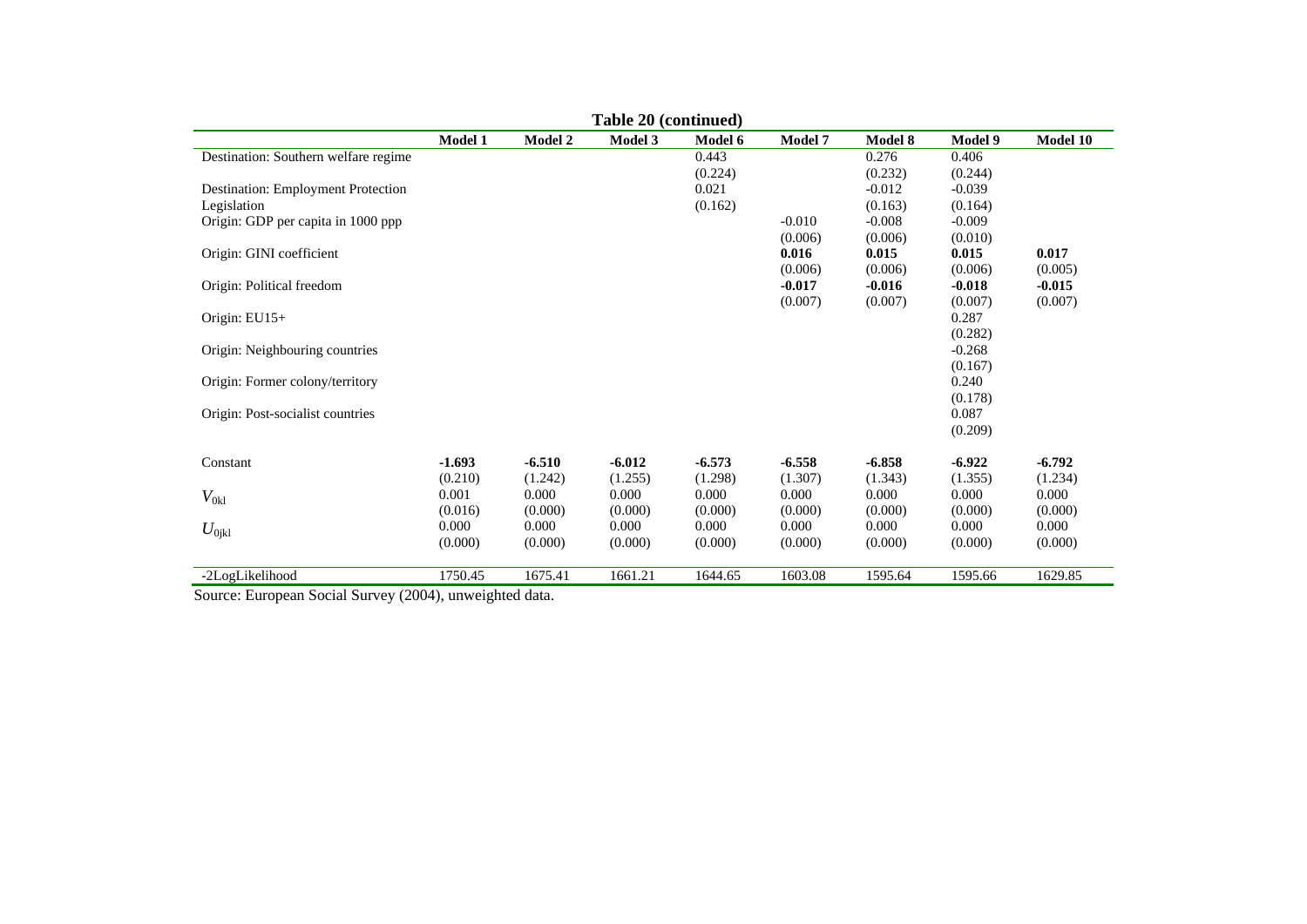|                                        | Model 1  | <b>Model 2</b> | Model 3  | $11 - 20 + (a \omega)$ continues on following $\mu$ age)<br>Model 6 | Model 7  | Model 8  | Model 9  | Model 10 |
|----------------------------------------|----------|----------------|----------|---------------------------------------------------------------------|----------|----------|----------|----------|
| Mean unemployment of female natives    | $-0.684$ | $-0.802$       | $-0.799$ | 2.722                                                               | $-0.462$ | 3.849    | 1.753    | 5.590    |
|                                        | (0.857)  | (0.801)        | (0.800)  | (3.921)                                                             | (0.792)  | (3.963)  | (3.816)  | (2.844)  |
| $2nd$ generation immigrants            | $-0.245$ | $-0.226$       | $-0.497$ | $-0.282$                                                            | $-0.051$ | 0.032    | 0.028    |          |
|                                        | (0.433)  | (0.448)        | (1.108)  | (1.100)                                                             | (1.109)  | (1.132)  | (1.151)  |          |
| One native, one immigrant parent       | $-0.541$ | $-0.567$       | $-0.572$ | $-0.496$                                                            | $-0.506$ | $-0.500$ | $-0.389$ |          |
|                                        | (0.447)  | (0.471)        | (0.472)  | (0.464)                                                             | (0.477)  | (0.476)  | (0.488)  |          |
| Speaking minority language at home     | $-0.357$ | $-0.550$       | $-0.556$ | $-0.420$                                                            | $-0.604$ | $-0.486$ | $-0.606$ |          |
|                                        | (0.433)  | (0.451)        | (0.452)  | (0.451)                                                             | (0.450)  | (0.457)  | (0.467)  |          |
| Citizenship of the destination country | 0.199    | 0.469          | 0.554    | 0.446                                                               | 0.712    | 0.574    | $-0.540$ |          |
|                                        | (0.394)  | (0.420)        | (0.946)  | (0.971)                                                             | (0.969)  | (0.999)  | (1.021)  |          |
| Age                                    |          | $-0.062$       | $-0.062$ | $-0.064$                                                            | $-0.044$ | $-0.033$ | $-0.033$ |          |
|                                        |          | (0.157)        | (0.158)  | (0.128)                                                             | (0.159)  | (0.161)  | (0.162)  |          |
| Age <sup>2</sup>                       |          | 0.000          | 0.000    | 0.000                                                               | 0.000    | 0.000    | 0.000    |          |
|                                        |          | (0.002)        | (0.002)  | (0.002)                                                             | (0.002)  | (0.002)  | (0.002)  |          |
| Highest level of education             |          | 0.104          | 0.092    | 0.129                                                               | 0.217    | 0.216    | 0.221    |          |
|                                        |          | (0.165)        | (0.238)  | (0.249)                                                             | (0.253)  | (0.257)  | (0.269)  |          |
| <b>Education</b> imputed               |          | $-0.943$       | $-0.938$ | $-0.981$                                                            | $-1.076$ | $-1.157$ | $-0.901$ |          |
|                                        |          | (0.785)        | (0.786)  | (1.175)                                                             | (0.800)  | (1.207)  | (1.241)  |          |
| Parental education                     |          | $-0.172$       | $-0.171$ | $-0.137$                                                            | $-0.146$ | $-0.133$ | $-0.167$ |          |
|                                        |          | (0.114)        | (0.114)  | (0.114)                                                             | (0.113)  | (0.116)  | (0.120)  |          |
| Parental education imputed             |          | $-0.132$       | $-0.129$ | $-0.150$                                                            | $-0.298$ | $-0.251$ | $-0.368$ |          |
|                                        |          | (0.810)        | (0.808)  | (0.795)                                                             | (0.799)  | (0.806)  | (0.811)  |          |
| Number of children                     |          | 0.066          | 0.061    | 0.064                                                               | 0.037    | 0.047    | 0.043    |          |
|                                        |          | (0.105)        | (0.106)  | (0.105)                                                             | (0.104)  | (0.105)  | (0.107)  |          |
| No religion                            |          | 0.115          | 0.117    | 0.137                                                               | 0.107    | 0.166    | 0.223    |          |
|                                        |          | (0.405)        | (0.406)  | (0.410)                                                             | (0.408)  | (0.414)  | (0.416)  |          |
| Islam                                  |          | 0.718          | 0.706    | 0.770                                                               | 0.109    | 0.267    | 0.489    |          |
|                                        |          | (0.601)        | (0.604)  | (0.623)                                                             | (0.634)  | (0.682)  | (0.706)  |          |
| Religiosity                            |          | 0.087          | 0.087    | 0.076                                                               | 0.073    | 0.067    | 0.065    |          |
|                                        |          | (0.075)        | (0.075)  | (0.076)                                                             | (0.076)  | (0.077)  | (0.078)  |          |
| Intensity of religious practice        |          | 0.109          | 0.107    | 0.136                                                               | 0.128    | 0.151    | 0.117    |          |
|                                        |          | (0.130)        | (0.130)  | (0.133)                                                             | (0.133)  | (0.136)  | (0.139)  |          |
| Education $* 2nd$ generation immigrant |          |                | 0.094    | 0.012                                                               | $-0.009$ | $-0.067$ | $-0.064$ |          |
|                                        |          |                | (0.351)  | (0.349)                                                             | (0.351)  | (0.357)  | (0.365)  |          |
| Education * Citizenship of the         |          |                | $-0.030$ | 0.002                                                               | $-0.129$ | $-0.066$ | $-0.070$ |          |
| destination country                    |          |                | (0.319)  | (0.331)                                                             | (0.329)  | (0.341)  | (0.350)  |          |
| EII: Family reunification policy       |          |                |          | 0.801                                                               |          | 0.320    | 0.887    |          |
|                                        |          |                |          | (0.940)                                                             |          | (0.992)  | (1.115)  |          |

**Table 21 Coefficients (and standard errors) of the multi-level logistic regression of unemployment of female immigrants, N=564 (table continues on following page)**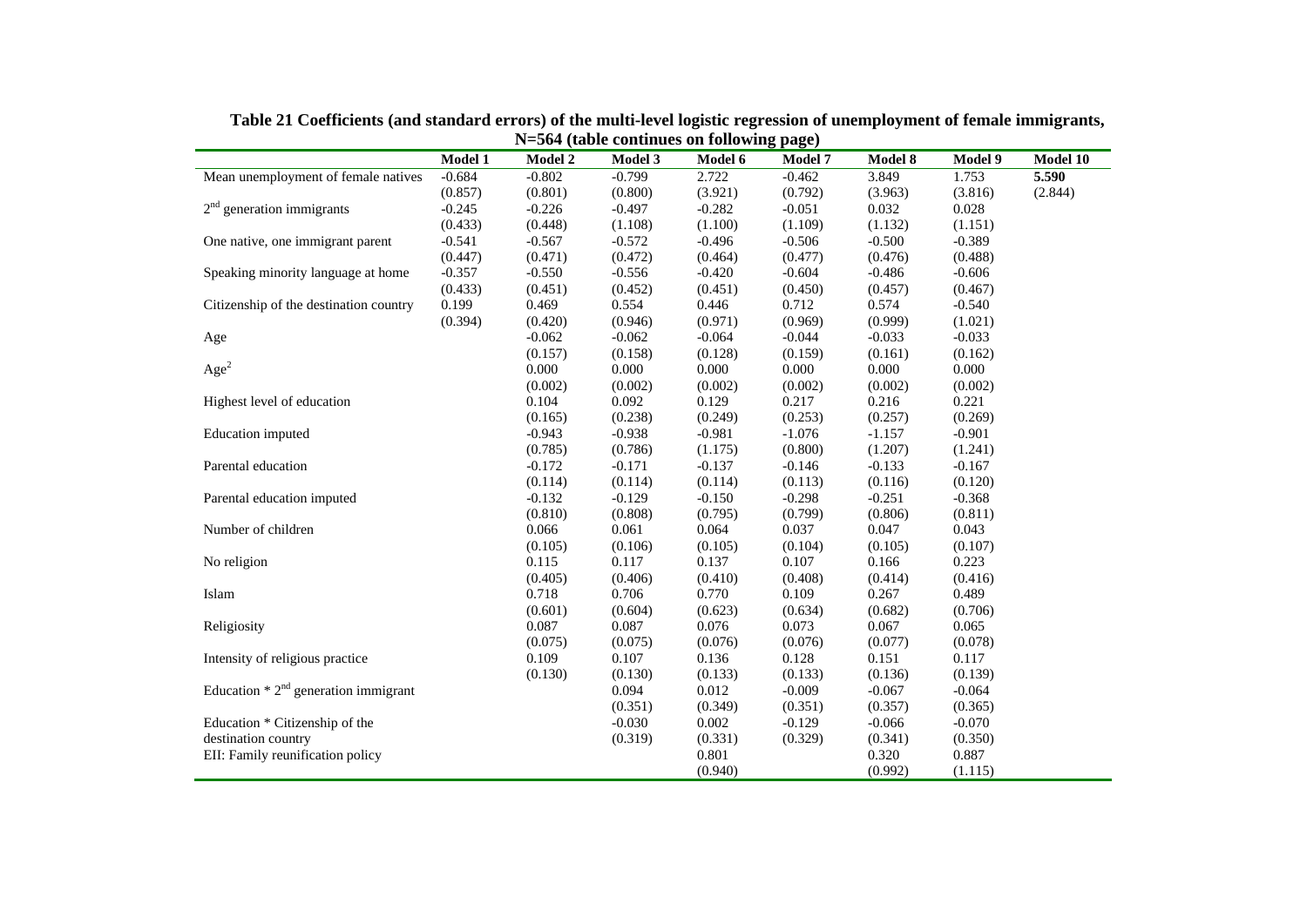| Table 21 (continued) |                                                             |                                                                        |                                                             |                                                                        |                                                                                                                 |                                                                                          |                                                                                                                                                                                        |  |  |  |
|----------------------|-------------------------------------------------------------|------------------------------------------------------------------------|-------------------------------------------------------------|------------------------------------------------------------------------|-----------------------------------------------------------------------------------------------------------------|------------------------------------------------------------------------------------------|----------------------------------------------------------------------------------------------------------------------------------------------------------------------------------------|--|--|--|
| Model 1              | Model 2                                                     | Model 3                                                                | Model 6                                                     | Model 7                                                                | <b>Model 8</b>                                                                                                  | Model 9                                                                                  | Model 10                                                                                                                                                                               |  |  |  |
|                      |                                                             |                                                                        | $-3.265$                                                    |                                                                        | $-3.655$                                                                                                        | $-2.305$                                                                                 | $-4.862$                                                                                                                                                                               |  |  |  |
|                      |                                                             |                                                                        | (2.892)                                                     |                                                                        | (2.918)                                                                                                         | (2.702)                                                                                  | (2.214)                                                                                                                                                                                |  |  |  |
|                      |                                                             |                                                                        | 0.106                                                       |                                                                        | $-0.045$                                                                                                        | 0.044                                                                                    |                                                                                                                                                                                        |  |  |  |
|                      |                                                             |                                                                        | (0.424)                                                     |                                                                        | (0.434)                                                                                                         | (0.444)                                                                                  |                                                                                                                                                                                        |  |  |  |
|                      |                                                             |                                                                        | 0.053                                                       |                                                                        | 0.029                                                                                                           | 0.050                                                                                    |                                                                                                                                                                                        |  |  |  |
|                      |                                                             |                                                                        |                                                             |                                                                        | (0.050)                                                                                                         | (0.052)                                                                                  |                                                                                                                                                                                        |  |  |  |
|                      |                                                             |                                                                        |                                                             | $-0.029$                                                               | $-0.027$                                                                                                        | $-0.010$                                                                                 |                                                                                                                                                                                        |  |  |  |
|                      |                                                             |                                                                        |                                                             | (0.023)                                                                | (0.023)                                                                                                         | (0.033)                                                                                  |                                                                                                                                                                                        |  |  |  |
|                      |                                                             |                                                                        |                                                             |                                                                        | $-0.175$                                                                                                        | $-0.264$                                                                                 |                                                                                                                                                                                        |  |  |  |
|                      |                                                             |                                                                        |                                                             | (0.222)                                                                | (0.227)                                                                                                         | (0.244)                                                                                  |                                                                                                                                                                                        |  |  |  |
|                      |                                                             |                                                                        |                                                             |                                                                        |                                                                                                                 |                                                                                          |                                                                                                                                                                                        |  |  |  |
|                      |                                                             |                                                                        |                                                             |                                                                        | (0.549)                                                                                                         |                                                                                          |                                                                                                                                                                                        |  |  |  |
|                      |                                                             |                                                                        |                                                             |                                                                        |                                                                                                                 |                                                                                          | 1.012                                                                                                                                                                                  |  |  |  |
|                      |                                                             |                                                                        |                                                             |                                                                        |                                                                                                                 |                                                                                          | (0.330)                                                                                                                                                                                |  |  |  |
|                      |                                                             |                                                                        |                                                             |                                                                        |                                                                                                                 |                                                                                          |                                                                                                                                                                                        |  |  |  |
|                      |                                                             |                                                                        |                                                             |                                                                        |                                                                                                                 |                                                                                          |                                                                                                                                                                                        |  |  |  |
|                      |                                                             |                                                                        |                                                             |                                                                        |                                                                                                                 |                                                                                          |                                                                                                                                                                                        |  |  |  |
|                      |                                                             |                                                                        |                                                             |                                                                        |                                                                                                                 |                                                                                          |                                                                                                                                                                                        |  |  |  |
|                      |                                                             |                                                                        |                                                             |                                                                        |                                                                                                                 |                                                                                          |                                                                                                                                                                                        |  |  |  |
|                      |                                                             |                                                                        |                                                             |                                                                        |                                                                                                                 |                                                                                          |                                                                                                                                                                                        |  |  |  |
|                      |                                                             |                                                                        |                                                             |                                                                        |                                                                                                                 |                                                                                          |                                                                                                                                                                                        |  |  |  |
|                      |                                                             |                                                                        |                                                             |                                                                        |                                                                                                                 |                                                                                          |                                                                                                                                                                                        |  |  |  |
|                      |                                                             |                                                                        |                                                             |                                                                        |                                                                                                                 |                                                                                          | $-3.176$                                                                                                                                                                               |  |  |  |
|                      |                                                             |                                                                        |                                                             |                                                                        |                                                                                                                 |                                                                                          | (0.361)                                                                                                                                                                                |  |  |  |
|                      |                                                             |                                                                        |                                                             |                                                                        |                                                                                                                 |                                                                                          | 0.000                                                                                                                                                                                  |  |  |  |
|                      |                                                             |                                                                        |                                                             |                                                                        |                                                                                                                 |                                                                                          | (0.000)                                                                                                                                                                                |  |  |  |
|                      |                                                             |                                                                        |                                                             |                                                                        |                                                                                                                 |                                                                                          | 0.000                                                                                                                                                                                  |  |  |  |
|                      |                                                             |                                                                        |                                                             |                                                                        |                                                                                                                 |                                                                                          | (0.000)                                                                                                                                                                                |  |  |  |
|                      |                                                             |                                                                        |                                                             |                                                                        |                                                                                                                 |                                                                                          |                                                                                                                                                                                        |  |  |  |
| 110.195              |                                                             | 25.2529                                                                | $-84.2354$                                                  | $-121.435$                                                             | $-180.577$                                                                                                      | $-200.365$                                                                               | $-68.8765$                                                                                                                                                                             |  |  |  |
|                      | $-2.128$<br>(0.342)<br>0.100<br>(0.168)<br>0.192<br>(0.369) | $-1.280$<br>(3.234)<br>0.000<br>(0.000)<br>0.292<br>(0.363)<br>26.7176 | $-1.249$<br>(3.268)<br>0.000<br>(0.000)<br>0.285<br>(0.361) | (0.047)<br>$-4.048$<br>(3.677)<br>0.000<br>(0.000)<br>0.032<br>(0.293) | $-0.216$<br>0.323<br>(0.518)<br>0.718<br>(0.493)<br>$-1.935$<br>(3.322)<br>0.000<br>(0.000)<br>0.000<br>(0.000) | 0.493<br>0.684<br>(0.500)<br>$-3.744$<br>(3.830)<br>0.000<br>(0.000)<br>0.000<br>(0.000) | 0.794<br>(0.580)<br>1.091<br>(0.540)<br>0.241<br>(0.835)<br>$-0.312$<br>(0.459)<br>0.128<br>(0.434)<br>1.013<br>(0.524)<br>$-5.184$<br>(3.920)<br>0.000<br>(0.000)<br>0.000<br>(0.000) |  |  |  |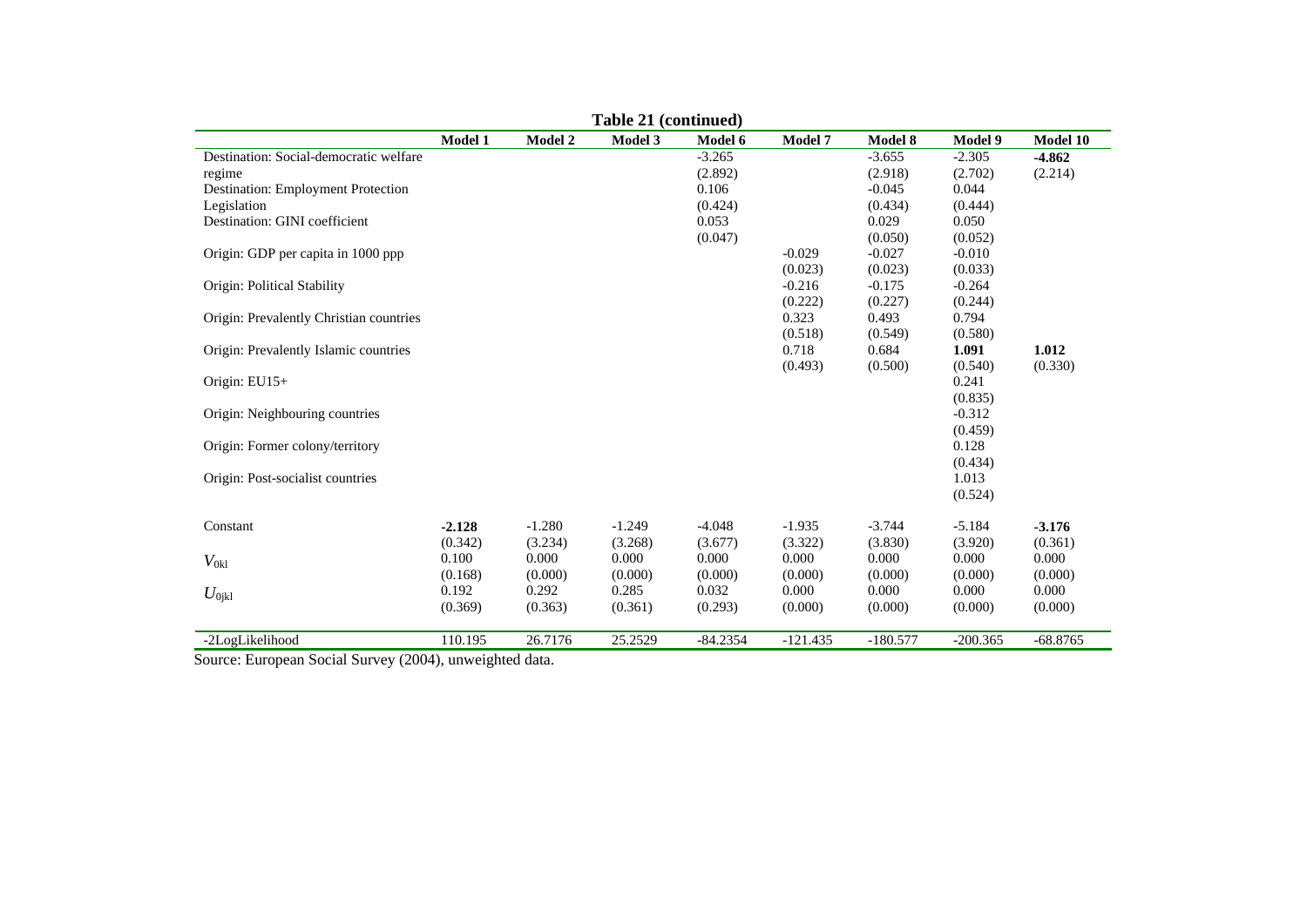|                                                                                                                                                                                                  |                |                                                    |                                                                                               | $\cdots$ corrected continues on rono $\cdots$ page)                                                                  |                                                                                               |                                                                                                                      |                                                                                                                      | Model 10         |
|--------------------------------------------------------------------------------------------------------------------------------------------------------------------------------------------------|----------------|----------------------------------------------------|-----------------------------------------------------------------------------------------------|----------------------------------------------------------------------------------------------------------------------|-----------------------------------------------------------------------------------------------|----------------------------------------------------------------------------------------------------------------------|----------------------------------------------------------------------------------------------------------------------|------------------|
|                                                                                                                                                                                                  | <b>Model 1</b> | <b>Model 2</b>                                     | <b>Model 3</b>                                                                                | Model 6                                                                                                              | <b>Model 7</b>                                                                                | Model 8                                                                                                              | Model 9                                                                                                              |                  |
| Mean ISEI of female natives                                                                                                                                                                      | 0.826          | 0.459                                              | 0.446                                                                                         | $-0.760$                                                                                                             | 0.372                                                                                         | $-0.816$                                                                                                             | $-0.956$                                                                                                             |                  |
|                                                                                                                                                                                                  | (0.664)        | (0.482)                                            | (0.481)                                                                                       | (0.499)                                                                                                              | (0.453)                                                                                       | (0.490)                                                                                                              | (0.499)                                                                                                              |                  |
| $2nd$ generation immigrants                                                                                                                                                                      | $-1.805$       | $-0.685$                                           | 6.209                                                                                         | 5.149                                                                                                                | 6.313                                                                                         | 5.330                                                                                                                | 6.383                                                                                                                |                  |
|                                                                                                                                                                                                  | (2.153)        | (1.860)                                            | (4.448)                                                                                       | (4.431)                                                                                                              | (4.441)                                                                                       | (4.421)                                                                                                              | (4.443)                                                                                                              |                  |
| One native, one immigrant parent                                                                                                                                                                 | 1.475          | 0.307                                              | 0.241                                                                                         | 0.129                                                                                                                | 0.006                                                                                         | $-0.143$                                                                                                             | $-0.048$                                                                                                             |                  |
|                                                                                                                                                                                                  | (2.142)        | (1.858)                                            | (1.853)                                                                                       | (1.860)                                                                                                              | (1.854)                                                                                       | (1.860)                                                                                                              | (1.880)                                                                                                              |                  |
| Speaking minority language at home                                                                                                                                                               | $-6.229$       | $-4.246$                                           | $-4.286$                                                                                      | $-4.574$                                                                                                             | $-4.038$                                                                                      | $-4.353$                                                                                                             | $-4.358$                                                                                                             | $-5.038$         |
|                                                                                                                                                                                                  | (2.115)        | (1.824)                                            | (1.822)                                                                                       | (1.817)                                                                                                              | (1.828)                                                                                       | (1.824)                                                                                                              | (1.825)                                                                                                              | (1.627)          |
| Citizenship of the destination country                                                                                                                                                           | 1.390          | 0.538                                              | $-4.234$                                                                                      | $-5.384$                                                                                                             | $-3.660$                                                                                      | $-4.729$                                                                                                             | $-4.132$                                                                                                             |                  |
|                                                                                                                                                                                                  | (2.080)        | (1.814)                                            | (4.164)                                                                                       | (4.138)                                                                                                              | (4.164)                                                                                       | (4.141)                                                                                                              | (4.131)                                                                                                              |                  |
| Age                                                                                                                                                                                              |                | $-0.456$                                           | $-0.470$                                                                                      | $-0.473$                                                                                                             | $-0.492$                                                                                      | $-0.502$                                                                                                             | $-0.556$                                                                                                             |                  |
|                                                                                                                                                                                                  |                | (0.641)                                            | (0.639)                                                                                       | (0.637)                                                                                                              | (0.640)                                                                                       | (0.638)                                                                                                              | (0.637)                                                                                                              |                  |
| Age <sup>2</sup>                                                                                                                                                                                 |                | 0.006                                              | 0.006                                                                                         | 0.006                                                                                                                | 0.006                                                                                         | 0.006                                                                                                                | 0.007                                                                                                                |                  |
|                                                                                                                                                                                                  |                | (0.008)                                            | (0.008)                                                                                       | (0.008)                                                                                                              | (0.008)                                                                                       | (0.008)                                                                                                              | (0.008)                                                                                                              |                  |
| Highest level of education                                                                                                                                                                       |                | 7.130                                              | 7.039                                                                                         | 6.629                                                                                                                | 7.093                                                                                         | 6.737                                                                                                                | 6.905                                                                                                                | 7.257            |
|                                                                                                                                                                                                  |                | (0.665)                                            | (0.952)                                                                                       | (0.942)                                                                                                              | (0.946)                                                                                       | (0.937)                                                                                                              | (0.940)                                                                                                              | (0.648)          |
| Education imputed                                                                                                                                                                                |                | 3.439                                              | 3.254                                                                                         | $-1.374$                                                                                                             | 2.774                                                                                         | $-1.773$                                                                                                             | $-3.356$                                                                                                             |                  |
|                                                                                                                                                                                                  |                | (3.552)                                            | (3.516)                                                                                       | (3.843)                                                                                                              | (3.316)                                                                                       | (3.764)                                                                                                              | (3.800)                                                                                                              |                  |
| Parental education                                                                                                                                                                               |                | 1.073                                              | 1.075                                                                                         | 1.022                                                                                                                | 1.061                                                                                         | 1.023                                                                                                                | 1.159                                                                                                                | 1.164            |
|                                                                                                                                                                                                  |                | (0.438)                                            | (0.437)                                                                                       | (0.433)                                                                                                              | (0.435)                                                                                       | (0.431)                                                                                                              | (0.437)                                                                                                              | (0.420)          |
| Parental education imputed                                                                                                                                                                       |                | $-2.237$                                           | $-2.138$                                                                                      | $-1.723$                                                                                                             | $-2.124$                                                                                      | $-1.788$                                                                                                             | $-2.003$                                                                                                             |                  |
|                                                                                                                                                                                                  |                | (3.173)                                            | (3.165)                                                                                       | (3.144)                                                                                                              | (3.162)                                                                                       | (3.140)                                                                                                              | (3.135)                                                                                                              |                  |
| Number of children                                                                                                                                                                               |                | $-0.328$                                           | $-0.295$                                                                                      | $-0.435$                                                                                                             | $-0.259$                                                                                      | $-0.388$                                                                                                             | $-0.416$                                                                                                             |                  |
|                                                                                                                                                                                                  |                | (0.546)                                            | (0.545)                                                                                       | (0.546)                                                                                                              | (0.544)                                                                                       | (0.545)                                                                                                              | (0.544)                                                                                                              |                  |
| No religion                                                                                                                                                                                      |                | $-1.987$                                           | $-2.039$                                                                                      | $-1.967$                                                                                                             | $-2.074$                                                                                      | $-2.000$                                                                                                             | $-1.807$                                                                                                             |                  |
|                                                                                                                                                                                                  |                | (1.623)                                            | (1.619)                                                                                       | (1.623)                                                                                                              | (1.614)                                                                                       | (1.618)                                                                                                              | (1.626)                                                                                                              |                  |
| Islam                                                                                                                                                                                            |                | $-5.081$                                           | $-4.812$                                                                                      | $-5.409$                                                                                                             | $-5.291$                                                                                      | $-5.811$                                                                                                             | $-5.022$                                                                                                             |                  |
|                                                                                                                                                                                                  |                |                                                    |                                                                                               |                                                                                                                      |                                                                                               |                                                                                                                      |                                                                                                                      |                  |
|                                                                                                                                                                                                  |                |                                                    |                                                                                               |                                                                                                                      |                                                                                               |                                                                                                                      |                                                                                                                      |                  |
|                                                                                                                                                                                                  |                |                                                    |                                                                                               |                                                                                                                      |                                                                                               |                                                                                                                      |                                                                                                                      |                  |
|                                                                                                                                                                                                  |                |                                                    |                                                                                               |                                                                                                                      |                                                                                               |                                                                                                                      |                                                                                                                      |                  |
|                                                                                                                                                                                                  |                |                                                    |                                                                                               |                                                                                                                      |                                                                                               |                                                                                                                      |                                                                                                                      |                  |
|                                                                                                                                                                                                  |                |                                                    |                                                                                               |                                                                                                                      |                                                                                               |                                                                                                                      |                                                                                                                      |                  |
|                                                                                                                                                                                                  |                |                                                    |                                                                                               |                                                                                                                      |                                                                                               |                                                                                                                      |                                                                                                                      |                  |
|                                                                                                                                                                                                  |                |                                                    |                                                                                               |                                                                                                                      |                                                                                               |                                                                                                                      |                                                                                                                      |                  |
|                                                                                                                                                                                                  |                |                                                    |                                                                                               |                                                                                                                      |                                                                                               |                                                                                                                      |                                                                                                                      |                  |
|                                                                                                                                                                                                  |                |                                                    |                                                                                               |                                                                                                                      |                                                                                               |                                                                                                                      |                                                                                                                      |                  |
|                                                                                                                                                                                                  |                |                                                    |                                                                                               |                                                                                                                      |                                                                                               |                                                                                                                      |                                                                                                                      |                  |
| Religiosity<br>Intensity of religious practice<br>Education $* 2nd$ generation immigrant<br>Education * Citizenship of the<br>destination country<br>Destination: Conservative welfare<br>regime |                | (3.354)<br>$-0.392$<br>(0.305)<br>0.101<br>(0.537) | (3.353)<br>$-0.361$<br>(0.305)<br>0.133<br>(0.536)<br>$-2.336$<br>(1.371)<br>1.678<br>(1.332) | (3.330)<br>$-0.491$<br>(0.303)<br>$-0.087$<br>(0.534)<br>$-2.096$<br>(1.365)<br>1.759<br>(1.323)<br>3.569<br>(2.283) | (3.357)<br>$-0.386$<br>(0.304)<br>0.111<br>(0.535)<br>$-2.355$<br>(1.379)<br>1.570<br>(1.331) | (3.325)<br>$-0.512$<br>(0.302)<br>$-0.120$<br>(0.533)<br>$-2.134$<br>(1.363)<br>1.610<br>(1.322)<br>3.788<br>(2.235) | (3.249)<br>$-0.496$<br>(0.302)<br>$-0.142$<br>(0.534)<br>$-2.455$<br>(1.370)<br>1.509<br>(1.325)<br>4.197<br>(2.241) | 3.927<br>(1.507) |

**Table 22 Coefficients (and standard errors) of the multi-level regression of current occupational status (ISEI) of female immigrants N=564 (table continues on following page)**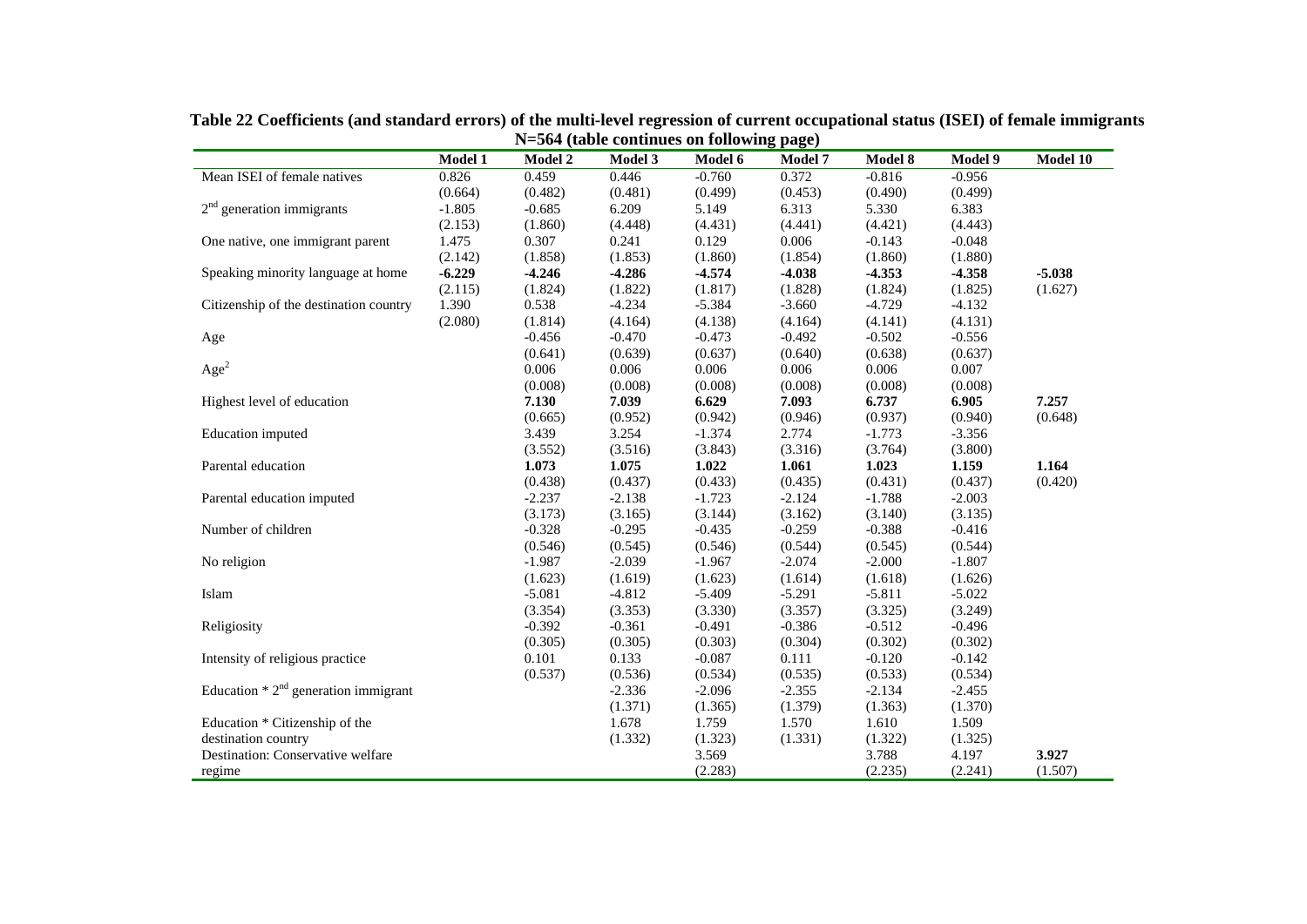|                                                                                    |                     |                | Table 22 (continued) |                |                |          |                |          |
|------------------------------------------------------------------------------------|---------------------|----------------|----------------------|----------------|----------------|----------|----------------|----------|
|                                                                                    | Model 1             | <b>Model 2</b> | Model 3              | <b>Model 6</b> | <b>Model 7</b> | Model 8  | <b>Model 9</b> | Model 10 |
| Destination: Southern welfare regime                                               |                     |                |                      | $-5.269$       |                | $-4.616$ | $-3.968$       |          |
|                                                                                    |                     |                |                      | (3.147)        |                | (3.113)  | (3.249)        |          |
| <b>Employment Protection Legislation</b>                                           |                     |                |                      | $-1.864$       |                | $-1.952$ | $-2.157$       | $-2.647$ |
|                                                                                    |                     |                |                      | (1.765)        |                | (1.721)  | (1.702)        | (1.021)  |
| Origin: Prevalently Eastern Orthodox                                               |                     |                |                      |                | $-3.621$       | $-3.597$ | $-2.400$       |          |
| countries                                                                          |                     |                |                      |                | (2.436)        | (2.398)  | (2.815)        |          |
| Origin: EU15+                                                                      |                     |                |                      |                |                |          | 1.778          |          |
|                                                                                    |                     |                |                      |                |                |          | (2.212)        |          |
| Origin: Neighbouring countries                                                     |                     |                |                      |                |                |          | $-2.577$       |          |
|                                                                                    |                     |                |                      |                |                |          | (1.734)        |          |
| Origin: Former colony/territory                                                    |                     |                |                      |                |                |          | 1.442          |          |
|                                                                                    |                     |                |                      |                |                |          | (1.668)        |          |
| Origin: Post-socialist countries                                                   |                     |                |                      |                |                |          | $-1.321$       |          |
|                                                                                    |                     |                |                      |                |                |          | (2.197)        |          |
| Constant                                                                           | 5.723               | 10.804         | 11.746               | 75.717         | 15.971         | 79.039   | 85.576         | 24.801   |
|                                                                                    | (30.604)            | (25.780)       | (25.801)             | (27.850)       | (24.843)       | (27.513) | (28.028)       | (3.267)  |
| $V_{0kl}$                                                                          | 13.387              | 5.468          | 5.456                | 0.000          | 4.369          | 0.000    | 0.000          | 1.144    |
|                                                                                    | (9.183)             | (4.500)        | (4.466)              | (0.000)        | (3.945)        | (0.000)  | (0.000)        | (2.690)  |
| $U_{0\rm jkl}$                                                                     | 24.070              | 5.319          | 4.945                | 4.865          | 3.273          | 2.734    | 1.609          | 5.584    |
|                                                                                    | (13.056)            | (7.171)        | (7.062)              | (6.370)        | (6.647)        | (5.840)  | (5.504)        | (7.112)  |
| $E_{\rm 0ijkl}$                                                                    | 275.961             | 209.423        | 208.557              | 207.661        | 209.696        | 208.788  | 208.276        | 211.965  |
|                                                                                    | (18.713)            | (13.833)       | (13.763)             | (13.596)       | (13.760)       | (13.568) | (13.473)       | (13.941) |
|                                                                                    |                     |                |                      |                |                |          |                |          |
| -2LogLikelihood<br>$\Omega$ . $\Gamma$ . $\Omega$ . $\Omega$ . $\Omega$ . $\Omega$ | 4821.321<br>(0.004) | 4636.586<br>.  | 4633.484             | 4622.299       | 4631.407       | 4620.141 | 4615.927       | 4637.638 |

Source: European Social Survey (2004), unweighted data.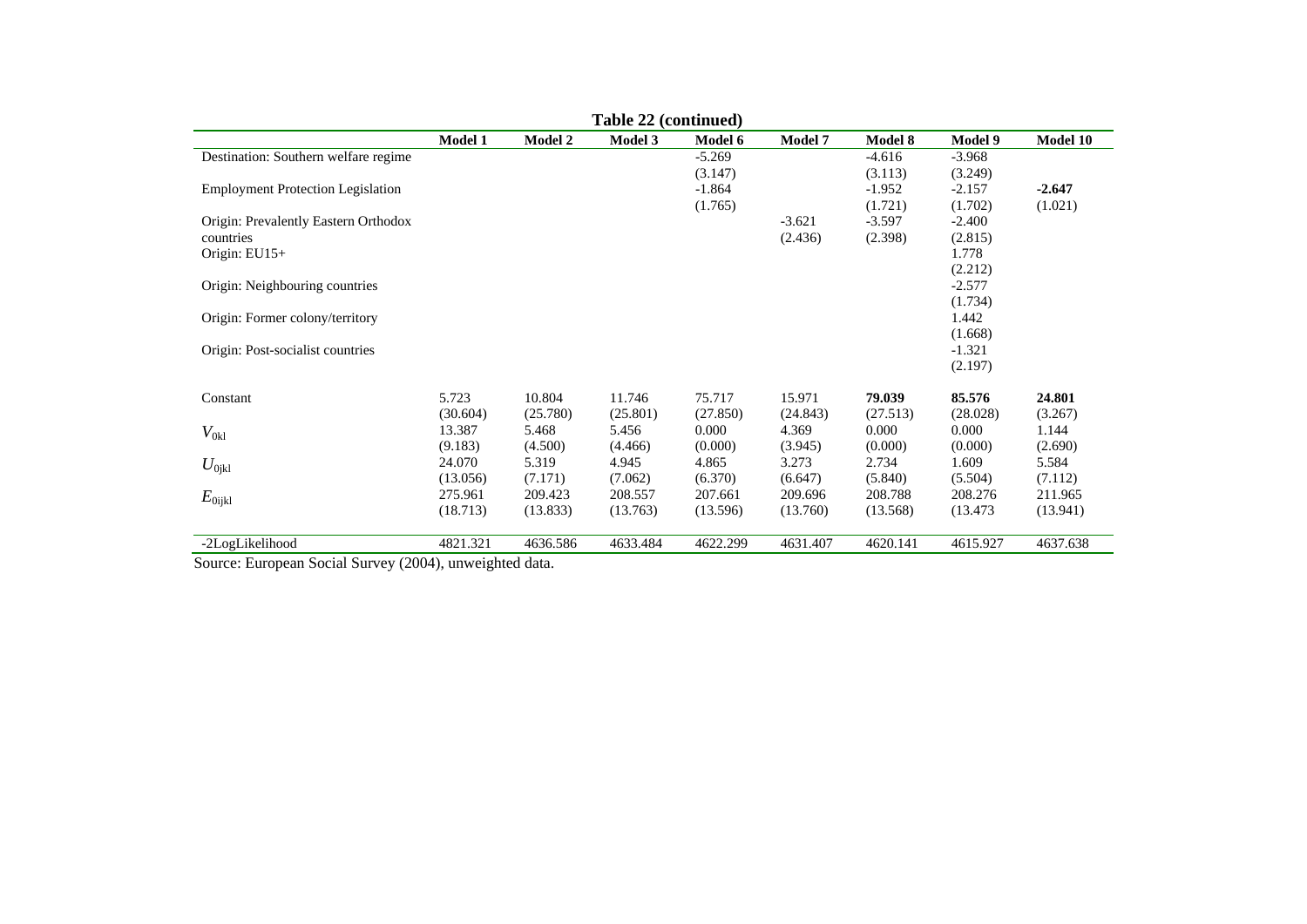|                                        | Model 1  | <b>Model 2</b> | <b>Model 3</b> | $\frac{1}{2}$ and $\frac{1}{2}$ and $\frac{1}{2}$ contributed on heave page)<br>Model 6 | <b>Model 7</b> | Model 8  | Model 9  | Model 10 |
|----------------------------------------|----------|----------------|----------------|-----------------------------------------------------------------------------------------|----------------|----------|----------|----------|
| Mean highest EGP of female natives     | 4.127    | 2.064          | 1.967          | 1.292                                                                                   | 2.327          | 1.662    | 1.648    |          |
|                                        | (1.411)  | (1.354)        | (1.323)        | (1.902)                                                                                 | (1.456)        | (2.031)  | (2.079)  |          |
| $2nd$ generation immigrants            | $-0.162$ | 0.038          | 2.506          | 2.583                                                                                   | 2.706          | 2.773    | 2.808    | 2.528    |
|                                        | (0.259)  | (0.306)        | (1.074)        | (1.088)                                                                                 | (1.089)        | (1.102)  | (1.095)  | (0.865)  |
| One native, one immigrant parent       | 0.251    | 0.348          | 0.298          | 0.287                                                                                   | 0.250          | 0.245    | 0.211    |          |
|                                        | (0.257)  | (0.302)        | (0.298)        | (0.300)                                                                                 | (0.303)        | (0.305)  | (0.311)  |          |
| Speaking minority language at home     | $-0.436$ | $-0.364$       | $-0.383$       | $-0.358$                                                                                | $-0.390$       | $-0.368$ | $-0.319$ |          |
|                                        | (0.263)  | (0.308)        | (0.319)        | (0.322)                                                                                 | (0.321)        | (0.324)  | (0.329)  |          |
| Citizenship of the destination country | 0.114    | $-0.016$       | $-1.182$       | $-1.270$                                                                                | $-1.222$       | $-1.289$ | $-1.276$ |          |
|                                        | (0.249)  | (0.294)        | (1.111)        | (1.115)                                                                                 | (1.102)        | (1.110)  | (1.104)  |          |
| Age                                    |          | $-0.067$       | $-0.081$       | $-0.078$                                                                                | $-0.066$       | $-0.061$ | $-0.053$ |          |
|                                        |          | (0.107)        | (0.107)        | (0.108)                                                                                 | (0.108)        | (0.109)  | (0.109)  |          |
| Age <sup>2</sup>                       |          | 0.001          | 0.001          | 0.001                                                                                   | 0.001          | 0.001    | 0.001    |          |
|                                        |          | (0.001)        | (0.001)        | (0.001)                                                                                 | (0.001)        | (0.001)  | (0.001)  |          |
| Highest level of education             |          | 1.200          | 1.346          | 1.322                                                                                   | 1.389          | 1.367    | 1.370    | 1.653    |
|                                        |          | (0.136)        | (0.232)        | (0.236)                                                                                 | (0.236)        | (0.241)  | (0.241)  | (0.200)  |
| <b>Education</b> imputed               |          | 0.097          | 0.023          | $-0.129$                                                                                | 0.097          | $-0.040$ | $-0.128$ |          |
|                                        |          | (0.409)        | (0.389)        | (0.384)                                                                                 | (0.431)        | (0.402)  | (0.418)  |          |
| Parental education                     |          | 0.076          | 0.077          | 0.083                                                                                   | 0.076          | 0.081    | 0.078    |          |
|                                        |          | (0.068)        | (0.068)        | (0.069)                                                                                 | (0.069)        | (0.069)  | (0.070)  |          |
| Parental education imputed             |          | $-0.372$       | $-0.333$       | $-0.382$                                                                                | $-0.417$       | $-0.463$ | $-0.489$ |          |
|                                        |          | (0.568)        | (0.560)        | (0.563)                                                                                 | (0.569)        | (0.573)  | (0.574)  |          |
| Number of children                     |          | 0.061          | 0.066          | 0.057                                                                                   | 0.081          | 0.067    | 0.072    |          |
|                                        |          | (0.092)        | (0.093)        | (0.095)                                                                                 | (0.094)        | (0.096)  | (0.097)  |          |
| No religion                            |          | 0.182          | 0.203          | 0.227                                                                                   | 0.189          | 0.206    | 0.159    |          |
|                                        |          | (0.254)        | (0.254)        | (0.259)                                                                                 | (0.258)        | (0.262)  | (0.265)  |          |
| Islam                                  |          | $-0.551$       | $-0.482$       | $-0.529$                                                                                | $-0.413$       | $-0.453$ | $-0.547$ |          |
|                                        |          | (0.718)        | (0.747)        | (0.742)                                                                                 | (0.751)        | (0.747)  | (0.753)  |          |
| Religiosity                            |          | $-0.037$       | $-0.031$       | $-0.033$                                                                                | $-0.039$       | $-0.042$ | $-0.047$ |          |
|                                        |          | (0.051)        | (0.051)        | (0.051)                                                                                 | (0.052)        | (0.052)  | (0.053)  |          |
| Intensity of religious practice        |          | $-0.110$       | $-0.113$       | $-0.113$                                                                                | $-0.122$       | $-0.125$ | $-0.119$ |          |
|                                        |          | (0.091)        | (0.092)        | (0.093)                                                                                 | (0.094)        | (0.095)  | (0.095)  |          |
| Education $* 2nd$ generation immigrant |          |                | $-0.759$       | $-0.774$                                                                                | $-0.799$       | $-0.815$ | $-0.824$ | $-0.669$ |
|                                        |          |                | (0.315)        | (0.319)                                                                                 | (0.318)        | (0.321)  | (0.320)  | (0.260)  |
| Education * Citizenship of the         |          |                | 0.366          | 0.376                                                                                   | 0.385          | 0.393    | 0.389    |          |
| destination country                    |          |                | (0.328)        | (0.330)                                                                                 | (0.327)        | (0.331)  | (0.330)  |          |
| EII: Anti-discrimination policy        |          |                |                | 0.236                                                                                   |                | 0.257    | 0.183    |          |
|                                        |          |                |                | (0.312)                                                                                 |                | (0.321)  | (0.331)  |          |

**Table 23 Coefficients (and standard errors) of the multi-level logistic regression of reaching one of the highest EGP class categories of female immigrants, N=564 (table continues on next page)**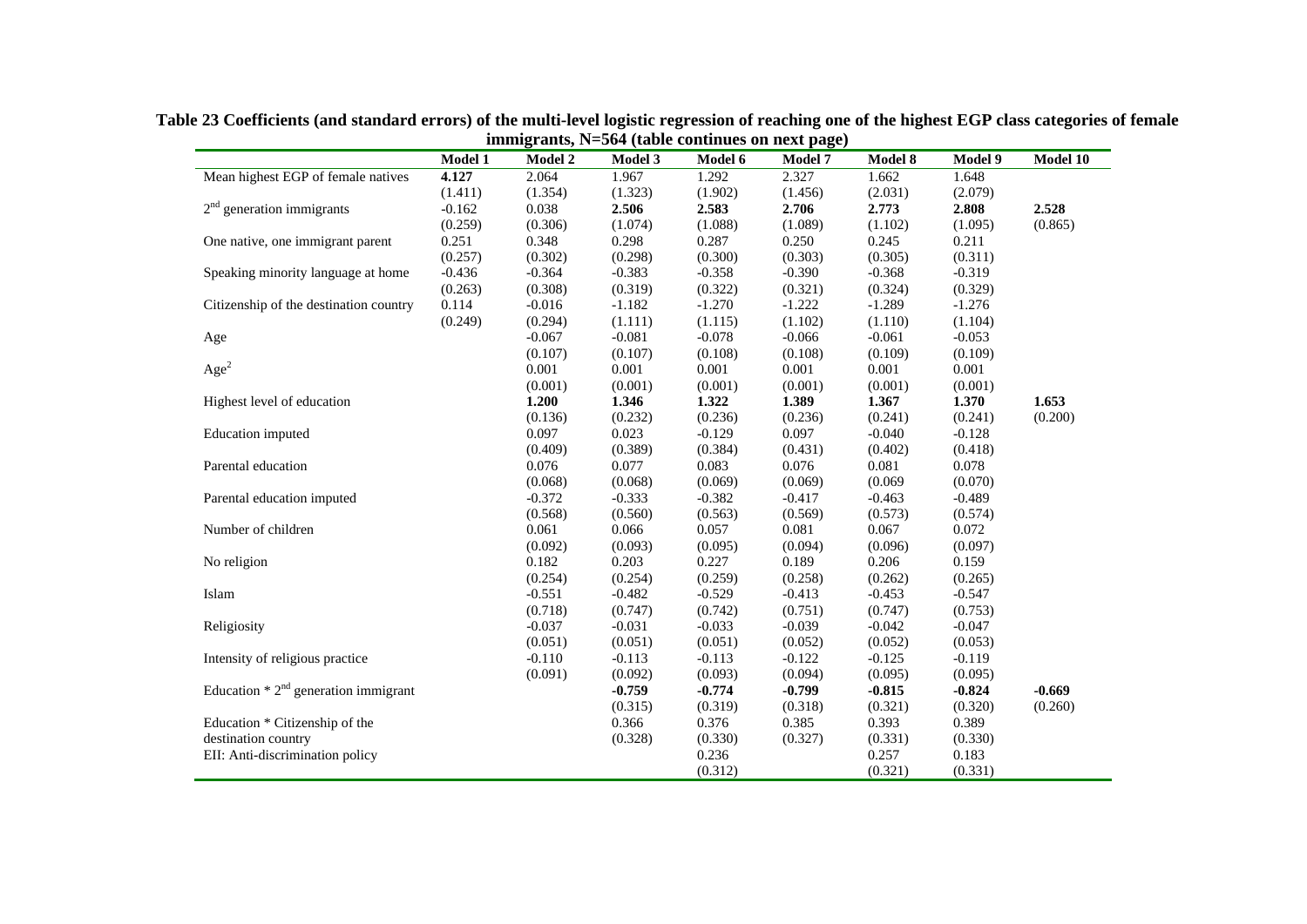|                                    |                |                | Table 23 (continued) |          |                |          |                  |          |
|------------------------------------|----------------|----------------|----------------------|----------|----------------|----------|------------------|----------|
|                                    | <b>Model 1</b> | <b>Model 2</b> | Model 3              | Model 6  | <b>Model 7</b> | Model 8  | Model 9          | Model 10 |
| Destination: Presence of left-wing |                |                |                      | $-0.041$ |                | $-0.041$ | $-0.038$         | $-0.052$ |
| parties in government              |                |                |                      | (0.035)  |                | (0.037)  | (0.037)          | (0.029)  |
| Destination: Net migration rate    |                |                |                      | $-0.027$ |                | $-0.035$ | $-0.027$         |          |
|                                    |                |                |                      | (0.069)  |                | (0.071)  | (0.071)          |          |
| Origin: Net migration rate         |                |                |                      |          | 0.020          | 0.019    | 0.019            | 0.020    |
|                                    |                |                |                      |          | (0.011)        | (0.011)  | (0.011)          | (0.009)  |
| Origin: Political Freedom          |                |                |                      |          | $-0.014$       | $-0.016$ | $-0.019$         |          |
|                                    |                |                |                      |          | (0.011)        | (0.011)  | (0.012)          |          |
| Origin: Human Development Index    |                |                |                      |          | $-0.001$       | $-0.002$ | $-0.004$         |          |
|                                    |                |                |                      |          | (0.003)        | (0.003)  | (0.004)          |          |
| Origin: $EU15+$                    |                |                |                      |          |                |          | $-0.472$         |          |
|                                    |                |                |                      |          |                |          | (0.406)          |          |
| Origin: Neighbouring countries     |                |                |                      |          |                |          | 0.183            |          |
|                                    |                |                |                      |          |                |          | (0.285)          |          |
| Origin: Former colony/territory    |                |                |                      |          |                |          | 0.091<br>(0.277) |          |
| Origin: Post-socialist countries   |                |                |                      |          |                |          | $-0.465$         |          |
|                                    |                |                |                      |          |                |          | (0.363)          |          |
|                                    |                |                |                      |          |                |          |                  |          |
| Constant                           | $-2.228$       | $-3.534$       | $-3.661$             | $-2.656$ | $-4.023$       | $-2.996$ | $-2.858$         | $-4.915$ |
|                                    | (0.674)        | (2.349)        | (2.398)              | (2.531)  | (2.445)        | (2.915)  | (2.626)          | (0.794)  |
| $V_{0\mathrm{kl}}$                 | 0.088          | 0.030          | 0.016                | 0.000    | 0.042          | 0.007    | 0.000            | 0.038    |
|                                    | (0.084)        | (0.062)        | (0.056)              | (0.000)  | (0.086)        | (0.053)  | (0.000)          | (0.065)  |
| $U_{0\rm jkl}$                     | 0.136          | 0.000          | 0.000                | 0.000    | 0.000          | 0.000    | 0.000            | 0.000    |
|                                    | (0.141)        | (0.000)        | (0.000)              | (0.000)  | (0.000)        | (0.000)  | (0.000)          | (0.000)  |
|                                    |                |                |                      |          |                |          |                  |          |
| -2LogLikelihood                    | 765.958        | 668.536        | 763.414              | 646.627  | 574.772        | 510.604  | 505.209          | 564.185  |

Source: European Social Survey (2004), unweighted data.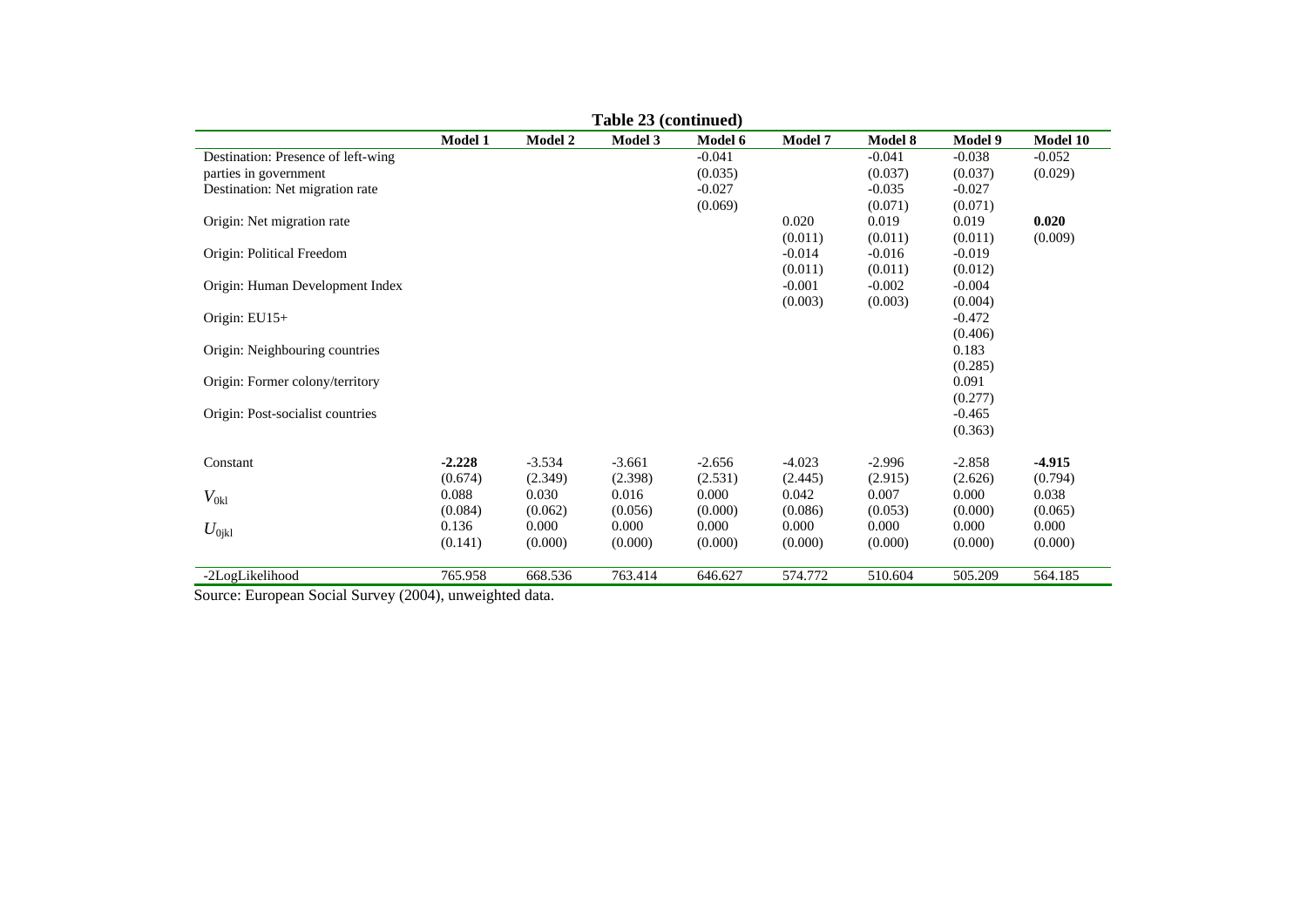|                                         | Model 1  | <b>Model 2</b> | Model 3  | Model 6  | Model 7  | Model 8  | Model 9  | Model 10 |
|-----------------------------------------|----------|----------------|----------|----------|----------|----------|----------|----------|
| Mean education of female natives        | 0.824    | 0.692          | 0.693    | 0.687    | 0.672    | 0.693    | 0.675    | 0.686    |
|                                         | (0.177)  | (0.145)        | (0.141)  | (0.126)  | (0.149)  | (0.131)  | (0.128)  | (0.147)  |
| $2nd$ generation immigrants             | $-0.072$ | $-0.044$       | 0.051    | 0.054    | 0.026    | 0.028    | 0.038    |          |
|                                         | (0.089)  | (0.079)        | (0.120)  | (0.120)  | (0.120)  | (0.120)  | (0.120)  |          |
| One native, one immigrant parent        | 0.028    | $-0.157$       | $-0.140$ | $-0.135$ | $-0.161$ | $-0.156$ | $-0.158$ |          |
|                                         | (0.088)  | (0.078)        | (0.078)  | (0.078)  | (0.078)  | (0.078)  | (0.078)  |          |
| Speaking minority language at home      | $-0.244$ | $-0.142$       | $-0.141$ | $-0.138$ | $-0.135$ | $-0.133$ | $-0.135$ |          |
|                                         | (0.083)  | (0.073)        | (0.073)  | (0.073)  | (0.074)  | (0.074)  | (0.074)  |          |
| Citizenship of the destination country  | $-0.156$ | $-0.034$       | 0.086    | 0.083    | 0.115    | 0.108    | 0.105    |          |
|                                         | (0.081)  | (0.072)        | (0.112)  | (0.112)  | (0.112)  | (0.112)  | (0.112)  |          |
| Age                                     |          | 0.098          | 0.097    | 0.096    | 0.093    | 0.093    | 0.093    | 0.090    |
|                                         |          | (0.024)        | (0.024)  | (0.024)  | (0.024)  | (0.024)  | (0.024)  | (0.024)  |
| Age2                                    |          | $-0.001$       | $-0.001$ | $-0.001$ | $-0.001$ | $-0.001$ | $-0.001$ | $-0.001$ |
|                                         |          | (0.000)        | (0.000)  | (0.000)  | (0.000)  | (0.000)  | (0.000)  | (0.000)  |
| Parental education                      |          | 0.269          | 0.316    | 0.314    | 0.309    | 0.307    | 0.305    | 0.286    |
|                                         |          | (0.017)        | (0.026)  | (0.026)  | (0.026)  | (0.026)  | (0.027)  | (0.018)  |
| Parental education imputed              |          | $-0.181$       | $-0.175$ | $-0.165$ | $-0.182$ | $-0.169$ | $-0.174$ |          |
|                                         |          | (0.117)        | (0.117)  | (0.117)  | (0.117)  | (0.117)  | (0.117)  |          |
| Number of children                      |          | $-0.075$       | $-0.073$ | $-0.072$ | $-0.071$ | $-0.071$ | $-0.069$ | $-0.077$ |
|                                         |          | (0.019)        | (0.019)  | (0.019)  | (0.019)  | (0.019)  | (0.019)  | (0.019)  |
| No religion                             |          | $-0.077$       | $-0.072$ | $-0.073$ | $-0.066$ | $-0.066$ | $-0.067$ |          |
|                                         |          | (0.068)        | (0.068)  | (0.068)  | (0.068)  | (0.068)  | (0.068)  |          |
| Islam                                   |          | $-0.525$       | $-0.506$ | $-0.519$ | $-0.324$ | $-0.336$ | $-0.367$ | $-0.348$ |
|                                         |          | (0.121)        | (0.121)  | (0.120)  | (0.136)  | (0.136)  | (0.137)  | (0.132)  |
| Religiosity                             |          | $-0.026$       | $-0.024$ | $-0.023$ | $-0.023$ | $-0.021$ | $-0.021$ |          |
|                                         |          | (0.012)        | (0.012)  | (0.012)  | (0.012)  | (0.012)  | (0.012)  |          |
| Intensity of religious practice         |          | $-0.019$       | $-0.017$ | $-0.012$ | $-0.022$ | $-0.017$ | $-0.016$ |          |
|                                         |          | (0.021)        | (0.021)  | (0.021)  | (0.021)  | (0.021)  | (0.021)  |          |
| Parental education $* 2nd$ generation   |          |                | $-0.038$ | 0.041    | $-0.034$ | $-0.037$ | $-0.038$ | $-0.054$ |
| immigrants                              |          |                | (0.036)  | (0.036)  | (0.036)  | (0.036)  | (0.036)  | (0.018)  |
| Parental education * Citizenship of the |          |                | $-0.050$ | $-0.050$ | $-0.048$ | $-0.048$ | $-0.046$ |          |
| destination country                     |          |                | (0.036)  | (0.036)  | (0.036)  | (0.036)  | (0.036)  |          |
| Destination: Liberal welfare regime     |          |                |          | 0.183    |          | 0.126    | 0.100    |          |
|                                         |          |                |          | (0.140)  |          | (0.146)  | (0.142)  |          |
| Destination: Conservative welfare       |          |                |          | $-0.088$ |          | $-0.058$ | $-0.048$ |          |
| regime                                  |          |                |          | (0.096)  |          | (0.099)  | (0.095)  |          |
| Destination: GINI coefficient           |          |                |          | 0.002    |          | 0.013    | 0.014    |          |
|                                         |          |                |          | (0.012)  |          | (0.013)  | (0.013)  |          |

**Table 24 Coefficients (and standard errors) of the multi-level regression of highest level of education of female immigrants, N=1285 (table continues on next page)**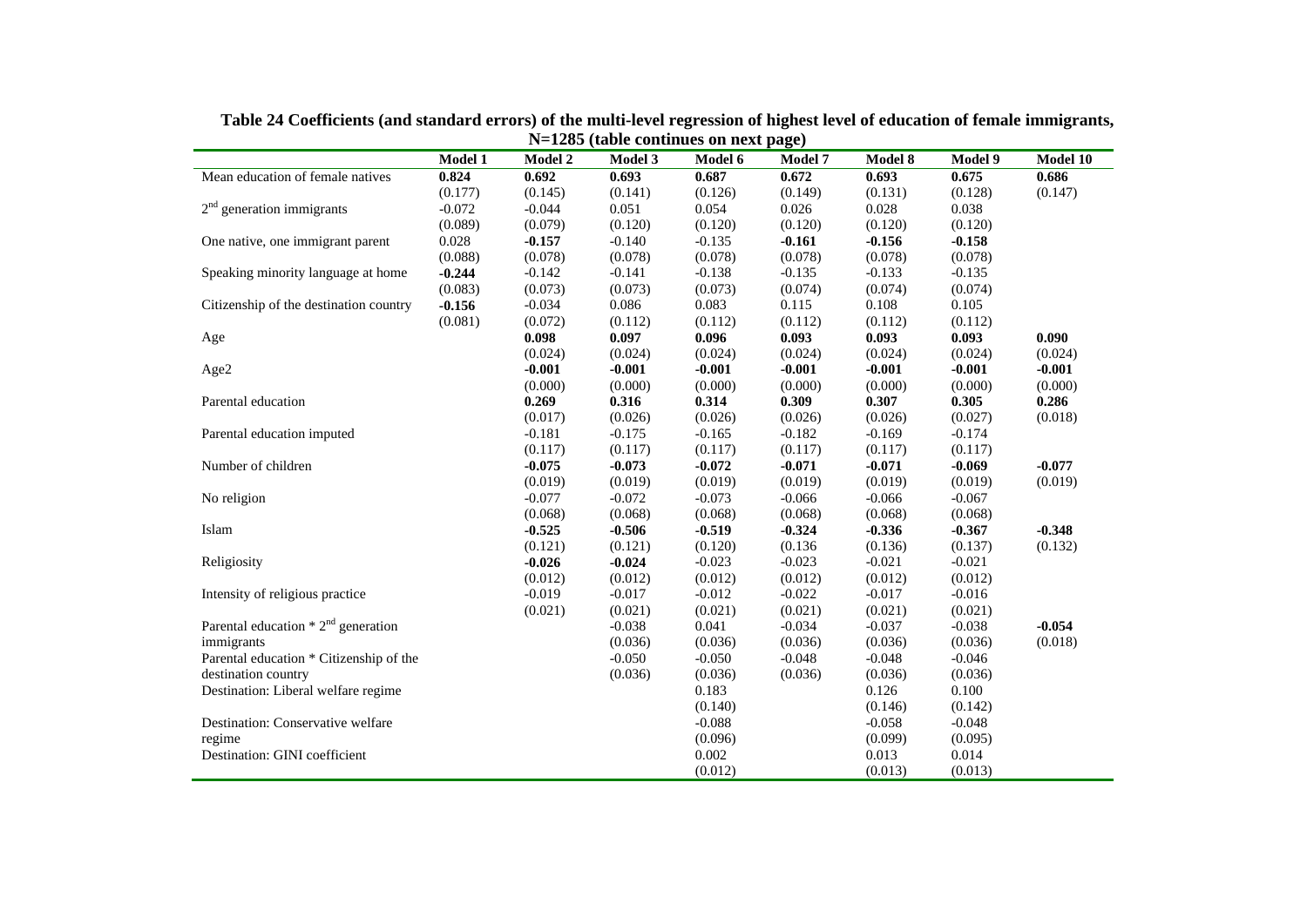|                                    |                  |                     | Table 24 (continued) |                     |                                |                                |                                |                     |
|------------------------------------|------------------|---------------------|----------------------|---------------------|--------------------------------|--------------------------------|--------------------------------|---------------------|
|                                    | Model 1          | Model 2             | Model 3              | Model 6             | Model 7                        | Model 8                        | Model 9                        | Model 10            |
| Origin: GDP per capita in 1000 ppp |                  |                     |                      |                     | 0.002<br>(0.005)               | 0.001<br>(0.005)               | 0.002<br>(0.007)               |                     |
| Origin: Net migration rate         |                  |                     |                      |                     | 0.017                          | 0.016                          | 0.018                          |                     |
| Origin: Human Development Index    |                  |                     |                      |                     | (0.013)<br>0.000               | (0.012)<br>$-0.001$            | (0.013)<br>$-0.002$            |                     |
| Origin: Islamic country            |                  |                     |                      |                     | (0.001)<br>$-0.249$<br>(0.113) | (0.001)<br>$-0.222$<br>(0.113) | (0.002)<br>$-0.232$<br>(0.117) | $-0.315$<br>(0.100) |
| Origin: $EU15+$                    |                  |                     |                      |                     |                                |                                | $-0.176$<br>(0.140)            |                     |
| Origin: Neighbouring countries     |                  |                     |                      |                     |                                |                                | $-0.058$                       |                     |
| Origin: Former colony/territory    |                  |                     |                      |                     |                                |                                | (0.091)<br>$-0.062$<br>(0.093) |                     |
| Origin: Post-socialist countries   |                  |                     |                      |                     |                                |                                | $-0.157$<br>(0.115)            |                     |
| Constant                           | 0.780<br>(0.478) | $-0.989$<br>(0.627) | $-1.105$<br>(0.623)  | $-1.156$<br>(0.779) | $-0.934$<br>(0.652)            | $-1.356$<br>(0.814)            | $-1.183$<br>(0.795)            | $-1.119$<br>(0.622) |
| Vokl                               | 0.026<br>(0.021) | 0.019<br>(0.014)    | 0.018<br>(0.013)     | 0.005<br>(0.008)    | 0.020<br>(0.014)               | 0.006<br>(0.008)               | 0.004<br>(0.007)               | 0.021<br>(0.014)    |
| Uojkl                              | 0.194<br>(0.043) | 0.067<br>(0.022)    | 0.060<br>(0.021)     | 0.058<br>(0.021)    | 0.066<br>(0.022)               | 0.064<br>(0.022)               | 0.062<br>(0.021)               | 0.068<br>(0.023)    |
| E0ijkl                             | 0.952<br>(0.041) | 0.768<br>(0.033)    | 0.768<br>(0.033)     | 0.770<br>(0.033)    | 0.757<br>(0.032)               | 0.759<br>(0.032)               | 0.758<br>(0.032)               | 0.768<br>(0.033)    |
| -2LogLikelihood                    | 3732.779         | 3392.761            | 3387.077             | 3382.276            | 3373.949                       | 3369.402                       | 3365.444                       | 3393.915            |

Source: European Social Survey (2004), unweighted data.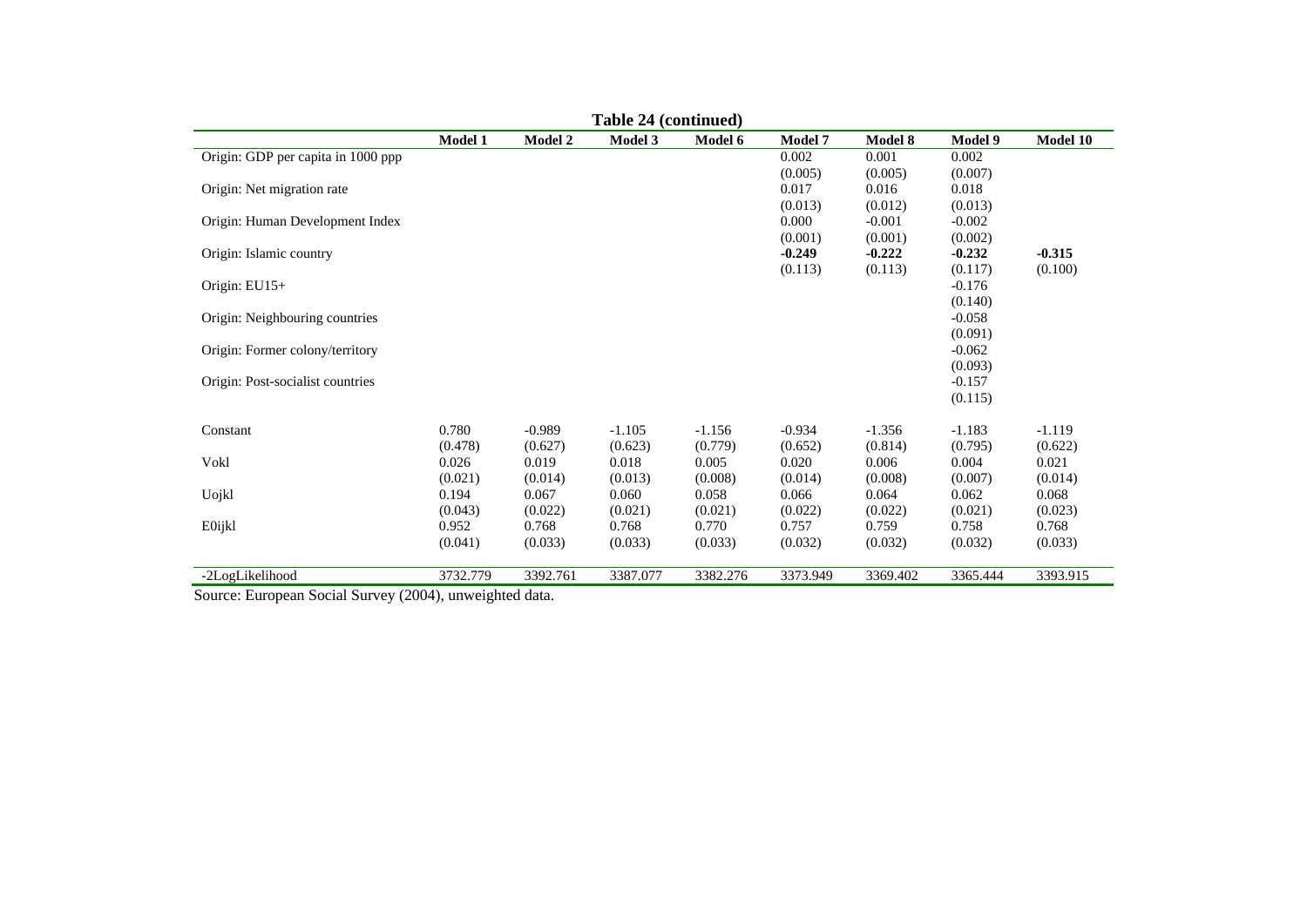

**Figure 1 Differences in labour market participation between male and female natives and immigrants in the 13 EU countries** 

**Figure 2 Differences in unemployment between male and female natives and immigrants in the 13 EU countries** 



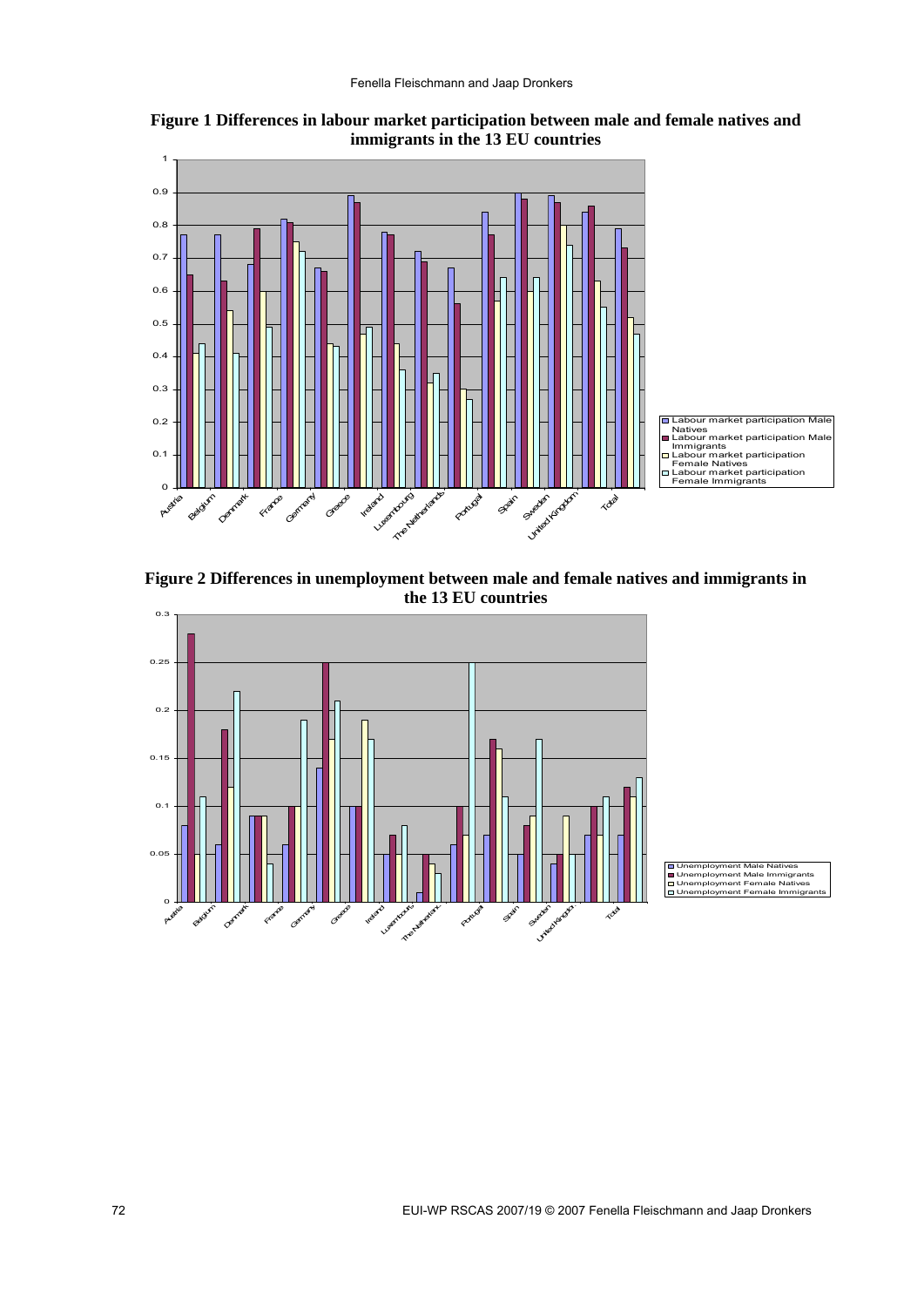The Effects of Social and Labour Market Policies of EU-countries on Socio-Economic Integration of First and Second Generation Immigrants



**Figure 3 Differences in occupational status (ISEI) of male and female natives and immigrants in the 13 EU countries** 

**Figure 4 Differences in reaching the highest EGP class categories of male and female natives and immigrants in the 13 EU countries** 

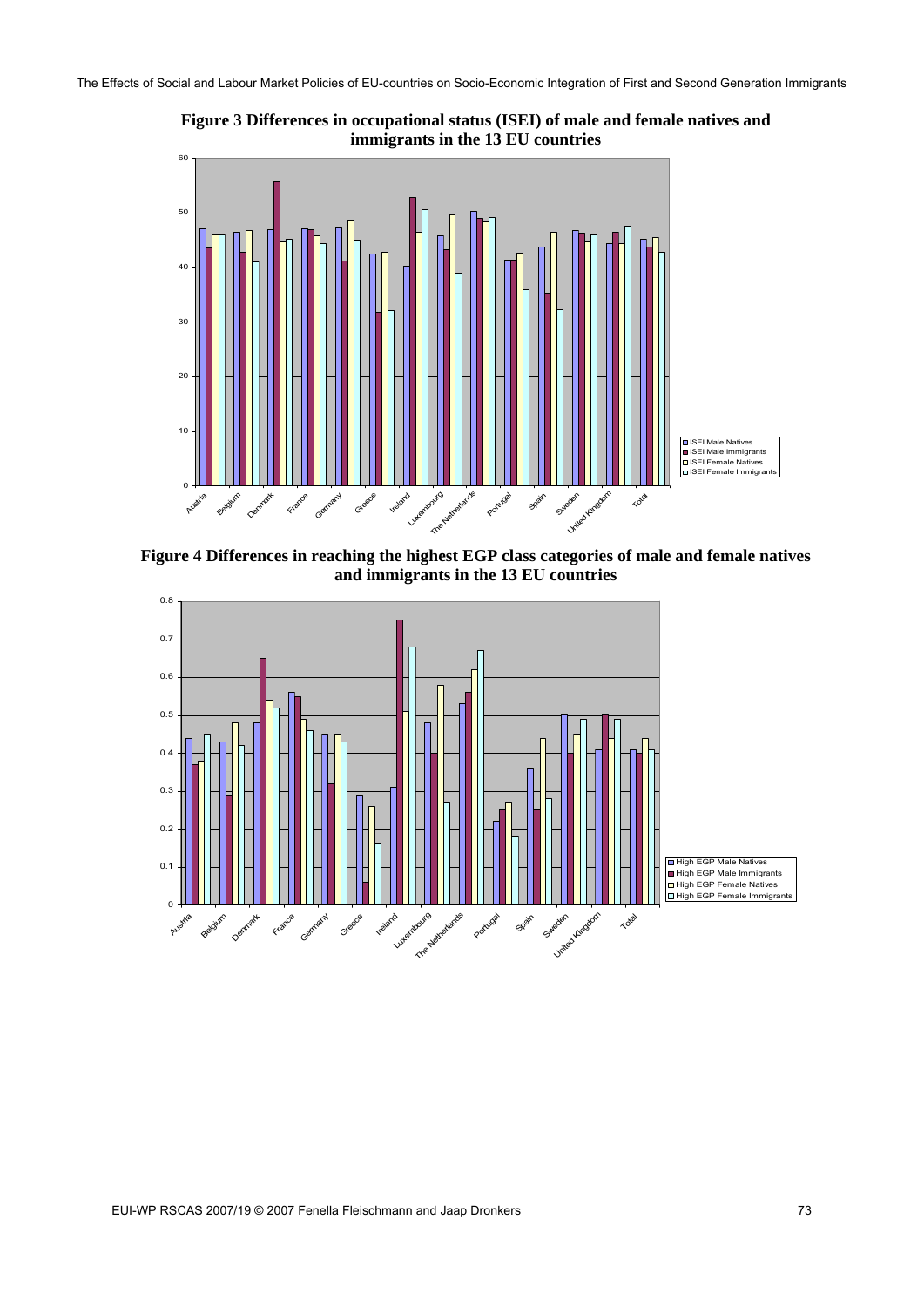## **Appendix**

| <b>Neighbouring Countries</b><br>Country of         |                                                                                     |
|-----------------------------------------------------|-------------------------------------------------------------------------------------|
| <b>Destination</b>                                  |                                                                                     |
| Austria                                             | Switzerland, Liechtenstein, Italy, Germany, Czech Republic, Slovakia, Hungary,      |
| Slovenia                                            |                                                                                     |
| Belgium                                             | France, The Netherlands, Germany, Luxembourg, United Kingdom                        |
| Germany                                             | Denmark, Poland, Czech Republic, Austria, Switzerland, France, Luxembourg, Belgium, |
| The Netherlands, United Kingdom                     |                                                                                     |
| Denmark                                             | Germany, Sweden, Norway, United Kingdom                                             |
| Portugal, France, Morocco<br>Spain                  |                                                                                     |
| Finland                                             | Sweden, Norway, Russian Federation, Estonia                                         |
| France                                              | Belgium, Luxembourg, Germany, Switzerland, Italy, Spain, United Kingdom             |
| United Kingdom                                      | Ireland, Belgium, The Netherlands, Germany, France, Denmark, Norway                 |
| Greece                                              | Albania, Macedonia, Bulgaria, Turkey, Cyprus                                        |
| Ireland<br><b>United Kingdom</b>                    |                                                                                     |
| Belgium, Germany, France<br>Luxembourg              |                                                                                     |
| Belgium, Germany, United Kingdom<br>The Netherlands |                                                                                     |
| Portugal<br>Spain                                   |                                                                                     |
| Sweden                                              | Denmark, Norway, Finland, Estonia, Latvia, Lithuania, Poland                        |

## **Table I. Countries of Origin classified as Neighbouring Countries per Country of Destination**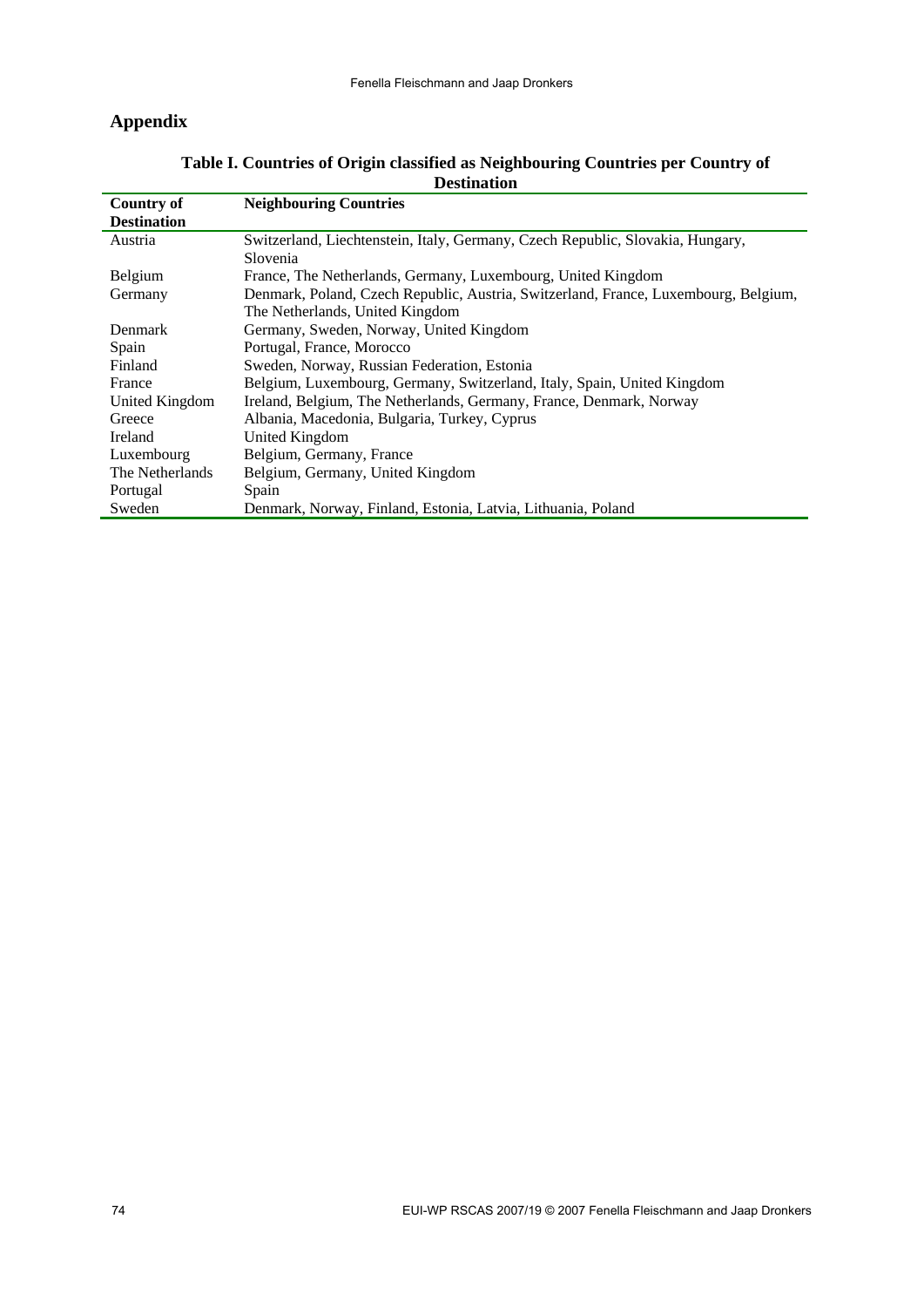|                                     | 1          | $\mathbf{2}$ | 3         | 4        | 5         | 6        | $\overline{7}$ | 8         | $\boldsymbol{9}$ | 10       | 11           |
|-------------------------------------|------------|--------------|-----------|----------|-----------|----------|----------------|-----------|------------------|----------|--------------|
| 1 Christian                         | 1          |              |           |          |           |          |                |           |                  |          |              |
| 2 Islamic                           | $-.571**$  | 1            |           |          |           |          |                |           |                  |          |              |
| 3 Eastern Orthodox                  | $-.278**$  | $-169$       | 1         |          |           |          |                |           |                  |          |              |
| 4 Other non-Christian               | $-0.373**$ | $-.226**$    | $-.110$   | 1        |           |          |                |           |                  |          |              |
| 5 GDP per capita                    | $.373**$   | $-.291**$    | $-.055$   | $-.109$  | 1         |          |                |           |                  |          |              |
| <b>6 GINI coefficient</b>           | .032       | .104         | $-.266**$ | .077     | $-.378**$ | 1        |                |           |                  |          |              |
| 7 Net migration rate                | $-0.025$   | $-0.049$     | $-.060$   | .144     | $.271**$  | $-0.119$ | 1              |           |                  |          |              |
| <b>8 Political stability</b>        | $.368**$   | $-0.318**$   | $-.052$   | $-0.062$ | $.649**$  | $-337**$ | $-0.014$       | 1         |                  |          |              |
| 9 Human Development<br><b>Index</b> | $-378**$   | $.341**$     | $-.091$   | .149     | $-.818**$ | $.427**$ | $-.266**$      | $-.670**$ |                  |          |              |
| <b>10 Political rights</b>          | $-.521**$  | $.526**$     | $-0.052$  | .089     | $-.681**$ | $.252**$ | $-0.086$       | $.617**$  | $.725**$         | 1        |              |
| 11 Civil rights                     | $-518**$   | $.508**$     | $-.061$   | .116     | $-723**$  | $.281**$ | $-.102$        | $.653**$  | $.741**$         | $.969**$ | $\mathbf{1}$ |
| <b>12 Political freedom</b>         | $-.523**$  | $.520**$     | $-0.049$  | .100     | $-.633**$ | $.212*$  | $-0.092$       | $.594**$  | $.691**$         | .977**   | $.960**$     |

**Table II Correlations (Pearson's R) between the macro-indicators of the countries of origin, N=132**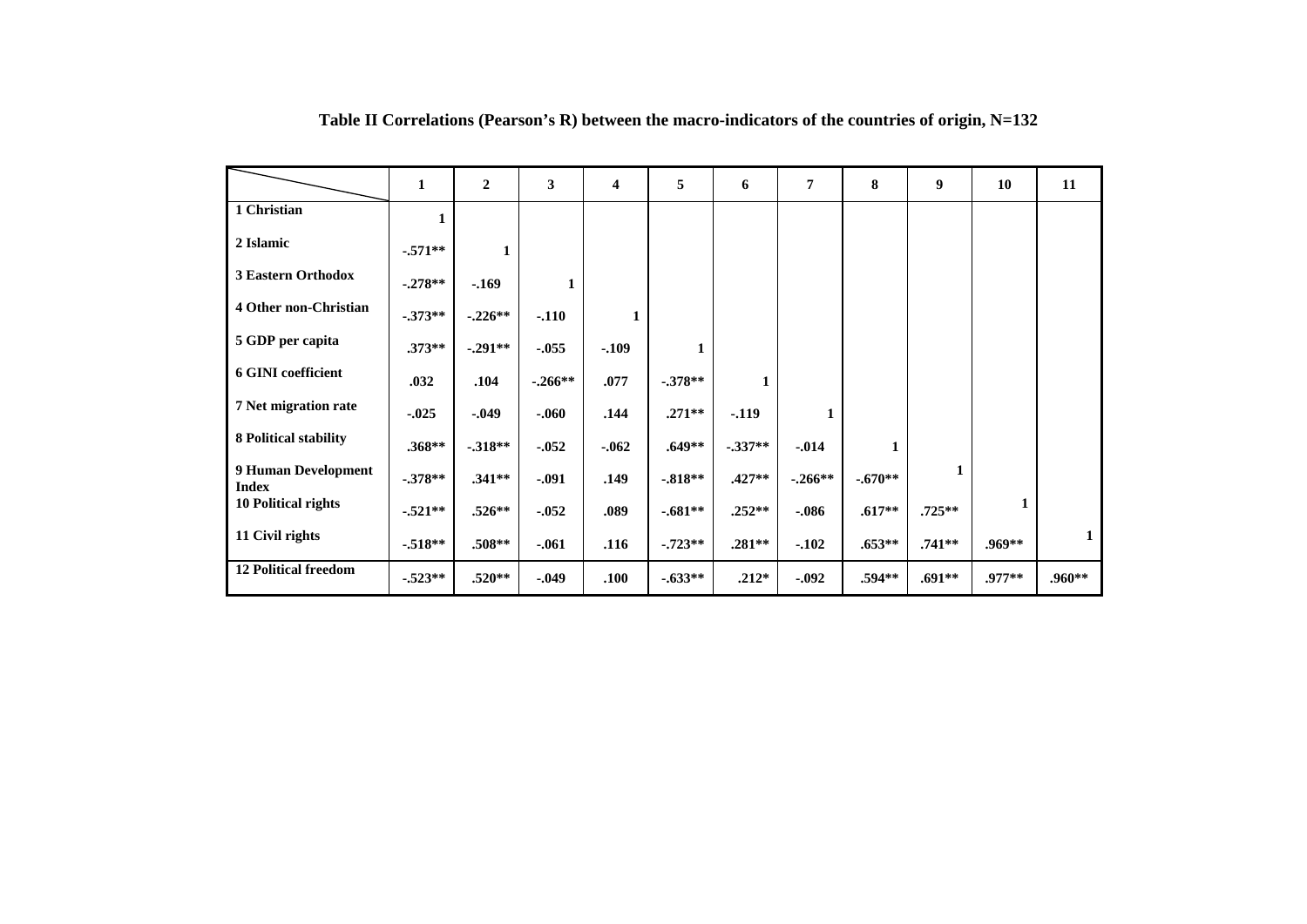|                                                |          | $\overline{2}$ | 3         | 4        | 5        | o       |           | 8       |         | 10      | 11        | 12       | 13      | 14      |
|------------------------------------------------|----------|----------------|-----------|----------|----------|---------|-----------|---------|---------|---------|-----------|----------|---------|---------|
| l EII: Labour market inclusion                 |          |                |           |          |          |         |           |         |         |         |           |          |         |         |
| 2 EII: Long-term residence                     | $.705**$ |                |           |          |          |         |           |         |         |         |           |          |         |         |
| <b>3 EII: Family reunification</b>             | $.654*$  | $.842**$       |           |          |          |         |           |         |         |         |           |          |         |         |
| <b>4 EII: Naturalization</b>                   | .551     | $.555*$        | $.698**$  |          |          |         |           |         |         |         |           |          |         |         |
| <b>5 EII: Anti-Discrimination</b>              | $.850**$ | $.577*$        | $.674*$   | .524     |          |         |           |         |         |         |           |          |         |         |
| <b>6 EII: Total</b>                            | .913**   | $.846**$       | $.875***$ | $.716**$ | $.891**$ |         |           |         |         |         |           |          |         |         |
| <b>7 Liberal Welfare Regime</b>                | $-.030$  | $-.260$        | $-.072$   | .296     | .130     | $-.001$ |           |         |         |         |           |          |         |         |
| 8 Social-Democratic Welfare Regime             | $-171$   | $-154$         | $-273$    | $-441$   | $-.118$  | $-.232$ | $-182$    |         |         |         |           |          |         |         |
| <b>9 Conservative Welfare Regime</b>           | $-0.056$ | .248           | .244      | .095     | $-.105$  | .066    | $-0.395$  | $-.395$ |         |         |           |          |         |         |
| <b>10 Southern Welfare Regime</b>              | .238     | .062           | .007      | .011     | .114     | .121    | $-.234$   | $-.234$ | $-.507$ |         |           |          |         |         |
| <b>11 EPL</b>                                  | .210     | .432           | .342      | $-.024$  | .054     | .232    | $-.840**$ | $-.041$ | .170    | .564    |           |          |         |         |
| 12 GDP per capita                              | $-.427$  | $-465$         | -.289     | .134     | $-473$   | $-.408$ | .132      | .014    | .324    | $-.508$ | $-.666**$ |          |         |         |
| 13 GINI coefficient                            | .044     | .050           | .210      | .175     | .263     | .164    | .467      | $-322$  | $-.480$ | .444    | $-.076$   | $-.567*$ |         |         |
| 14 Net migration rate                          | $-0.493$ | $-.566*$       | $-354$    | .045     | $-.549$  | $-.493$ | .128      | $-164$  | .279    | $-.299$ | $-.647*$  | .935**   | $-413$  |         |
| 15 Presence of Left-Wing Parties in Government | $-.210$  | .226           | $-0.017$  | $-.196$  | $-.183$  | $-.089$ | $-433$    | .398    | $-164$  | .224    | .514      | $-.234$  | $-.010$ | $-.252$ |

**Table III Correlation (Pearson's R) between the macro-indicators of the countries of destination, N=13**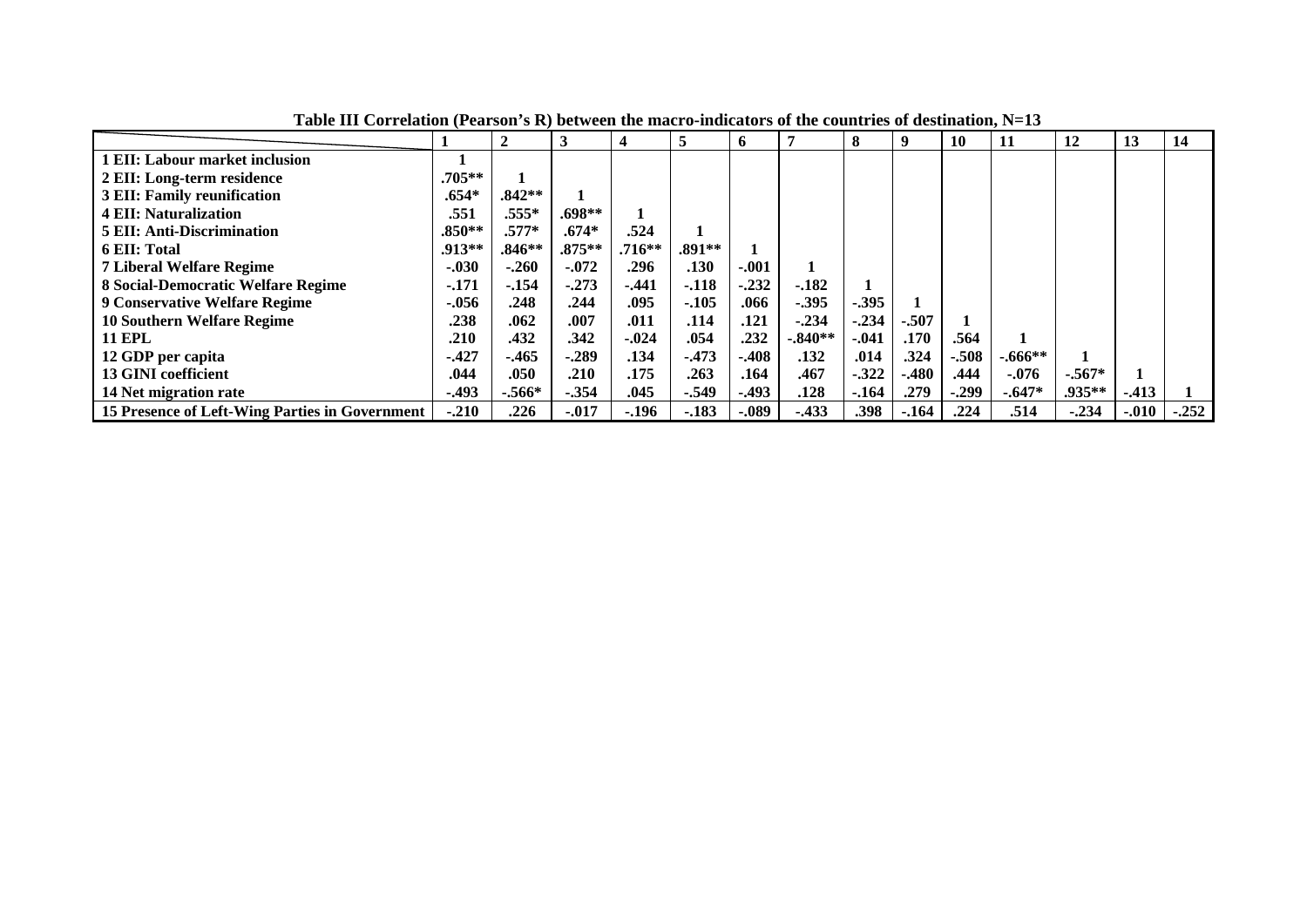|                  |                                | with Fandom enects                      |                               |                             |                        |
|------------------|--------------------------------|-----------------------------------------|-------------------------------|-----------------------------|------------------------|
|                  | <b>Randomized</b><br>indicator | <b>Country of</b><br><b>Destination</b> | <b>Covariance</b><br>with the | <b>Country of</b><br>Origin | Covariance<br>with the |
|                  |                                |                                         | intercept                     |                             | intercept              |
| Labour market    | Intercept                      | 0.000(0.000)                            | n.a.                          | 0.000(0.000)                | n.a.                   |
| participation    | $2nd$ Generation               |                                         | T                             | 0.144(0.155)                | 0.000(0.000)           |
|                  | One native, one                | 0.099(0.113)                            | 0.000(0.000)                  | 0.000(0.000)                | 0.000(0.000)           |
|                  | immigrant parent               |                                         |                               |                             |                        |
|                  | Minority language              | 0.000(0.000)                            | 0.000(0.000)                  | 0.000(0.000)                | 0.000(0.000)           |
|                  | Citizenship                    | 0.000(0.000)                            | 0.000(0.000)                  | 0.000(0.000)                | 0.000(0.000)           |
|                  | Education                      |                                         |                               | 0.052(0.058)                | $-0.167$               |
|                  |                                |                                         |                               |                             | (0.168)                |
| Unemployment     | Intercept                      | 0.000(0.000)                            | n.a.                          | 0.000(0.000)                | n.a.                   |
|                  | $2nd$ Generation               | 0.000(0.000)                            | 0.000(0.000)                  | 0.000(0.0000)               | 0.000(0.000)           |
|                  | One native, one                | 0.000(0.000)                            | 0.000(0.000)                  | 0.000(0.000)                | 0.000(0.000)           |
|                  | immigrant parent               |                                         |                               |                             |                        |
|                  | Minority language              | 0.000(0.000)                            | 0.000(0.000)                  | Does not converge           | n.a.                   |
|                  | Citizenship                    | 0.000(0.000)                            | 0.000(0.000)                  | 0.000(0.000)                | 0.000(0.000)           |
|                  | Education                      | $\sqrt{2}$                              |                               |                             |                        |
| <b>ISEI</b>      | Intercept                      | 0.000(0.000)                            | n.a.                          | 0.000(0.000)                | n.a.                   |
|                  | $2nd$ Generation               |                                         |                               | 0.000(0.000)                | 0.000(0.000)           |
|                  | One native, one                |                                         |                               | 0.000(0.000)                | 0.000(0.000)           |
|                  | immigrant parent               |                                         |                               |                             |                        |
|                  | Minority language              | 0.000(0.000)                            | 0.000(0.000)                  | 0.000(0.000)                | 0.000(0.000)           |
|                  | Citizenship                    | 0.000(0.000)                            | 0.000(0.000)                  | 0.000(0.000)                | 0.000(0.000)           |
|                  | Education                      |                                         | $\sqrt{2}$                    |                             |                        |
| <b>High EGP</b>  | Intercept                      | 0.063(0.067)                            | n.a.                          | 0.000(0.000)                | n.a.                   |
|                  | $2nd$ Generation               | 0.000(0.000)                            | 0.000(0.000)                  |                             |                        |
|                  | One native,                    | 0.000(0.000)                            | 0.000(0.000)                  | 0.000(0.000)                | 0.000(0.000)           |
|                  | one immigrant parent           |                                         |                               |                             |                        |
|                  | Minority language              | 0.000(0.000)                            | 0.000(0.000)                  | 0.000(0.000)                | 0.000(0.000)           |
|                  | Citizenship                    | 0.000(0.000)                            | 0.000(0.000)                  | 0.000(0.000)                | 0.000(0.000)           |
|                  | Education                      |                                         | $\sqrt{2}$                    | $\overline{1}$              | $\sqrt{2}$             |
| <b>Education</b> | Intercept                      | 0.000(0.000)                            | n.a.                          | 0.053(0.021)                | n.a.                   |
|                  | $2nd$ Generation               | 0.003(0.011)                            | 0.000(0.000)                  | 0.160(0.066)                | $-0.160$               |
|                  |                                |                                         |                               |                             | (0.051)                |
|                  | One native, one                | 0.000(0.000)                            | 0.000(0.000)                  | 0.000(0.000)                | 0.000(0.000)           |
|                  | immigrant parent               |                                         |                               |                             |                        |
|                  | Minority language              |                                         |                               | 0.112(0.082)                | 0.047(0.028)           |
|                  | Citizenship                    | 0.077(0.051)                            | $-0.055(0.036)$               | 0.053(0.055)                | $-0.109$               |
|                  |                                |                                         |                               |                             | (0.052)                |
|                  | Parental education             | 0.000(0.000)                            | 0.000(0.000)                  | $\sqrt{2}$                  |                        |

| Table IV Variance components of the multilevel models for male immigrants |
|---------------------------------------------------------------------------|
| with random effects                                                       |

Note: In a number of cases, models did not converge after randomization. These are indicated with a bar, since no estimates of the variance components are available in these cases.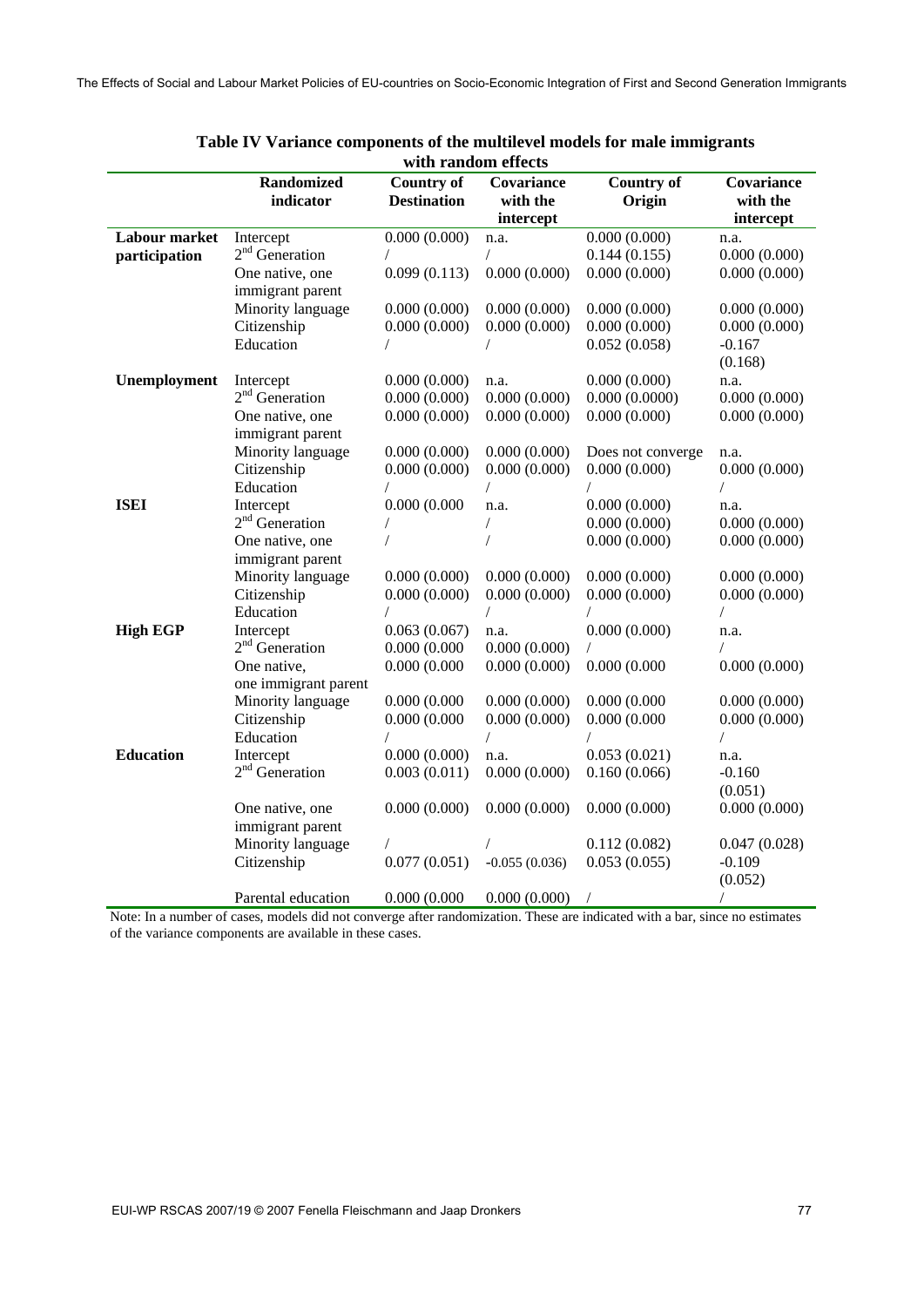|                  | <b>Randomized</b>          | <b>Country of</b>  | Covariance   | <b>Country of</b> | Covariance      |
|------------------|----------------------------|--------------------|--------------|-------------------|-----------------|
|                  | indicator                  | <b>Destination</b> | with the     | Origin            | with the        |
|                  |                            |                    | intercept    |                   | intercept       |
| Labour market    | Intercept                  | 0.000(0.000)       | n.a.         | 0.000(0.000)      | n.a.            |
| participation    | $2nd$ Generation           | 0.000(0.000)       | 0.000(0.000) | 0.000(0.000)      | 0.000(0.000)    |
|                  | One native, one            | 0.000(0.000)       | 0.000(0.000) | 0.000(0.000)      | 0.000(0.000)    |
|                  | immigrant parent           |                    |              |                   |                 |
|                  | Minority language          | 0.000(0.000)       | 0.000(0.000) | 0.317(0.269)      | 0.000(0.000)    |
|                  | Citizenship                | 0.000(0.000)       | 0.000(0.000) | 0.000(0.000)      | 0.000(0.000)    |
|                  | Education                  | 0.000(0.000)       | 0.000(0.000) |                   |                 |
| Unemployment     | Intercept                  | 0.000(0.000)       | n.a.         | 0.000(0.000)      | n.a.            |
|                  | $2nd$ Generation           | 0.000(0.000)       | 0.000(0.000) | 0.000(0.000)      | 0.000(0.000)    |
|                  | One native, one            | 0.000(0.000)       | 0.000(0.000) | 0.000(0.000)      | 0.000(0.000)    |
|                  | immigrant parent           |                    |              |                   |                 |
|                  | Minority language          | 0.000(0.000)       | 0.000(0.000) | 0.000(0.000)      | 0.000(0.000)    |
|                  | Citizenship                | 0.000(0.000)       | 0.000(0.000) | $\prime$          |                 |
|                  | Education                  | 0.000(0.000)       | 0.000(0.000) | 0.000(0.000)      | 0.000(0.000)    |
| <b>ISEI</b>      | Intercept                  | 0.000(0.000)       | n.a.         | 1.609(5.504)      | n.a.            |
|                  | $2nd$ Generation           | 0.000(0.000)       | 0.000(0.000) |                   | $\sqrt{2}$      |
|                  | One native, one            | 5.272 (7.037)      | 0.000(0.000) | 0.000(0.000)      | 0.000(0.000)    |
|                  | immigrant parent           |                    |              |                   |                 |
|                  | Minority language          | 0.000(0.000)       | 0.000(0.000) | 0.000(0.000)      | 0.000(0.000)    |
|                  | Citizenship                | 0.000(0.000)       | 0.000(0.000) | 0.000(0.000)      | 0.000(0.000)    |
|                  | Education                  |                    |              |                   |                 |
| <b>High EGP</b>  | Intercept                  | 0.000(0.000)       | n.a.         | 0.000(0.000)      | n.a.            |
|                  | 2 <sup>nd</sup> Generation |                    |              |                   |                 |
|                  | One native, one            | 0.227(0.269)       | 0.000(0.000) |                   |                 |
|                  | immigrant parent           |                    |              |                   |                 |
|                  | Minority language          | 0.000(0.000)       | 0.000(0.000) | 0.000(0.000)      | 0.000(0.000)    |
|                  | Citizenship                | 0.000(0.000)       | 0.000(0.000) | 0.000(0.000)      | 0.000(0.000)    |
|                  | Education                  |                    | $\sqrt{2}$   |                   | T               |
| <b>Education</b> | Intercept                  | 0.004(0.007)       | n.a.         | 0.062(0.021)      | n.a.            |
|                  | $2nd$ Generation           | 0.006(0.017)       | 0.002(0.009) | 0.095(0.055)      | $-0.099(0.040)$ |
|                  | One native, one            | 0.000(0.000)       | 0.000(0.000) | 0.000(0.000)      | 0.000(0.000)    |
|                  | immigrant parent           |                    |              |                   |                 |
|                  | Minority language          | 0.000(0.000)       | 0.000(0.000) | 0.000(0.000)      | 0.000(0.000)    |
|                  | Citizenship                |                    |              | 0.016(0.043)      | $-0.070(0.042)$ |
|                  | <b>Parental Education</b>  | 0.000(0.000)       | 0.000(0.000) | 0.012(0.005)      | $-0.056(0.018)$ |

| Table V Variance components of the multilevel models for female immigrants |
|----------------------------------------------------------------------------|
| with random effects                                                        |

Note: In a number of cases, models did not converge after randomization. These are indicated with a bar, since no estimates of the variance components are available in these cases.